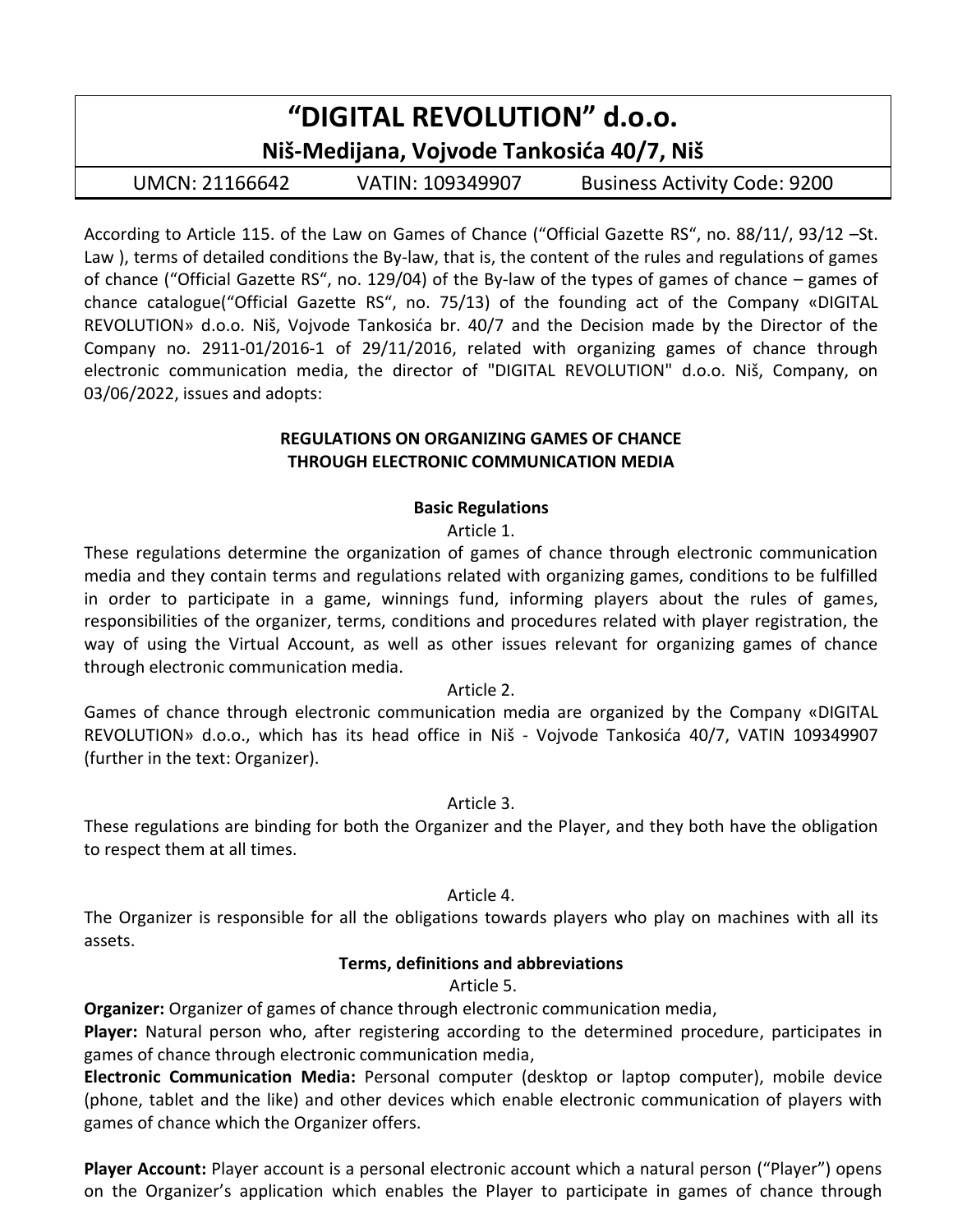electronic communication media and this account is protected with the user name and Player's password.

**Session:** A series of activities and communications which are carried out between the authorized Player and the playing system from the moment the Player logs in till the moment the Player logs off.

**Software:** A series of instructions, programs and procedures directed towards computer processor, on the basis of which it performs specific operations.

**Organizer's Internet Site**: It refers to all the programs, files, data or other contents on www.circusbet.rs ("Site"), namely to all the contents related with other Sites which the Organizer publishes afterwards with the same intention, and which are designed with the aim of helping Players when they perform a certain task, that is, they enable the Player to participate in games of chance through electronic communication media.

**User Name:** is the Player's name which represents a unique combination of symbols by means of which the Player registers into the system. Along with the password, it is used to access the gaming system

**Password:** is the combination of numbers and letters which only the Player knows. It represents the confirmation of Player's identity during the access and use of the organized and offered system which the Player chose while registering into the Site.

**Virtual Account –** is Player's unique Virtual Account granted on the part of the Organizer within the central organizational system. All the financial and game transactions, as well as all the data and all the parameters which the Player provided when registering or altered afterwards are recorded within the Virtual Account.

**Bonuses** – represent the way of promoting games and they are granted on the part of the Organizer and are transferred to the Player's Virtual Account.

#### **Creating an Account**

#### Article 6.

Participation in the games of chance through electronic communication media requires the creation of a personal Player's Account on the Organizer's Site by means of filling in the provided registration form which can be found in the "CREATE YOUR ACCOUNT" field and which contains all the necessary instructions. In order to create an Account, the Player must confirm his/her identity and provide correct information regarding the following:

Surname, Name, Place of Residence, Nationality, Date of Birth, Country of Residence, Passport Number(in case it is a foreign citizen) or the Unique Master Citizen Number (in case it is a citizen of the Republic of Serbia), Landline or Mobile Phone Number, Address, Email Address or any other information requested during the online registration process.

The above mentioned fields are obligatory and they are checked and verified.

Apart from that, the Player must also specify the following information in order to successfully complete the registration process:

- User name of their own choice (provided that no other user already has it)
- Password of their own choice.

In other words, only the user name is visible to the players. The password is confidential and it is strictly protected. The organizer has the right to prohibit a user name if he considers it to be offensive or inappropriate.

When the Player enters all the information, he/she must accept these Terms&Conditions by clicking on the filed which says "I've read and agree to the Terms&Conditions, and certify to be at least 18 years old". The registration process cannot be completed unless this field is marked.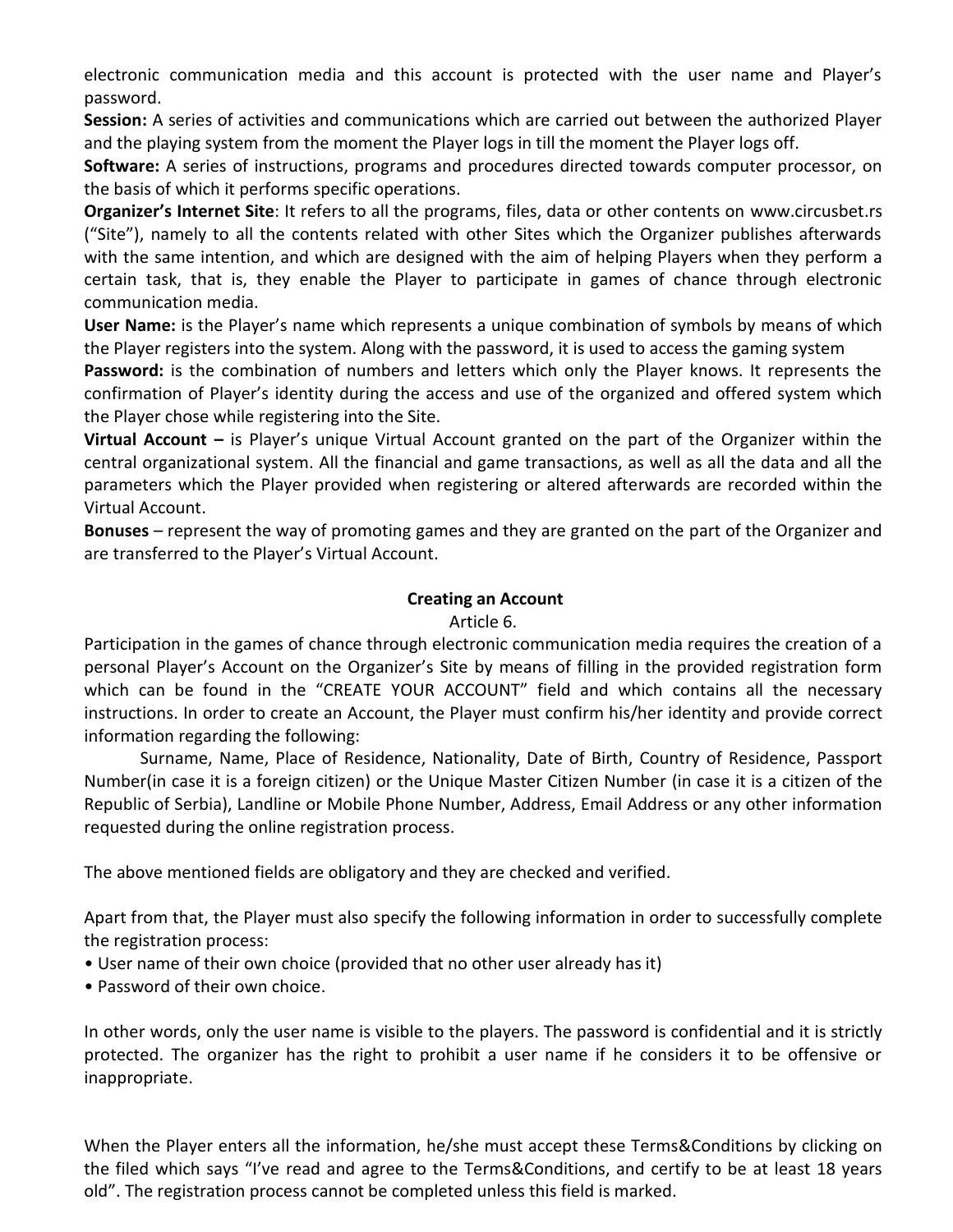Only then can the Player access his/her Account and online games of chance applications and place bets.

During registration, an activation email containing a hyperlink will be sent to the Player and he/she will then, with a click, confirm his/her email address and activate withdrawal option in order to be able to withdraw the money from the Site. The page on the [www.circusbet.rs](http://www.circuscasino.rs/) website will then inform the Player that the Account has been verified.

Minors are not allowed to participate in the games of chance on the Internet and only natural persons over 18 years of age can create personal Player Account on the Organizer's Site.

The Organizer has the right to request proof of Player's age, as well as to verify the obtained information at any time. The Account can be blocked until the Organizer obtains satisfactory proof of Player's age. The Organizer shall confirm that he received the sent documentation and he shall perform the necessary verification process in order to confirm that the information provided during the online registration process is in accordance with the sent documentation.

If it turns out that the above mentioned registration conditions are not met, or cannot be met, or if it turns out that the provided information are not correct/true/complete/updated, the Organizer reserves the right to refuse to create a Player Account or to close the already existing one.

#### **Account Management**

#### Article 7.

The Organizer gives the Player the opportunity to alter and adjust the User Account using the following options: My Settings (User Information), deposit limit and auto-exclude option.

The Player can access the overview of all the transactions on his/her account records at any time, as well as the overview of all the credits and deposits with the exact amounts and transaction dates and time, the ways of realizing credits and deposits as well as possible limitations.

#### **User Information**

#### Article 8.

The Player can access and alter his/her personal information at any time, except the information related with his/her name, place of residence, date of birth, and UMCN, by clicking on "My Personal Information" on the front page of the Site.

Each Player can register only one Account on Organizer's Internet Site. The Player's Account cannot be transferred to a third party; neither can a third party use it. In the case of such a malpractice or abuse, the Organizer reserves the right to close and annul all the transactions related with such accounts.

Each Player is at all times personally responsible for every and any activity on his/her Account. The Player has the obligation to take care of all the information related with his/her Account, especially those related with his/her password, as well as of all the other details. The Player him/herself is responsible for all and any possible misuse of the password. The Player accepts the responsibility to immediately inform the Organizer on **[support@circusbet.rs](mailto:support@circuscasino.rs)** email address, about any and every unauthorized use of the password or in the case of any other security breach.

If the Player loses his/her password, he/she should go to "I FORGOT" link which can be found on the home page of the Site and he/she should enter the email address connected with his/her account. The Organizer will then send an email containing the link which will enable the creation of a new password.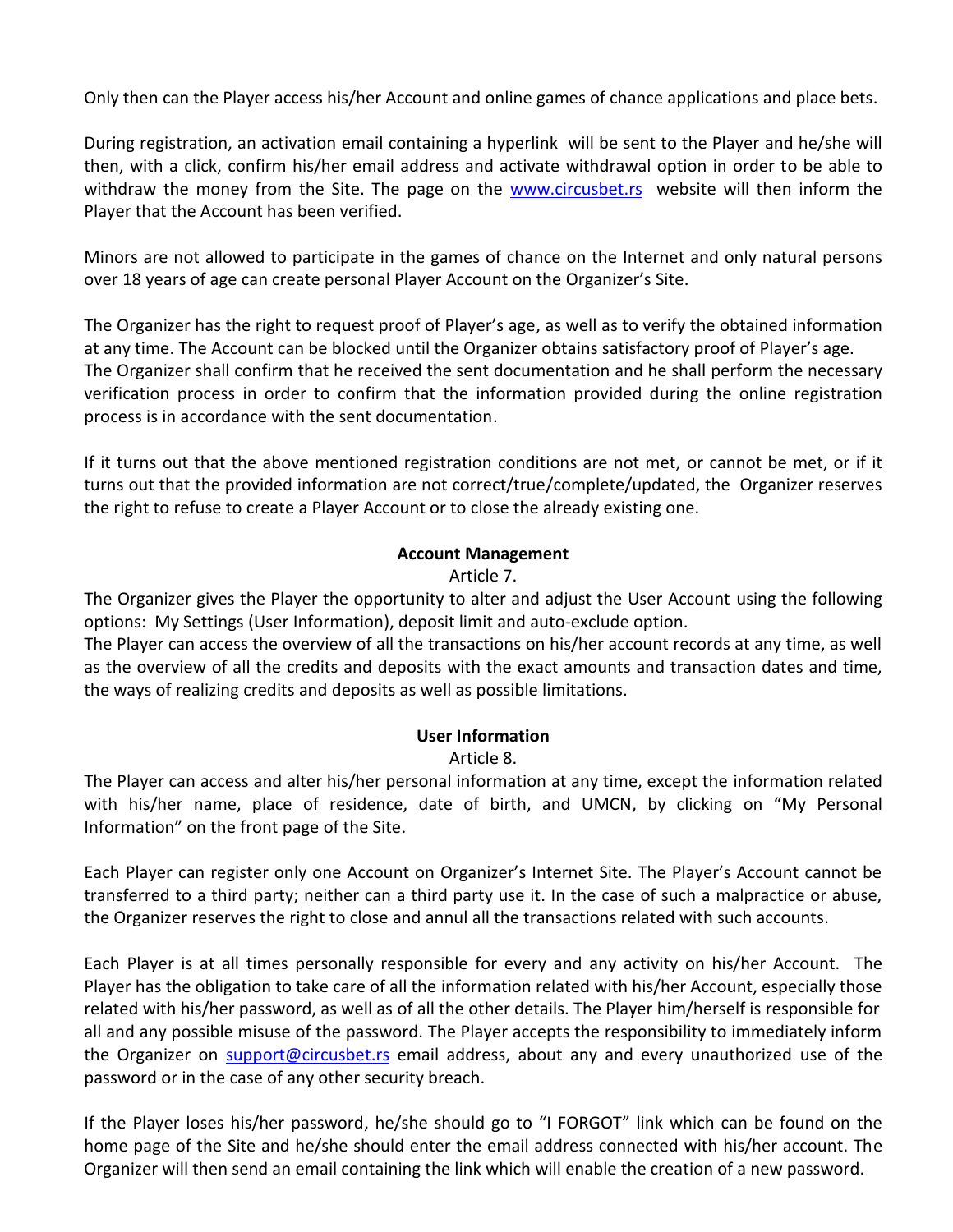The Organizer reserves the right to request from the Player to change his/her password if he considers that, for some reason, it is not safe anymore.

The Organizer does not accept any responsibility for any loss or harm that the Player may suffer as a result of an unauthorized use of his/her data by a third party, even if this misuse occurred without the Player's knowledge. .

#### **Deposits and Withdrawals**

Article 9.

The use of the account on the part of the Player is limited exclusively to his/her participation in online games of chance available on the Organizer's Site and it excludes any other use, especially its use as a bank account.

For the purpose of playing, the Player can deposit the money in cash, by bank transfer or by means of authorized bank cards, via e-banking, through direct transfer to the Organizer's account, and the Organizer transfers the money to the Player's Account. The deposited money is available after it has been recorded on the Player's Virtual Account. For deposits realized by means of authorized bank cards, the Organizer does not collect the information about the cards; he just records the realized and not realized transactions regarding the type of the card and the deposited amount.

The Organizer does not take any commission; neither does he charge any taxes for deposits and withdrawals, regardless of the way in which the payments are realized.

The Organizer reserves the right to request any information or documents that he thinks are necessary in order to verify the deposits and withdrawals of money.

Once the Player's request has been verified, the deposits made with a credit card or in some other way will immediately be realized, unless there are some technical problems present.

Deposit Limit per Transaction:

- Via bank cards:
	- Min.: 500.00 RSD
	- Max.: 1,000,000.00 RSD
- Cash Deposits:
	- Min.: 1,000.00 RSD
	- Max.: 500,000.00 RSD
- Bank transfer:
	- Min.: 200.00 RSD
	- Max.: 1,000,000.00 RSD

Withdrawal Limit per Transaction:

- Via bank account:
	- Min.: 1000.00 RSD
	- Max.: 1,000,000.00 RSD
- Cash Withdrawals:
	- Min.: 5,000.00 RSD
	- Max.: 100,000.00 RSD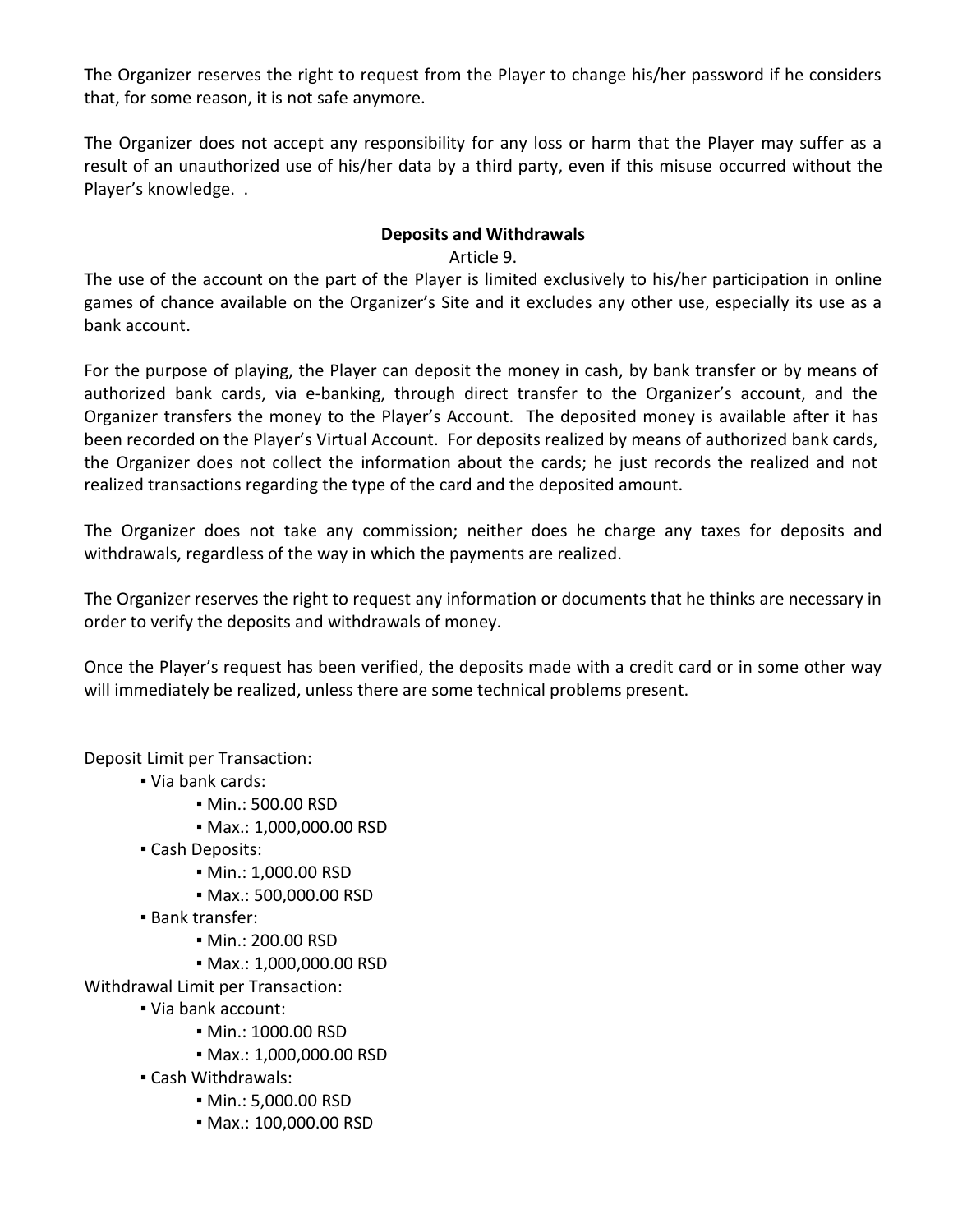In accordance with all the constituent parts of these regulations, the Organizer accepts the responsibility to realize all the withdrawals upon the first request of the Player, provided that the balance shows that there are funds on the Player's Account.

Withdrawals are realized in cash upon Player's request from his/her User Account to the chosen Organizer's cashier or to the Player's bank account.

In the case of withdrawals at one of the Organizers cashiers, the withdrawals can be realized after the Organizer has confirmed the Player's request within three days, at the latest, from the day the request has been submitted by the Player. If the Player wishes to have the funds from the Virtual Account transferred to his/her bank account, he/she has the obligation to enter the correct bank account number on which he/she wishes to receive his/her money, in the registration field on his/her User Account, before he/she submits his/her request. The Player has the obligation to enter only his/her bank account number in the registration field, as it is prohibited to enter somebody else's bank account number. The organizer reserves the right to request proof of ownership of the bank account.

The Organizer does not have any obligation if the Player makes a mistake while entering the bank account number or if the bank makes a mistake while transferring the funds.

The Player can change his/her bank account during the period of validity of his/her User Account, however, the payments will always be made on the account entered in the registration field when requesting a withdrawal. At all times, the Player can have only one active bank account for the transfer of the funds.

From the moment the Player submits the withdrawal request and money transfer to his/her account, the requested funds are reserved on the Player's Virtual Account and the Player cannot play with this money any more until the transfer is completed and the money is transferred to his/her bank account.

The period described in the previous paragraph during which the money is reserved, that is, the transfer period from the moment it has been solicited till the moment it is transferred to the Player's bank account depends exclusively on the bank which is transferring the funds and the Organizer does not have any responsibility for the duration of the money transfer period.

The information about the Player's bank account serves exclusively for the payment of winnings. The Organizer has no possibility to assess or use the money on the Player's bank account.

The Organizer reserves the right to correct any financial transaction of the winnings paid to the Player's Virtual Account if that payment has been realized due to a technical error or incorrectly registered result and then return the incorrectly recorded funds.

## **Personal Limitations of the Player**

## Article 10.

The Organizer allows the Player to set personal limitations of the game on his/her Account in the "MY SETTINGS" field and thus limit the daily, weekly and monthly deposits. The deposit limit represents the highest possible total amount of all the deposits within a given period of time. The Player also has the possibility to determine the limit for a game when choosing it and before he/she starts playing it.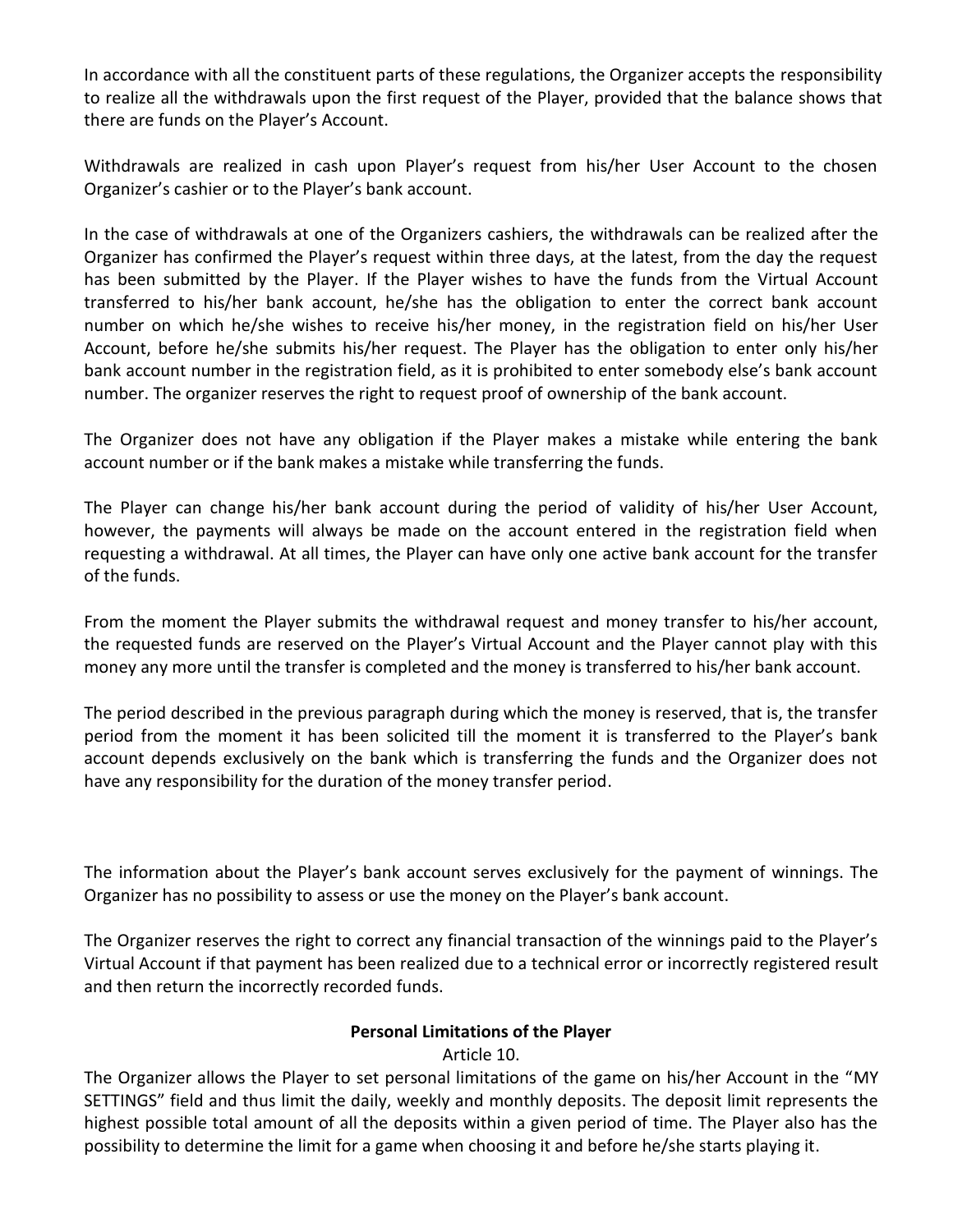#### **Self-exclusion**

#### Article 11.

The Organizer offers the Player the option to perform self-exclusion on his/her account for certain period of time. Self-exclusion is enabled when the Player activates the AUTO-EXCLUDE option in MY SETTINGS field on his/her Account and sets the desired period of time. During this self-exclusion period, the Player will have limited Account administration, that is, he/she will not have the possibility to deposit any money. The winnings obtained during the self-exclusion period from games the money for which was deposited before this period shall be recorded on the Player's Virtual Account.

#### **Responsible Gaming**

Article 12.

The Organizer informs the Player that, in some people, prolonged or frequent gambling can cause addiction or lead to certain mental fragility. The Player should know that addiction is characterized by a persistent, uninterrupted and repeated habit. The pleasure of gambling turns into a strong need for gambling which causes serious consequences for both the Player him/herself and the people that surround him/her.

The Player can read the 'RESPONSIBLE GAMING" section which can be found on all the pages of the Organizer's Site at all times. In this section, the Player can find all the mechanisms used on the Site, the advice offered by the Association which is fighting against pathological and uncontrolled gambling with the aim of minimizing the risk of developing an addiction, as well as the procedures for registering on the list of those who are banned from gambling, and also the list of organizations which specialize in combating addiction.

## **Cancelling or Closing of the Player's Account on the Part of the Organizer**

Article 13.

The Organizer reserves the right to stop or cancel the registration and to close the Player's Account temporarily or permanently, without any prior notification, even during a game, and especially under following circumstances:

- If the Player's Account has not been active for an uninterrupted period of 12 months.
- If the Organizer thinks that the Player has breached one or more terms of these Regulations.
- If the Player has not provided all the requested documentation which would confirm his/her Account within the requested period.
- If the documentation which the Player has provided is incorrect or incomplete.
- If the registration requirements are not met.
- If the Player has not confirmed his/her address within the deadline stated from the day the activation email was sent.
- If the Player is banned from playing.
- In case there is some kind of misuse or abuse of the account opening procedure.

• In case there is some kind of misuse or abuse of bonuses, promotions and/or any other offer that the Organizer provides.

• If the Organizer suspects or discovers fraud or some other illegal activities committed on the part of the Player or any attempt to use the Site, the Software or gaming services in an illegal way, including the use of the Player's Account by a some other player or the use of stolen debit and credit cards.

The Player shall be notified by email about any cancellation or closing of his/her Account.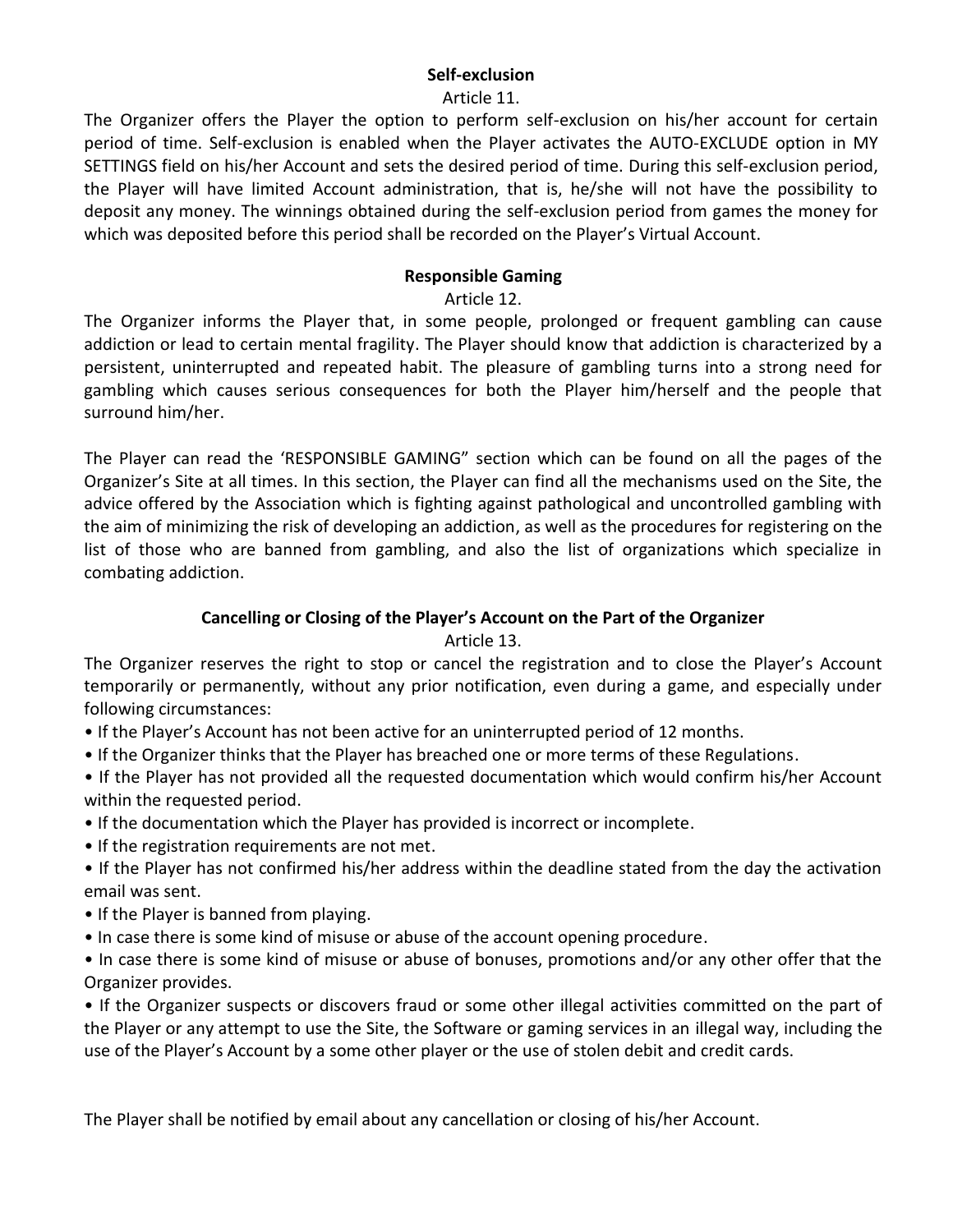The Organizer reserves the right to:

- Notify the authorities, including the governing authorities, about any activities of the Player which are, or are suspected to be illegal;
- Put in motion any required legal measures which could be useful for the purpose of preventing the criminal act the Player is accused of and for the purpose of remedying any harm or damage the Organizer may have suffered or for the purpose of recovering any winnings that may have been paid to the Player afterwards or actually as the result of the offence he/she was accused of.

#### **Closing of the Account on the Part of the Player**

Article 14.

The Player can close his/her Account at any time, without giving any explanations by sending a registered letter to the Organizer to the following address: Novoprojektovana bb, Industrijska zona Sever, Niš, Srbija or in electronic form by email to support@circusbet.rs.

#### **The Consequences of Closing the Player's Account**

Article 15.

The cancelling of the Account would mean that the Player will:

-stop all and every use of the Site, the Software and the games and that he/she shall

-erase all the copies of the above stated things from his/her computer or any other device.

Temporary closing of the Player's Account implies the immediate blocking of the money on the Player's Account.

Permanent closing of the Player's Account implies immediate payment from the Player's Account to the Player's bank account, provided that the holder of the Account has not committed any fraud which had led to the closing of his/her Account.

It is not possible for the closed Account to be used in any way. The amounts which the Organizer pays as bonuses or promotional offer will be eliminated.

The Organizer shall notify the Player about the closing of his/her Account by email.

## **Participation in Games**

Article 16.

#### 16.1. **General Guidelines**

Participation in games is exclusively long-distance and is conducted via Site with the use of the Player's User Name and Password.

The Site can be accessed with any computer equipment, especially with a PC computer, mobile phone or any other device with Internet connection. Some games may require certain game software loading.

In order to be connected to the Site, the Player understands and accepts that he/she must have appropriate hardware and software equipment, as well as Internet connection which are all compatible with the conditions required for providing gaming services which the Site offers.

#### 16.2**. Games**

The Player participates in games by realizing deposit from the Virtual Account in accordance with one of the suggested bets. The Player has a free choice of bets for every game. All deposits are immediately recorded as financial transactions which reduces the amount of available money on the Player's Account.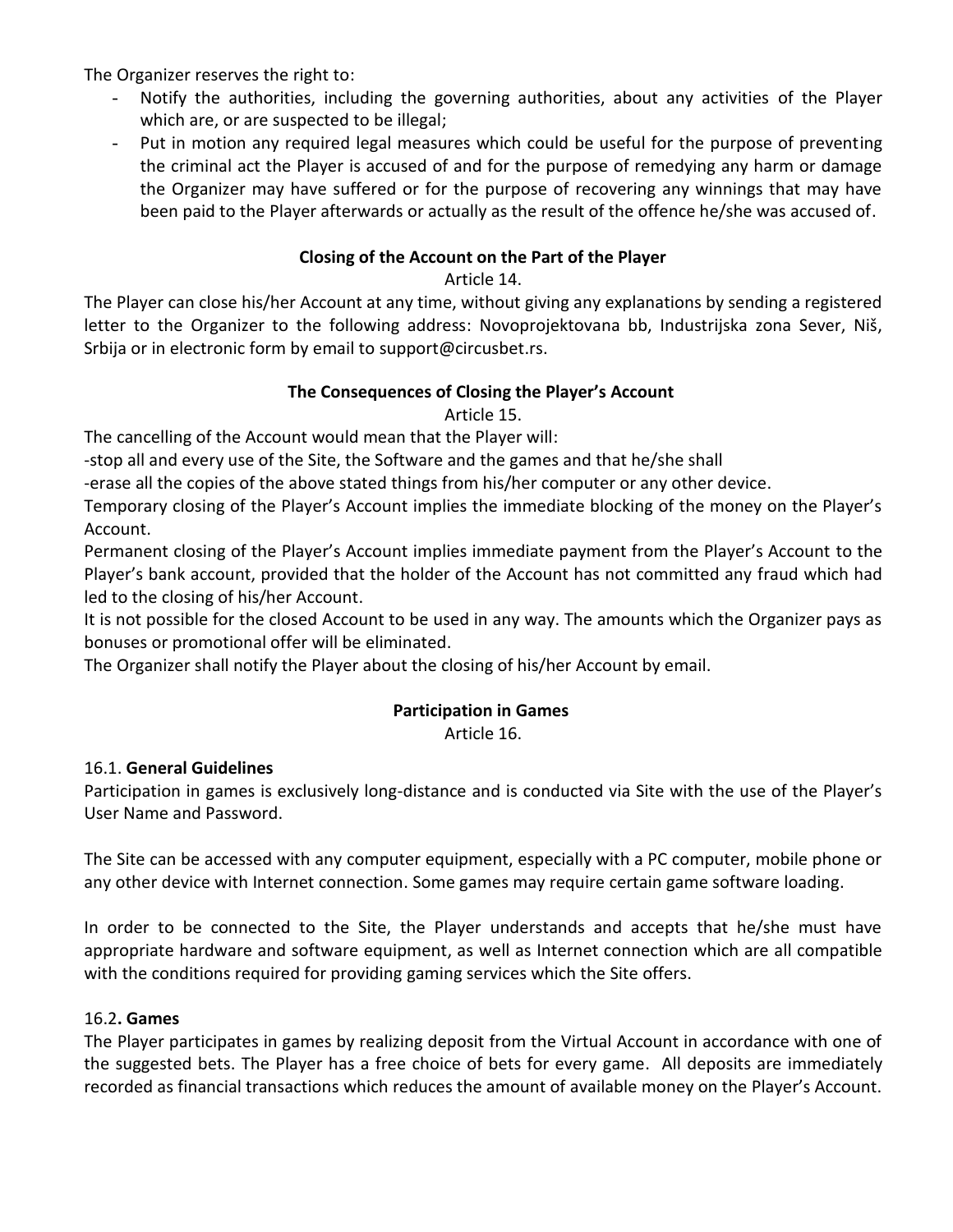If there is not enough money for the chosen bet on the Player's Account, the Player will not be able to participate in the game he/she selected.

The winnings are announced in such a way that, actually, each game shows whether or not the Player has obtained any winnings in money-credits and also the amount in question; all the winnings will be recorded on the Player's Account. If the Player him/herself interrupts the game before it ends, the Player loses every chance of winning anything. If the game is interrupted before it finishes due to technical problems, the Player must contact the User Support immediately. The Organizer will then analyze the course of the game and the technical problem that occurred, after which he will write a technical report taking into consideration the applicable rules of the game. The technical report of the course of the game shall be the only evidence which would be taken into consideration in the process of evaluating the winnings or the loss related with the game in question.

**The instructions related with Games which the Organizer offers are subject to special terms and conditions of use which you can see in each game.** 

#### **Bonus Rules and VIP club** Article 17.

#### 17.1. **Bonus Rules**

The bonuses are sums of money which are credited to your player account, under certain conditions, and which need to be converted to real money by using them as stake for the games of chance offered on the site, in accordance with the indicated conversion factor.

#### **Conditions to receive bonuses**

The stakes in real money have to be played before any of the bonuses.

The bonuses are offered by the Organizer in order to promote the site, the games or a related event.

#### **To enjoy the bonuses, the player must:**

- own a validated player account;
- not be a "bonus abuser" (see bonus abuse);
- accept the terms and conditions of the Organizer as well as the regulations related to the current bonuses;
- provide correct and up-to-date personal data.

If a player does not respect the conditions mentioned above, his account will be blocked and his bonuses will be cancelled.

There are several types of bonuses for which the rules are available on the site when these bonuses are issued.

The most common bonus is a deposit bonus allowing the player to receive, in addition to its real money deposit, a percentage of it (a certain amount), in limited form of bonus money.

#### **How to refuse a Bonus**

The player can opt out of receiving bonuses by unchecking the box "I want to use bonuses" on the page "Account> Settings".

#### **Debit order for Bonus money**

When placing a bet on a game, the real money in the Player's account is played before the bonus money.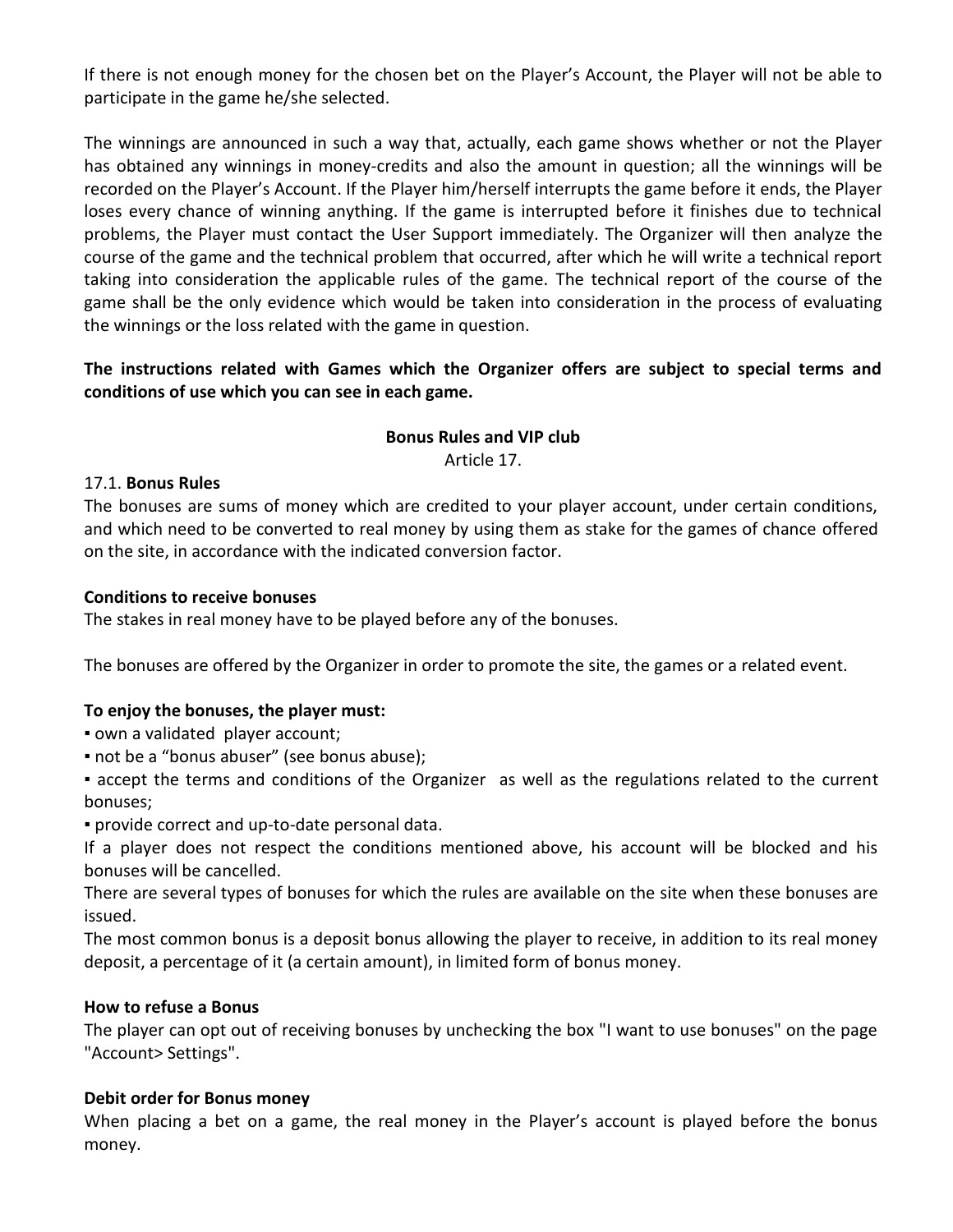#### **Earnings generated with bonus money**

When a player's account contains bonus money, all the winnings realised while playing will be transformed also in bonus money.

When a player places a bet with a sum consisting at least partly of bonus money, the earnings generated are paid in bonus money proportionally to the stake in bonus money.

#### **Conversion of bonus money into real money**

The bonus money (starting bonus and winnings in bonus money) is converted into real money when the Playthrough of all active starting bonuses on Player's account is reached.

The playthrough, expressed as a number, is the number of times the player has to play or bet the amount of his actives bonuses received on his account before turning the bonus money into real money and be able to ask for the withdrawal.

The value of the playthrough that needs to be achieved depends on the type of game played.

| <b>Bonus - Playthrough</b>         |             |                   |  |  |  |  |  |  |
|------------------------------------|-------------|-------------------|--|--|--|--|--|--|
| Game type/Bet                      | Playthrough | <b>Coeficient</b> |  |  |  |  |  |  |
| Sports bets with an odd above 1,60 | 30          | 100%              |  |  |  |  |  |  |
| Slot Machine                       | 30          | 100%              |  |  |  |  |  |  |
| RNG table games (roulette etc.)    | 90          | 33%               |  |  |  |  |  |  |
| <b>Blackjack</b>                   | 90          | 33%               |  |  |  |  |  |  |

If the Player's account contains less than 20 RSD of bonus money, the amount will be converted into real money as soon as the player will start a new game or will place a new bet.

#### **What happends to the bonus money in case of a withdrawal request**

Any withdrawal request will generate the loss of the bonus money on the player's account.

#### **Use restriction for Bonuses**

Players' bonuses are personal and cannot be shared with any other player or third party person. It is not allowed to share the bonus between players.

The Organizer, at its sole discretion, can modify the conditions of each bonus and withdraw at any moment, for which he is obligated to display a notice to the players on the website.

The maximum amount for withdrawal after the registration bonus(or any nondeposit bonus or tournament bonus) playthrough is reached, for the players who have not made a deposit on the website, is RSD 5,000 and only one withdrawal can be made.

#### **Bonus abuse**

The Organizer may refuse any withdrawal and/or cancel all the winnings if it turns out that the player engages in practices which conflict with these bonus regulations. In particular, 'irregular gaming' or 'bonus abuse' occurs when:

• a player withdraws money which he deposited in order to obtain a bonus to play only with the bonus credit offered by the Organizer.

▪ a player makes a deposit with the purpose of claiming a bonus without having the intention to play.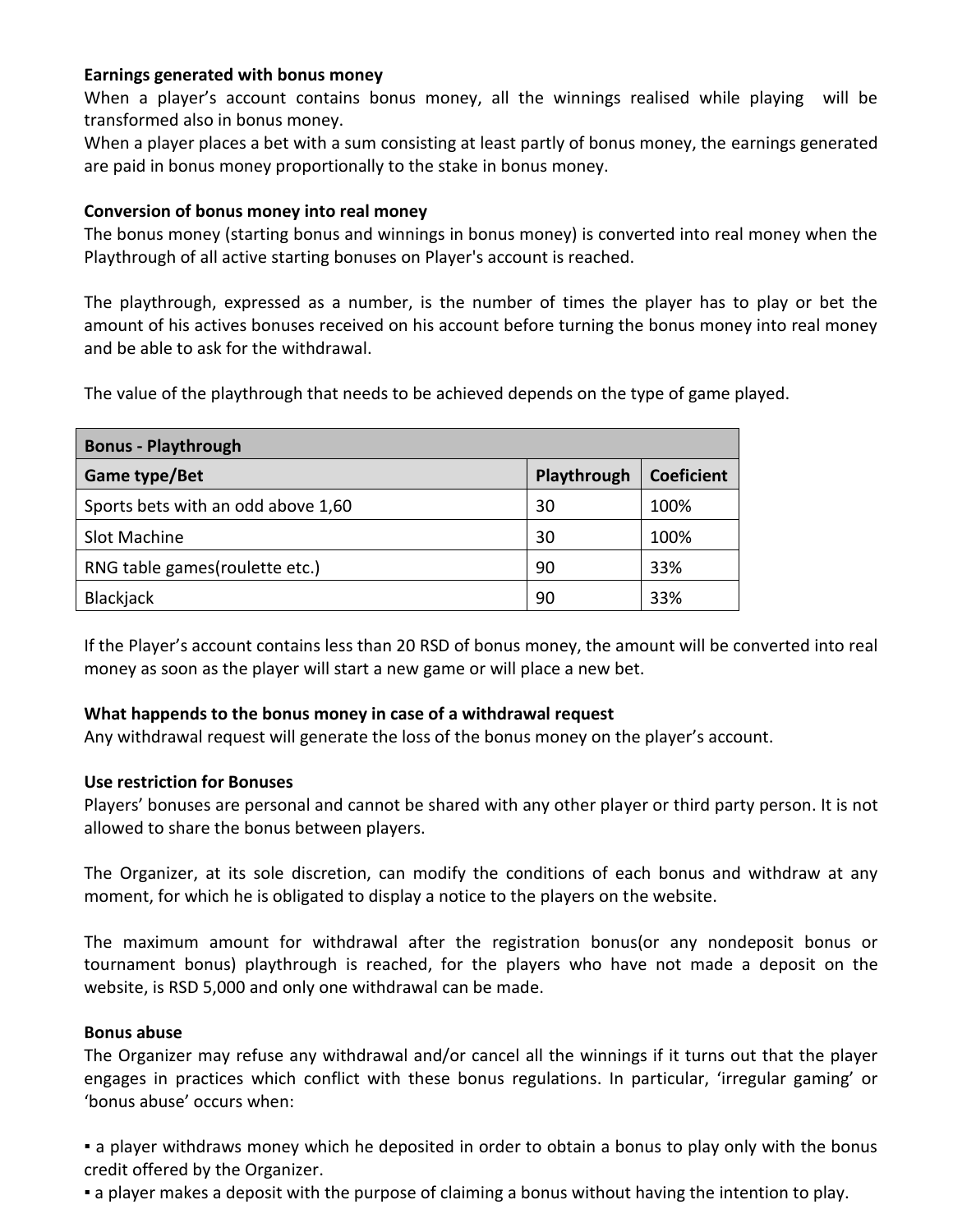▪ a player uses abusive and repeatedly bonuses or promotions offered by the Organizer(or promotions from one of its partners) in depositing only a minimum amount, in order to play with the bonus.

• the creation of several games accounts in order to benefit more than once from the same promotional offers

▪ creating or using multiple accounts from the same computer or IP address in order to benefit more than once from the same promotional offers

From the moment the Organizer qualifies a player as being a "bonus abuser", that player will no longer benefit from any promotional bonus.

#### 17.2. **VIP Club**

The Organizer additionally offers the Player the opportunity to participate in a loyalty program (hereinafter called the "VIP Club"), the content and operation of which are described on VIP page of the Organizers web-site.

VIP Club is intended to reward the loyalty of the Player for each bet made and makes it possible to earn gifts or bonuses.

The rules concerning VIP Club rules are defined below:

17.2.1. By registering for the VIP Club, the Player declares that they have read and accept the terms of operation of the VIP Club.

Any reward offered by the Organizer as part of the VIP Club is subject to compliance by the Player with these General Terms and Conditions of use; Organizer reserves the right to cancel any reward offered to the Player in the event of breach of these terms, in the event of misuse of the VIP Club by the Player, or technical error.

17.2.2. The bonuses offered by the Organizer as part of the VIP Club are, except as otherwise provided in the above program, also governed by the aforementioned Bonus regulation.

Specific rules regarding certain promotions and actions will be highlighted on the Organizer's website prior to the beginning of the same.

## **Game Descriptions**

#### Article 18.

The Organizer organizes special games of chance through electronic communication media with the following game descriptions:

#### **1. Slot Games**

Slot games are virtual games which operate on the basis of a Random Generator.

Every slot game gives the option of playing the real or a trial (demo) game. In the real game, the Player can obtain winnings, whereas in the trial game there are no winnings. Every slot game is accompanied with the information regarding the description of the game, playing instructions and other details related with the game.

The price for participating in a game is determined by the Organizer. The Player chooses the price of a particular game within the offered price range. The bet in certain games can be realized according to specified relations and denominations.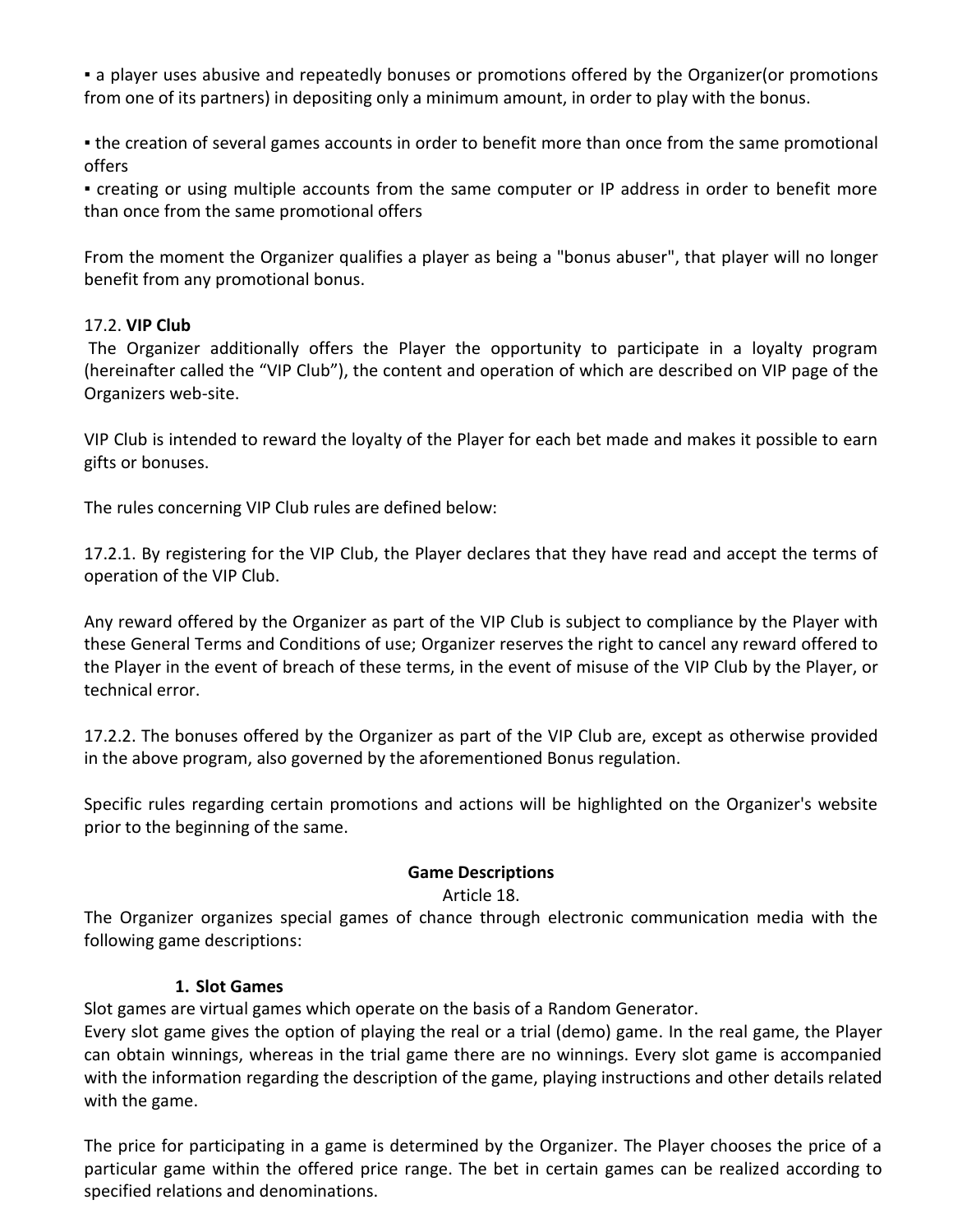The Player wins when he/she obtains one of the combinations determined according to the winning combinations scheme in the game. The winnings that the Player obtains in a slot game are added to his/her Virtual Account.

The Organizer reserves the right to determine different kinds of Jackpot winnings.

#### **2. Draw poker**

Draw poker is a virtual game which operates on the basis of a Random Generator.

Draw poker is played with a standard deck of 52 cards. The Dealer has a designation in the form of a token called the "Dealer Button" which moves clockwise, shows the nominal Dealer and determines the order of bets.

One or more players must place the basic bet (*pot*). The basic pot can be a blind pot (blind) which is placed by the first two players or ante, the pot which all the players place in order to generate basic pot. The Dealer shuffles the cards and deals them one by one to the players clockwise. Each player gets five or more cards. The Player can change one or more cards certain number of times. The cards are dealt closed (hidden, face down). The first round of bets starts after the first deal. Hands are developed in each round, frequently by adding additional cards or by changing the dealt cards. After each round, the bets are collected in one central pot. If one player places the bet, the other players are forced to either give up, pay the bet or raise it. If none of the opponents pays the bet, the player who placed the bet wins the pot and he/she does not have to show his/her hand. A new hand then starts. The so called "bluffing" also enables victory without showing hands. Bluffing - a risky attempt to convince the opponents that the player (the one who is bluffing) has a stronger combination of cards – thus enabling the victory of weaker hands over stronger ones. This means that the weaker hand can win the stronger ones, that is, the bet (pot) can be won by a person with weaker combination of cards if that person has managed to convince the ones with stronger hands that precisely he/she has a stronger combination. If two or more players are left in the game after the final round of bets, then they all must reveal their cards, that is, the players show their hidden cards and compare their hands. The person with the strongest combination of cards, or the person who raised the bet and the others gave up is the person who wins the pot.

If we are talking about a poker machine, the Player gets five randomly chosen cards. The Player can keep the desired combination of cards and after the additional deal obtain the combination of cards which can contain winnings.

## **3. Blackjack**

Blackjack is a virtual game which operates on the basis of a Random Generator.

Blackjack is a card game in which the Player can gain a slight statistical advantage over the Croupier (Dealer).

Bet - Before the deal starts, each player must place a bet of a certain amount of money (chips). After that, each player is dealt two cards turned face up, the Croupier takes one card, also turned face up and one card turned face down.

The objective of the game is for the Player to reach the final result, which is number 21, or the result as close to it as possible. If the Player exceeds 21, he/she automatically loses the game.

Card value – Cards with numbers are worth as much as the number they have, face cards (J-Jack, Q-Queen and K-king) are worth 10 points each. The Ace (A) is worth 11 points if the sum of other cards is 10 or less than 10; or it can be worth 1 point if the sum of the rest of the cards is 11 or more. However, if the Player has got two aces, one of them must be worth 11 points, unless all the other cards together are worth 10 or more points.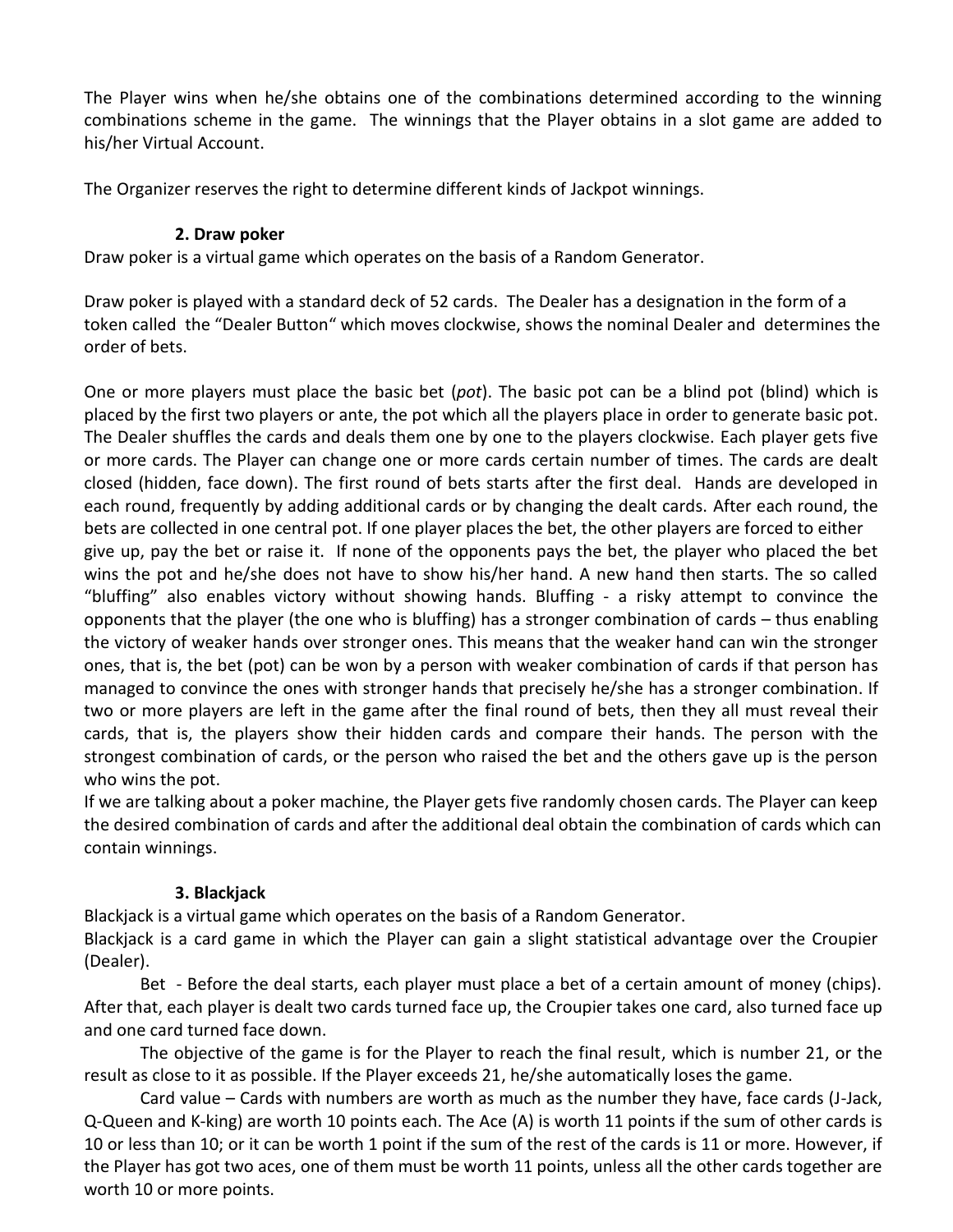The Game – After the deal, each player is asked whether he/she wishes to stay ("stand"), with the first two dealt cards or whether he/she wishes to take one more card ("hit").

HIT – Taking of an additional card – the Player can take as many cards as he/she wishes, as long as the sum of the taken cards does not exceed 21. When the total sum of the taken cards exceeds 21, the Player automatically loses and his bet is taken away.

STAND – not taking any more cards – the Player takes cards until he/she decides that the sum of the points of the taken cards is enough.

DOUBLE – Double bet – If the sum of the first two cards is 9, 10 or 11, the Player has the option of a "Double" game. In that case, the Player doubles his/her bet and gets one more card from the Dealer.

SPLIT – The splitting of cards – If the Player gets two identical cards, he/she can split them. And for this, he must place the bet of an amount which equals his/her initial bet (like double down). After that, he/she plays each card as an individual Player. If he gets two identical cards again, he/she can split them again.

SURRENDER – Surrendering, giving up – If, after the initial deal, the Player decides to surrender, the game is over for him/her and the Croupier automatically takes that Player's money (bets).

BLACKJACK – If the Player gets an ace in the first deal along with 10, J, Q or K, he/she automatically wins and is paid 3:2 ratio of the bet (that is called the blackjack).

INSURANCE - Insurance – When the Croupier gets an ace as one of the first two cards (the card turned face down), the "Player Insurance" option is offered. In that case, the Player can bet up to half of his/her bet, betting that the Croupier will get 10, J, Q or K as the second card. In this case he/she is paid the 2:1 ratio (the insurance value is multiplied by the quotient 2).

Croupier's game is strictly defined. The Croupier takes the cards in such a way that for each total sum up to 16, he must hit the card, whereas for the total sum of over 16, he must not hit an additional card.

When all the players finish their turn, the Dealer turns his card face up. Then he hits new cards as long as he has 16 or less. If he gets 18-21, the Dealer stops and the other players compare their points with his. If the Dealer has more than 22 points, he automatically loses and all the other players win. If the Dealer has got hard 17 points, (if he hasn't got an ace or he has got an ace and 16 points in other cards), he stops. If the Dealer has got soft 17 (an ace and 6 points in other cards), then his game depends on the previously defined rules which can be variable, that means that it depends on them whether the Dealer must hit more cards or not.

When the game finishes, the cards are compared. If the Dealer has got higher total sum than the Player, the Player loses his/her bet, but if the Dealer has a lower total sum than the Player, then the Player wins and his winnings are paid in a 1:1 ratio. If the Player and the Dealer have the same number of points, the Player gets his/her bet back but without winnings, unless one of them has a blackjack, and the other one normal 21 points, in which case the one with the blackjack wins.

## **4. French Roulette**

French roulette is a virtual game which operates on the basis of a Random Generator.

The Player places the bet on the number on which the ball will land after turning on the roulette wheel. There are several ways of placing bets on the French roulette. Each bet covers a different group of numbers and it has the probability distribution as follows: Placing the bet on one number pays a 35:1 ratio, placing the bet on two numbers pays a 17.1 ratio, placing the bet on three numbers pays a 11.1 ratio, placing the bet on four numbers pays a 8:1 ratio, placing the bet on six numbers pays a 5:1 ratio, placing the bet on twelve numbers pays a 2:1 ratio, placing the bet on eighteen numbers pays a 1:1 ratio.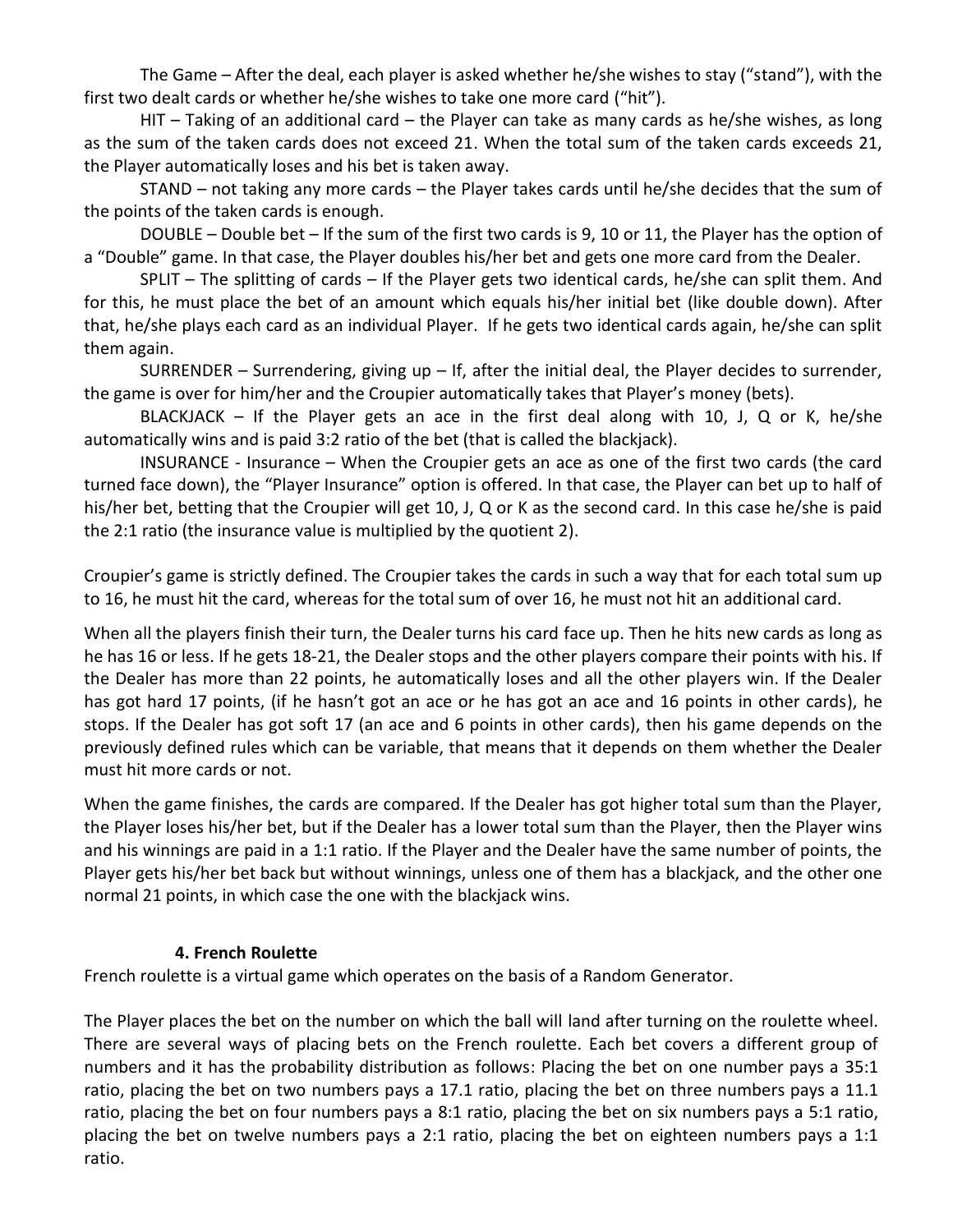BETS:

PLEIN (directly on the field) – The bet can be placed on any number, including zero, by putting the chip in the middle of that field. The maximum amount for that bet is given on the roulette table (marked as MAX). The minimum bet is valid for all kinds of bets, which means that all the bets on the positions available for betting must, at least, equal the minimum value given on the table.

CHEVAL (split bet) – The bet can be placed on two numbers by putting the chip on the line which separates those two numbers. The maximum amount for that bet is double the maximum bet on the Plein.

TRANSFERSALE PLEINE (street bet) – The bet on three consecutive numbers in a horizontal line. The chip is placed on the border line of roulette table at the end of the corresponding row. The maximum amount for that bet is three times higher than the maximum bet on the Plein;

CARRE (corner bet) – The bet can be placed on four numbers placing the chip on the corner where those four numbers meet. The maximum amount for that bet is four times higher than the maximum bet on the Plein;

TRANSFERSALE de QUATRE (four bet) – The bet on numbers 0, 1, 2 and 3, placing the chip on the border line between 0 and the first line. The maximum amount for that bet is four times higher than the maximum bet on the Plein;

TRANSFERSALE SIMPLE - (line bet) – The bet on two "streets", that is, on 6 different numbers in two rows of three numbers each, placing the chip on the border line of the roulette table which separates those two rows. The maximum amount for the bet is six times higher than the maximum bet on the Plein;

COLONNE (column bet) – At the bottom of each column there are three unmarked fields, so the bet is placed on one of those fields. If the ball lands on any of the numbers of the chosen column, the payment is made in a 2:1 ratio, whereas 0 loses. The maximum bet is ten times higher than the maximum bet on the Plein;

DOUZAINE (dozen bet) – The bet can be placed on the group consisting of 12 numbers, putting the chip on one of the three fields marked with P12, M12, or D12. If the ball lands on one of those numbers, the payment is realized in a 2:1 ratio, whereas 0 loses. The maximum amount for that bet is ten times higher than the maximum bet on the Plein.

Rouge/Noir, Pair/Impair, Manque 1-18, Passe 19-36, that is red/black, even/odd, big numbers 1-18, small numbers 19-36. The bet is placed on one of the fields along the side of the table which covers half of the numbers on the roulette table (except 0), where each filed covers 18 numbers. For all these bets the payment is realized in a 1:1 ratio, whereas 0 loses. The maximum amount for that bet is twenty times higher than the maximum bet on the Plein.

#### **5. Bets**

The provisions of these rules apply to all betting offers of the Organizer. The events that can be the subject of betting are announced by the Organizer on the website, with the exact time periods in which the bet can be placed, odds, instructions, possible special conditions for betting in a particular event, as well as other information of importance for participation in game.

The information in the offer is subject to a change.

The player can bet in the manner determined by these rules on:

- results of individual or group sports events;

- a specific event during the sport competition (the exact result, the number of goals scored, the number of goals at the half and end of the match, who scores more or less goals, etc.);

-success of participants in sports competitions;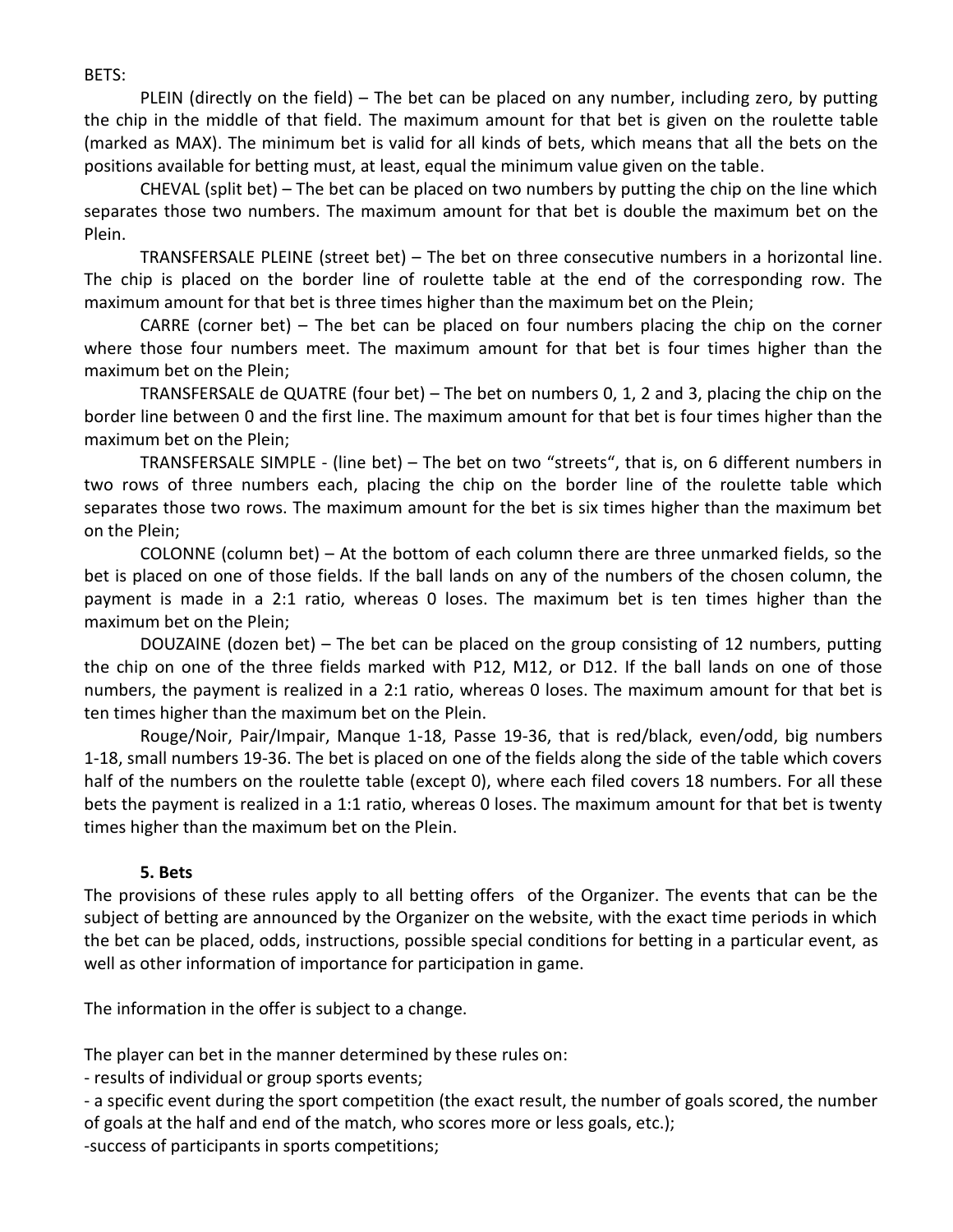-result of candidates in elections;

- other events that can be found in the offer of the Organizer and who do not have a predefined outcome.

## 5.1. **Definitions**

"A bet" is the choice of one possible outcome of many possible outcomes of an event. The 'real' bets are bets placed on sports events or other events, the stake of which is accepted by a betting office, a bookmaker, on our website, etc. The 'virtual' bets are bets managed by means of the instruments of the company providing the information. These are in fact virtual events which are related to the online games of chance and the participation in these events occurs via a computer, tablet, etc.

"A betting slip" is the "slip" containing the information registered by the player. It can contain one or more bets.

ʺSingle betting slipʺ ‐ refers to a betting slip containing one bet and one bet only. If the bet chosen by the player is right, the slip will also be a winner. The winnings for a "single" betting slip are calculated by multiplying the bet by the odds associated with the chosen bet.

"Multi betting slip" - a "multi" betting slip is one containing between two and eight different bets, all of which must be right for the slip to win. The "multi" betting slip will not be a winner if even one bet is wrong. The "multiplier" concept is applied to the calculation of the overall odds of the betting slip and hence to its potential winnings. The latter are calculated by multiplying your stake by the product of the various odds on the betting slip.

For example: a Player bets 5 euros that Standard will beat Anderlecht (odds = 1.5) AND that Bruges will beat Liverpool (odds = 2), the final odds are  $1.5 \times 2 = 3$  and the total winnings will be 15 euros (5 euros x 1.5 x 2) if Standard and Bruges both win.

If Anderlecht wins and Bruges draws, it will be a losing bet.

If one of the bets on the multi betting slip is cancelled, the winnings are then calculated on the basis of the remaining bets if they are all winning bets.

Example: the Player bets 5 euros that Standard will beat Anderlecht (odds = 1.5) AND that Bruges will beat Liverpool (odds = 2) AND that Paris will beat Toulouse (odds = 2.5).

The final odds are  $1.5 \times 2 \times 2.5 = 7.5$  and the total winnings will be 37.50 euros (5 euros X 1.5 X 2 X 2.5) if Standard, Bruges and Paris win. If the Standard match is postponed by more than 48 hours, the bet will now only be valid for the Bruges and Paris matches. The final odds are therefore 2 x 2.5 = 5 and the total winnings will be 25 euros (5 euros X 2 X 2.5) if Bruges and Paris win.

"System betting slip" - A "system" betting slip is a special betting slip containing a selection of

3 to 8 different bets.

This is the most "complete" betting slip there is. This is because, with a "system" betting slip, you can accumulate the equivalent of many betting slips from your selection. You can put stakes on multi bets and partial multi bets.

- With 3 bets on the betting slip, you can create 1 "multi" betting slip with 3 bets and 3 "double partial multi" betting slips (in other words, 3 slips where the 3 bets are combined 2 by 2).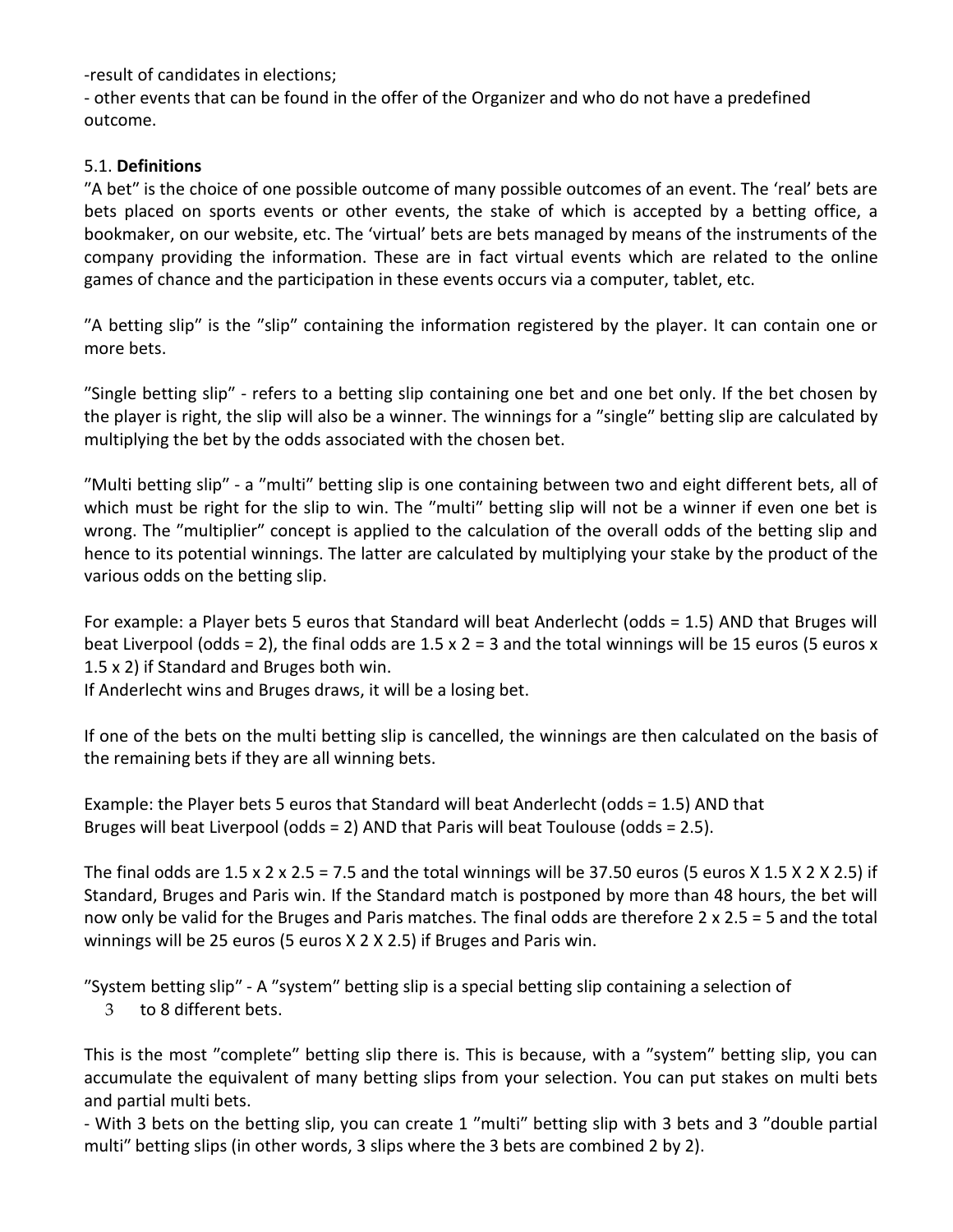- With 4 bets on the betting slip, you can create 1 "multi" betting slip with 4 bets, 6 "double partial multi" betting slips (in other words, 6 slips where the 4 bets are combined 2 by 2) and

4 Triple partial multi<sup>"</sup> betting slips (in other words 4 slips where the 4 bets are combined 3 by 3.).

‐ etc.

Warning! For each line (double, triple etc.) your stake is multiplied by the number of possible results. For example, if you have 6 bets on your betting slip and you decide to put your stake on a "quadruple" line, your stake will be multiplied by 15 (because it is possible to make 15 combinations of 4 bets from a selection of 6 bets) to improve your chances.

"Special system betting slips" - On the "System" betting slip tab you can bet on special systems, which are all the pre-defined combinations with an equal stake on each. The precise definitions are shown below.

| Paris | Type          | <b>Doubles</b> | <b>Triples</b> | Quadruples | Quintuples | Sextuples | Septuples | Octuples | Total          |
|-------|---------------|----------------|----------------|------------|------------|-----------|-----------|----------|----------------|
| 3     | <b>Trixie</b> | 3              | 1              |            |            |           |           |          | $\overline{4}$ |
| 4     | Yankee        | 6              | 4              |            |            |           |           |          | 11             |
| 5     |               | 10             | 10             | 5          | 1          |           |           |          | 26             |
|       | Canadian      |                |                |            |            |           |           |          |                |
| 6     | Heinz         | 15             | 20             | 15         | 6          |           |           |          | 57             |
|       | Super         | 21             | 35             | 35         | 21         | 7         | 1         |          | 120            |
|       | Heinz         |                |                |            |            |           |           |          |                |
| 8     | Goliath       | 28             | 56             | 70         | 56         | 28        | 8         |          | 247            |

‐ So, for a selection of 3 bets, you can bet once on 4 different combinations (Trixie).

- For a selection of 4 bets, you can select the "Yankee" which covers 11 different combinations.

‐ Etc.

ʺTrixieʺ: system based on a selection of 3 bets comprising three double combinations and a triple combination (4 bets in total). At least two bets must be right for you to collect any winnings. The exact amount of your winnings depends on the number of bets that are right.

ʺYankeeʺ: system based on a selection of 4 bets comprising six double combinations, four triple combinations and a quadruple combination (11 bets in total). At least two bets must be right for you to collect any winnings. The exact amount of your winnings depends on the number of bets that are right.

ʺCanadianʺ: system based on a selection of 5 bets comprising ten double combinations, ten triple combinations, five quadruple combinations and a quintuple combination (26 bets in total). At least two bets must be right for you to collect any winnings. The exact amount of your winnings depends on the number of bets that are right.

ʺHeinzʺ: system based on a selection of 6 bets comprising fifteen double combinations, twenty triple combinations, fifteen quadruple combinations, six quintuple combinations and a sextuple combination (57 bets in total). At least two bets must be right for you to collect any winnings. The exact amount of your winnings depends on the number of bets that are right.

ʺSuper Heinzʺ: system based on a selection of 7 bets comprising twenty‐one double combinations, thirty‐five triple combinations, thirty‐five quadruple combinations, twenty‐one quintuple combinations,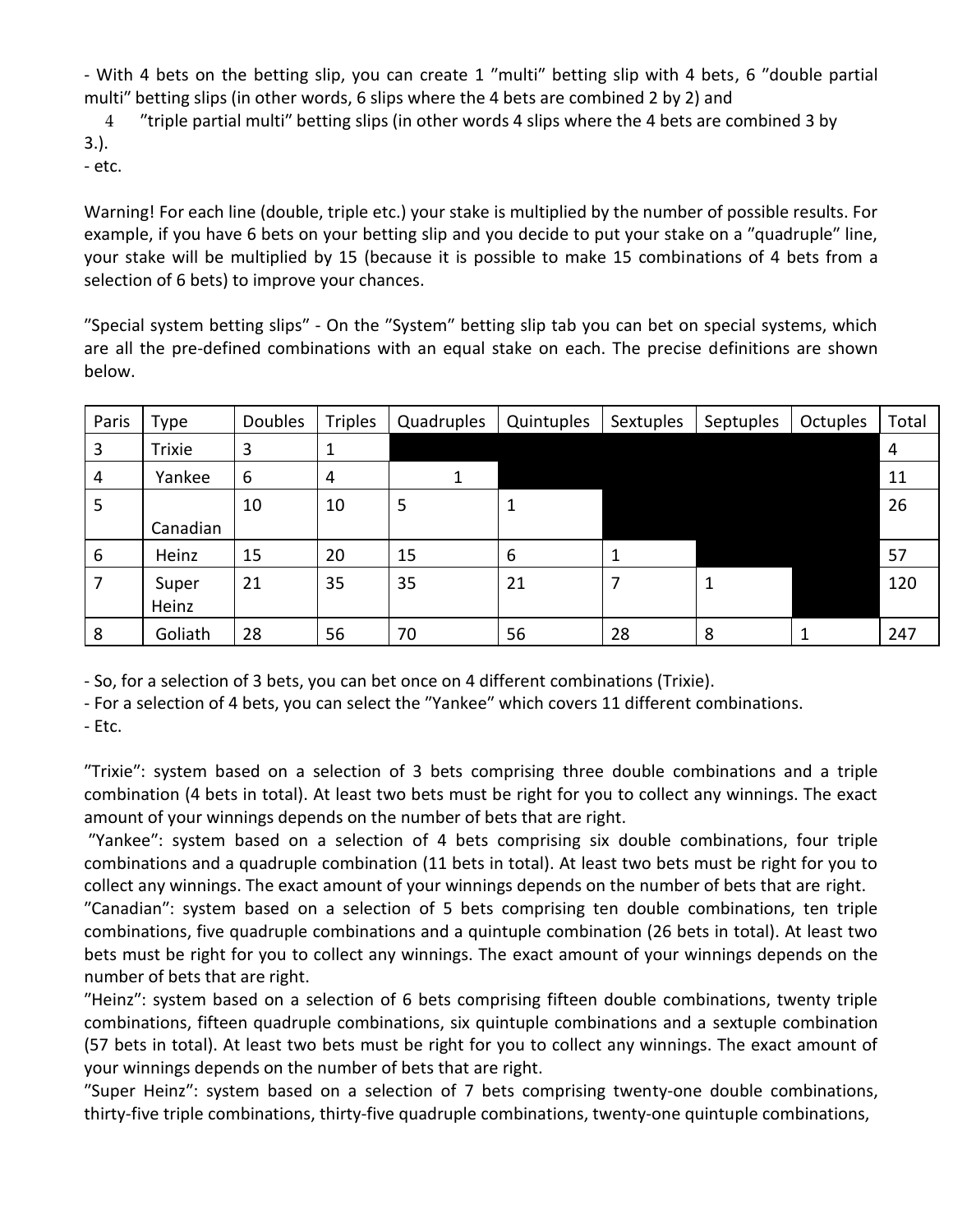seven sextuple combinations and a septuple combination (120 bets in total). At least two bets must be right for you to collect any winnings. The exact amount of your winnings depends on the number of bets that are right.

ʺGoliathʺ: system based on a selection of 8 bets comprising 28 double combinations, 56 triple combinations, 70 quadruple combinations, 56 quintuple combinations, 28 sextuple combinations, 8 septuple combinations and 1 octuple combination (247 bets in total). At least two bets must be right for you to collect any winnings. The exact amount of your winnings depends on the number of bets that are right.

#### 5.2. **Registration of a betting slip**

A betting slip is registered by placing a bet for a certain amount, with a free choice of games, and by confirming the betting slip. The total stake for the betting slip is immediately debited from the Player Account.

If the Player Account does not contain sufficient funds for the chosen stake, the Player will not be able to register the betting slip of his/her choice. In case the participant does not have enough funds for the placed bet on the account, and such a bet is mistakenly accepted, the Organizer reserves the right to cancel such a bet.

Betting slips cannot be cancelled once they have been accepted. The Player must ensure that the information relating to the bets he/she has made is correct.

The player has sole responsibility for checking the betting slip.

The player is deemed to have approved and tacitly accepted all the information on the betting slip unless he/she requests cancellation. This presumption is irrevocable from the moment it is no longer possible to challenge the information on the betting slip.

The only currency accepted for placing bets is RSD. Players are obliged to place their bets personally.

The possible winnings are determined by the bet and the odds offered and can be viewed immediately. The Player will be informed of the result as soon as possible after the end of a bet; any winnings will be credited to his/her Player Account.

If a result should prove to be incorrect and any winnings have already been communicated to the Player, the Organizer reserves the right to make the necessary corrections without prior notice. The Organizer reserves the right to limit the amount of the individual or collective stake per bet and/or per day and/or per month.

#### 5.3. **Correction of errors**

Any error in the offer related to the odds, participants, time and place of the playing matches, a literal and numerous error in the bid that influenced the correctness of betting is considered an obvious mistake, and the Organizer reserves the right to cancel any bet that was executed or accepted in the circumstances of the above errors and invested funds in the name of such bet refunds.

All the odds are subject to variation and become final at the time a bet is placed. Nevertheless, the Organizer reserves the right at any time to correct obvious errors in the inputting of the odds for the bets, or to cancel bets placed on the basis of odds that are obviously incorrect.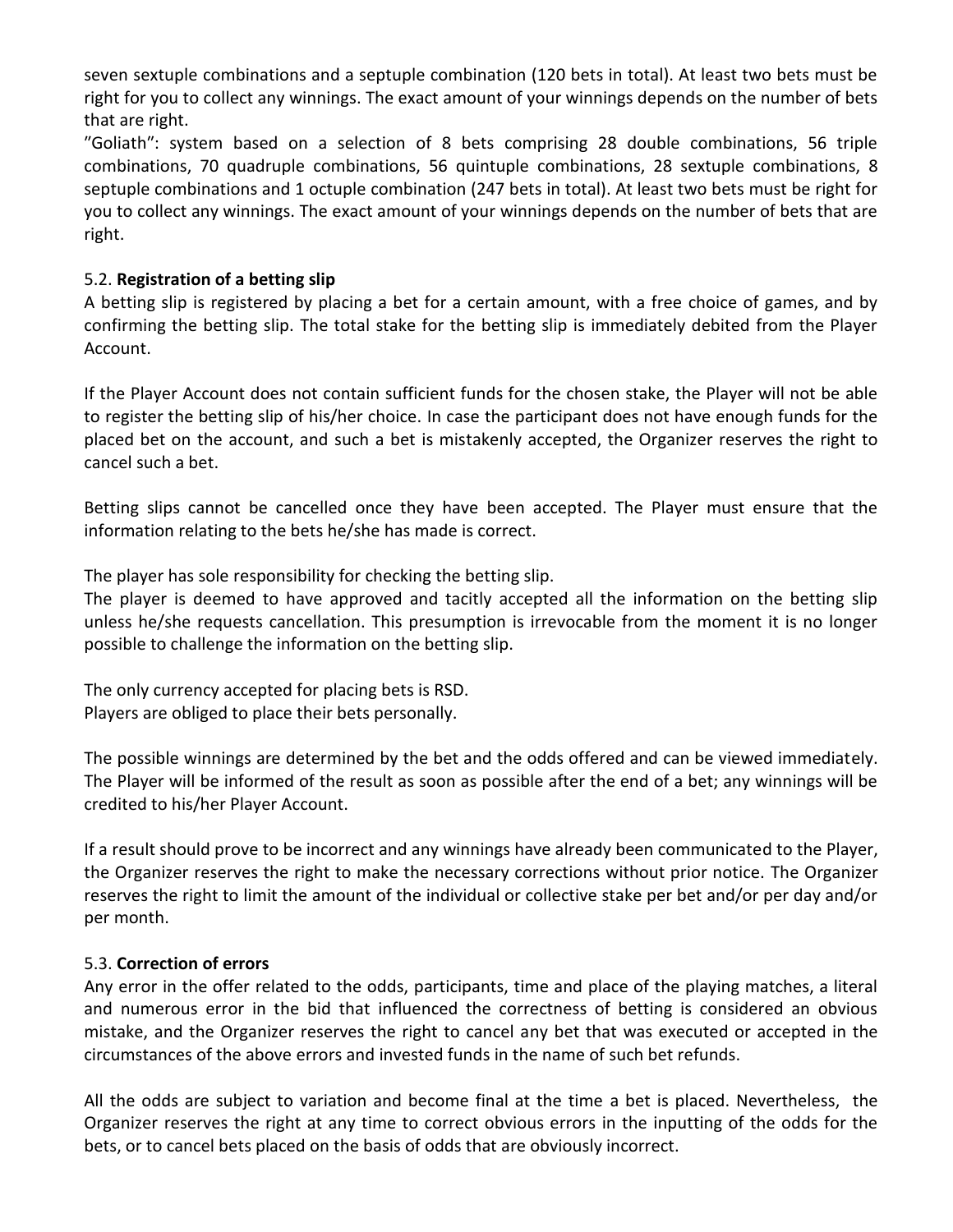#### 5.4. **Limitation of stakes**

The minimum individual bet amount per combination is 3,00 RSD.

The minimum bet amount is 20,00 RSD.

The maximum winning amount for the single betting slip is 2.000.000,00 RSD.

The maximum winning amount for the multi betting slip is 5,000,000.00 RSD.

The maximum winning amount for the system betting slip is 1.500.000,00 RSD.

#### 5.5. **Late bets**

The player is obliged to place the bet until the beginning of the event on which the player bets, unless the organizer has specified otherwise.

Any dispute by the Player about the precise time at which the competition started must be based on official information issued by the organisers of the competition confirming the precise start time.

#### 5.6. **Return**

If a "return" is announced for a bet, this means that the bet wins with a factor of "1". In the case of a "single bet", this implies that the Player will recover the amount of his bet. For "multi bets" or "system bets", the total coefficient will be modified taking account of the "return" affecting one of the competitions.

#### 5.7 **Suspension of an event**

An event will be deemed to have been suspended if it is called off at a point earlier than the minimum playing time for the competition of which it is part. If the event is permanently suspended, it will be deemed to have been cancelled and any bets will be refunded.

#### 5.8 **Changes to the start of an event**

If the start time of an event changes, all bets on this event will be refunded unless otherwise specified in the sports regulations.

## 5.9. **Changes to the venue of an event**

If an event is moved to a venue that is considered "neutral territory", the bets will remain valid and the odds will be unchanged. Bets will be refunded if the playing venue is changed to that belonging to the team supposed to be the away team.

Bets will remain valid for events where the competing teams are from the same town and the events are moved to a different venue in the same town. For international events, bets will only be refunded if the playing venue is moved to that belonging to the team supposed to be the away team.

#### 5.10. **Results of bets**

The Organizer will verify the results of an event based on the official results announced at the end of the competition. The bets will be calculated based on the results published on the Organizer site under "Results". Nevertheless, in the event of discrepancies in the results issued by more than one official source or in the event of an obvious error, the Organizer reserves the right to determine the final result according to the final official published result.

Any complaints relating to the accuracy of the results shown on the Organizer's site must be based on the official results (in particular the results shown on the sites of the official bodies responsible for the event) to the exclusion of any other source of information.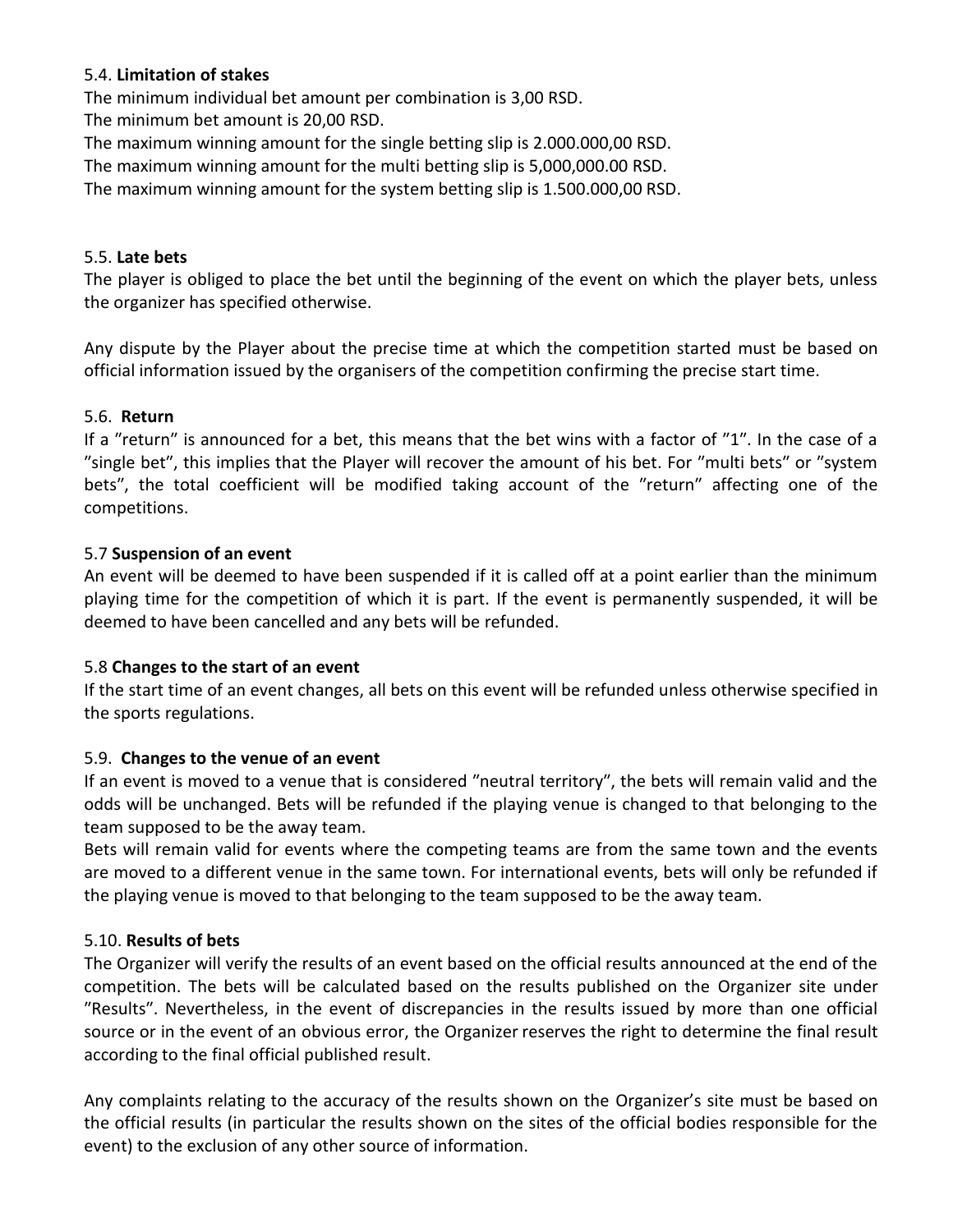Specifically, the results of the bets will be settled based on information obtained from the following official sites:

www.uefa.com – Champions League, UEFA Cup, Selected matches and Europe Championship (soccer) www.fifa.com – Confederation Cup, Selected matches and World Cup (soccer) www.beto.gr – Soccer Greece www.bundesliga.at – Soccer Austria www.turkish‐soccer.com – Soccer Turkey www.rfpl.org – Soccer Russia www.premierleague.com – Soccer England www.sportinglife.com – Soccer England www.gazzetta.it – Soccer Italy www.bundesliga.de – Soccer Germany www.marca.com – Soccer Spain www.lfp.es – Soccer Spain www.lfp.fr – Soccer France www.mlsnet.com – Soccer USA www.goalzz.com – Soccer www.nfl.com – American Football www.basket.ru – Basketball Russia www.nba.com – Basketball (NBA) www.euroleague.com – Basketball Europe League www.ulebcup.com – Basketball (ULEB) www.nhl.com – Hockey NHL www.fhr.ru – Hockey Russia www.rusbandy.ru – Bandy Russia www.atptennis.com – Tennis ATP www.wtatour.com – Tennis WTA www.mlb.com – Baseball www.eurohandball.com – Handball www.fide.com – Chess

www.volley.ru – Volleyball Russia

Other sources of information may be used to determine the results if necessary. In exceptional circumstances, the Organizer reserves the right to use video imaging to determine the final result.

During events that are broadcast live, the results that are deemed to be valid will be those announced immediately at the end of the event/competition. Any subsequent change to these results will be disregarded when determining the winning bets.

If more than one team or player is declared the winner during a competition, the winnings factor will be divided by the number of winners (this factor cannot be less than 1).

If an event/tournament is suspended, this suspension will not affect bets made on a part of the event/tournament (such as bets on the player to score the next goal, or who will win the next leg of the tie) once the results of these bets are known and corresponding bets are deemed to have been completed.

If a match is definitively deemed to be unfinished, all bets made on the match will be cancelled and refunded unless otherwise arranged, including when the results are considered final at the end of the interruption.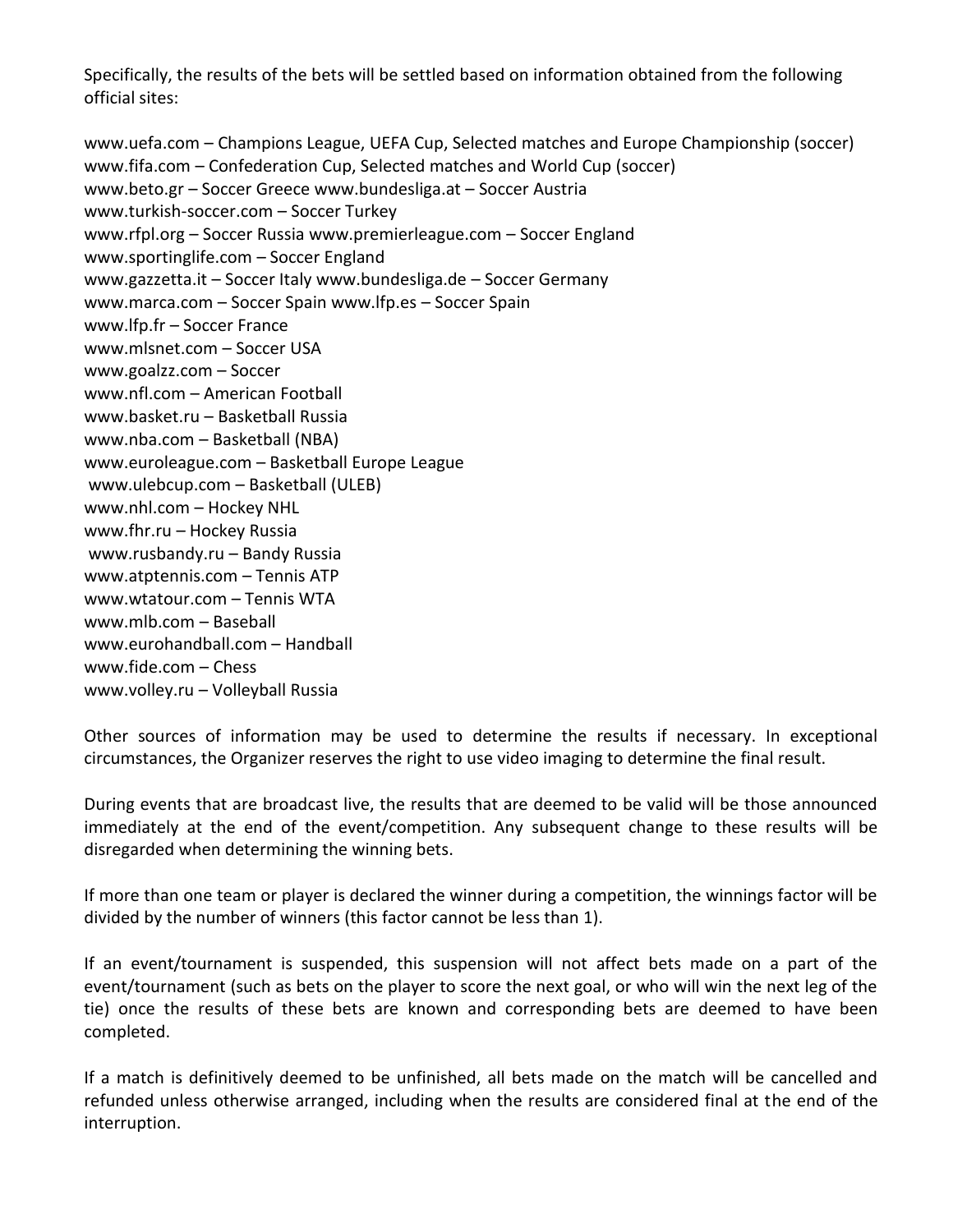Unless otherwise specified in the sports regulations, the result announced on the date of a match is in principle the one that will be taken into account for determining the winning bets. Any subsequent amendment of the result by the official or disciplinary authorities will be disregarded for determining the winner of the bets.

## 5.11. **Collusion and syndicates**

Players must make their bets individually. If one or more players attempt to make the same bet several times, the amounts bet may be cancelled and refunded.

The Organizer has the right to refuse a bet to individual persons or group of persons without giving reasons for it.

#### 5.12. **Competition fraud**

If it is announced by the official institutions that there has been fraud, match fixing or any other irregularities that could compromise and endanger the integrity of a sporting event or bet, or if it is officially announced that anyone worked to determine the outcome of the event, violating the official rules of such events, the event in question will be suspended from the list of events and bets on this event will no longer be valid. The bets may be cancelled and the stakes refunded.

#### 5.13. **Failure to take part in a competition**

Unless otherwise specified in the article 5.15, if a (sports) competitor cannot take part in an event for any reason, where a bet relating to him/her has been placed on this event, the bet will deemed valid and the playerʹs stake will be forfeited.

However, a bet will be cancelled and refunded in the following situations:

- ‐ the event/tournament is cancelled.
- ‐ the event/tournament is declared null and void.
- ‐ the venue for the event is changed.
- ‐ the event/tournament is suspended.

For "whichever is the greater" type bets, a result with two items of data is required to determine the winning bet. If one of the competitors refuses to take part in the competition/tournament, the bet will be refunded.

#### 5.14. **Cancellation of a bet**

The Organizer reserves the right to declare the bet fully or partially invalid, in the event that bets are opened and / or accepted with an obvious mistake related to the odds, participants, time and place of the playing matches, mistakes in letters and numbers in the offer, that have influenced the correctness of betting.

#### 5.15. **Sports regulations**

#### **AMERICAN FOOTBALL**

## **GENERAL RULES**

A. The overtime is taken into account in the calculation of all markets, unless otherwise stated.

B. If a match is interrupted or postponed for more than 48 hours, all bets are refundable, except for the ones, the outcome of which was clearly defined by the time of stopping the match.

C. If a wrong score is displayed, we reserve the right to void betting for this timeframe.

D. If the teams are displayed incorrectly, we reserve the right to void betting.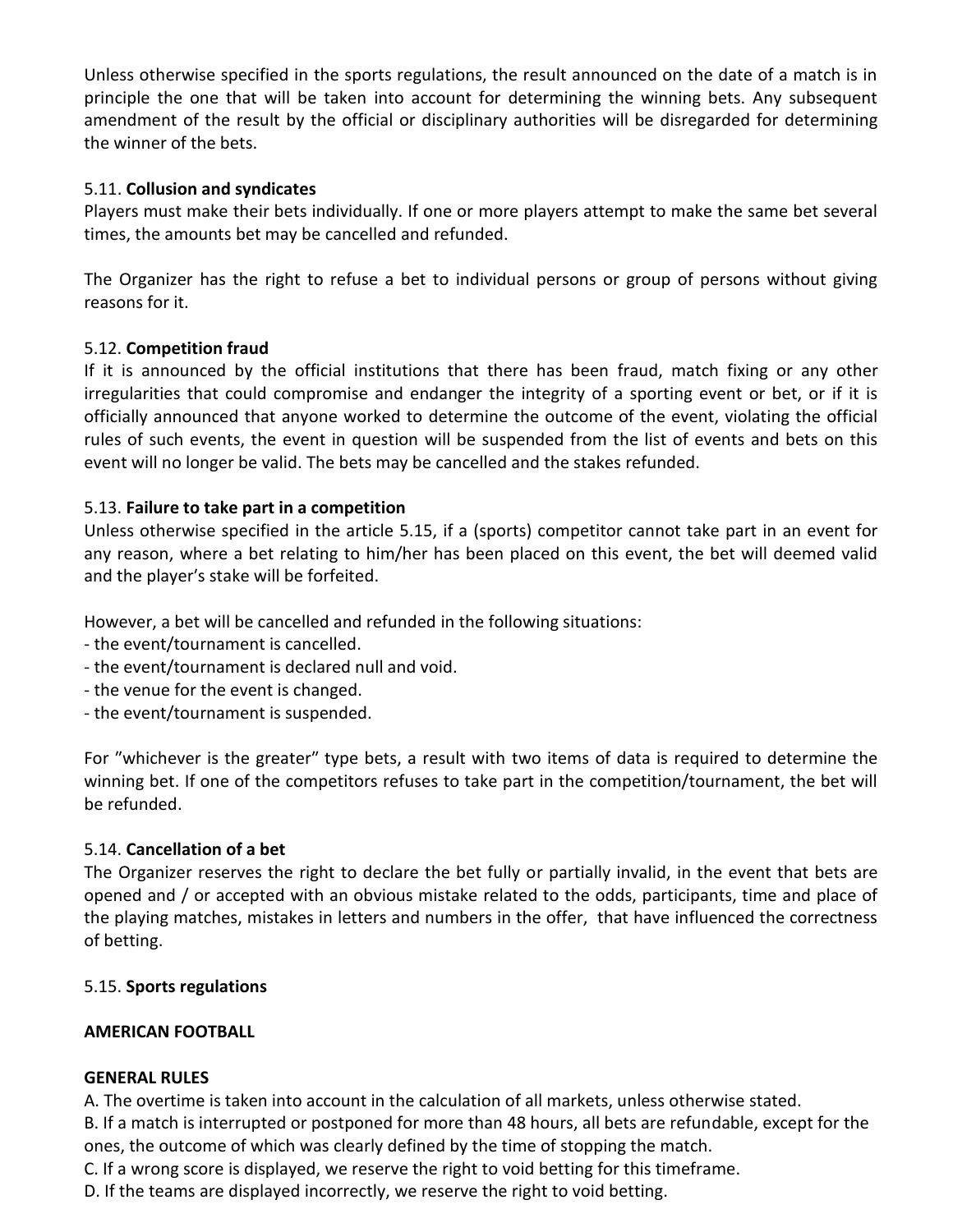## **Winner.**

It is proposed to determine the outcome of the match. The rates are accepted taking into account the overtime.

# **Total.**

If as a result of the match the total number of goals scored is equal to the Total of the rate, bets are returned. Similarly, for the individual Total of a team or a player. The rates are accepted taking into account the overtime.

# **Handicap.**

This market is resulted at the end of the regular time. If the match is abandoned before the completion of regular time, then the market will be voided regardless of whether the outcome has already been determined.

# **Point Spread.**

This market is resulted including Overtime. If the match is abandoned before completion then the market will be resulted as void.

## **Odd or Even Total**

This market is resulted including Overtime. If the match is abandoned before completion, then the market will be resulted as void.

## **Half-time Result**

This market is resulted based on the first half score. If the match is abandoned before the completion of the first half then the market will be resulted as void.

## **Half-time/Full-Time**

This market is resulted at the end of the regular time. If the match is abandoned before the completion of regular time, then the market will be resulted as void.

## **Highest Scoring Half**

This market is resulted at the end of the regular time. In the event that both halves have the same highest score then Betgenius will push the selections. If the match is abandoned before the completion of regular time, then the market will be resulted as void.

## **Highest Scoring Quarter**

This market is resulted at the end of the regular time. In the event that two or more quarters have the same highest score then this is treated as a Dead-heat and we will result the two or more quarters as winners. If the match is abandoned before the completion of regular time, then the market will be resulted as void.

# **First Team to Score**

If either team has scored and the game is abandoned, then the market is resulted. If the game is abandoned before either team has scored, then the market is resulted as void. Please note that safety goals count.

## **Last Team to Score**

This market is resulted at the end of the regular time. If the match is abandoned before the completion of regular time, then the market will be resulted as void. Please note that safety goals count.

## **First Team to Score Wins Game**

The market is resulted at the end of regular time. If the game is abandoned before the completion of regular time, then the market is resulted as void. Please note that safety goals count.

## **1st Half Handicap**

This market is resulted based on the first half score. If the match is abandoned before the completion of the first half, then the market will be voided regardless of whether the outcome has already been determined.

# **1st Half Money Line**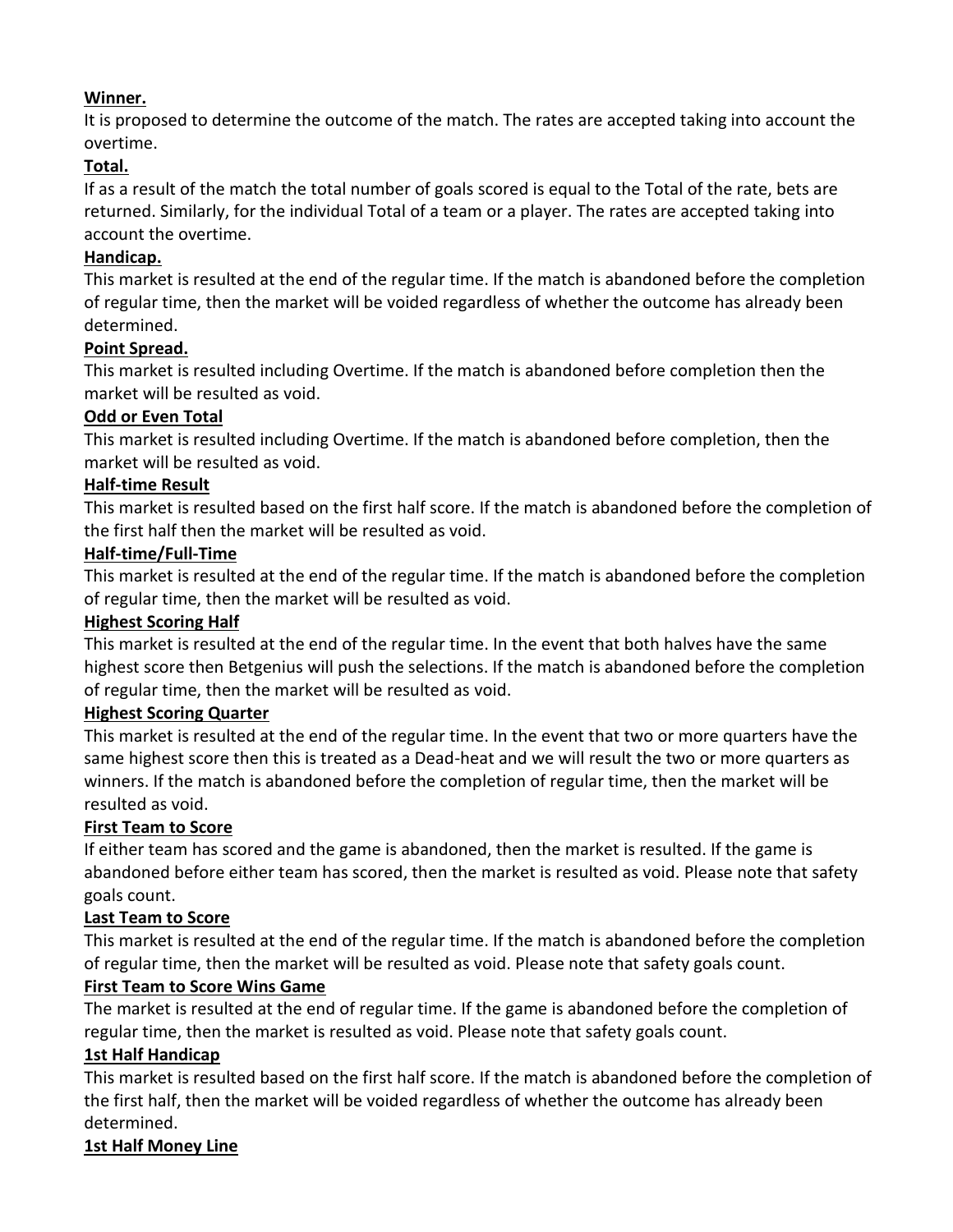This market is resulted based on the First half score. If the First half ends in a draw, then the market is resulted as void. If the match is abandoned before the completion of the First half, then the market will be resulted as void.

# **1st Half Point Spread**

This market is resulted based on the first half score. If the match is abandoned before the completion of the first half, then the market will be resulted as void.

## **1st Half Total Points**

This market is resulted based on the first half score. If the match is abandoned before completion of the first half, then the market will be voided regardless of whether the outcome has already been determined.

## **1st to 4th Quarter Money Line**

This market is resulted based on the first quarter score. If the first quarter ends in a draw, then the market will be resulted as void. If the match is abandoned before the completion of the first quarter, then the market will be resulted as void.

## **1st to 4th Quarter Point Spread**

This market is resulted based on the first quarter score. If the match is abandoned before the completion of the first quarter, then the market will be resulted as void.

## **1st to 4th Quarter Total Points**

This market is resulted based on the first quarter score. If the match is abandoned before completion of the first quarter, then the market will be voided regardless of whether the outcome has already been determined.

## **2nd Half Money Line**

This market is resulted based on the Second half score. If the Second half ends in a draw, then the market will be resulted as void. If the match is abandoned before the completion of the second half, then the market will be voided.

## **2nd Half Point Spread**

This market is resulted based on the second half score. If the match is abandoned before the completion of the second half, then the market will be resulted as void.

## **2nd Half Total Points**

This market is resulted based on the second half score. If the match is abandoned before completion of the second half, then the market will be voided regardless of whether the outcome has already been determined.

## **AUSSIE RULES**

## **GENERAL RULES**

A. All markets exclude overtime but include any added injury or stoppage time.

B. Match interrupted more than **48h** after initial kickoff => void. Less than 48h: all open bets will be settled with the final result.

C. if the location of the match changes, we reserve the right to void betting.

D. If odds were offered with an **incorrect match time** (more than 2 minutes), or if the team names or category are **displayed incorrectly**, we reserve the right to VOID betting.

## **Handicap**

Match is abandoned before the completion of regular time => void; regardless of whether the outcome has already been determined.

## **Odd or Even Total, Half-time/Full-time, Highest Scoring Half**

Match is abandoned before the completion of regular time => void.

## **Half-time Result**

Match abandoned before the completion of the 1st half => void. If the First half ends in a draw=>void.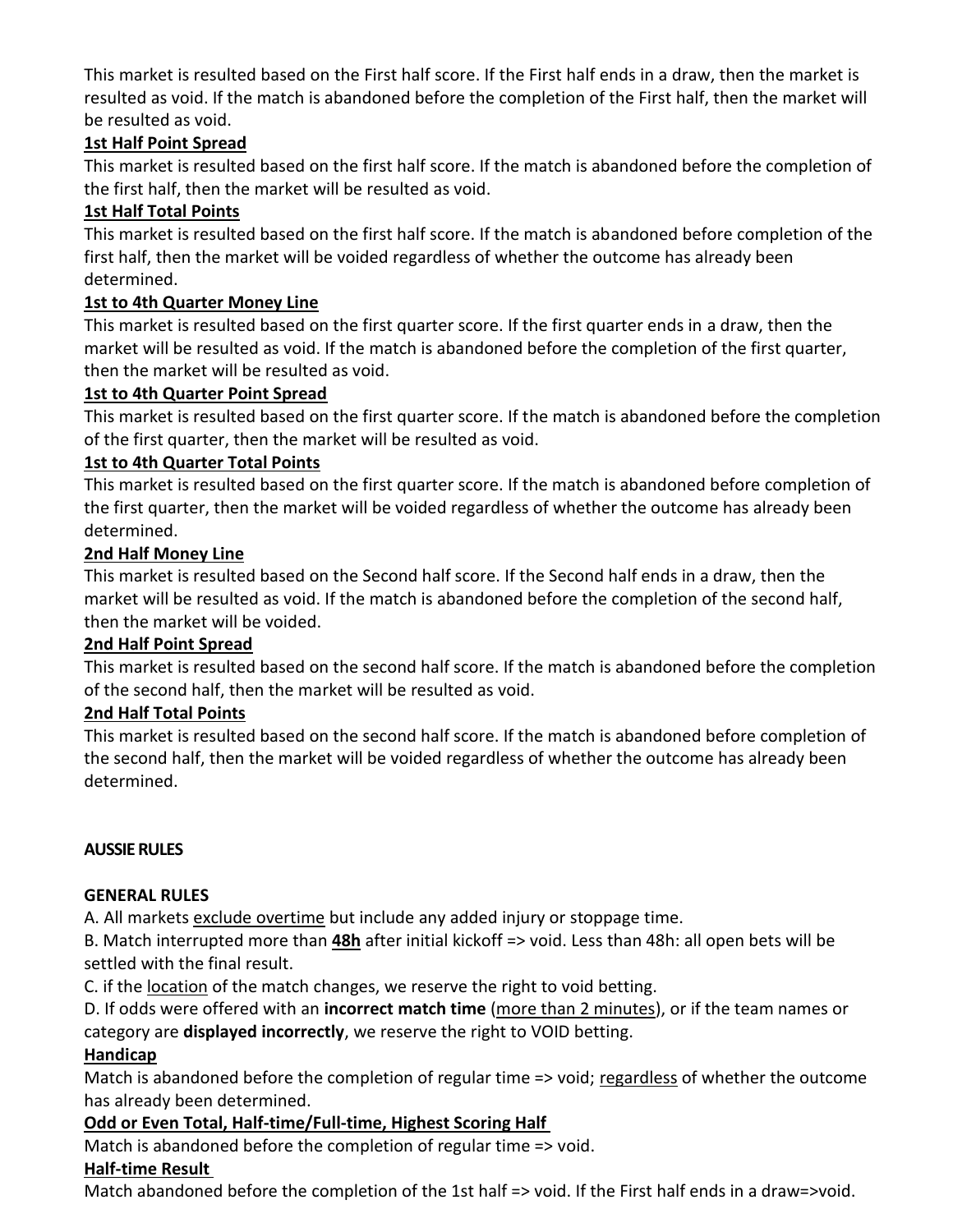## **Half-time Handicap**

Match is abandoned before the completion of half-time => void.

#### **Highest Scoring Quarter**

In the event that two or more quarters have the same highest score => Dead-heat; the two or more quarters resulted as winners. Match is abandoned before the completion of regular time => void.

#### **First Team to score**

Game is abandoned before any team has scored => void. If the game is abandoned after a team has scored, then the market is resulted.

#### **1st Quarter Result**

If the match is abandoned before the completion of the first quarter => void. If the first quarter ends in a draw => void.

#### **1st Quarter Handicap**

If the match is abandoned before the completion of the first quarter => void; regardless of whether the outcome has already been determined.

#### **BADMINTON**

## **The following methods of betting on badminton are accepted:**

#### **Quarter Handicap**

- If a match is interrupted or postponed and is not continued within 48h after initial kick-off date, betting will be void.

- If markets remain open with an incorrect score which has a significant impact on the prices, we reserve the right to void betting.

- If a team retires all undecided markets are considered void.

- If the players/teams are displayed incorrectly, we reserve the right to void betting.

- Official points deductions will be taken into account for all undetermined markets. Markets which have already been determined will not take deductions into account.

- In the event that one of the alleged participants was replaced by another one before the start of the match, rates on such an event shall be returned.

#### **Winner**

It is necessary to determine the winner of the match.

#### **Set winner**

It is necessary to determine the winner of the set

#### **Total Point**

It is necessary to determine the Total of points who will be scored in the game.

Official points deductions will be taken into account for all undetermined markets. Markets which have already been determined will not take deductions into account.

#### **Match Result (point handicap)**

Official points deductions will be taken into account for all undetermined markets. Markets which have already been determined will not take deductions into account.

#### **Correct Score**

It is necessary to determine the exact score of the match. Official points deductions will be taken into account for all undetermined markets. Markets which have already been determined will not take deductions into account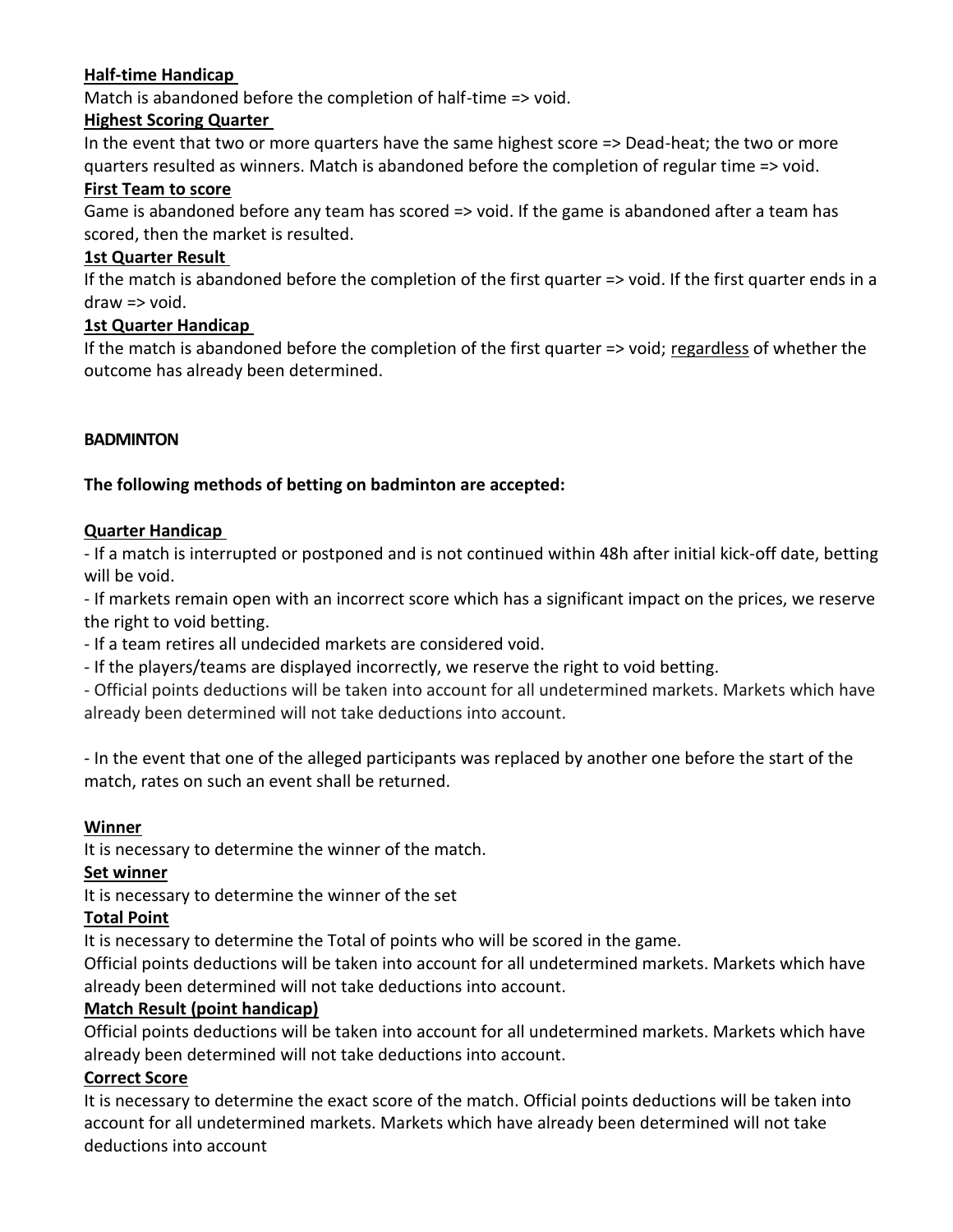## **Race to X point**

It is necessary to determine which player reach a certain amount of points Official points deductions will be taken into account for all undetermined markets. Markets which have already been determined will not take deductions into account

If a set ends before the Xth point is reached, this market is considered void.

## **Even/odd**

It is necessary do determine if the total point in the set will be even or odd. Official points deductions will be taken into account for all undetermined markets. Markets which have already been determined will not take deductions into account.

#### **Over/Under**

It is necessary to determine if the total of point will be over or under a certain amount of points. Markets which have already been determined will not take deductions into account.

## **Set Point**

It is necessary to determine the number of point who will occurred in the set. Markets which have already been determined will not take deductions into account.

#### **BASEBALL**

#### **GENERAL RULES**

A. All markets on a postponed match will be treated as void if the event has been moved to more than 48 hours in the future. However, if it is less than 48 hours, the start-time of the event will be updated and leave the markets open.

B. **Pitcher Rule:** If one or both of the starting pitchers are changed prior to the event, we will void all pitcher specific markets and create new markets with the new starting pitchers. If the listed pitcher does not start the game, then the results for the pitcher specific markets will be sent through as void. C. Possible extra innings are not considered in any market unless otherwise stated.

## **Money Line**

This market is resulted including Overtime. If the match is abandoned before completion, then the market is resulted as void.

## **Run Line**

This market is resulted including Overtime. If the match is abandoned, then the market will be voided regardless of whether the outcome has already been determined.

## **Odd or Even Total**

This market is resulted including Overtime. If the match is abandoned before completion, then the market is resulted as void.

## **Total Runs Over/Under**

This market is resulted including Overtime. If the match is abandoned, then the market will be voided regardless of whether the outcome has already been determined.

#### **Double Result**

This market will be resulted based on the score after 5 Innings and the final score of the match. Please note that Overtime is included. If the match is abandoned, then the market will be voided regardless of whether the outcome has already been determined.

## **First Team to Score.**

This market is resulted including Overtime. If the game is abandoned before any team has scored, then the market is resulted as void. If the game is abandoned after a team has scored the first goal, then the team who scored is resulted as the winner.

## **Last Team to Score**

This market is resulted including Overtime. If the match is abandoned before completion, then the market is resulted as void.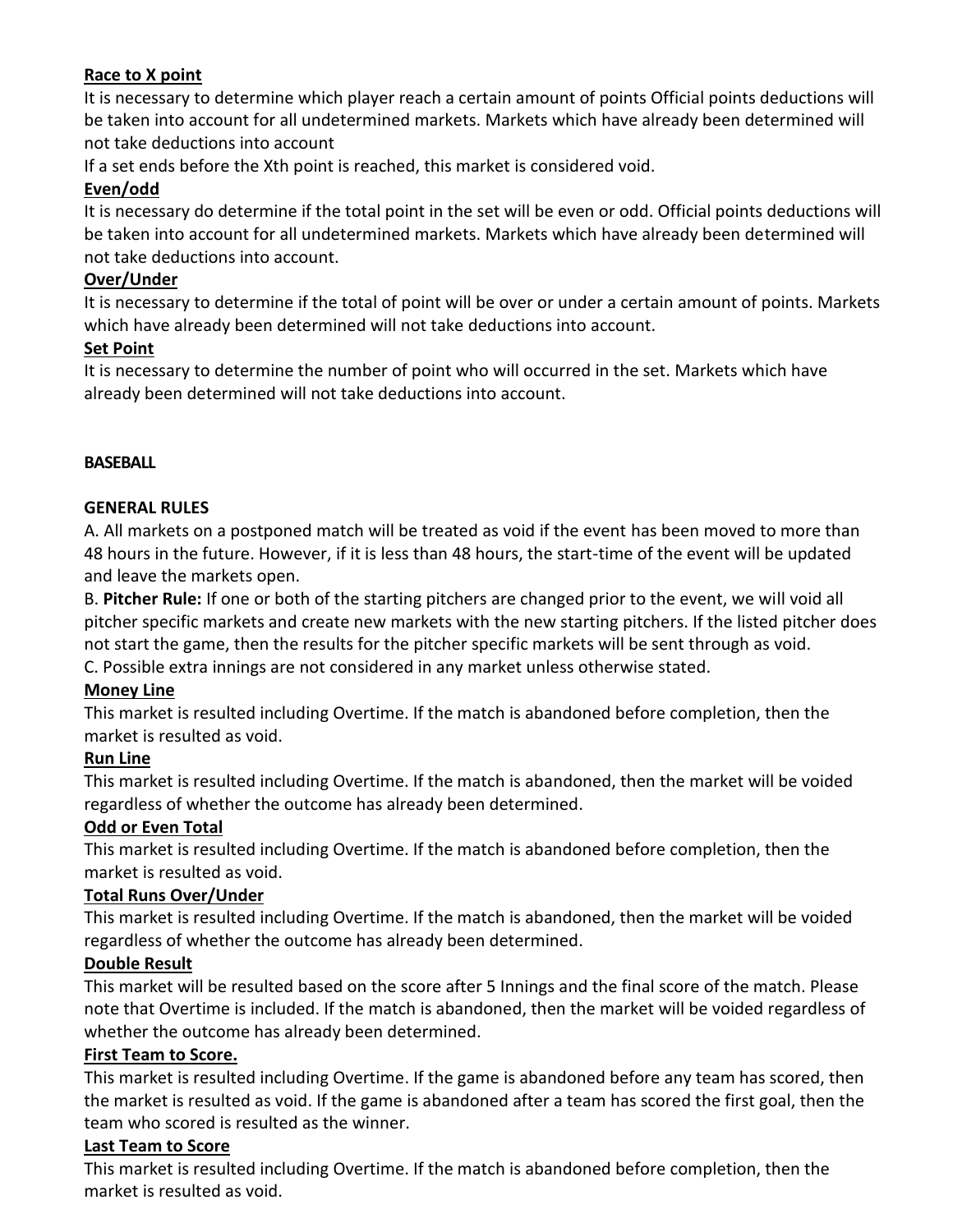## **1st Innings Result**

This market is resulted at the end of the 1st Inning. If the match is abandoned before the completion of the 1st Inning, then the market will be resulted as void.

## **1st 5 Innings Money Line**

This market is resulted at the end of the 5th Inning. If the 5th Inning ends in a draw, then the market will be voided. If the match is abandoned before the completion of the 5th Inning, then the market will be resulted as void.

## **1st 5 Innings Run Line - Total Runs Over/Under**

This market is resulted at the end of the 5th Inning. If the match is abandoned before the completion of the 5th Inning, then the market will be voided regardless of whether the outcome has already been determined.

## **Which team wins race to x points? / Who scores the Xth point (incl. ot)?**

If an inning ends before the Xth point is reached (incl. extra innings), this market is considered void. **When will the match be decided?**

Market will be settled as "Any extra inning" if at the end of regular time (After a full 9 Innings) the match finishes in a draw, regardless of whether or not overtime (Extra innings) is played.

#### **Will there be overtime?**

Market will be settled as "Yes" if at the end of regular time (After full 9 Innings) the match finishes in a draw, regardless of whether or not overtime (Extra innings) is played.

#### **Basketball**

#### **GENERAL RULES**

The results for all bets on the game are made without overtime, unless stated otherwise.

Except for cases mentioned in point 16.1.1 if the match is interrupted until the end of regulated time and not resumed within 48 hours, on all bets on this match, the outcome of which is not defined by the time of the stoppage, a return takes place.

If a match is interrupted for less than 5 minutes to the end, all bets on this match remain valid. If a match is interrupted for more than 5 minutes before the end of the regulated time and not resumed within 24 hours, for all bets on this match, the outcome of which is not defined by the time of the stoppage, a return takes place. All bets the outcome of which is known at the time of stoppage of the match remain in force. In the case of Live bets, if the match is interrupted, the calculation takes place only on the rates, the outcome of which is determined at the moment, all other bets are returned.

In the event of carrying over the start time of the match for more than 15 hours, all bets on this match shall be returned, otherwise bets remain in force.

If odds were offered with an incorrect match time (more than 2 minutes), we reserve the right to void betting.

If markets remain open with an incorrect score which has a significant impact on the prices, we reserve the right to void betting.

In the event that a match does not finish in a tie, but overtime is played for qualification purposes, the markets will be settled according to the result at the end of regular time.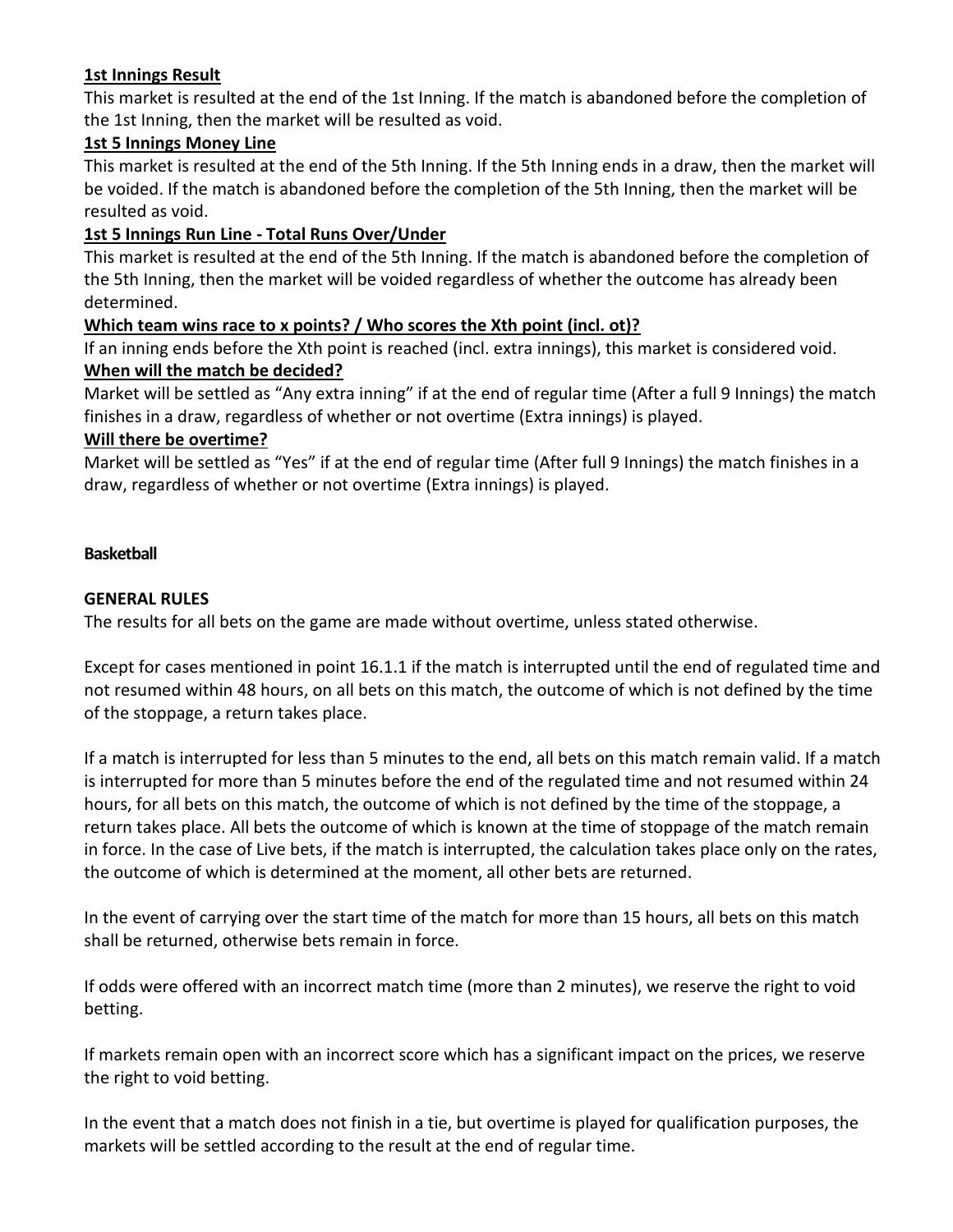Betting on the total of players / comparison of statistics of players are taken into account including the overtimes, unless otherwise is indicated.

In case of betting on the statistics of players (more / less rebounds, assists, fouls, block shots, grasp changes) if the indicated player has not participated in the match, a refund takes place. In case of comparing of statistics of players (which player will score more rebounds / assists / fouls / block shots / grasp changes) if one of the participants indicated on this position has not participated in the match, at the rate for this position a return takes place.

## **For bets on Basketball the following positions are suggested:**

## **Money line**

It is suggested to determine the outcome of the match. This market is resulted including Overtime. If the match is abandoned before completion, then the market is resulted as void.

# **Total Points**

It's suggested to determine the number of scored point. This market is resulted including Overtime. If as a result of the match the total number of scored points is equal to total of the rate, the rate is returned. Similarly, for the individual Total of the team or the player. If the match is abandoned, then the market will be voided regardless of whether the outcome has already been determined.

## **Handicap**

This market is resulted at the end of the regular time. In case of a tie taking into account the Handicap, a return takes place (regardless of the period for which the match is suggested to bet). Similarly, for the comparison of statistics of players (points / fouls / block shots / rebounds / assists and other parameters) If the match is abandoned before the completion of regular time then all markets will be voided regardless of whether the outcome has already been determined.

## **Half Handicap**

This market is resulted at the end of the Half. If the match is abandoned before the completion of the Half, then the market is voided regardless of whether the outcome has already been determined.

## **Quarter Handicap**

This market is resulted at the end of the Quarter. If the match is abandoned before the completion of the Quarter, then the market is voided regardless of whether the outcome has already been determined.

## **Even or odd total**

It is necessary to determine whether the total of the match / of relevant period (half of the match / a quarter of the match/ or the whole match) will be even or odd. This market is resulted including Overtime. If the match is abandoned before the completion of regular time, then the market will be resulted as void.

## **Will there be Overtime?**

Market will be settled as yes if at the end of regular time the match finishes in a draw, regardless of whether or not overtime is played.

## **Half-Time Result**

This market is resulted based on the first half score. If the match is abandoned before the completion of the first half, then the market will be resulted as void.

## **Half-Time/Full-Time**

This market is resulted at the end of the regular time. If the match is abandoned before the completion of regular time, then the market will be resulted as void.

## **Highest Scoring Half**

This market is resulted at the end of the regular time. In the event that both halves have the same highest score then this is treated as a Dead-heat and we will result both halves as winners. If the match is abandoned before the completion of regular time, then the market will be resulted as void.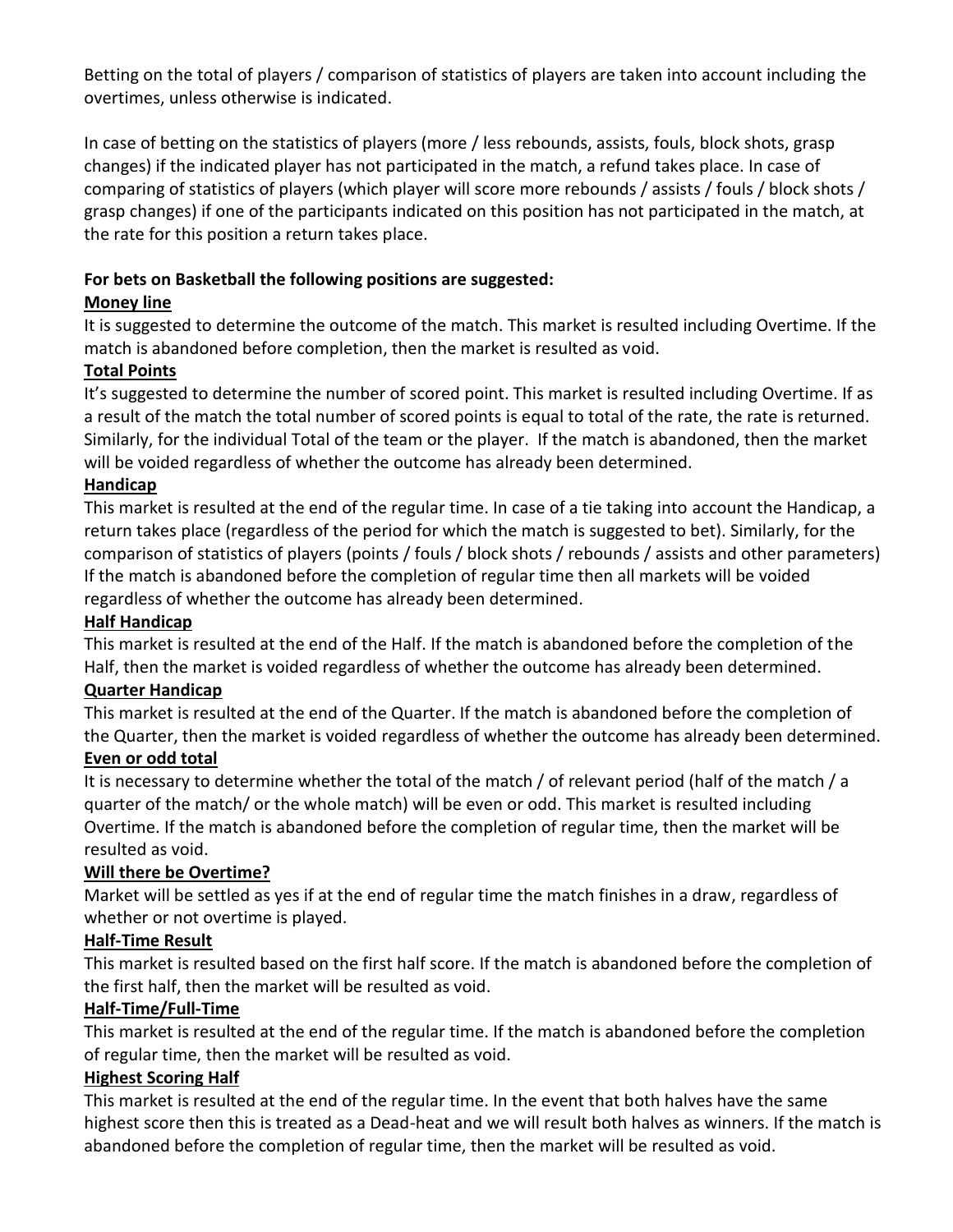## **Highest Scoring Quarter**

This market is resulted at the end of the regular time. In the event that two or more quarters have the same highest score then this is treated as a Dead-heat and we will result the two or more quarters as winners. If the match is abandoned before the completion of regular time, then the market will be resulted as void.

## **First Team to Score (quarter/half/match)**

It is necessary to determine which team will score first points in the range of the match. This market is resulted at the end of regular time. If the match is abandoned before a point was scored, then the market is resulted as void. If the match is abandoned after the first team has scored, then the first team who scored will be resulted as the winner.

### **Last Team to Score (quarter/half/match)**

It is necessary to determine which team will score last points in the range of the match. This market is resulted including Overtime. If the match is abandoned before the completion, then the market will be resulted as void.

## **More / less rebounds (assists / blocks) by teams**

It is necessary to determine whether the number of rebounds (assists / blocks) made by the players of the respective teams are more or less than the specified parameter.

Refusal to participate in the match / disqualification / injury of the individual players does not affect the calculation of rates in the given position.

Unless otherwise specified, the rates for this position are accepted taking into account the overtimes. If a match ends before the Xth is reached, this market is considered void.

## **More / less rebounds (assists / blocks / grasp changes / points / block shots) made by < the given player>**

It is necessary to determine the number of rebounds (assists / blocks / grasp changes / points / block shots) made by the appropriate player. The abbreviated name of the team is shown next to the player strictly for informational purposes. Any inaccuracies or errors in pointing abbreviated name of the player do not affect the calculation of rates, the rates remain in effect. If the specified player did not participate in the match, a return takes place.

Unless otherwise specified, the rates for this position are accepted taking into account the overtimes. If a match ends before the Xth is reached, this market is considered void.

## **Which team will score more rebounds (grasp changes / blocks)?**

If the match of one of the teams is carried over / interrupted and not completed within 24 hours, a return takes place on these rates.

A comparison is carried out only on matches specified in the line of the tournament. The rates for this position are accepted taking into account the overtimes.

If players have scored the same number of rebounds (assists / blocks / grasp changes / points / block shots), all bets on that position are returned.

Rate for this position are accepted taking into account the overtimes, unless otherwise is indicated. If a match ends before the Xth is reached, this market is considered void.

## **Who will score 10 points in the match (in the indicated quarter / in the indicated half of this match)?** It is suggested to determine which of the teams will be the first to score 10 (20) points in this range of the match (in the match / in the quarter / in the half).

For the quarters of the match the overtime is not taken into account.

If in the indicated range of the match the specified number of points was not scored, a return takes place for all bets on that position.

If a match ends before the Xth is reached, this market is considered void

## **The winner of a group (conference / division).**

To calculate the rates for this position all the matches of the group (conference / division) should be played. Otherwise, the rates for this position shall be returned. Exceptions are betting on a team which,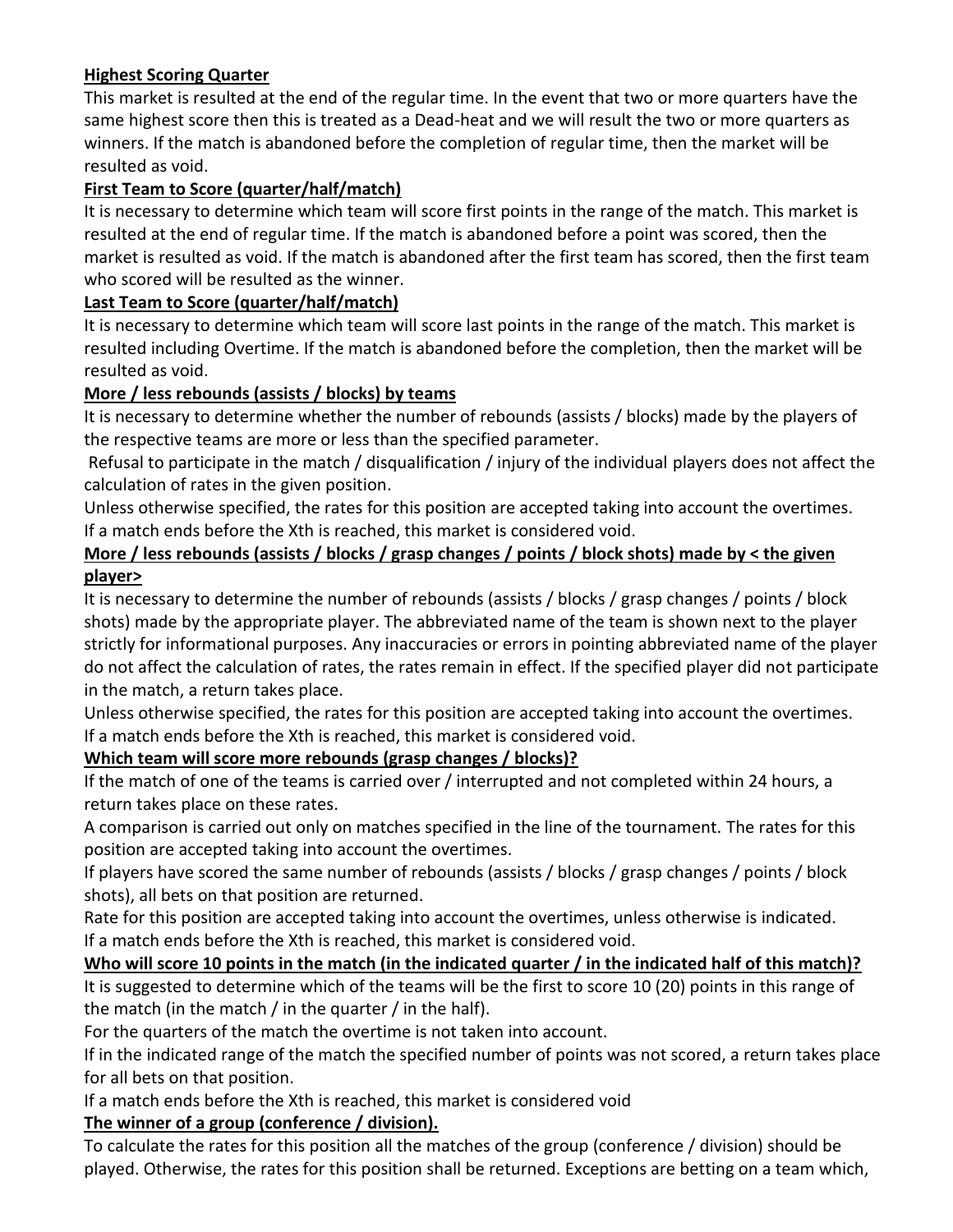for any possible outcome of unplayed matches (including the optimal outcome for the give n team) does not even have a theoretical chance of winning in the group, such bets are considered lost by a customer. **The winner of the Playoff series (Best-of-3 / Best-of-5/Best-of-7).**

If the number of matches necessary to win is not played according to the regulations, a return takes place for all bets on this position.

# **The winner of the tournament.**

If more than one team is recognized as the winner of the tournament, the odds bet on this team is divided by the number of winners

# **The first removal of the match.**

Only removals as a result of 5 or 6 (depending on the regulations of the respective championship) fouls, scored by one player in the match are taken into account.

Removals as a result of technical and non-sporting fouls are not taken into account.

# **Passing to the next round.**

The rate is calculated by the result, determined directly after the last match of the given series of playoff of the indicated round, regardless of the subsequent judicial / disciplinary decisions.

If any of these indicated teams was unable to participate in this round because of any reason (including disqualification, refusal to participate, etc.), the opponent of this team is accounted the victory in the series and pass. All rates remain valid.

## **Will the first points in the match be scored with the help of 3-point shots, 2-point shots and penalty shots?**

Only the shots officially counted by the referee are taken into account.

**In this given type of sport, other outcomes can be offered apart from what is mentioned above.**

# **BEACH VOLLEY**

# **GENERAL RULES**

A. In the case of a match not being finished all undecided markets are considered void.

B. Golden set is not considered in any of the mentioned markets.

C. If a match is interrupted or postponed and is not continued within 48h after initial kick-off date, betting will be void.

D. If markets remain open with an incorrect score which has a significant impact on the prices, we reserve the right to void betting.

E. If a team retires all undecided markets are considered void.

F. Official points deductions will be taken into account for all undetermined markets. Markets which have already been determined will not take deductions into account.

# **For bets on Beach Volley the following positions are suggested:**

# **Winner**

It is proposed to determine the outcome of the match.

# **Total Points**

If as a result of the match the total number of scored points is equal to total of the rate, a refund takes place

# **Exact sets**

It is necessary to determine whether the teams will play the number of sets in the match more or less than the indicated one. If the match was interrupted and not resumed, at the rates for this position, a refund takes place.

# **1st set Markets: Winner / Handicap / Total points / Race to X points / Odd-Even**

Markets resulted at the end of the first set. If the first set is interrupted and not resumed, a refund takes place.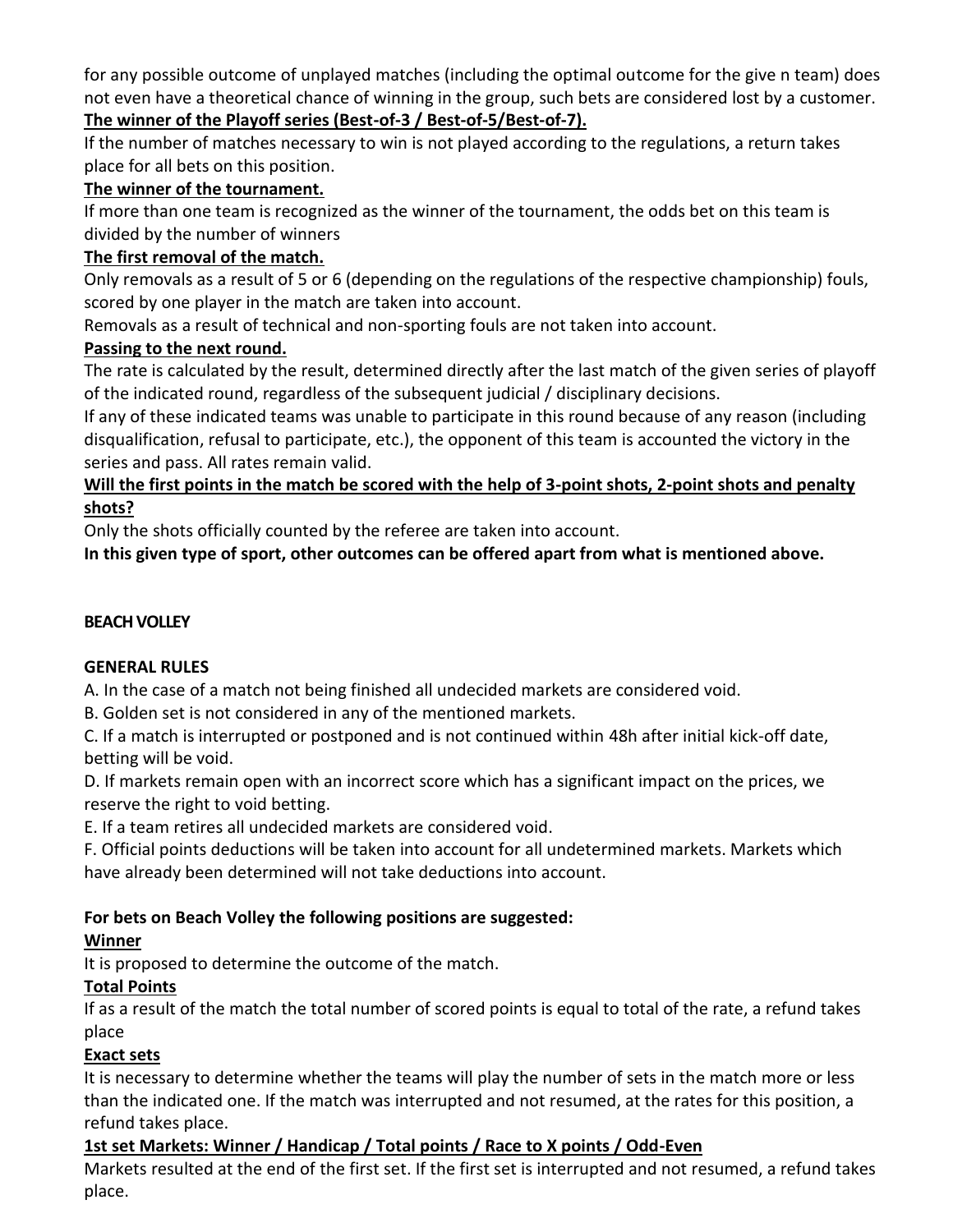## **2 nd / 3rd set Winner**

Markets resulted at the end of the  $2^{nd}$  / 3rd set. If the  $2^{nd}$  / 3rd set is interrupted and not resumed, a refund takes place.

## **Who scores [Xth] point in set [y]**

If a set ends before the Xth point is reached, this market is considered void.

## **How Many Sets Will Be Decided by Extra Points**

#### **Correct Score**

**Boxing**

## **GENERAL RULES**

If for any reason the duel meet did not take place and is held not later than 28 days after the original scheduled date, all previously placed bets are valid for the newly organized duel meet. If, within 28 days after the scheduled date the duel meet did not take place, all bets will be void and are refundable.

When carrying the duel meet to another arena, all bets on the duel meet are still valid.

The duel meet is considered to have started after the first gong. In case of a play for winning of one of the participants the concept "a win" means a win on points, winning by KO, TKO, or a disqualification of the rival or his refusal.

The concept "a prescheduled win" means a knockout, technical knockout, disqualification of a rival or a refusal.

The concept "a win on points" means a victory won by decision of judges after all the rounds of the fight.

If a boxer did not come out at the beginning of the next round after hitting the gong, the duel meet is considered to have finished in the previous round with the victory of the rival of the given boxer.

If the scheduled number of rounds has changed, then all bets on the result of the fight are still valid, and the rates on the number of rounds shall be returned.

If one of the participants in the fight was replaced by another party, all bets on this match shall be returned.

## **Rates are offered for the following positions: Fight Winner**

It is necessary to determine the outcome of this duel meet: the win of one of the participants or a draw in a duel meet (the way victory was reached is not essential for the outcome of "a win": according to the points, KO, TKO or a disqualification of the rival or his refusal). Bets will be counted according to the official results announced in the ring (including the possible conversion of points recorded in the reports by the judges). The judicial and disciplinary decisions taken by the governing bodies later in the calculation of rates for this position are not affected. If the match ended in a draw, and the rates for a similar result were not offered, then all bets on this position will be void and shall be returned.

## **Specials**

For any special bets involving knockdowns, the fighter must receive an official count by the referee. The following knockdown definition applies: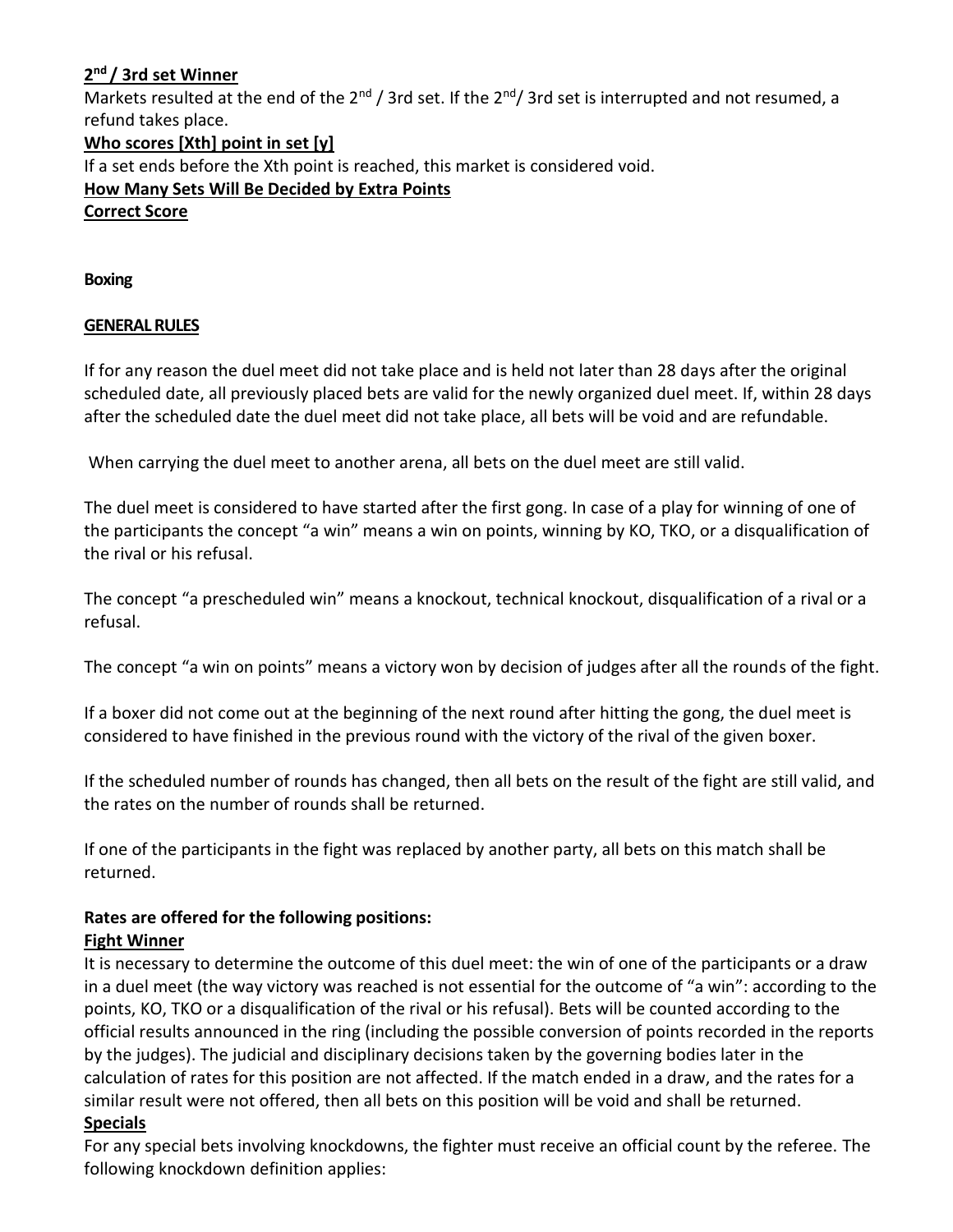An official knockdown is ruled in boxing when a fighter is punched and:

a) a part of his/her body other than the feet touch the canvas (such as his butt or glove)

b) when a fighter is being held up by the ropes (i.e. the fighter would have fallen had the ropes not been there)

c) when a fighter is hanging on, through or over the ropes and

d) cannot protect himself and, for whatever reason, is lodged on a position where he can't fall

# **What round will the fight end in?**

It is necessary to determine whether the winner of the duel meet is declared in one of the proposed rounds, or the winner of the duel meet will be determined by the decision of the judges after the completion of all regulated rounds of the duel meet. If one of the boxers did not come out at the beginning of the next round after hitting the gong, it is considered that the duel meet ended in the previous round.

## **<The specified boxer> to be Knocked Down and win**

Only the knockdowns are counted as a result of which the judge opens the countdown, or if the referee initiates a countdown himself. Falls on the slippery floor and other similar incidents are not taken into account.

## **Will both fighter will be knocked down**

Only the knockdowns are counted as a result of which the judge opens the countdown, or if the referee initiates a countdown himself. Falls on the slippery floor and other similar incidents are not taken into account.

## **Total of Rounds**

If the boxer did not come out at the beginning of the next round after hitting the gong, the fight is considered finished in the previous round with victory for the rival of the boxer. If the numbe r of rounds scheduled by the regulation have changed, the rates for this position shall be refunded. The number of fully conducted rounds in the duel meet is taken into account.

# **Will <The specified boxer> be knocked down and still win a fight**

Available options are: "Yes" – during the duel meet the specified player will get at least one knockdown and will be declared a winner according to the results of the duel meet. "No" – in any other case. Only the knockdowns are counted as a result of which the judge opens the countdown, or if the referee initiates a countdown himself. Falls on a slippery floor and other similar incidents are not taken into account. If a match is interrupted or canceled due to technical reasons, for all bets on this position a refund takes place.

## **Will any Fighter be knocked down in first round?**

You are betting on the chosen fighter being knocked down during a selected round. In the case of a knockout, all bets on later rounds that haven't yet taken place will be deemed losers.

## **Exact method victory**

You're betting on: which fighter will win and by what method (e.g. A Khan to win by knockout).

The result is settled on the official result announced by the match referee on the conclusion of the fight:

KO = Knockout - (Typically this is when a fighter is knocked down and unable to beat the referee's count)

TKO = Technical Knockout - (Typically this is when a fighter is knocked down and gets up to beat the count but the referee stops the fight as he deems him not fit to continue or the referee feels the boxer is taking too much punishment and stops the fight)

RTD = Opponent Retired - (Typically this is when a boxer returns to his corner at the end of the round but doesn't come out for the next round as his corner or doctor has deemed him unfit to continue)

UD = Unanimous Decision - (This is when all three judges agree which fighter won the fight when it goes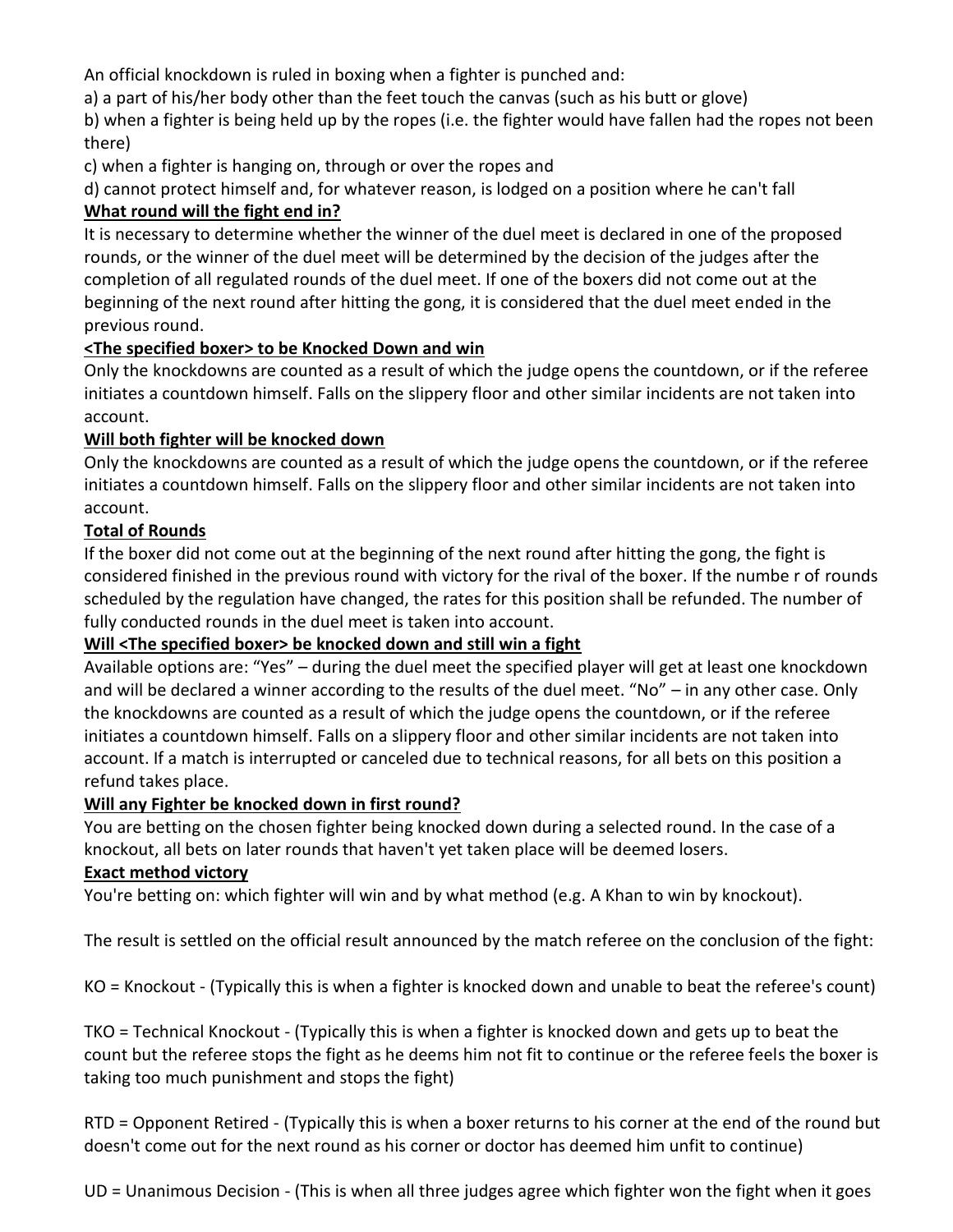to points after the full number of scheduled rounds have been completed)

SD = Split Decision - (This is when two of the three judges score for the same fighter to win the fight and the third judges scores for the other fighter when it goes to points after the full number of scheduled rounds have been completed)

MD = Majority Decision - (This is when two of the three judges score for the same fighter to win the fight and the third judge scores it a draw when it goes to the scorecards after the full number of scheduled rounds have been completed)

TD = Technical Decision – (Typically this is when has been a fight has to be stopped because of an accidental head butt and a fighter is deemed not able to continue due to an injury. The fight must pass a certain number of rounds set by the competition rules of that fight and then it goes to the judges' scorecards and the winner decided on who was winning at that point when the fight was stopped. If a fight doesn't reach the required round when it happens then the fight is a technical draw)

DQ = Opponent Disqualified – (Typically this is because one of the opponents have repeatedly or flagrantly fouled an opponent or violated other rules. If both fighters are disqualified, then the fight is declared a no contest)

## **Total knock downs**

You are betting on how many knockdowns will be in the fight, under or over a selected value. For any questions on what counts as a knockdown, please see our rules regarding knockdowns.

## **Will win the duel meet in the 1st minute of the match?**

The time from the gong about the start of the duel meet is taken into account including the 59th second of the duel meet.

## **Fight to go distance**

You're betting on: whether the fight will go to the end of the scheduled number of rounds.

If the scheduled number of rounds for a fight differs to the number of rounds the fight was priced up, then all bets will be void.

## **CHESS**

## **GENERAL RULES**

A. In case of postponing the match, all bets on the match are refundable. If a match is interrupted, all bets on the match shall be refunded, except the rates the outcome of which is uniquely determined by the time of postponing of the match.

B. Bets are counted according to the official results of the tournament. In the case of replacement of one player by another one, all bets will be void and shall be returned.

## **The following types of rates are accepted for chess:**

# **The winner of the match.**

It is necessary to determine the outcome of the match. In case of refusal to participate in a match or disqualification of one of the participants by the time the first move of the match was made, all bets on this match shall be returned.

# **The winner of the tournament.**

If more than one participant is recognized as winner of the tournament, the coefficient of the rate for this team is divided by the number of winners. In case of two or more players finish the tournament with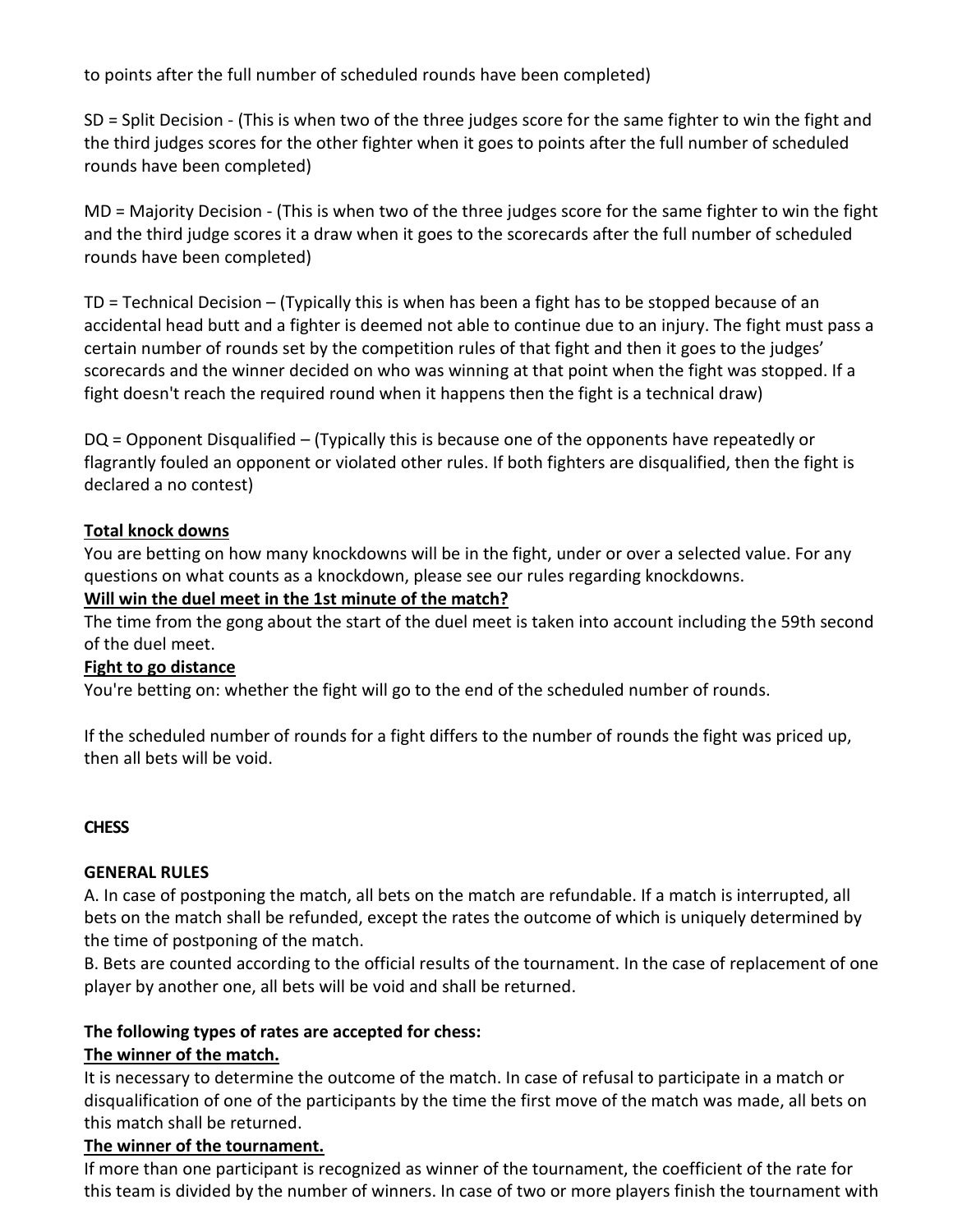the same number of points, the calculation of rates is made according to the player, who will be announced as winner of the tournament by the respective governing body of the tournament.

## **Cycling**

## **GENERAL RULES**

The Winner of the race or stage will be settled on the result of the podium presentation. If there is no podium presentation, then we will result markets based on the results published by the official governing body. Any bets on individual riders will be void if the rider fails to start the competition or stage. Please note that bets will stand if the rider withdraws once the competition or stage has started.

If a participant has not crossed the start line, all bets on him are refundable.

In the event if the indicated stage is interrupted, all rates are refundable, except the ones, the outcome of which is clearly defined.

If the specified race is interrupted (not carried out the specified number of stages according to the ordinance), all rates are refundable except ones, the outcome of which is clearly defined.

In the event of carrying over of the start time or a stage of the race for more than 30 hours, all rates on this race or stage race are respectively refundable.

## **The following items are suggested for betting on Cycling:**

## **Stage Winner**

This market is resulted at the end of the stage. If 2 riders cross the line at the same time, then this is treated as a Dead-heat and we will result both riders as winners. If the stage is abandoned, then the market is voided.

In case of disqualification, the rates will be calculated based on the results made public at the time of awarding the road racers. If none of the road racers completes the race, the road racer who has completed most of the stages is considered a winner. If both road racers complete an equal number of stages, the one who is higher according to the classification of the last completed stage is the winner. **Race winner**

iln case of disqualification, the rates will be calculated based on the results made public at the time of awarding the road racers. If none of the road racers completes the race, the road racer who has completed most of the stages is considered a winner. If both road racers complete an equal number of stages, the one who is higher according to the classification of the last completed stage is the winner.

## **Stage Top 3**

This market is resulted at the end of the stage. If the stage is abandoned before completion, then the market will be resulted as void.

## **Stage Team Winner**

This market is resulted at the end of the stage. If the stage is abandoned before completion, then the market will be resulted as void.

# **Who is higher (on the basis of results of a race)?**

It is necessary to determine which road racer will take a higher place in the general classification on the basis of results of race.

In order the rates on this position were considered valid, both road racers indicated in the given position must start the race.

At least one of the parties listed in the given position, should reach the finish of the race. Otherwise, all rates on this position shall be returned.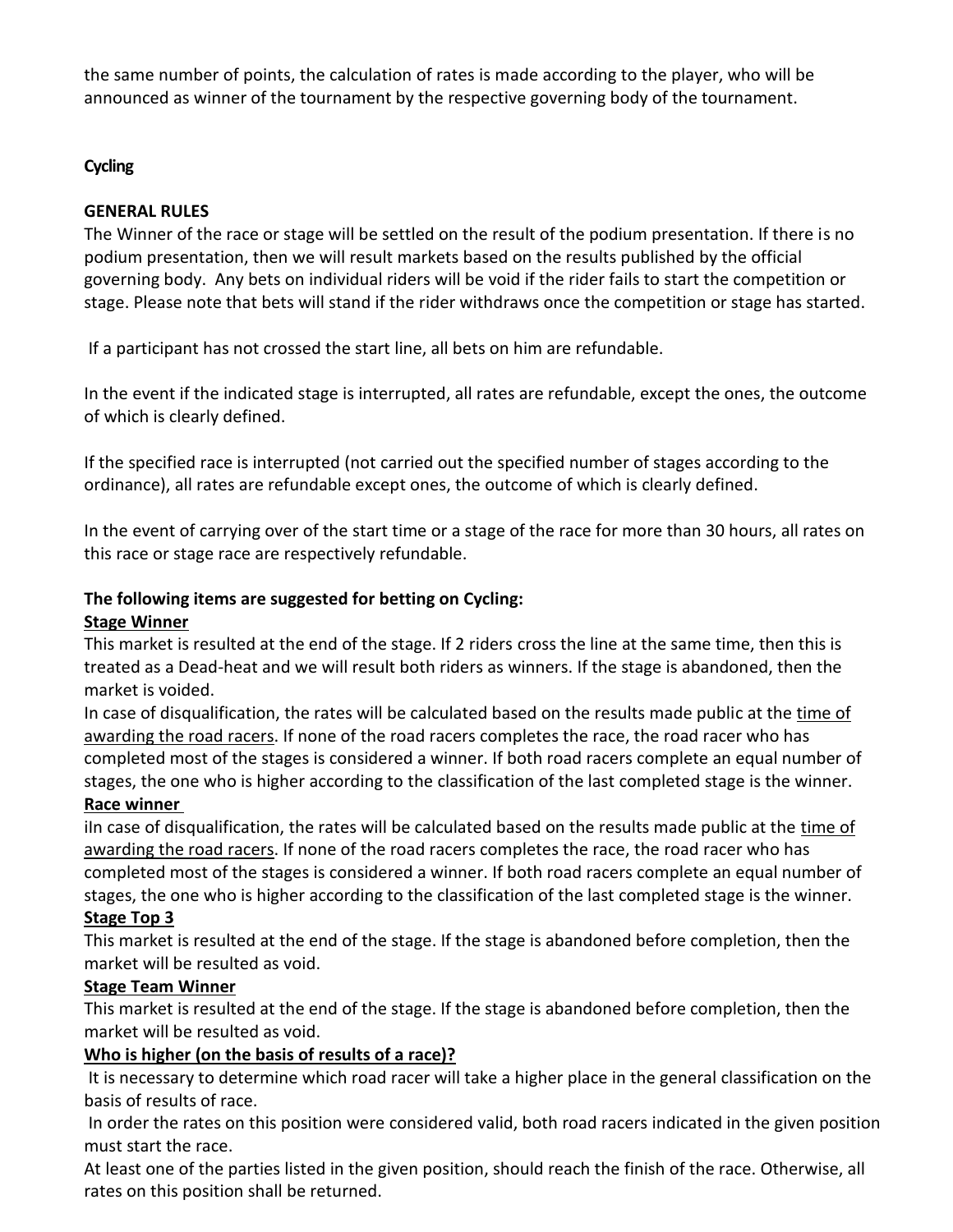If only one of the road racers indicated in this position, reached the finish of the race, while e calculation of these rates it is considered that the road racer has taken a higher place.

# **Who is higher (according to the results of a stage)?**

It is necessary to determine which of road racers will take a higher place according to the results of the given stage.

If one of the indicated parties does not take part in this stage, the rates for that position shall be returned.

At least one of the parties listed in this position must reach the finish line of the stage, in order the rate to be considered valid. Otherwise, all rates on this position shall be returned.

In order the rates on this position were considered valid, at least one of the road racers indi cated in the given position must start the race.

If only one of the road racers mentioned in this position, reached the finish of the stage, while calculation of these rates it is considered that the road racer has taken a higher place.

# **Which team is higher (on the basis of the results of the race)?**

It is necessary to determine which of the indicated teams will take a higher place in the general classification on the basis of results of race.

In order the rates on this position were considered valid, at least one of the teams indicated in the given position must start the race.

At least one of the teams listed in this position, must reach the finish line of the race, in order the rate to be considered valid. Otherwise, all rates on this position shall be returned.

If only one of the teams indicated in this position, reached the finish of the race, while calculation of these rates, it is considered that the team has taken a higher place.

# **Which team is higher (on the basis of the results of the stage)?**

It is necessary to determine which of the indicated teams will take a higher place according to the results of the given stage.

If one of the indicated teams does not take part in this stage, the rates for that position shall be returned.

At least one of the teams listed in this position, must reach the finish line of the stage, in order the rate to be considered valid. Otherwise, all rates on this position shall be returned.

In order the rates on this position were considered valid, at least one of the teams indicated in the given position must start the race.

If only one of the teams indicated in this position, reached the finish of the stage, while calculation of these rates, it is considered that the team has taken a higher place.

# **King of the Mountain**

Calculation of rates is done according to the official report of the regulatory body / federati on of these competitions. Any changes in the calculation, as well as disqualifications occurred after drawing up the original protocol of the race / stage, the calculation of rates is not affected.

# **Classification on points**

It is necessary to determine which road racer will score the maximum points in the classification. The calculation of rates is according to the official report of the regulatory body / federation of these competitions. The calculation of rates is not affected by any changes in the calculation and disqualifications that occurred after drawing up the original protocol of the race.

# **Finish on the podium**

It is necessary to determine which road racer will enter Top 3 of the race.

The calculation of rates is according to the official report of the regulatory body / federation of these competitions. The calculation of rates is not affected by any changes in the calculation and disqualifications that occurred after drawing up the original protocol of the race.

**In this given type of sport, other outcomes can be offered apart from what is mentioned above**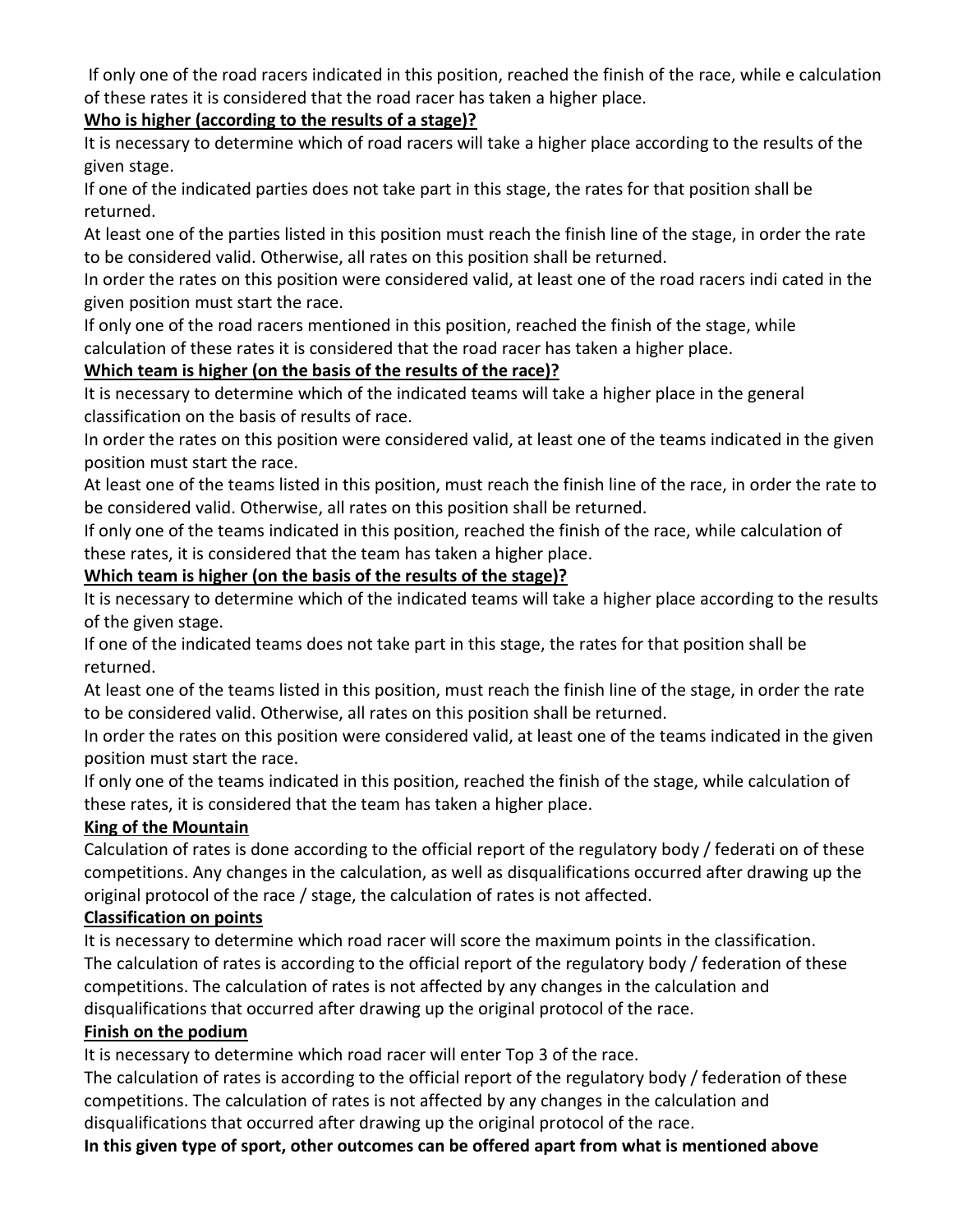#### **DARTS**

#### **GENERAL RULES**

A. All markets on a postponed match will be treated as void if the event has been moved to more than **48 hours** in the future. However, if it is less than 48 hours then the start-time of the event will be updated, and the markets will remain open.

B. If markets remain open with an incorrect score which has a significant impact on the prices, we reserve the right to void betting.

C. If the players/teams are displayed incorrectly, we reserve the right to void betting.

D. Bullseye counts as red check out colour.

### **Match Result (No Draw)**

This market is resulted at the end of the match. In the event of a match taking place and not being completed then the player progressing to the next round or is awarded the victory will be resulted as the winner. If the match is abandoned before completion, then the market will be resulted as void.

#### **Match Result (With Draw) / Draw No Bet / Correct Score**

This market is resulted at the end of the match. If the match is abandoned before completion, then the market will be resulted as void.

#### **Handicap/Handicap (No Tie)/Total Legs Over-Under/Totals Sets Over-Under/Total 180s Over-Under**

This market is resulted at the end of the match. If the match is abandoned before completion, then the market is voided regardless of whether the outcome has already been determined.

#### **Correct Score 4 Legs**

This market is resulted at the end of the 4th leg. If the match is abandoned before the completion of the fourth leg, then the market will be resulted as void.

#### **1st Leg Winner**

This market is resulted at the end of the 1st leg. If the match is abandoned before the completition of the first leg, then the market will be resulted as void.

#### **1st Set Winner**

This market is resulted at the end of the 1st set. If the match is abandoned before the completion of the first set, then the market will be resulted as void.

#### **Football**

#### **GENERAL RULES**

All markets (except halftime, first half markets, overtime and penalty shoot-out) are considered for regular time only unless otherwise stated. This includes any added injury or stoppage time but does not include extra-time, time allocated for a penalty shootout or golden goal.

Any match interrupted before the end of officially regulated regular time and not resumed within 48 hours is considered to be abortive, regardless of the judicial decisions on this game. The rates, the outcome of which was clearly defined by the time the match was stopped, remain in force and are calculated in accordance with these Rules, a return takes place on the other bets of this match.

All cards / removals and events after the final whistle of the referee are not taken into account for betting. All cards and removals occurred in the interval between the first and second half, are taken into account in the overall result of the match but are not taken into account for betting on the first or second half. Yellow card counts as 1 card and red or yellow-red card as 2. The 2nd yellow for one player which leads to a yellow red card is not considered. As a consequence, one player cannot cause more than 3 cards. Cards for non-players (already substituted players, managers, players on bench) are not considered.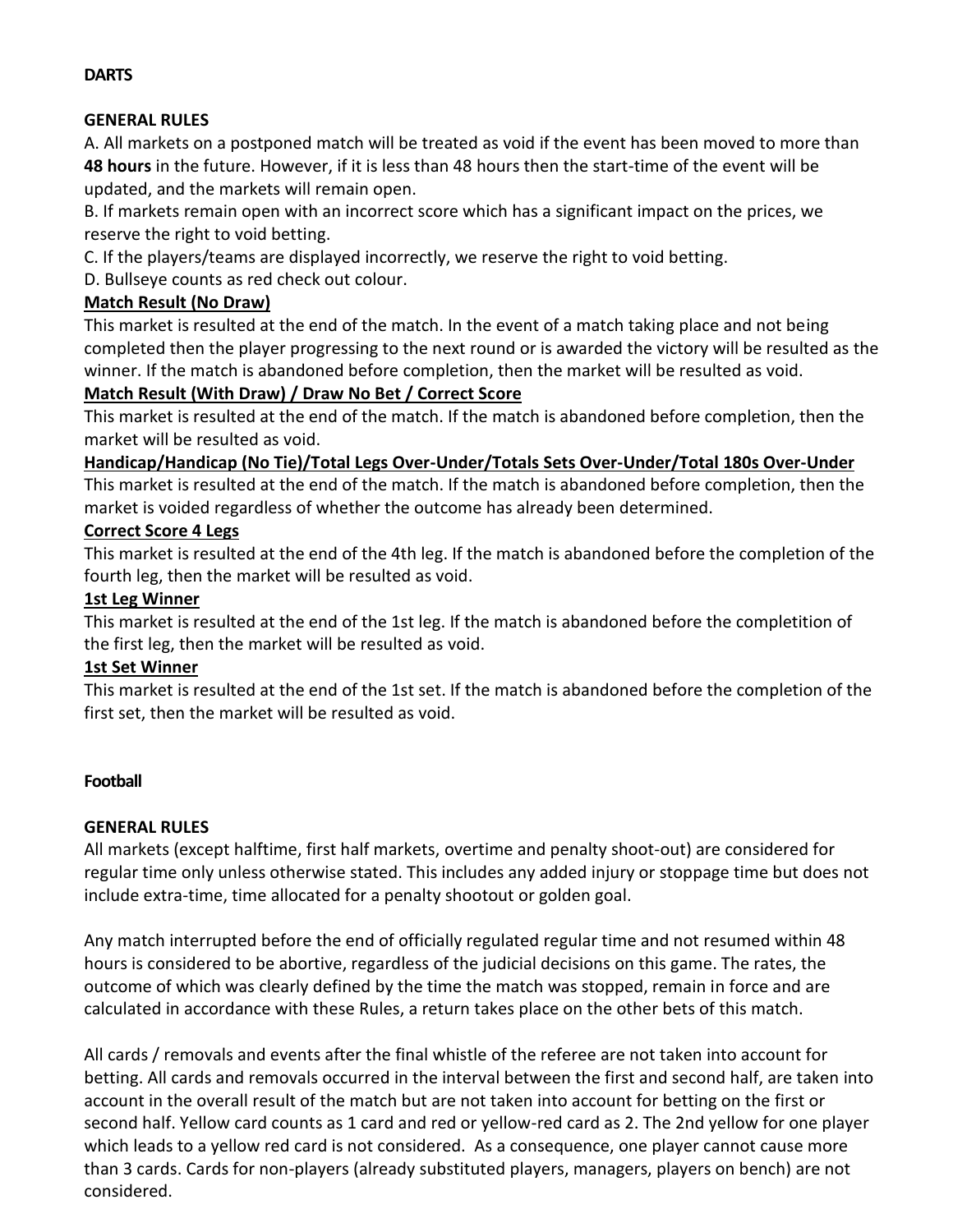# **Booking markets**:

Yellow card counts as 1 card and red or yellow-red card as 2. The 2nd yellow for one player which leads to a yellow red card is not considered. As a consequence, one player cannot cause more than 3 cards. Settlement will be made according to all available evidence of cards shown during the regular 90 minutes play.

Cards shown after the match are not considered.

Cards for non-players (already substituted players, managers, players on bench) are not considered. Yellow card counts as 10 points and red or yellow red cards as 25. The 2nd yellow for one player which leads to a yellow red card is not considered. As a consequence, one player cannot cause more than 35 booking points.

## **SETTLEMENT AND CANCELLATION RULES**

If the market remains open when the following events have already taken place: goals, red or yellow-red cards and penalties, we reserve the right to void betting.

If the market was opened with a missing or incorrect red card, we reserve the right to void betting. If odds were offered with an incorrect match time (more than 5 minutes), we reserve the right to void betting.

If a wrong score is entered, all markets will be cancelled for the time when the incorrect score was displayed.

If a match is interrupted or postponed and is not continued within 48h after initial kick-off date betting will be void.

If the team names or category are displayed incorrectly, we reserve the right to void betting.

## **Match result**

It is proposed to determine the outcome of the match. The rates are accepted for the regular time. **Total goals (over/under)**

If as a result of the match the total number of scored goals is equal to the total of the rate and the option an exactly < specified number of> goals is not stipulated, there is a return. Similarly, for the individual total of a team or a player. We adhere to settle the market in real time once it has reached its natural conclusion. If the match is abandoned after the match has started all markets that are yet to reach their natural conclusion shall be void. Please note that own goals count.

## **Handicap**

This market is resulted at the end of regular time!

If the handicap has only 2 options (only Handicap 1 or Handicap 2, without the option – a draw) in case of a tie taking into account the Handicap, a return with a coefficient 1 takes place (regardless of the period for which the match is invited to bet). Similarly, for the handicap of cards / corners and other parameters. If the match is abandoned before the completion of regular time after the match has started, then the market will be resulted as void.

## **Double chance**

If the match is abandoned before the completion of regular time after the match has started, then the market will be resulted as void.

## **The following outcomes are possible:**

1X – The rate is winning if as a result of the match Team 1 won or a draw was fixed.

- X2 The rate is winning if as a result of the match Team 2 won or a draw was fixed.
- 12 The rate is winning if as a result of the match Team 1 or Team 2 won.

## **Anytime goalscorer (including Overtime)**

Only the goals are taken into account which are scored in the gates of the opposing team and officially counted by the referee. If a player did not participate in the match, a return takes place. If the match is abandoned before half time, then all markets will be voided regardless of whether the outcome has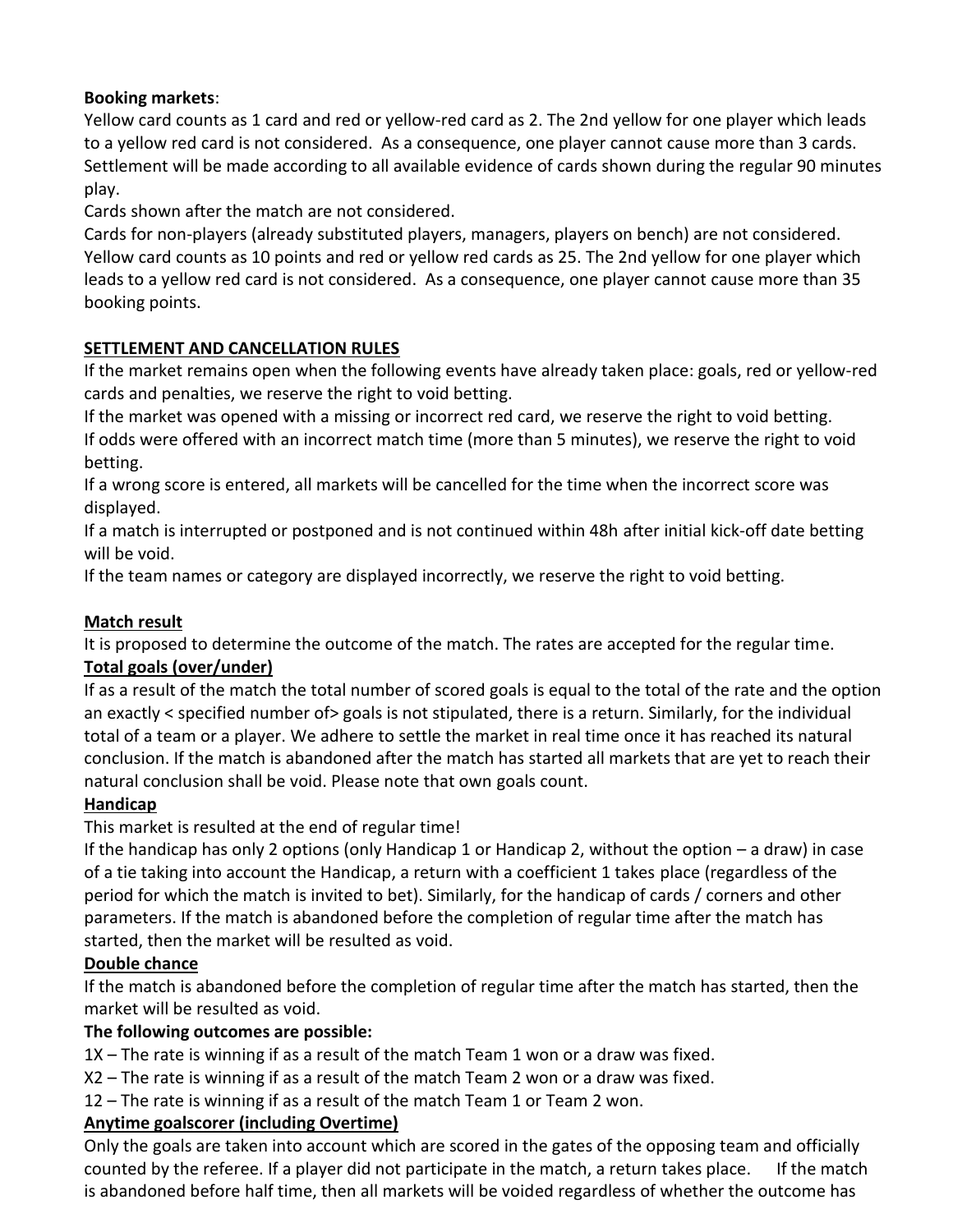already been determined. If the match is abandoned in the second half, then only the goalscorers from the first half will be resulted.

## **Who will pass to the next round?**

A rate is calculated only after the last match in the series of given round of the tournament with the participation of the specified teams.

A rate is winning only in case if the specified team passes to the next round of the competitions, regardless with what result the intermediate match/ time period of this round of the competition was completed.

Judicial or other decision to cancel / change the results of the tournament, made after the end of this round of the competition shall not be considered.

## **Individual total <indicated Team>**

It is suggested to determine whether the number of goals scored by this Team is more or less than the specified parameter.

If as a result of a match the total number of goals scored is equal to the total of the rate, a return takes place with a coefficient of 1.

Only goals are taken into account which are scored into the gates of the opposing team and officially counted by the referee.

All goals scored by teams into their gates are considered as goals scored by a team-rival.

## **The winner of the tournament.**

The rate is calculated only after the final match of the tournament according to the actually fixed result at the moment of the end of the tournament.

Judicial or other decisions to cancel / change the results of the tournament, made after the end of this round of the competitions shall not be taken into account.

If the team on which the bet was made, does not qualify for this tournament, has been disqualified or refused to participate in the competition, all rates on this team are considered lost.

## **The winner of the group stage.**

The rate is calculated only after the completion of all matches of this group as part of this round of the tournament.

Judicial or other decision to cancel / change the results of the tournament, made after the end of this round of the competitions, shall not be taken into account.

If the team on which the bet was made, has been disqualified or refused to participate in the competition, all rates on this team are considered lost.

## **Who will win the 3rd place final?**

In the case of multiple legs, all matches are considered for this market.

## **Scores first/last goal**

If the match is abandoned before the completion of regular time then the market will be resulted as void. If the first/last goal of the match is an own goal, the victory in the rate is calculated for the team in favor of which this goal was scored (i. e, the opponent team scoring the own goal).

## **Scores next goal**

If the next goal scored in the match is an own goal, the victory in the rate is calculated for the team in favor of which this goal was scored (i. e, the opponent team scoring the own goal).

## **Both teams score**

It is necessary to determine whether both teams will score at least one goal each in the given match. All goals scored by the teams in their gates are counted as goals scored by the team-rival. If the match is abandoned after the match has started all markets that are yet to reach their natural conclusion shall be void. Please note that own goals count

# **Total even / odd.**

If the result of the match is "0:0", the rates will be counted as "Even". If the match is abandoned before the completion of regular time after the match has started, then the market will be resulted as void.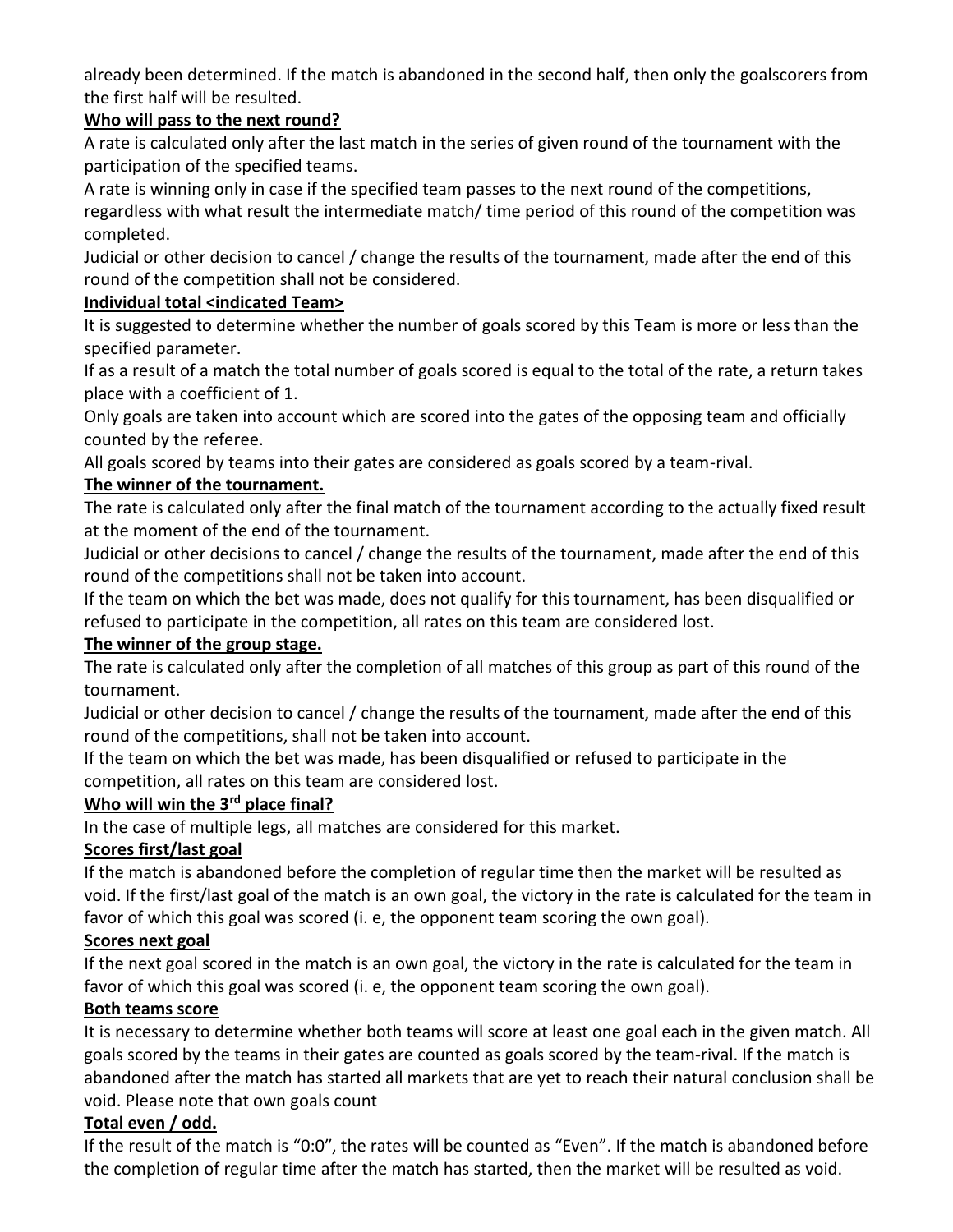# **A victory without taking into account draws.**

If the regular time of a match ended in a draw, the rates for the given position are returned with coefficient 1.

## **How many goals will be scored in the match ?**

It is proposed to predict the exact number of goals in the match.

Only goals scored in regular time (including the time compensated by the referee but excluding extra time and penalties). All goals scored by the teams in their gates are counted as goals scored by the teamrival. If the match is abandoned after the match has started all markets that are yet to reach their natural conclusion shall be void.

## **How many goals will score <the specified team>?**

It is proposed to predict the exact number of goals scored by this team in the match.

Only goals scored in regular time (including the time compensated by the referee but excluding extra time and penalties). All goals scored by the teams in their gates are counted as goals scored by the teamrival. If the match is abandoned after the match has started all markets that are yet to reach their natural conclusion shall be void.

## **1 Half /Match.**

It is proposed to determine the outcome of the first half and the whole football match. In the line in first place the result of the 1st half is put, and in the second – the one of the whole match. If the match is abandoned before the completion of regular time after the match has started then the market will be resulted as void.

## **Who will score the first goal of the match?**

The rates are winning for the player, who scored the first legally counted goal in the match. If a player did not come out to the field in the match, all rates on him for this position are returned with coefficient 1.

If the first goal is scored by the player who was not represented among the options of given position, all rates on this position are considered lost. The exception: Bets on players who have not entered the field by the time of the first goal, such rates are refunded with coefficient 1.

If the first goal is an own goal (even if it is scored by the player on which the rates were accepted), all bets on this position are considered lost. The exception: bets on players who have not entered /come out to/ the field by the time of the first goal, such rates are refunded with coefficient 1.

# **Who will score the last goal of the match?**

Rates are winning for the player, who scored the last counted goal of the match.

If a player did not enter the field in the match, all rates on him for this position are returned with coefficient 1.

If the last goal is scored by the player who was not represented among the options of the given position, all rates on this position are considered lost, the exception is – rates on the players who did not participate in this game, such rates are returned with coefficient 1.

If the last goal is an own goal (even if it is scored by the player on whom bets were accepted), all rates on this position are considered lost. Exception: rates on the players who have not come out to the field by the time of the last goal, such rates are returned with coefficient 1.

# **Correct score**

It is proposed to determine the exact score of football match.

If the exact score according to the results of the match is not one of the options offered in the line, only the rates on the position "Any other" win.

If the match is abandoned before the completion of regular time after the match has started then the market will be resulted as void.

## **With what advantage will the match be won?**

It is necessary to determine which team and with what advantage in the score will win the match, or whether the match will end in a draw. If the match is abandoned before the completion of regular time then the market will be resulted as void.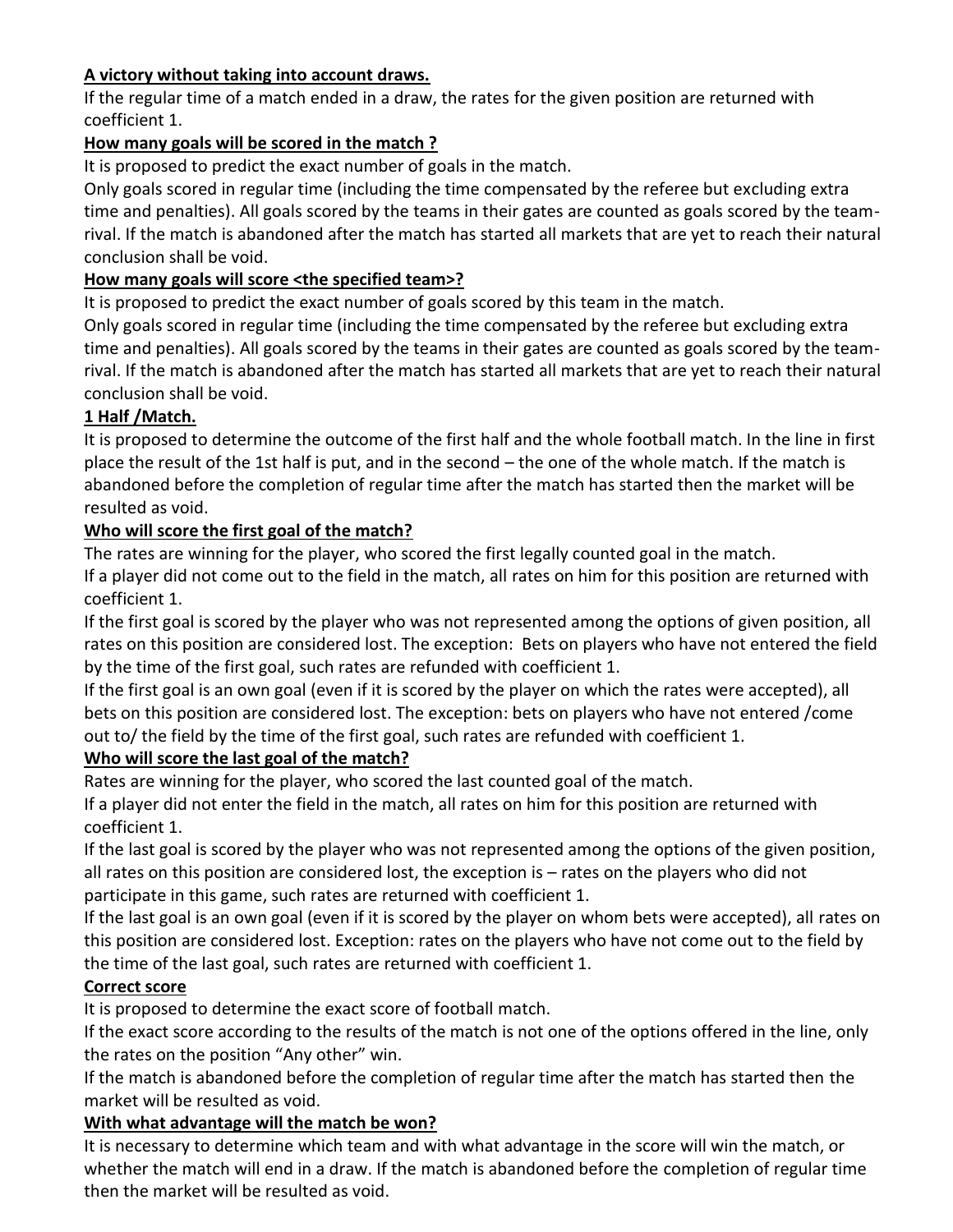# **More/less corners**

If as a result of the match the total amount of the served corners is equal to the total of the rate, a return with coefficient 1takes place.

Only corners served by the teams are counted (regardless of how many corners were appointed by the referee).

Corners assigned but not served, are not taken into account in the calculation of rates.

If a team was forced to repeat the corner (because of errors / dislocating in the previous assist of the corner kick), only one corner kick is taken into account.

# **First/last corner kick**

It is proposed to determine which team will serve the first corner kick.

If there is no corner kicks in the match, these rates shall be returned with coefficient 1.

Only corners served by the teams are counted (regardless of how many corners were appointed by the referee).

The corners assigned but not served, are not taken into account in the calculation.

# **The time of the first corner kick.**

It is proposed to determine in what time interval of the proposed lines the first corner kick will be served.

If there is no corner kick in the match, according to the given rates a return with coefficient 1 is appointed.

At the same time the actual time of the corner kick is taken into account, but not the time, when it was assigned by the referee.

# **Which team will have more corners in the match?**

Only corners served by the teams are counted (regardless of how many corners were assigned by the referee).

The corners assigned but not served, are not taken into account while calculation.

If the team was forced to repeat the corner (because of errors / dislocating in the previous assist of the corner kick), only one corner kick is taken into account.

If no corner kick was served in the match, "Draw" is the winning option.

# **Total corner kicks even / odd.**

If no corner kick was served in the match, the rates are counted as "Even".

Only corners served by the teams are counted (regardless of how many corners were assigned by the referee).

The corners assigned but not served, are not taken into account while calculation.

If a team was forced to repeat the corner (because of an error / dislocating in the previous assist of the corner kick), only one corner kick is taken into account.

# **Will a specified team win in either half?**

It is offered to determine whether the given Team will win at least in one half. If the match is abandoned before half time then all markets will be voided. If the match is abandoned in the second half then only the 1st Half markets shall be resulted.

# **The following outcomes are possible:**

"Yes" – the rate that this given team will win (i.e. a draw or a defeat are unacceptable) according to the results of the 1st half, or to 2nd time (the result of the 2nd time is taken into account, and not the result of the whole match, determined after the 2nd half).

"No" – a rate on the fact that this Team will not win in any one of the halves of the match.

# **Will <a specified team> win in both halves of the match?**

It is offered to determine whether the given team will win both halves of the match (to clarify, the result of the second half of the match means the result of the second half alone, and not the result of the game after 2 halves (i. e. only goals scored in the second half are taken into account). If the match is abandoned before the completion of regular time after the match has started then the market will be resulted as void.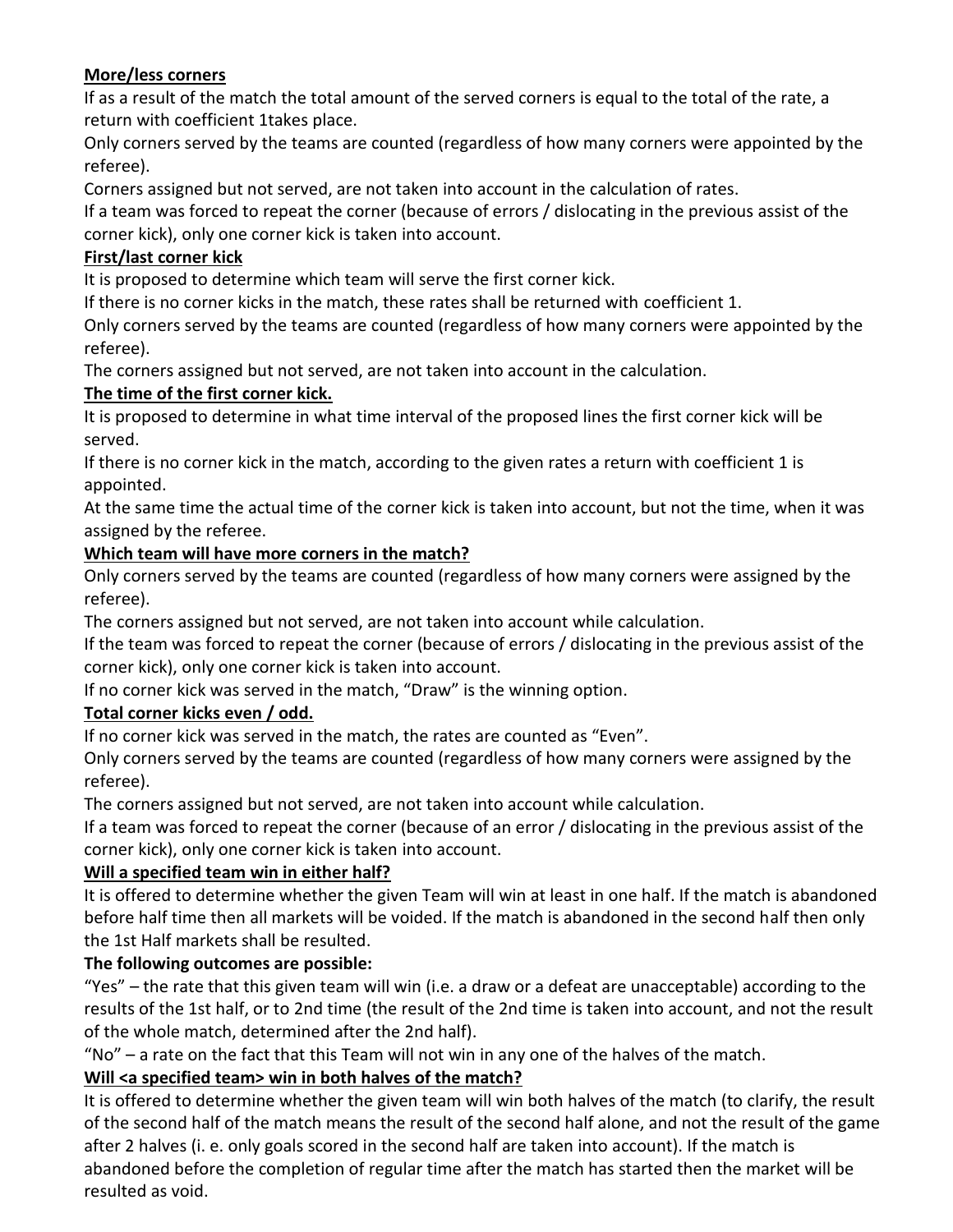## **The following outcomes are possible:**

"Yes" is a rate that the given team will win in both the first and the second halves. If at least in one of the halves a draw or a defeat of the team is fixed, such rate is considered lost.

"No" – a rate on the fact that this Team will end in a draw or lose at least one of the halves.

## **The time of the first/last goal.**

It is proposed to determine in which time interval proposed in the line, the first/last goal will be scored in the match.

#### **In what half more goals will be scored?**

It is necessary to determine whether more goals will be in the first half than in the second, in the second more than in the first or the same number of goals will be scored in the first and second halves.

Only goals scored in the given halves are considered, taking into account the compensated time, but without taking into account the possible extra time.

If the match is abandoned after the match has started all markets that are yet to reach their natural conclusion shall be void

## **In what half more goals will be scored by <a specified team>?**

It is necessary to determine whether more goals will be in the first half than in the second, in the second more than in the first or the same number of goals will be scored in the first and second halves. Only goals scored in the given halves are considered, taking into account the compensated time, but without taking into account the possible extra time.

All goals scored by teams in their own gates are counted as goals scored by a team-rival.

## **How will the first goal be scored?**

It is proposed to determine how the first goal of the match will be scored in particular.

## **The following outcomes are possible:**

A blow

A header

With a penalty kick

With a kick from penalty

An Own goal

No goals will be scored

Regardless of what part of the body a goal has been scored, if it happened directly from the penalty kick, the outcome of "With a penalty kick" is the only winning rate, rates on all other outcomes (including "with a blow") are considered lost by a player.

If a goal is scored as a header, the outcome of a "Header" is the only winning rate, rates on all other outcomes (including "blow") are considered lost by a player.

If the first goal in the match is an own goal, the outcome of which is the only winning rate, rates on all other outcomes (including "blow") are considered lost by a player

# **Which team will be shown the first yellow card in the match?**

It is proposed to determine a player from which team will be the first to be shown the yellow card. If according to the match protocol the first yellow cards will be shown to two or more players from different teams in one minute, the rates on this position are refundable. Only bets on the position "Both teams at the same time" win. If such an option is not mentioned in the line on all bets for this position a refund takes place.

If any yellow card is not shown in the match, only bets on the position "No warning will be" win. If such an option is not mentioned in the line on all bets for this position a refund takes place

# **Which team will be shown more yellow cards in the match?**

Double yellow card shown to the same player, leading to his removal, is not taken into account. The yellow cards shown only to the players present at the moment in the field, are taken into account. The yellow cards shown to reserve players, coaches and support staff of teams, are not taken into account.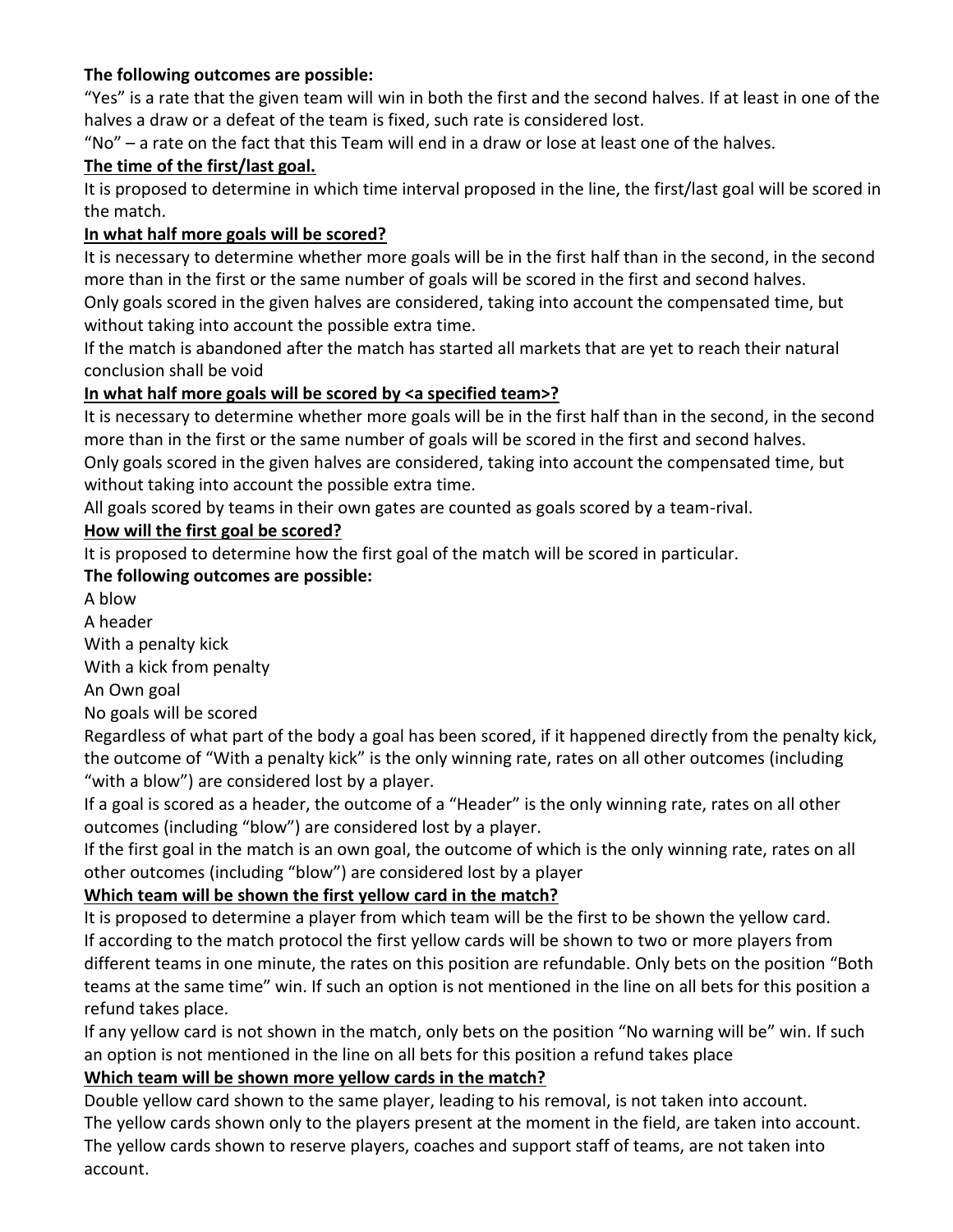All cards shown after the final whistle of the referee are not taken into account while counting the rates. All cards shown during the break between the first and second halves, are taken into account in the overall result of the match, but are not taken into account for betting on the first or second halves.

# **More / less yellow cards to <the specified team>?**

It is proposed to determine whether more or less yellow cards than the indicated number will be shown to the players of the specified team in this match.

#### **The first yellow card in the match**

If any yellow card is not shown in the match, the given rates are refundable with coefficient 1. While counting the rates the actual time is taken into account when a yellow card is shown to a player. **Total yellow cards even / odd.** 

If any yellow card is not shown in the match, the rates are counted as "Even".

All cards shown after the final whistle of the referee are not taken into account for counting the rates. All cards shown during the break between the first and second halves, are taken into account in the overall result of the match, but are not taken into account for betting on the first or second halves.

## **An Own goal <specified Team>?**

It is necessary to determine whether in this match a specified team will score at least one goal in its own gates.

## **Will the <specified team> score in each half?**

# **The following outcomes are possible:**

Yes – this team will score at least one goal in the first half and at least one goal in the second half. No – at least in either half this team will not score any goals

If the match is abandoned after the match has started all markets that are yet to reach their natural conclusion shall be void.

## **When is the winner determined?**

In the regular time – the rate will win if the regular time of the match (taking into account the time of the match compensated by the referee) ends with victory of one of the teams.

In extra time – the rate will win if the regular time of the match (taking into account the time of the match compensated by the referee) ends in a draw and extra time ends with victory of one of the teams.

The rate will win in penalty shootout series if both main and extra time of the match end in a draw.

# **The team scoring the first goal will win.**

It is necessary to determine whether the team scoring the first goal will win.

# **The following outcomes are possible:**

The Leader wins – The team scoring the first goal, will win the match.

The Leader loses – The team scoring the first goal will lose the match.

Leader – Draw – the match ends in an effective draw (excluding option 0-0)

No goals will be – the match will end with the outcome 0-0.

# **What half will the first goal be scored?**

Only the goals officially counted by the referee of the match are taken into account.

# **The compensated time of the match**

Rates on the amount of compensated time are calculated based on the time shown by 4th official judge, and not actually played compensated time.

# **Will a removal take place in the match?**

It is offered to determine whether at least one player's removal from the field will be in the football match. Only the removals of players who are currently in the field are taken into account.

The removals shown to reserve players, coaches and support staff of teams, are not taken into account. All removals after the final whistle of the referee are not taken into account for counting the rates.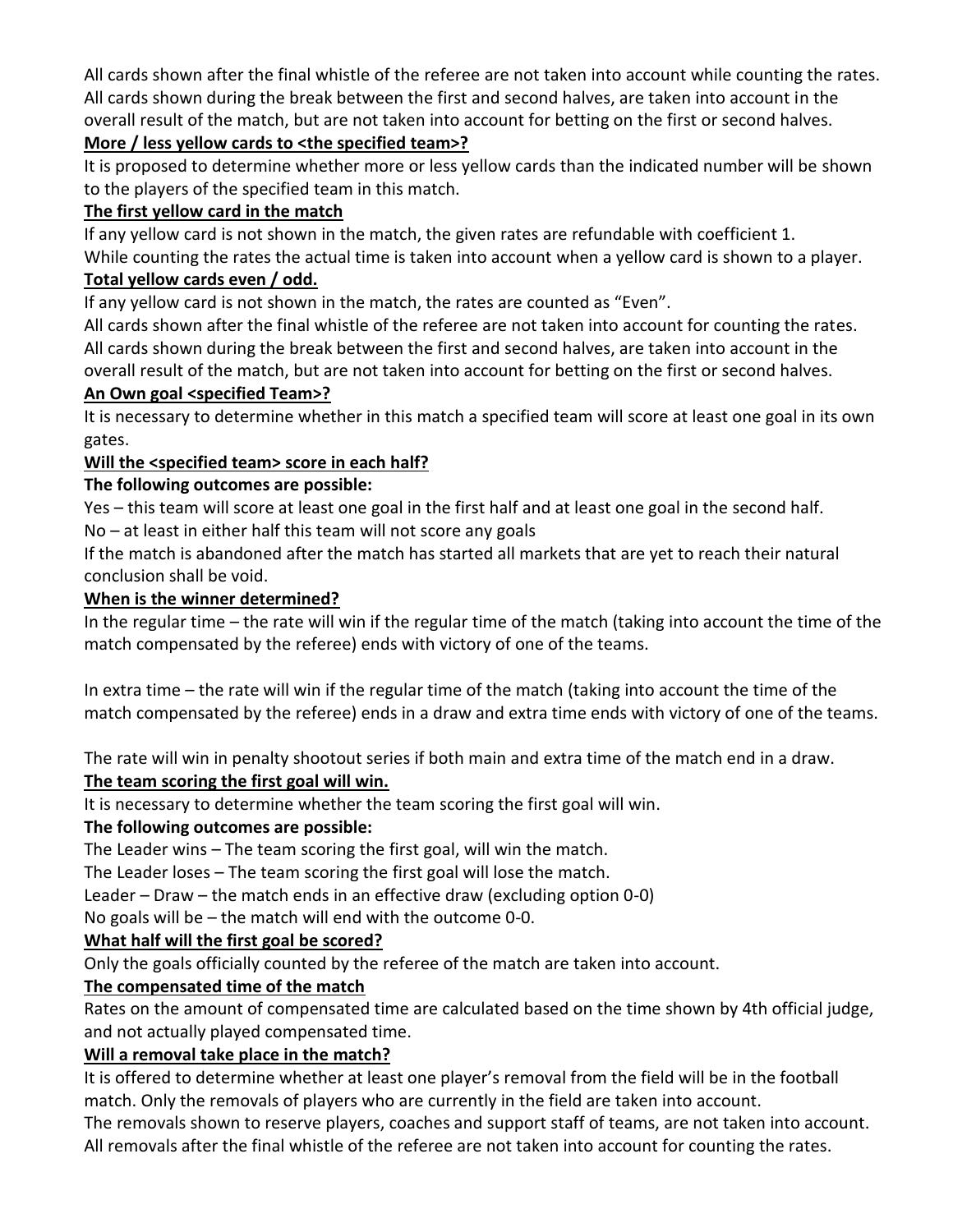## **Which team will be the first to make a replacement?**

It is proposed to determine which of football teams will make the first replacement of a player. In case of absence of replacements during the match, rates on the position "Will be no replacement" win.

If both teams make the first changes at the same time or during the break of the match, the rates on the position "Both teams at the same time" win.

#### **Who is higher?**

It is necessary to determine which team will take a higher place in the classification.

In case when both teams leave the tournament on one of its play-off stage, the rate of "who is higher" shall be returned.

If both teams leave the World Cup at the same stage in the group tournament, the team is considered higher which took a higher place in its own group.

If both teams have taken the same places in their groups, the rate "who is higher" shall be returned.

#### **The best scorer of the tournament**

Only goals scored in the given tournament are taken into account, regardless of for which team the player has scored the given goals.

Teams are listed next to the player strictly for informational purposes.

Own goals are not taken into account.

If two or more parties have become the best scorers of the tournament, the coefficient of the rates on the given parties is divided by the number of winning parties.

Betting on the outcome of the first half of the match is calculated strictly according to the result recorded after 45 minutes, plus compensated time. If the first half is not completed, bets will be void and the rate will be refundable.

**In this given type of sport, other outcomes can be offered apart from what is mentioned above.**

#### **SUPER LIVE**

All bets that are not determined by the end of the first half, other than bets dependant on half time results, will carry over into the second half. All bets that are not determined at full time, other than bets dependant on the full time result, will be made void.

#### **Super Live Markets:**

#### **Next Set Piece**

Predict whether there will be a corner kick, goal kick, free kick or throw in within a specified time period. For settlement purposes corner kicks, goal kicks, and throw ins will be deemed to have occurred as soon as the ball passes the goal line or side line, while free kicks will be deemed to have occured the moment the referee blows the whistle signaling the free kick.

The moment at which the throw-in, free kick, goal kick or corner kick is actually performed is not relevant for resulting purposes providing that the actual event must eventually be performed. o Example - If the ball crosses the sideline at 47:55 during extra time of the first half, but the actual throw-in is not

performed before the half-time whistle sounds, a throwin will not be deemed to have occurred. However, if the throw in was performed at 48:30, the 47:55 will be the time that the market is resulted

on.

All decisions that are made by the referee are final regardless of the actions of any assisting referee or what is shown on video replay.

#### **Rapid Goal**

Predict whether a goal will be scored within a 60 second period following a penalty kick, corner kick or free kick (all of which are referred to as "Dangerous Kick").

The Rapid Goal goal market will become available as soon as a "Dangerous Kick" is awarded by the referee. The betting window is then active and will close a few seconds before the kick is actually performed.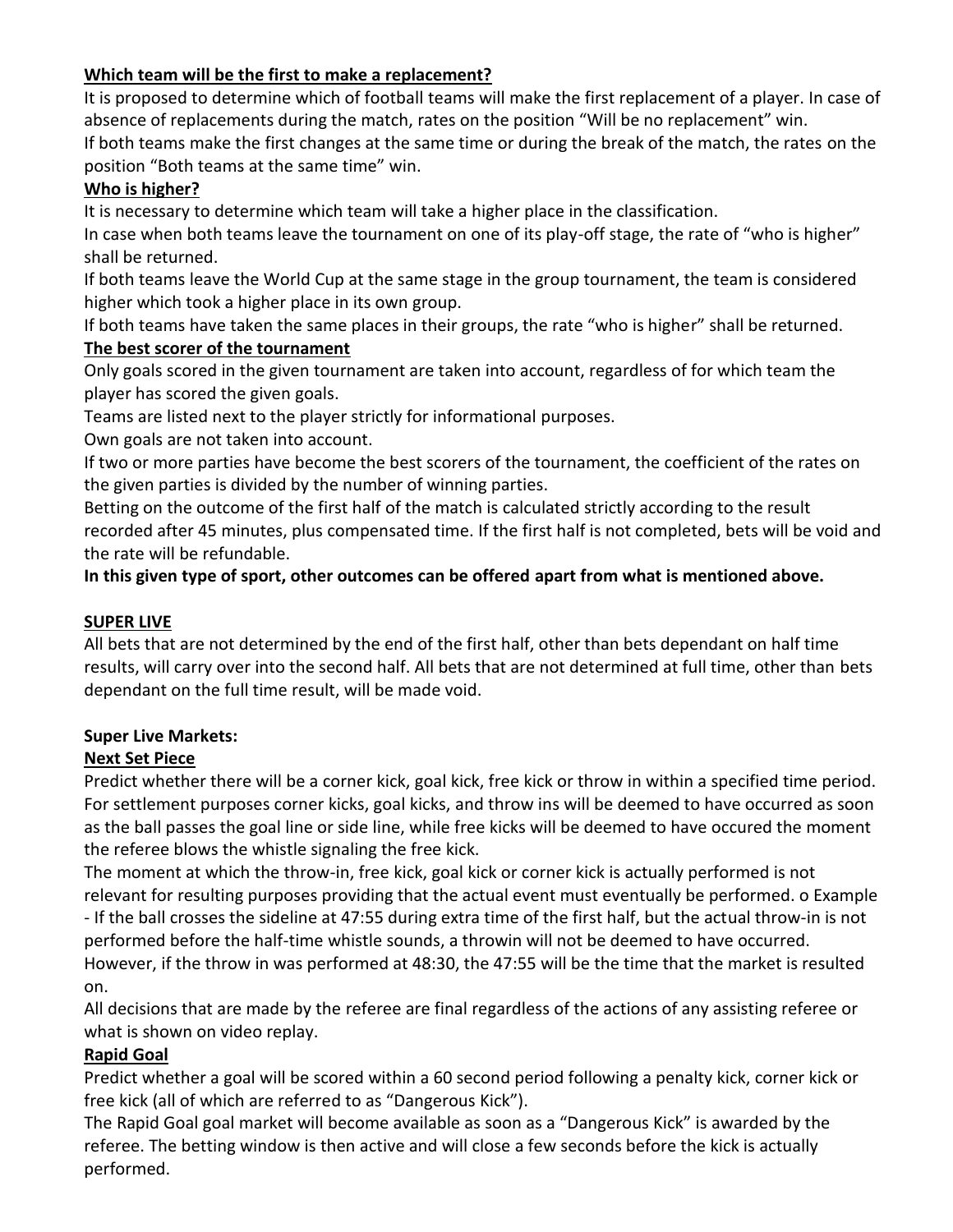A 60 second countdown will appear once the market has closed, highlighting the time period a goal would need to be scored in for your bet to be a winner.

In the event that the referee blows the whistle for a penalty kick during the 60-second Rapid Goal in-play period, the penalty kick will be deemed to have occurred within the 60-second inplay period, regardless of when it is actually performed. o Example - if the referee blows the whistle for a penalty kick in the 59th second following a Dangerous Kick and the penalty kick is successful, regardless of when the penalty kick was actually performed, the goal will be deemed to have been scored within the 60-second in-play period for settlement purposes.

For settlement purposes a goal will be settled on the exact time that the ball crosses the goalline. For penalty shootouts, the typical 60 second time period will not apply. Only the penalty attempt immediately following the bet placement will be considered for settlement purposes.

All decisions that are made by the referee are final regardless of the actions of any assisting referee or what is shown on video replay.

## **Every Single Minute**

Predict if either a corner, offside, booking or goal will occur within the specified one minute window. The order of events is irrelevant as long as the selected event has occurred within the minute. o Example: If you have bet on a corner to take place within the minute, and an offside and corner happen within the same minute, your bet would be a winner regardless of if the offside or corner has happened first.

The moment at which the corner, offside, booking or goal is actually awarded is not relevant for resulting purposes, providing that the actual event is performed. o Example - If the ball crosses the line at 47:55 during extra time of the first half, but the actual corner is not performed before the half-time whistle sounds, a corner will not be deemed to have occurred. However, if the corner was performed at 48:30, the 47:55 will be the time that the market is resulted on.

For offsides, bookings and goals, the time at which the event is finally awarded is not relevant for settlement purposes. o Example - If you bet on a goal to occur between 36:00 - 37:00 and a goal is scored at 36:13, but is then reviewed via VAR or after a discussion with the assistant referee, and the goal is finally awarded by the referee at 38:53, your bet would still be a winner as the goal was initially scored at 36:13. o On the other hand, if after a review the goal was then ruled out at 38:53 due to an offside at 36:10, all bets on an offside to happen between 36:00 - 37:00 would be deemed as a winner and all bets on the goal would be deemed losers.

For resulting purposes, in all cases the decision of the referee will be final, regardless of the actions of any assisting referee or what is shown on video replay

# **Live For 5**

Predict which event/events will occur out of the following options within a specified time: Corner Kick, Offside, Booking, Goal**. Example** – If a corner kick is awarded within the specified time and then a goal is scored within the specified time, both will be resulted as winners. All 4 events could occur in the specified time and be resulted as winners.

For settlement purposes corner kicks will be deemed to have occurred as soon as the ball passes the goal line. Offsides will be deemed to have occurred the moment the referee blows the whistle signalling the offside. A goal will be settled on the exact time that the ball crosses the goal line. A booking will be settled on when the referee shows the player a card.

The moment at which the event, (ie Corner Kick) is actually performed is not relevant for resulting purposes providing that the actual event eventually takes place**. Example** - If the ball crosses the line at 47:55 during extra time of the first half, but the actual corner is not performed before the half-time whistle sounds, a corner will not be deemed to have occurred. However, if the corner was performed at 48:30, the 47:55 will be the time that the market is resulted on.

All decisions that are made by the referee are final regardless of the actions of any assisting referee or what is shown on video replay.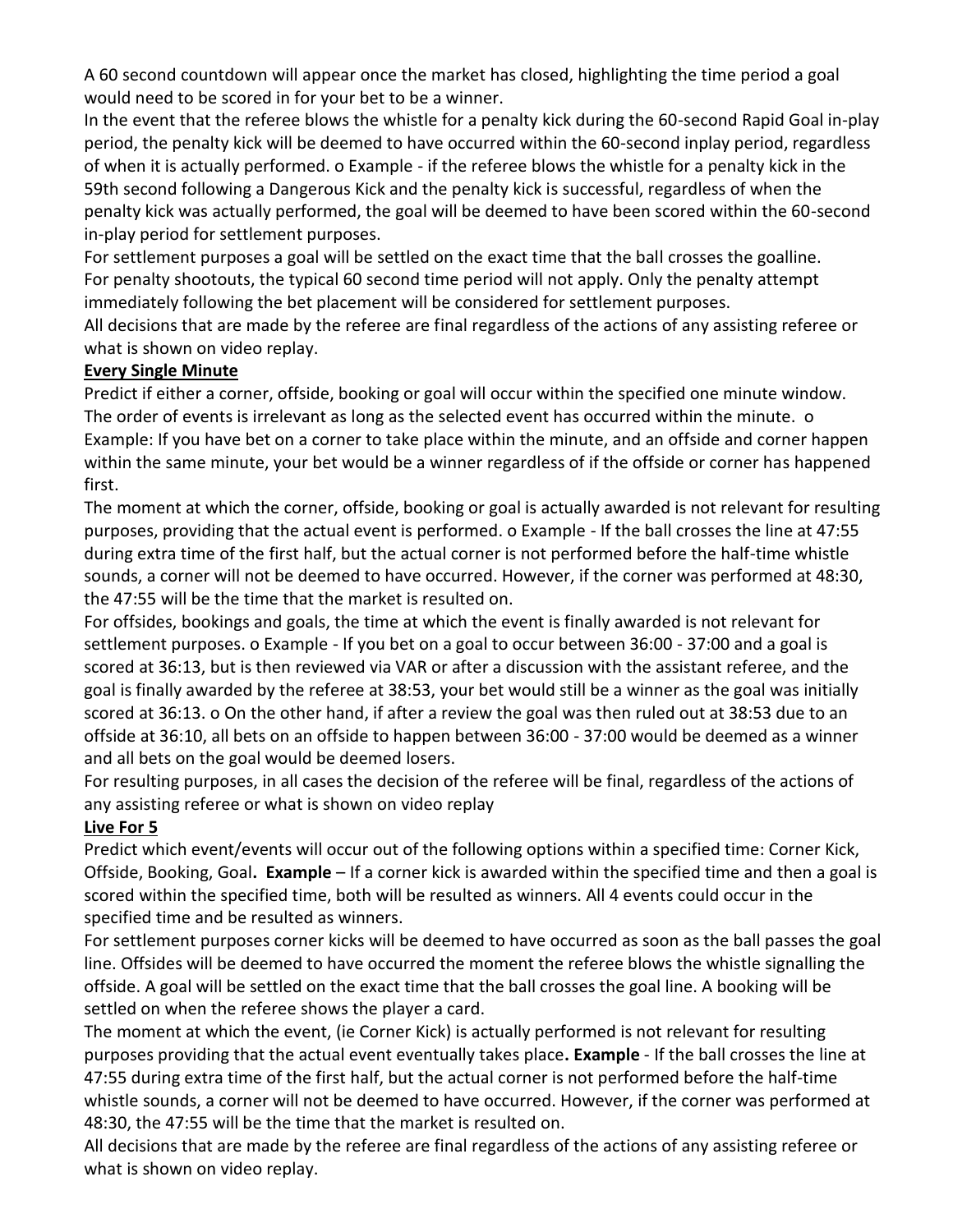#### **Race For 5**

Predict which event will occur first out of the following options within a specified time: 5 Corners + Free Kicks, 5 Throw-Ins, 1 Goal, or None of the events.

For settlement purposes corner kicks and throw ins will be deemed to have occurred as soon as the ball passes the goal line or side line, while free kicks will be deemed to have occurred the moment the referee blows the whistle signalling the free kick. A goal will be settled on the exact time that the ball crosses the goal line.

The moment at which the event, (ie Corner Kick) is actually performed is not relevant for resulting purposes providing that the actual event eventually takes place. **Example** - If the ball crosses the line at 47:55 during extra time of the first half, but the actual corner is not performed before the half-time whistle sounds, a corner will not be deemed to have occurred. However, if the corner was performed at 48:30, the 47:55 will be the time that the market is resulted on.

All decisions that are made by the referee are final regardless of the actions of any assisting referee or what is shown on video replay.

#### **Both Teams To**

Predict whether both teams will take a Throw in or predict whether both teams will take a Free Kick within a specified time.

For settlement purposes throw ins will be deemed to have occurred as soon as the ball passes the side line, while free kicks will be deemed to have occurred the moment the referee blows the whistle signaling the free kick.

The moment at which the event, (ie Free Kick) is actually performed is not relevant for resulting purposes providing that the actual event eventually takes place. **Example** - If the ball crosses the line at 47:55 during extra time of the first half, but the actual throw in is not performed before the half-time whistle sounds, a throw in will not be deemed to have occurred. However, if the throw in was performed at 48:30, the 47:55 will be the time that the market is resulted on.

All decisions that are made by the referee are final regardless of the actions of any assisting referee or what is shown on video replay.

#### **Futsal**

#### **GENERAL RULES**

All match markets are based on the result at the end of regular time. This includes any added injury or stoppage time but does not include extra time, penalty shoot-out or golden goal.

All markets on a postponed match will be treated as void if the event has been moved to more than 48 hours in the future. However, if it is less than 48 hours then we will update the start-time of the event and leave the markets open.

If the market remains open when the following events have already taken place: goals, red or yellow-red cards and penalties, we reserve the right to void betting.

If the market was opened with a missing or incorrect red card, we reserve the right to void betting. If odds were offered with an incorrect match time (more than 2 minutes), we reserve the right to void betting

If a wrong score is entered, all markets will be cancelled for the time when the incorrect score was displayed.

If the team names or category are displayed incorrectly, we reserve the right to void betting.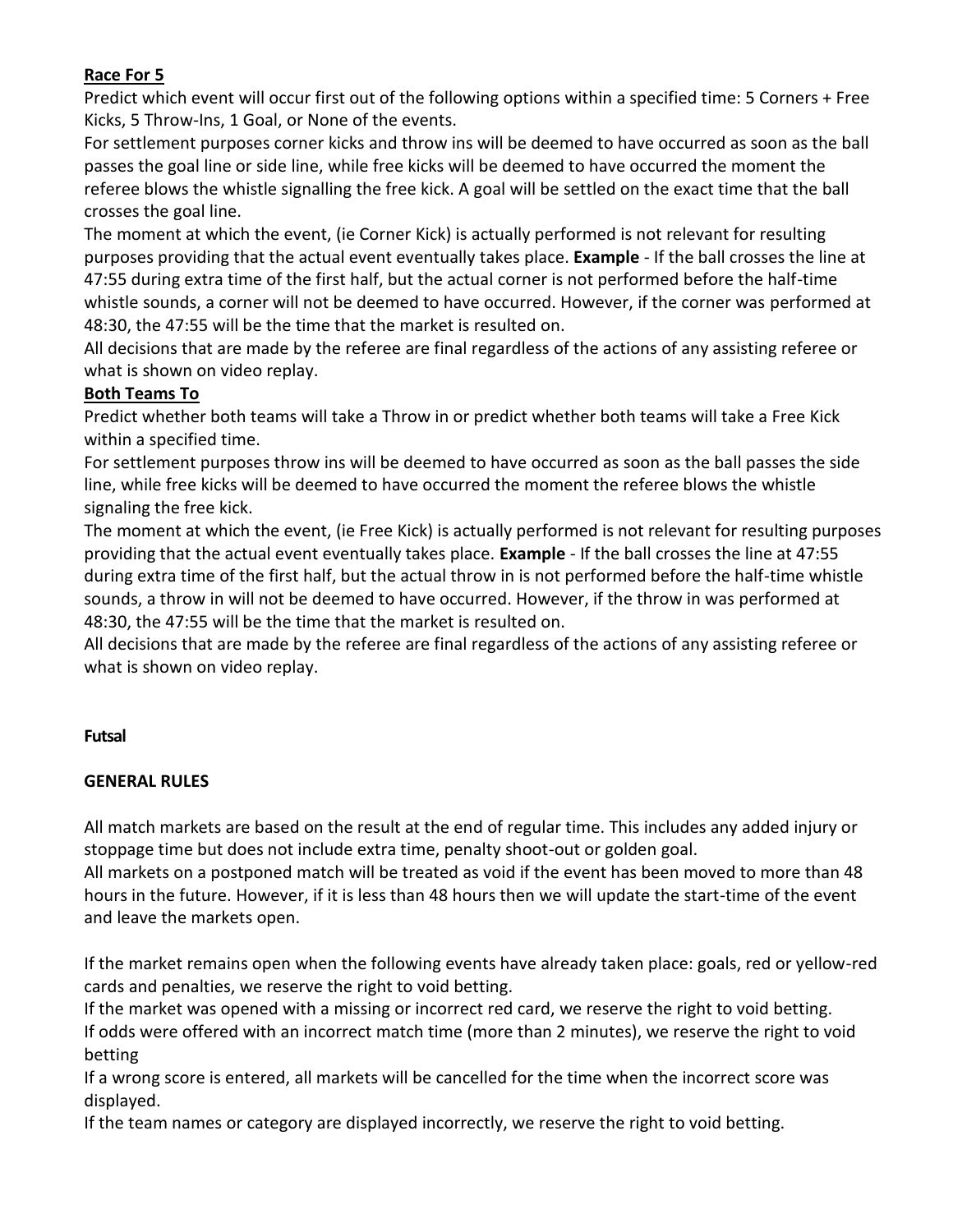## **Match Result**

The market is resulted at the end of regular time. If the match is abandoned before the completion of regular time, then the market will be resulted as void.

#### **Draw No Bet**

This market is resulted at the end of the regular time. If the match is abandoned before the completion of regular time, then the market will be resulted as void.

## **Handicap**

This market is resulted at the end of the regular time. If the match is abandoned before the completion of regular time, then all markets will be voided regardless of whether the outcome has already been determined.

## **Odd or Event Total**

This market is resulted at the end of the regular time. If the match is abandoned before the completion of regular time, then the market will be resulted as void.

## **Total Goals Over/Under**

This market is resulted at the end of the regular time. If the match is abandoned before the completion of regular time, then all markets will be voided regardless of whether the outcome has already been determined.

#### **Double Chance**

This market is resulted at the end of the regular time. If the match is abandoned before the completion of regular time, then the market will be resulted as void.

## **GOLF**

#### **GENERAL RULES**

A. A player is deemed to have started once they have teed off. If the player withdraws after teeing off then the selection will be resulted as loser. Bets on selections that do not take part will be voided. B. All bets will be deemed as valid as much as the Tournament, or the relative round to which the bet refers to, is played within the same year, irrespective of any time delays, unless other arrangements have been agreed to.

C. All bets referring to Tournament Performance (Winner, Place, Group Betting, Top Nationality, Individual Final Position, etc.) will be deemed valid as long as 36 holes have been completed by the eligible players, and an official result has been declared by the organisation.

#### D. **The « Cut » Rules** :

- Any reference to Make/Miss the "Cut" requires an official cut/exclusion effected by the organisers for bets to stand. In the case of tournaments where players are eliminated during more than one phase, settlement will be based ona whether the player has qualified or not following the first "Cut" made. - Disqualification/withdrawals by a player before the "Cut" is made, will result in the player being considered as having misse the"Cut". Disqualification/withdrawals subsequent to the "Cut" being made will be irrelevant towards the original settlement of the "Make the Cut" offers.

E. Any reference to "Majors" will be based on the tournaments for that particular season to which the PGA attributes said definition, irrespective of any venue, date, or any other changes.

F. Bet offers already decided are considered as valid bets even though 36 holes are not played and/or an official result has not been issued by the organisation.

# **The following items are suggested for betting on Golf :**

# **Winner:**

The market is resulted at the end of the tournament. If the tournament is abandoned before completion then the market will be resulted as void. If a round is suspended or delayed then the start-time of the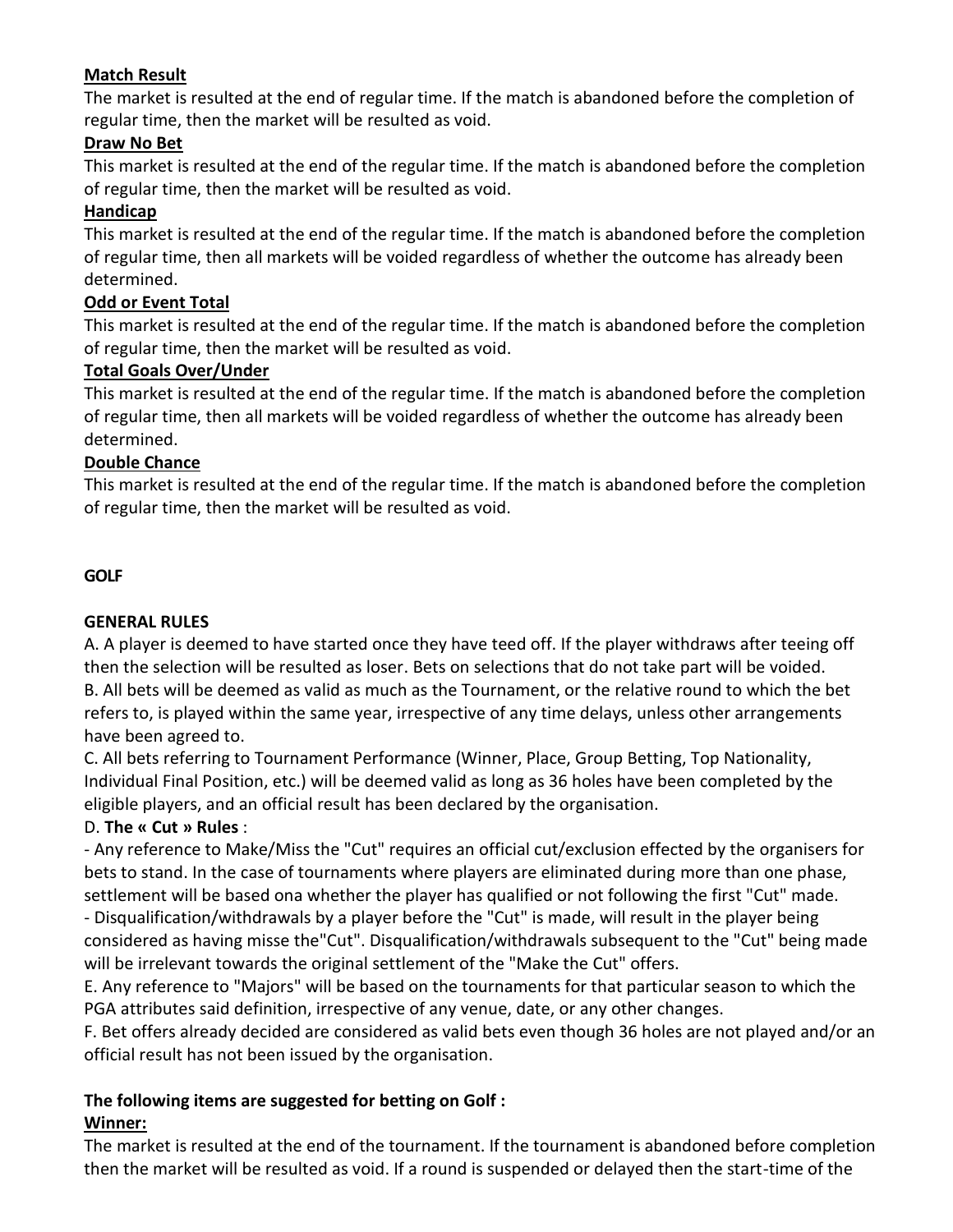event will be updated and leave the markets open. All bets are settled on the player awarded the trophy. Dead Heat rules will apply except for cases where a play-off has determined a better finishing position.

# **2 Ball / 2 Ball (Draw No Bet) / 4 Ball / Foursome / Matchplay / Matchplay (Draw No Bet)**

The market is resulted at the end of the round. If the round is abandoned before completion then the market will be resulted as void.

# **3 Ball**

The market is resulted at the end of the round. If the round is abandoned before completion then the market will be resulted as void. If two or more players have the same highest score at the end of the round then the market will be resulted as a Dead-Heat.

#### **End of Round Leader**

The market is resulted at the end of the round. If the round is abandoned before completion then the market will be resulted as void. In the event that two or more players are tied at the end of the round then this is treated as a Dead-heat and all tied selections will be resulted as winners.

## **Miss The Cut**

The market is resulted at the end of the  $2<sup>nd</sup>$  round. If the the tournament is abandoned before the completion of the  $2<sup>nd</sup>$  round then the market is resulted as void.

## **Place Top 2/3/4/5/6/10**

The market is resulted at the end of the tournament. If the tournament is Abandoned before completion then the market will be resulted as void. If players finish in the top 2/3/4/5/6/10 with the same score then the Dead-Heat rules will be applied.

## **Head to head / Head to head (1X2)**

- All "Head to Head" bet offers require all participants to start in the event/round to which the bet refers to. In "Head to Head" bets featuring only two players, stakes will be refunded if both participants share the same finishing position and no draw option has been offered. In "Head to Head" bets featuring three players, should two or more participants share the same finishing position, winnings will be divided into the number of winning participants.

- Settlement of "Head to Head" bet offers involving the performance of two or more players (e.g Best Finishing Position in the tournament) will be based upon the best finishing position/lowest score (as applicable) achieved in the relative event/round which the bet refers to.

- In "Head to Heads" based on the best finishing position in the tournament, in case one player misses the cut then the other player will be settled as the winner. If both participants fail to make the "Cut" the player with the lowest score at the"Cut" will be considered as the winner. Should both players fail to make the "Cut" with the same score then the bet will be void. A player disqualified after the "Cut" has been made is deemed to have beaten a player who has failed to make the "Cut".

#### **Handball**

#### **GENERAL RULES**

All markets (except Who scores the Xth point and Which team will win race to X points) are considered for regular time only.

If the match goes to a 7-metre shootout; the markets "Who scores Xth point?" and "Which team will win race to X points?" will be voided.

If a match is interrupted or postponed and is not continued within 48h after initial kick-off date, betting will be void.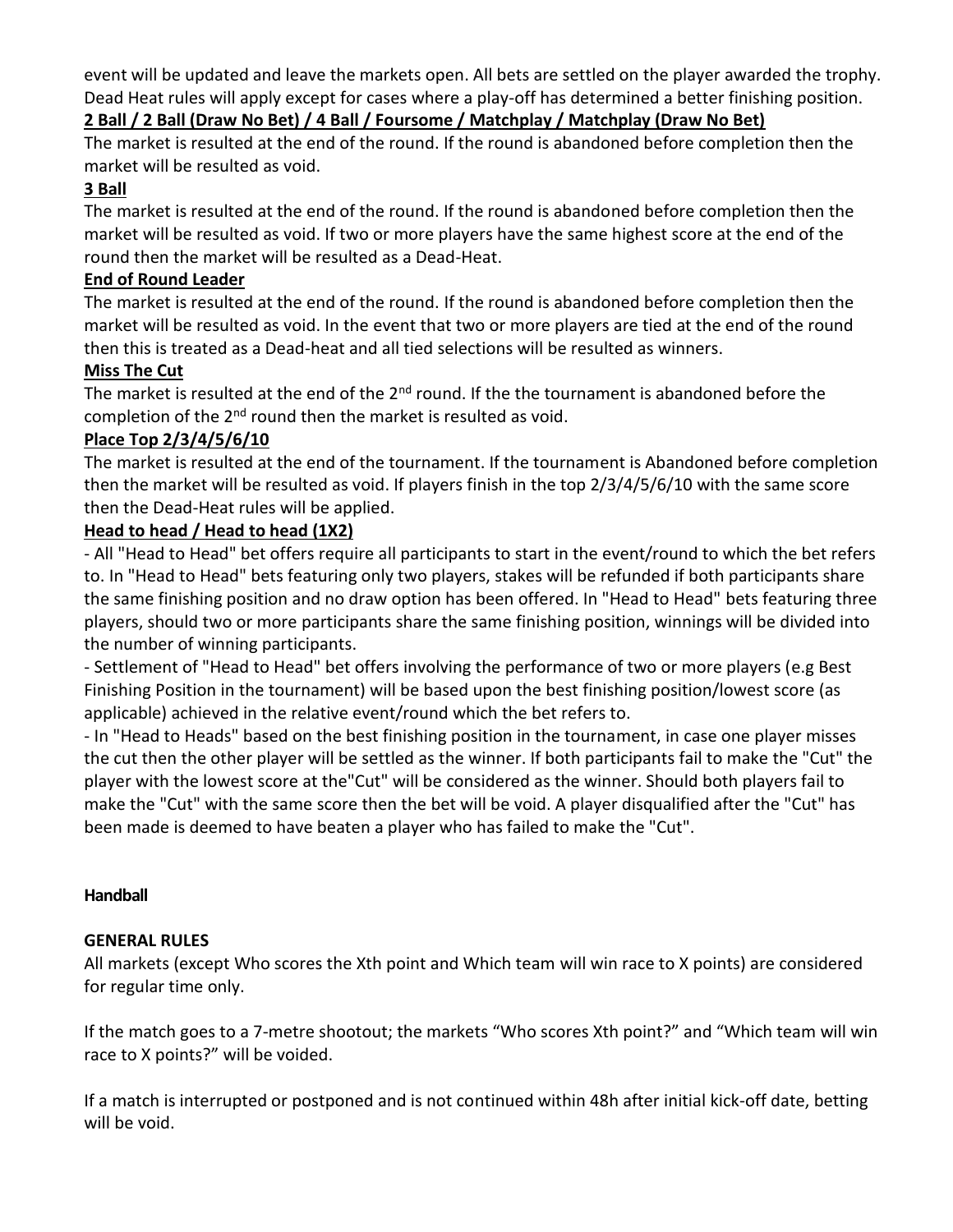If odds were offered with an incorrect match time (more than 3 minutes), we reserve the right to void betting.

If markets remain open with an incorrect score which has a significant impact on the prices, we reserve the right to void betting.

All results are calculated according to the official statistics, taken from the official websites of each league or tournament and also are checked with records of Live games. If the company's statistics, based on TV coverage does not coincide with the official statistics of league or tournament, the rates will be counted according to the statistics of the company.

## **The following positions are offered for rates on Handball:**

## **Winner**

It is proposed to determine the outcome of the match Rates are accepted only for the regular time, excluding the overtime. If the match is abandoned before the completion of regular time, then the market will be resulted as void.

# **Total (over under)**

This market is resulted at the end of regular time. If the match is abandoned before the completion of regular time, then all markets will be voided regardless of whether the outcome has already been determined.

## **Handicap**

This market is resulted at the end of regular time. If the match is abandoned before the completion of regular time, then all markets will be voided regardless of whether the outcome has already been determined. In case of a tie taking into account the Handicap, a return takes place (regardless of the peri od for which the match is invited to bet).

#### **First team to score**

This market is resulted at the end of the regular time. If the match is abandoned before the first goal, then the market is resulted as void. If the match is abandoned after the first goal has been scored, then the market will be resulted.

# **Who scores Xth point? (incl. ot)**

If a match ends before the Xth is reached, this market is considered void (cancelled). It is necessary to determine which team will score the first specified number of goals in the match. If the number of goals was not scored before the end of the game, all bets on that position shall be returned.

# **Which team will win race to X points? (incl ot)**

If a match ends before the Xth is reached, this market is considered void (cancelled). It is necessary to determine which team will score the first specified number of goals in the match. If the number of goals was not scored before the end of the game, all bets on that position shall be returned.

#### **Total Goals Odd or Even**

This market is resulted at the end of regular time. If the match is abandoned before the completion of regular time, then the market will be resulted as void.

#### **First Team to Score 3 Goals**

This market is resulted at the end of the regular time. If the match is abandoned before either team has scored 3 goals, then the market is resulted as void. If the match is abandoned after either team has scored 3 goals, then the market is resulted.

# **First Team to Score 5 Goals**

This market is resulted at the end of the regular time. If the match is abandoned before either team has scored 5 goals, then the market is resulted as void. If the match is abandoned after either team has scored 5 goals, then the market is resulted.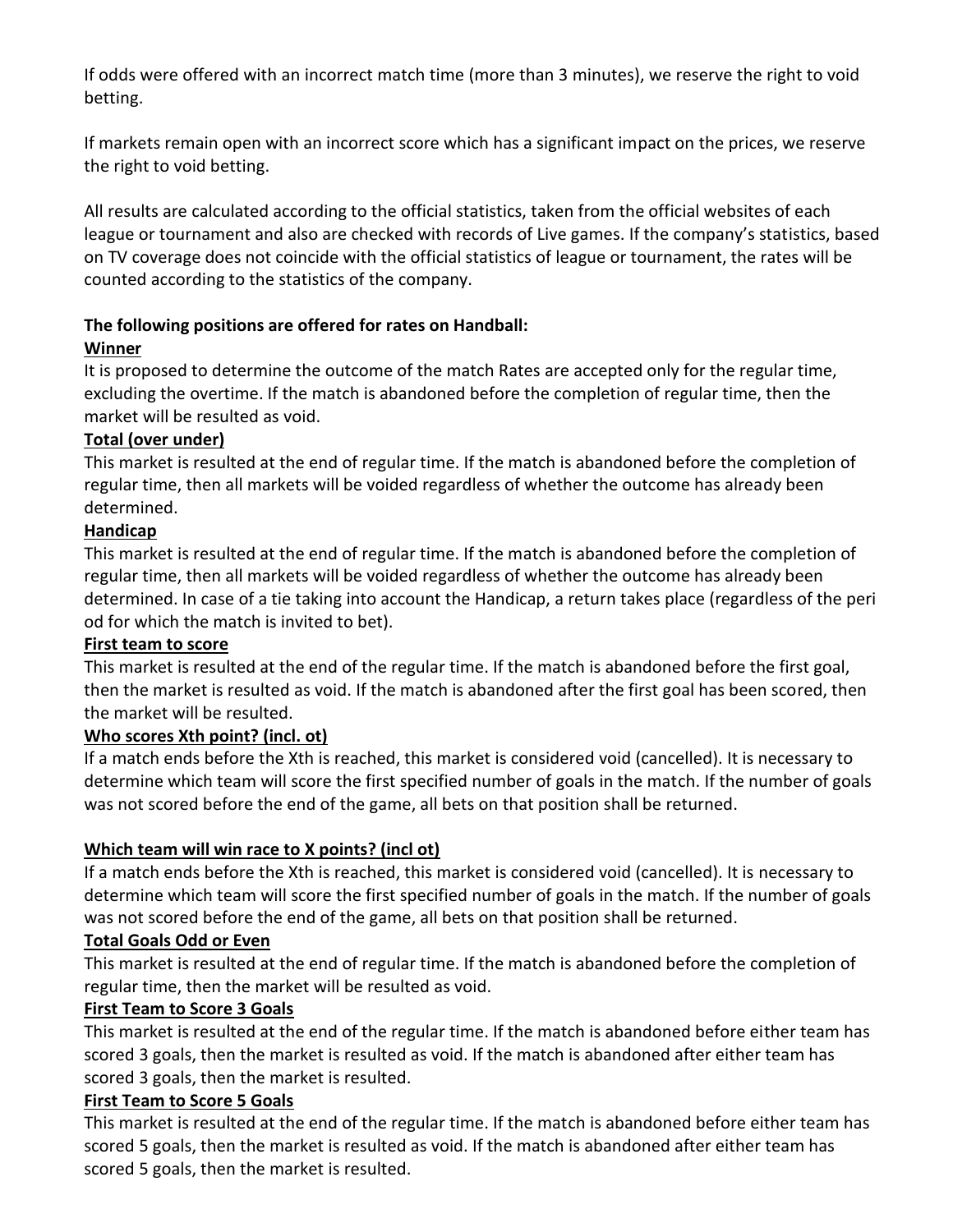#### **Last Team to Score**

This market is resulted at the end of regular time. If the match is abandoned before the completion of regular time, then the market will be resulted as void.

#### **Half-Time/Full-Time**

This market is resulted at the end of regular time. If the match is abandoned before the completion of regular time, then the market will be resulted as void.

#### **Half-Time Result**

This market is resulted at the end of the first half. If the match is abandoned before the completion of the first half, then the market will be resulted as void.

#### **Half-Time Result (Draw No Bet)**

This market is resulted at the end of the first half. If the match is abandoned before the completion of the first half, then the market will be resulted as void.

#### **Half-Time Total Goals Odd or Even**

This market is resulted at the end of the first half. If the match is abandoned before the completion of the first half, then the market will be resulted as void.

## **Half-Time Handicap**

This market is resulted at the end of the first half. If the match is abandoned before the completion of the first half, then all markets will be voided regardless of whether the outcome has already been determined. GEN-1147-1.05 Page 37 30th Sept 2015

## **Half-Time Handicap (With Draw)**

This market is resulted at the end of the first half. If the match is abandoned before the completion of the first half, then all markets will be voided regardless of whether the outcome has already been determined.

## **Half-Time Total Goals Over/Under**

This market is resulted at the end of the first half. If the match is abandoned before the completion of the first half, then all markets will be voided regardless of whether the outcome has already been determined.

#### **2nd Half Total Goals Over/Under**

This market is resulted at the end of the second half. If the match is abandoned before the completion of the second half, then all markets will be voided regardless of whether the outcome has already been determined.

#### **2nd Half Result**

This market is resulted at the end of the second half. If the match is abandoned before the completion of the second half, then the market will be resulted as void.

#### **2nd Half Handicap**

This market is resulted at the end of the second half. If the match is abandoned before the completion of the second half, then all markets will be voided regardless of whether the outcome has already been determined.

#### **Will the first (next / last) 7-meter penalty shot be implemented?**

In order the outcome of the given rate to be considered positive, the 7-meter penalty shot shall be implemented on the first try.

If on the first try the ball hits the goalkeeper or the frame of the gates, after which the player throws the ball from returns, the winning outcome of this rate will be "No".

#### **Double outcome**

# **The following outcomes are possible:**

1X – if the match ended in favor of the hosts or in a tie, bets on that position win.

X2 – if the match ended in favor of the guests, or a draw, bets on that position

Win. 12 – if the match ended in favor of the guests, or in favor of the hosts, the rates for this position win.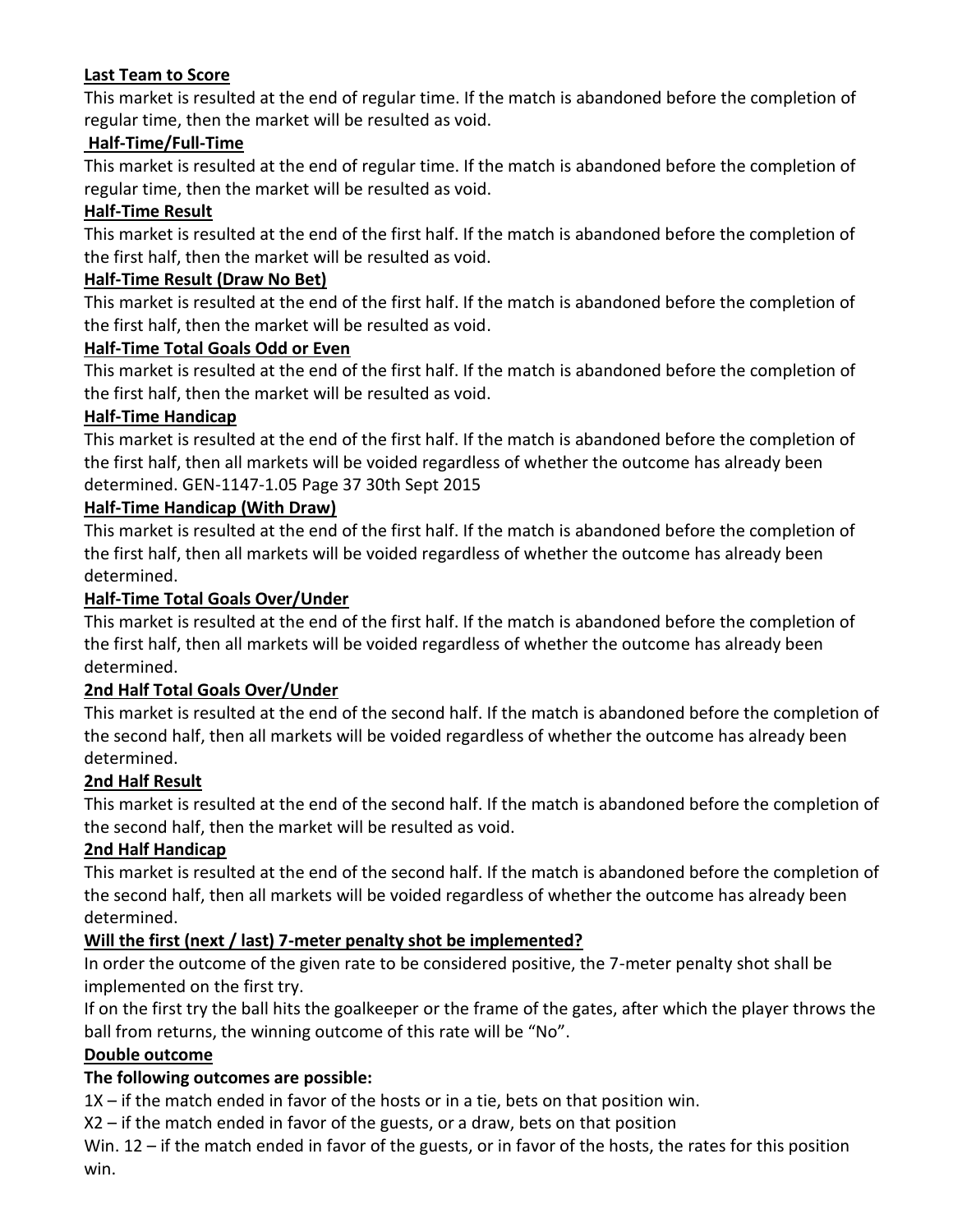# **1 Half / Match.**

It is proposed to determine the outcome of the first half and the whole handball match. In the line in the first place is the result of the 1st half, in the second line –the result of the whole match.

#### **In which Half more goals will be scored?**

In case of goals equality in the 1st and 2nd half, the rate is returned.

## **Total even / odd. Total of Team 1 (Team 2) even / odd.**

If the result is 0:0, the rates are calculated as "Even"

#### **Passing to the next round.**

The rate is calculated according to the results, which is determined immediately after the last match of the playoff series (or in accordance with the regulations of a match, which determines the pass of the team) of the indicated round, regardless of the subsequent judicial / disciplinary decisions. If any of these teams was unable to participate in this round because of any reason (including disqualification, refusal to participate, etc.), a victory in the series and pass is reckoned for the opponent of such a team, all rates remain in force

#### **The winner of the tournament.**

If more than one team is recognized as a winner of the tournament, the odds bet on this team is divided by the number of winners.

#### **The winner of the group stage.**

The rate is calculated only after the completion of all matches of this group as part of this round of the tournament.

Judicial or other decisions to cancel / change the results of the tournament, made after the end of this round of the competition, shall not be taken into account.

If the team on which the bet was made, has been disqualified or refused to participate in the competition, all bets on this team are considered lost.

#### **In this given type of sport, other outcomes can be offered apart from what is mentioned above.**

#### **ICE HOCKEY**

#### **GENERAL RULES**

A. All markets are considered for regular time only unless it is mentioned in the market. Except the following markets : period, overtime and penalty shootout markets.

B. If the match is interrupted and continued **within 48h** after initial kick-off, bets will be settled with the results of the match. Undecided bets will be considered Void. If the event has been moved to more than 48h, bets will be treated as Void. If a match is postponed and is not continued within 48H, all bets will be considered as Void.

C. If the match being decided by a penalty shootout, one goal will be added to the winning team's score and the game total for settlement purposes. This rule applies to all markets including overtime and penalty shootout.

D. If odds were offered with an incorrect match time (more than 2 minutes), we reserve the right to void betting.

E. If a wrong score is entered all markets will be cancelled for the time when the incorrect scored was displayed.

#### **Money Line**

This market is resulted including Overtime. If the match is abandoned, then the market is void. Please note that this includes any subsequent shootout.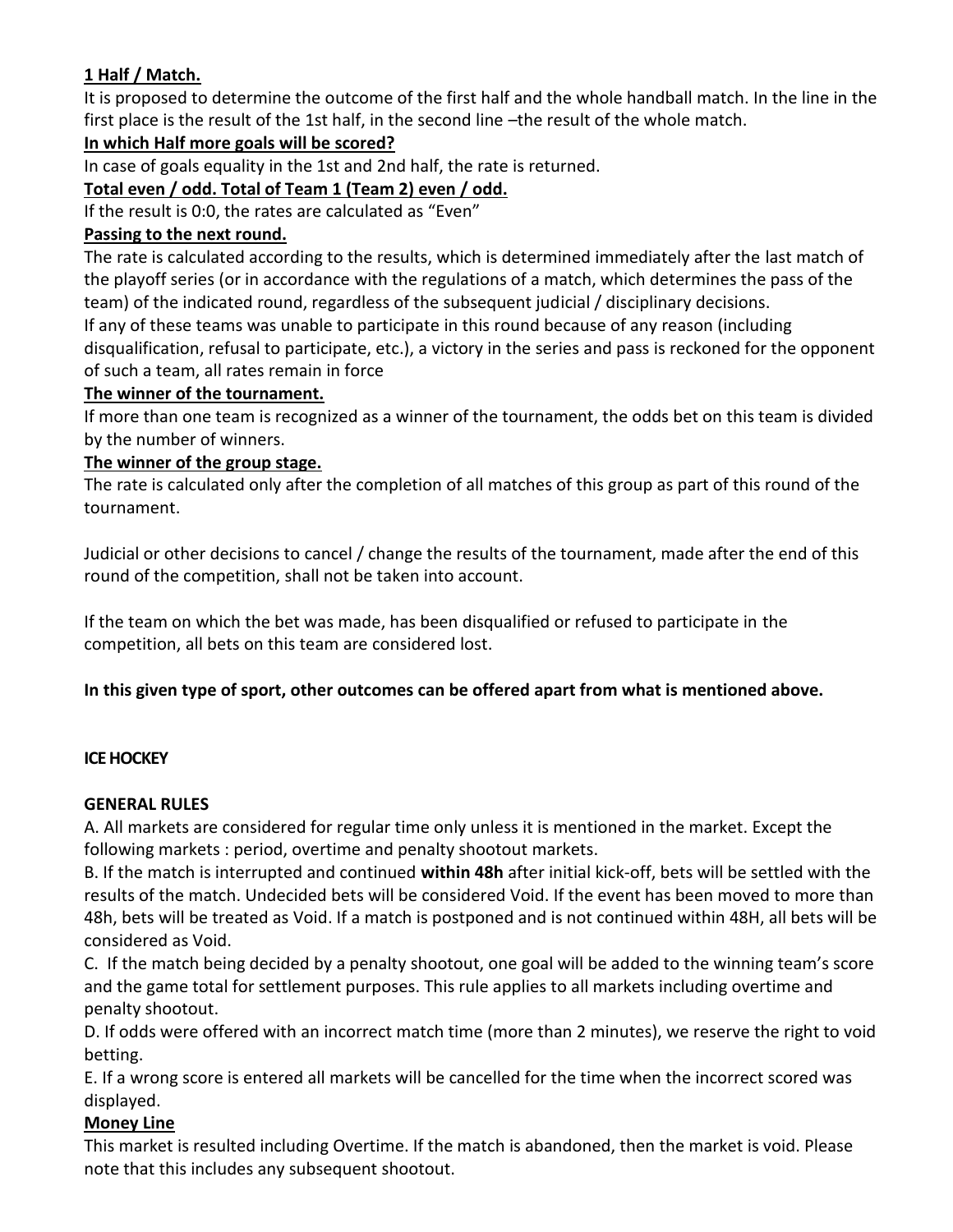## **Match Result**

This market is resulted at the end of the regular time. If the match is abandoned before the completion of regular time, then the market will be resulted as void.

#### **Puck Line**

This market will be resulted including Overtime. If the match is abandoned, then the market is void. Please note that this includes any subsequent shootout.

#### **Handicap**

If the match is abandoned before the completion of regular time, then all markets will be voided regardless of whether the outcome has already been determined.

#### **Total Goals Over/Under**

This market will be resulted including Overtime, please note that this includes any subsequent shootout. If there is no score in the game, then this will be resulted as normal. If the match is abandoned, then the market is void regardless of whether the outcome has already been determined.

#### **Total Goals Odd or Even**

If there is no score in the game, then all markets will be resulted as normal. This market is resulted based on the score at the end of Overtime. If the match is abandoned, then the market is void regardless of whether the outcome has already been determined. Please note that this includes any subsequent shootout.

## **Correct Score / Double Chance**

This market is resulted at the end of the regular time. If the match is abandoned before the completion of regular time, then the market will be resulted as void.

#### **Highest Scoring Period**

In the event that two or more periods have the same highest score then this is treated as a Dead-heat and we will result the two or more periods as winners. Please note that this excludes Overtime. If the match is abandoned during the regular time, then the market is void. If the match is abandoned during the Overtime, then the market is resulted.

#### **1st Period Money Line**

This market is resulted at the end of the first period. If the first period ends in a draw, then the market is void. If the match is abandoned before the completion of the first period, then the market will be resulted as void.

#### **1st-2 nd -3rd Period Puck Line / Result / Totals Over-Under / Correct Score**

This market is resulted at the end of the 1st/2<sup>nd</sup>/3rd period. If the match is abandoned before the completion of the first period, then the market will be resulted as void.

#### **Motor Sport**

#### **GENERAL RULES**

The start of any race is the signal to start the warm-up lap. If any selection does not take part in the warm-up lap, or ready to start from the pit lane then we will settle the selection as void.

We will result individual race betting on the result of the podium presentation, regardless of any subsequent disqualifications. If a race is abandoned and no official result is declared, then we will void all drivers for that race.

A. These rules relate to Formula 1, Moto GP, German DTM, WTTC, Superbike, Super sport, Trial and others.

B. The places of road racers, as well as the distribution of points of a team, are de termined by the official final protocol /report/, published immediately after the race. The subsequent post-race disqualifications of road racers and protocol changes by the bookmaker company are not taken into account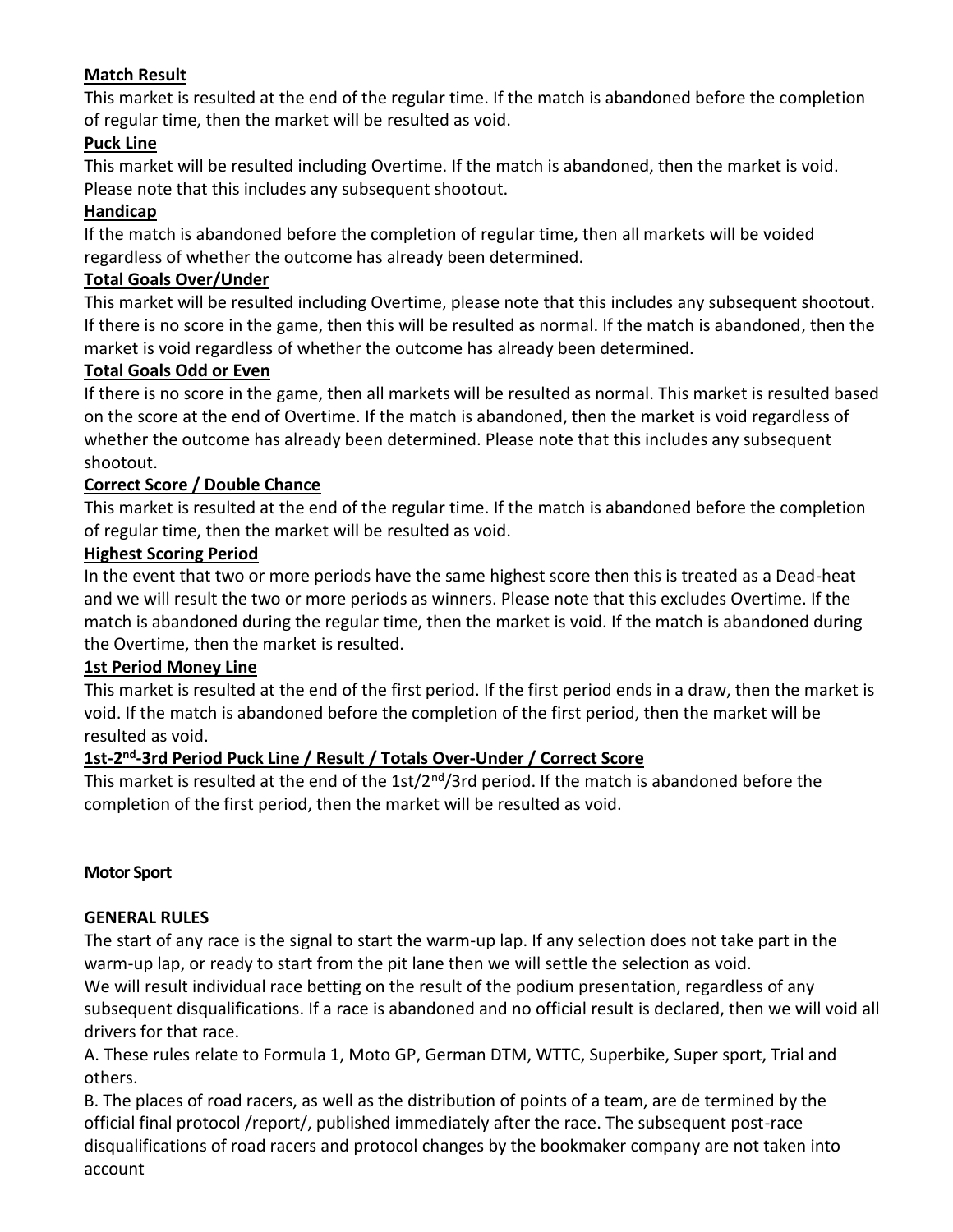C. The winner for all bets on the qualification is determined by official qualifying time, which is

announced by the relevant governing federation of the indicated tournament.

D. Road racers who have dropped out the pace lap, are automatically classified as having started in the race.

#### **The following types of rates are accepted for motor racing: Race Winner**

As a winner is considered the road racer who has won the first place in the race concluding protocol. This market is resulted at the end of the race. f the specified road racer did not participate in the race, for bets made on the given road racer for this position, a refund takes place. If the race is abandoned before the completion of the race, then the market will be resulted provided that the official result is declared. If the race is abandoned and no official result is declared, then all the selections are resulted as void.

# **Top 3/Podium**

You need to determine which road racer will enter Top 3 on the basis of results of the race. If the specified road racer did not participate in the race, for bets made on the part of the road racer for this position, a refund takes place. This market is resulted at the end of the race. If the race is abandoned before the completion of the race, then the market will be resulted provided that the official result is declared. If the race is abandoned and no official result is declared, then all the selections are resulted as void.

# **The winner of the championship**

If a specified road racer did not participate in any race of the championship, the bets made on the part of the road racer for this position, shall be returned.

## **Top 3 of the championship**

You need to determine which road racer will enter Top 3 according to the results of this championship. If the specified road racer did not participate in any race of the championship, bets made on the part of the road racer for this position shall be returned.

#### **First Lap Leader**

This market is resulted at the end of the race. If the race is abandoned before the completion of the race, then the market will be resulted provided that the official result is declared. If the race is abandoned and no official result is declared, then all the selections are resulted as void.

# **Fastest Lap**

This market is resulted at the end of the race. If the race is abandoned before the completion of the race, then the market will be resulted provided that the official result is declared. If the race is abandoned and no official result is declared, then all the selections are resulted as void.

# **Points Finish**

This market is resulted at the end of the race. If the race is abandoned before the completion of the race, then the market will be resulted provided that the official result is declared. If the race is abandoned and no official result is declared, then all the selections are resulted as void.

# **Pole Position**

This market is resulted at the end of the qualification. If the race is abandoned before the completion of the qualification, then the market will be resulted provided that the official result is declared. If the qualification is abandoned and no official result is declared, then all the selections are resulted as void. We will result this market based on the positions and times set during the final qualifying session.

#### **Team Winner**

This market is resulted at the end of the race. If the race is abandoned before the completion of the race, then the market will be resulted provided that the official result is declared. If the race is abandoned and no official result is declared, then all the selections are resulted as void.

# **The winner of the Trophy /Cup of Constructors**

You need to determine which team will win in the indicated season of The Trophy /Cup of Constructors Championship. In the event that any of these teams is disqualified or bowed out of the championship for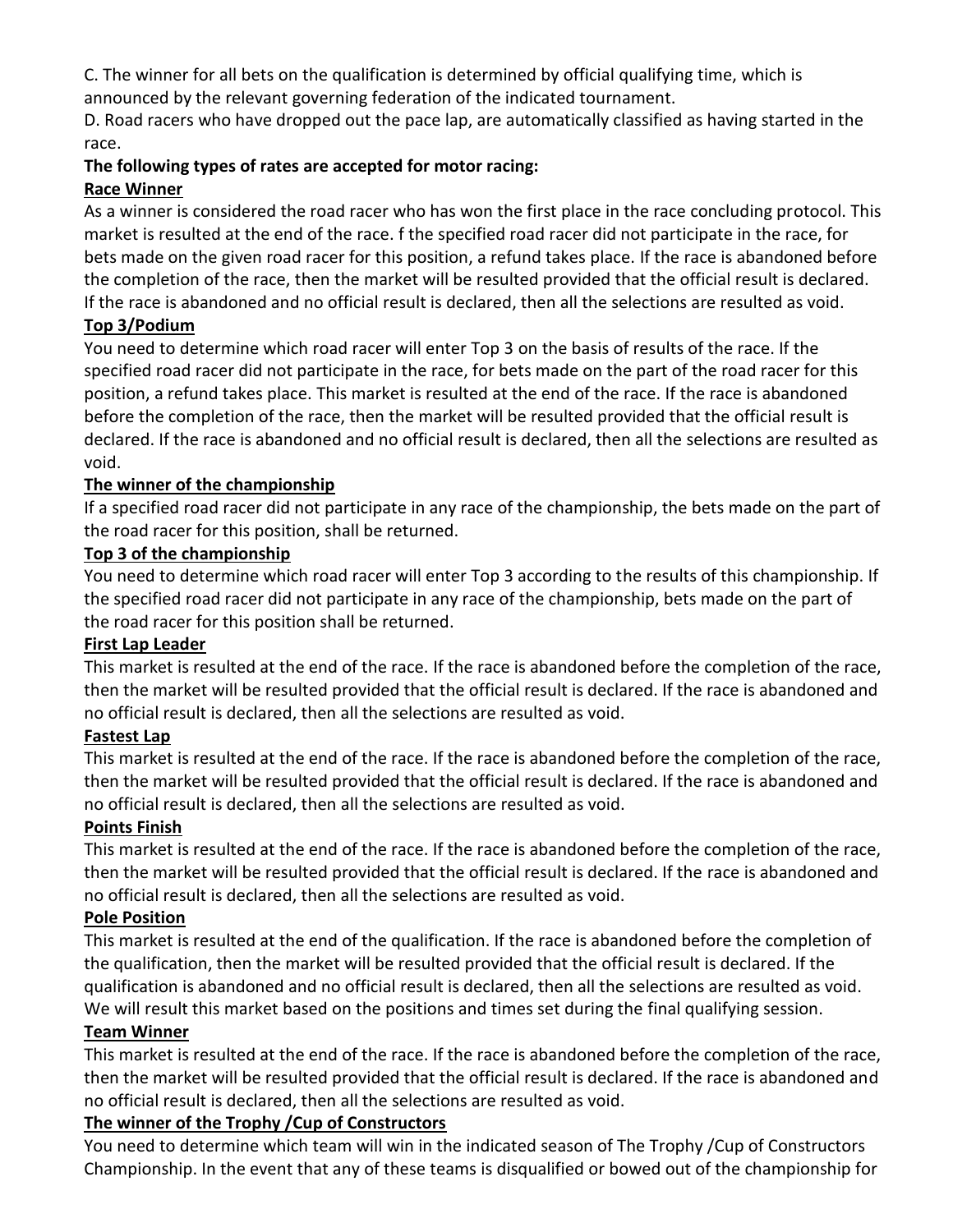any reason, all bets on the team remain valid; however, if the refusal to participate / disqualification occurred before the start of the season, all bets on this team for this position are refunded. **Who is higher?**

It is necessary to name the driver in the offered pairs who will perform better. In this case, the best racer is considered the one who won a higher place in the final protocol. If both riders went out of the race, the road racer driving more laps is considered the best. If both riders went out on one lap, rates are returned. If one of the riders went out of the race, the road racer completing the race is considered the best. If a road racer drove more laps, but was disqualified during the race, the best is any other road racer, who was not disqualified during the race (even if passed at least one lap in the race.) If both road racers were disqualified during the race, the rate shall be returned.

#### **Which team will score more points?**

It is necessary to determine which team will score more valid points. If both teams have picked up no valid points, the best team is considered the one which has less sum of seats occupied by road racers. If at least one of the road racers of the given team took part in the race, all bets for that position remain in force. Otherwise, the rates for this position are refundable.

#### **He will drop out of a race**

he will not drop out of a race. It is suggested to indicate if a certain road racer will drop out of a race or will not. At the same time the road racer who dropped out of the race a few laps before the finish but was classified on the basis of race with a lag of "n" circles from the leader according to the official report, is considered as finishing the race completely. If the specified road racer did not participate in the race, for bets made on the part of the road racer for this position, a refund takes place. The places of the road racers are determined according to the official final report, following immediately after the race. Disqualifications of road racers and /report/ protocol changes after the race are not taken into account by the bookmaker.

#### **A rate on the road racer who did the fastest lap of the race**

If the specified road racer did not participate in the race, for rates made on the part of this road racer for this position, a refund takes place.

#### **Which road racer will score more points in the remaining races of the season?**

If at least one of the road racers did not participate in any of the remaining races of the season, a refund takes place on the rates for this position.

**In this given type of sport, other outcomes can be offered apart from what is mentioned above.**

#### **RUGBY UNION + LEAGUE**

#### **GENERAL RULES**

a) All markets on a postponed match will be treated as void if the event has been moved to more than **48 hours** in the future. However, if it is less than 48h, the start-time of the event will be updated, and the markets will stay open.

b) If nothing is stipulated on the market, all bets are based on the result at the end of a scheduled 80 minutes play. Extra time, time allocated for a penalty shootout or sudden death are no including.

c) If the market remains open when the following events have already taken place: score changes or red cards, we reserve the right to void betting.

#### **Match / Match (Draw No Bet)**

This market is resulted at the end of the regular time. If the match is abandoned before the completion of regular time, then the market will be resulted as void.

#### **Match Result (Draw No Bet Inc. Overtime)**

This market is resulted including Overtime. If the match is abandoned before completion, then the market is resulted as void.

#### **Handicap / Handicap (No Draw) / Total Points Over/Under**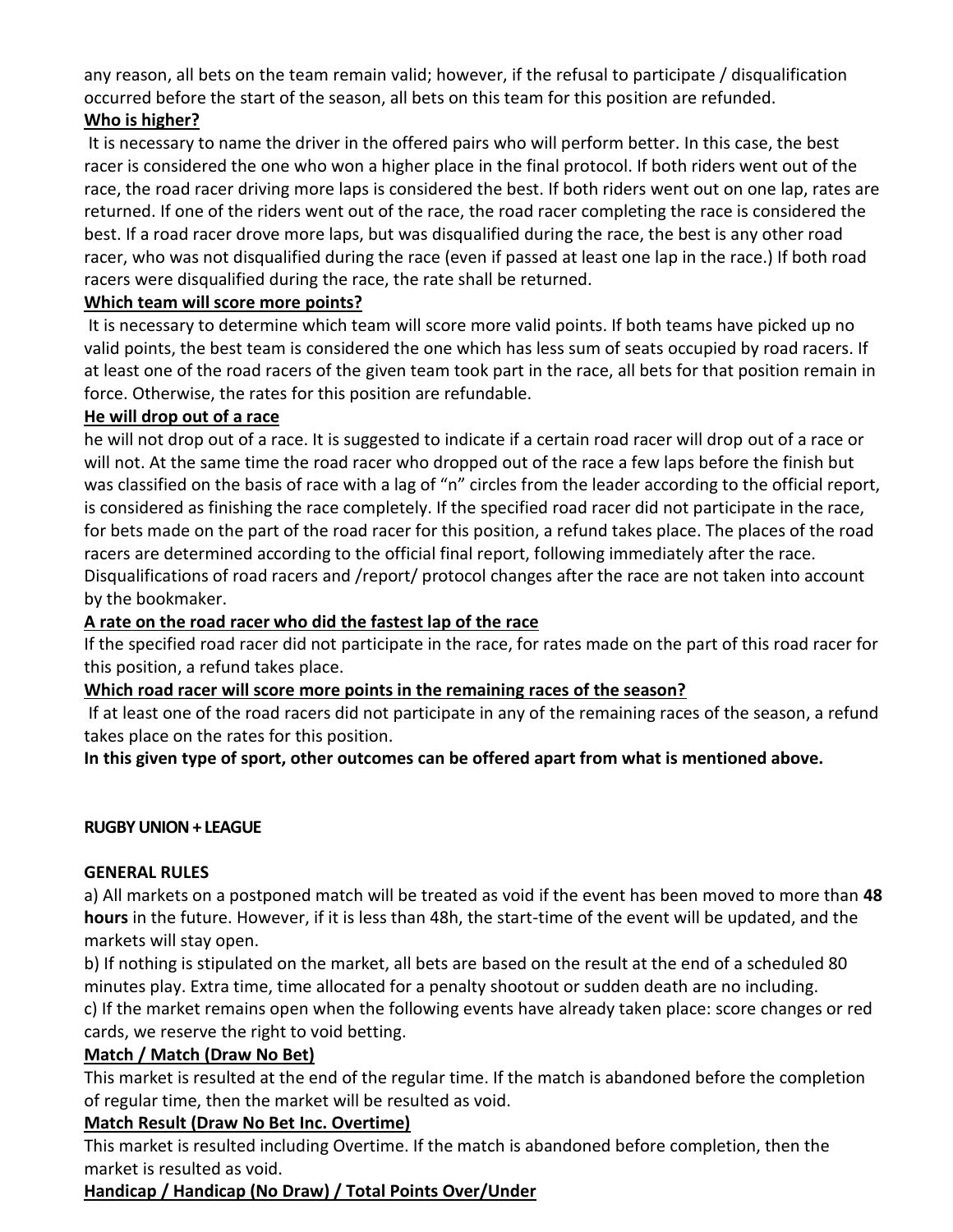This market is resulted at the end of the regular time. If the match is abandoned before the completion of regular time, then the market will be voided regardless of whether the outcome has already been determined.

# **Half-Time Handicap / Half-Time Handicap (No Draw) /**

This market is resulted at the end of the 1st Half. If the match is abandoned before the completion of the 1st half, then the market will be voided regardless of whether the outcome has already been determined.

## **2nd Half Handicap / 2nd Half Handicap (No Draw)**

This market is resulted at the end of the regular time. If the match is abandoned before the completion of the 2nd half, then the market will be voided regardless of whether the outcome has already been determined.

## **Anytime Tryscorer, First and last Tryscorer, Away/Home team First Tryscorer:**

Bets are considered for regular time only. Any selection that does not take part in the match is void. For Australian NRL and State of Origin competition we result all other selections as losers regardless of whether they were on the field of play or not at the time of the try.

If the match is abandoned before half-time then market is void regardless of whether the outcome has already been determined.

If the match is abandoned in the 2th half, then only the tryscorers from  $1<sup>st</sup>$  half will be resulted as winners and the rest of the selections will be voided.

The "no tryscorer" selection is included in this market, so if no tries are scored then all selections are resulted as losers, provided that the player has taken part in the game.

Penalty tries do not count.

## **First Team to Score**

This market is resulted at the end of the regular time. If the match is abandoned before the completion of regular time, then the market is void regardless of whether the outcome has already been determined. Please note that penalty tries do count.

#### **2 nd Half First Team to Score**

This market is resulted at the end of the 2<sup>nd</sup> Half. If the match is abandoned before the completion of regular time, then the market is void regardless of whether the outcome has already been determined. Please note that penalty tries do count.

#### **Half-Time Result / Half-Time Result (Draw No Bet)**

This market is resulted at the end of the 1st Half. If the match is abandoned before completion of the 1st half, then the market will be voided.

## **2nd Half Result/ Highest Scoring Half / Highest Scoring Half Team / Half- Time – Full Time / Half- Time – Full Time (No Draw)**

This market is resulted at the end of regular time. If the match is abandoned before the completion of regular time, then the market is void.

#### **Half-Time Total Points Over/Under**

This market is resulted at the end of the 1st Half. If the match is abandoned before completion of the 1st half, then the market is void regardless of whether the outcome has already been determined.

#### **2nd Half Total Points Over/Under / Home Team Total Points Over/Under / Home Team Total Tries**

Over/Under / Player to Score 2 Tries / Race to 10 Points / Total Tries Under/Over / Will There Be A Drop Goal?

This market is resulted at the end of regular time. If the match is abandoned before the completion of regular time, then the market is void regardless of whether the outcome has already been determined. **Hat-trick (Players)**

This market is resulted at the end of the regular time. Any selection that does not take part in the match will be void. Penalty tries do not count. If the match is abandoned before the completion of regular time, then the market is void regardless of whether the outcome has already been determined.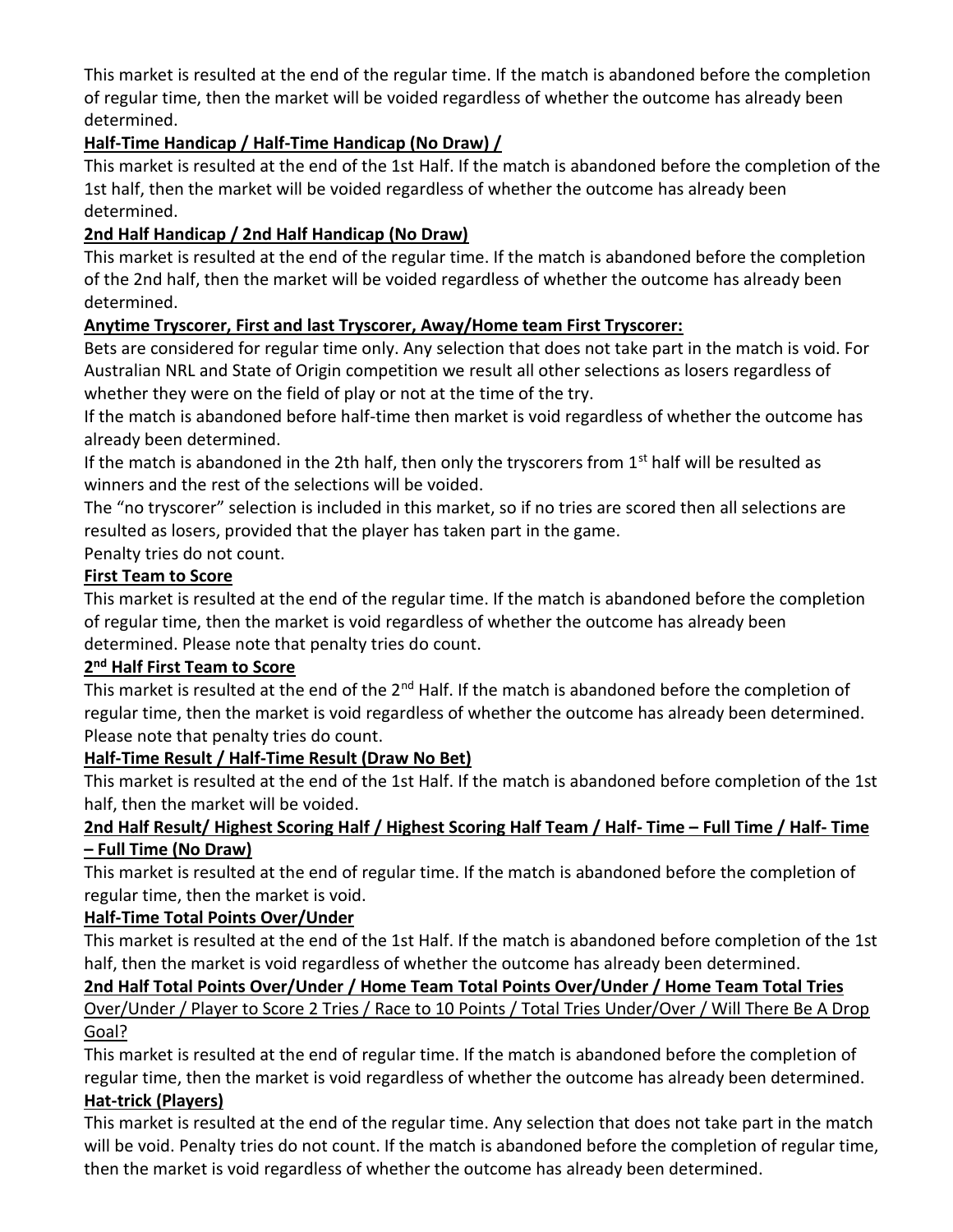## **Last Team to Score / First Try Time**

This market is resulted at the end of the regular time. If the match is abandoned before the completion of regular time, then the market is void. Please note that penalty tries do count.

#### **To Win Both Halves**

This market is resulted at the end of the regular time. If the match is abandoned before the completion of regular time, then the market is void. If neither team wins both halves, then the market is resulted with no winner.

## **2nd Half First Team to Score a Try / 2nd Half First Try Converted Yes/No / First Team to Score Wins Match / First Try Converted Yes/No**

This market is resulted at the end of the regular time. If the match is abandoned before the completion of regular time, then the market will be voided regardless of whether the outcome has already been determined. Please note that penalty tries do count.

#### **2nd Half First Tryscorer**

This market is resulted at the end of the regular time. Any selection that does not take part in the match will be void. If the match is abandoned before the completion of regular time, then the market is void. Please note that penalty tries do not count. The 'No Tryscorer' selection is included in this market, so if no tries are scored then all selections are resulted as losers, provided that the player has taken part in the game.

# **2nd Half Total Points Odd/Even / Away Team Total Points / Away Team Total Tries / Double Chance / First Team to Score Wins Match Yes/No / Home Team Total Points / Home Team Total Tries / Last Team to Score a Try / Last Try Time / To Score First, Lead at Half-time and Win / To Win Both Halves Yes/No / To Win to Nil / Total Points / Total Points Odd/Even / Total Tries / Winning Margin**

The market is resulted at the end of regular time. If the match is abandoned before the completion of regular time, then the market will be resulted as void.

## **Away Team Total Points Over/Under / Away Team Total Tries Over/Under / First Scoring Play / First Team to Score a Try**

This market is resulted at the end of the regular time. If the match is abandoned before the completion of regular time, then the market will be voided regardless of whether the outcome has already been determined.

# **Half-time First Try Converted Yes/No**

This market is resulted at the end of the 1st Half. If the match is abandoned before completion of the 1st half, then the market is void regardless of whether the outcome has already been determined. Please note that penalty tries do count.

#### **Half-time Total Points Odd/Even**

This market is resulted at the end of the 1st Half. If the match is abandoned before the completion of the 1st half, then the market will be resulted as void.

#### **SNOOKER**

#### **GENERAL RULES**

A. If a match is not completed, undecided markets are voided. If a match is stopped less than **48h**, the start-time of the event is updated, and the markets remain open. More than **48h**, the markets are voided.

B. In the case of a retirement of a player or disqualification all undecided markets are considered void.

C. In case of a re-rack settlement stays if the outcome was determined before the re-rack.

D. No fouls or free balls are considered for settlement of any Potted-Colour marke.

E. In case of a frame starting but not being completed, all frame related markets will be voided unless the outcome has already been determined.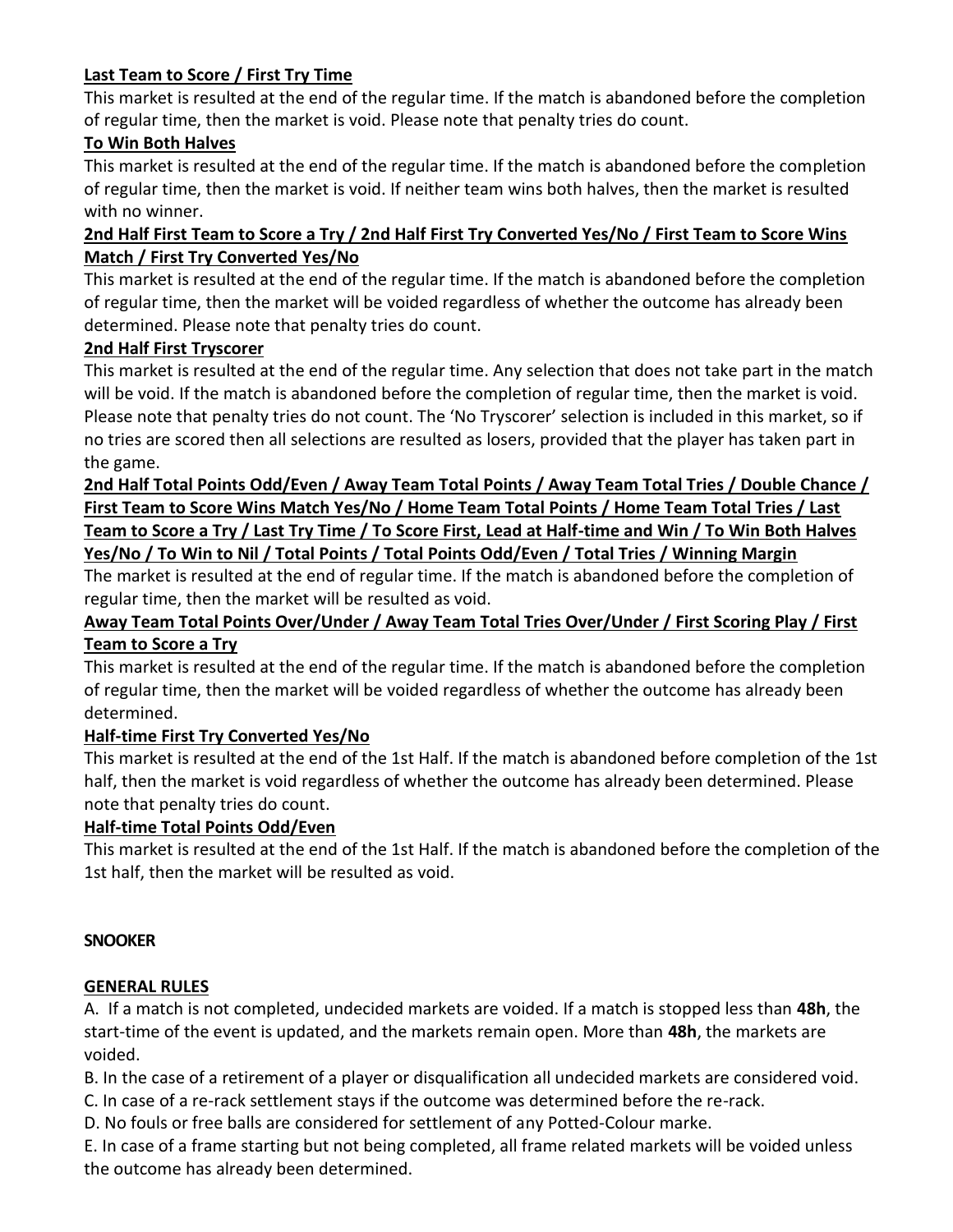F. If markets remain open with an incorrect score which has a significant impact on the prices, we reserve the right to void betting.

G. If the players/teams are displayed incorrectly, we reserve the right to void betting.

## **Match Result No Draw:**

I the match is not completed; player progressing to the next round / awarded the victory is resulted as the winner.

## **Match Result with Draw, Draw No bet, Frame Betting, Double Result:**

If the match is abandoned before completion, the market is considered void.

## **Handicap, Handicap with Draw, Total Frames Over/Under:**

If the match is abandoned before the completion of regular time, market is considered void; regardless of whether the outcome has already been determined.

#### **1st Frame, 1st 4Frames, 1st 8 Frames Winner/Handicap:**

If the match is abandoned before the completion of this/these frame(s), the market will be voided.

## **Table Tennis**

## **GENERAL RULES**

A. If a player retires all undecided markets are considered void.

B. In the event that one of declared participants was replaced with other one before the start of the match, bet on such an event is refundable.

C. If a match is interrupted or postponed and is not continued within 48h after initial kick-off date, betting will be void.

D. If markets remain open with an incorrect score which has a significant impact on the prices, we reserve the right to void betting.

E If the players/teams are displayed incorrectly, we reserve the right to void betting.

F Official points deductions will be taken into account for all undetermined markets. Markets which have already been determined will not take deductions into account.

In the case of a match not being finished all undecided markets are considered void.

# **The following methods of betting on table tennis are accepted:**

# **Game Winner**

This market is resulted at the end of the match. In the event of a match taking place and not being completed then the player progressing to the next round or is awarded the victory will be resulted as the winner.

# **Total points Over Under**

This market is resulted at the end of the match. If the match is abandoned before completion, then the market will be resulted as void.

#### **The winner of the set**

It is necessary to determine the winner of this set. In the case if this set is interrupted, for all bets on this position a return takes place.

#### **Point Handicap**

This market is resulted at the end of the match. If the match is abandoned before completion, then all markets will be voided regardless of whether the outcome has already been determined. In case of a tie, taking into account the Handicap, a return takes place with coefficient 1. In this case the score by points is taken into account, excluding the scores in the points taken separately

# **Set Handicap**

This market is resulted at the end of the match. If the match is abandoned before completion, then all markets will be voided regardless of whether the outcome has already been determined.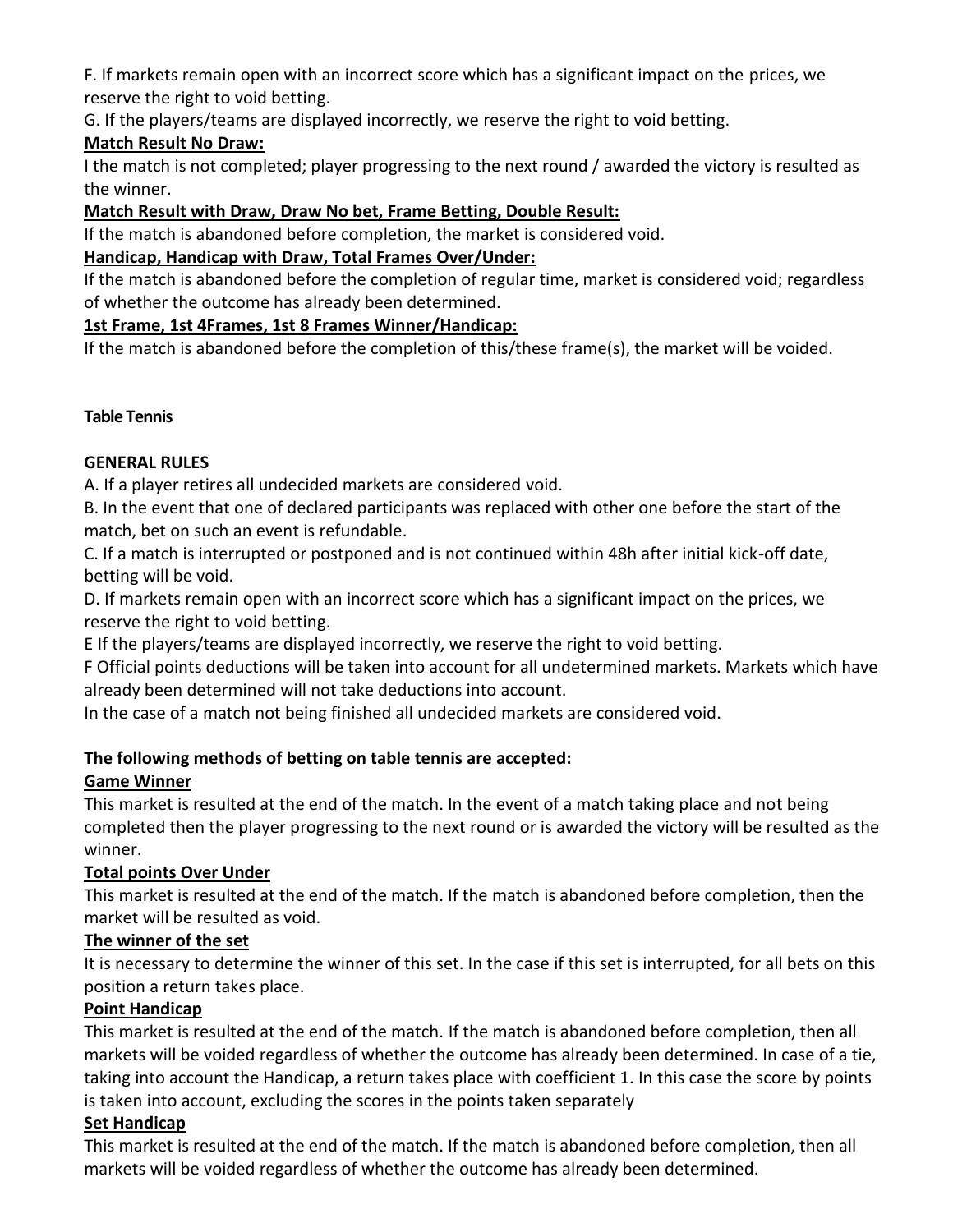#### **How many games will be decided by extra points**

In the case of a match not being finished this undecided market is considered void.

#### **Who scores [Xth] point in set [y]**

If a set ends before the Xth point is reached, this market is considered void (cancelled) If the given game is interrupted, all rates for the given position are returned with the coefficient of 1

#### **Tennis**

#### **GENERAL RULES**

If there is a change to the schedule or the day of the event, then we will update the start-time of the event and leave the markets open.

If markets remain open with an incorrect score which has a significant impact on the prices, we reserve the right to void betting.

If a player retires all undecided markets are considered void.

If a match is decided by a Match tie-break then it will be considered to be the 3rd set

Every tie-break or Match tie-break counts as 1 game.

In case of a retirement and walk over of any player all undecided bets are considered void.

In case of any delay (rain, darkness…) all markets remain unsettled and the trading will be continued as soon as the match continues.

If penalty point(s) are awarded by the umpire, all bets on that game will stand.

In case of a match is finished before certain points/games were finished, all affected point/game related markets are considered void.

If one of the announced participants is replaced by another one before the start of the game, then the bet on the event must be returned (excluding team competitions). All bets remain valid when there is a substitution of one or more participants in team competitions for any reason. In pair matches, if the composition of the pairs is mentioned, in case of substitution of one of the participants the winnings are calculated with the odd "1", but if the composition is not mentioned, the bets remain valid.

#### In case of retirement

All markets where outcomes are not known will be voided, this includes the Match Winner market. InPlay calculates and settles mathematically possible outcomes during the game. For example, if a retirement happens after second set (with previous set scores 6-4, 4-6), lines up to 25.5 are also settled as win/lose because our system already takes account of minimal 6 games needed for third set. PreMatch will result only actually known outcomes and does not take account mathematically possible outcomes. For example, if a retirement happens after the second set (with previous set scores 6-4, 4-6), lines up to 19.5 are settled as win/lose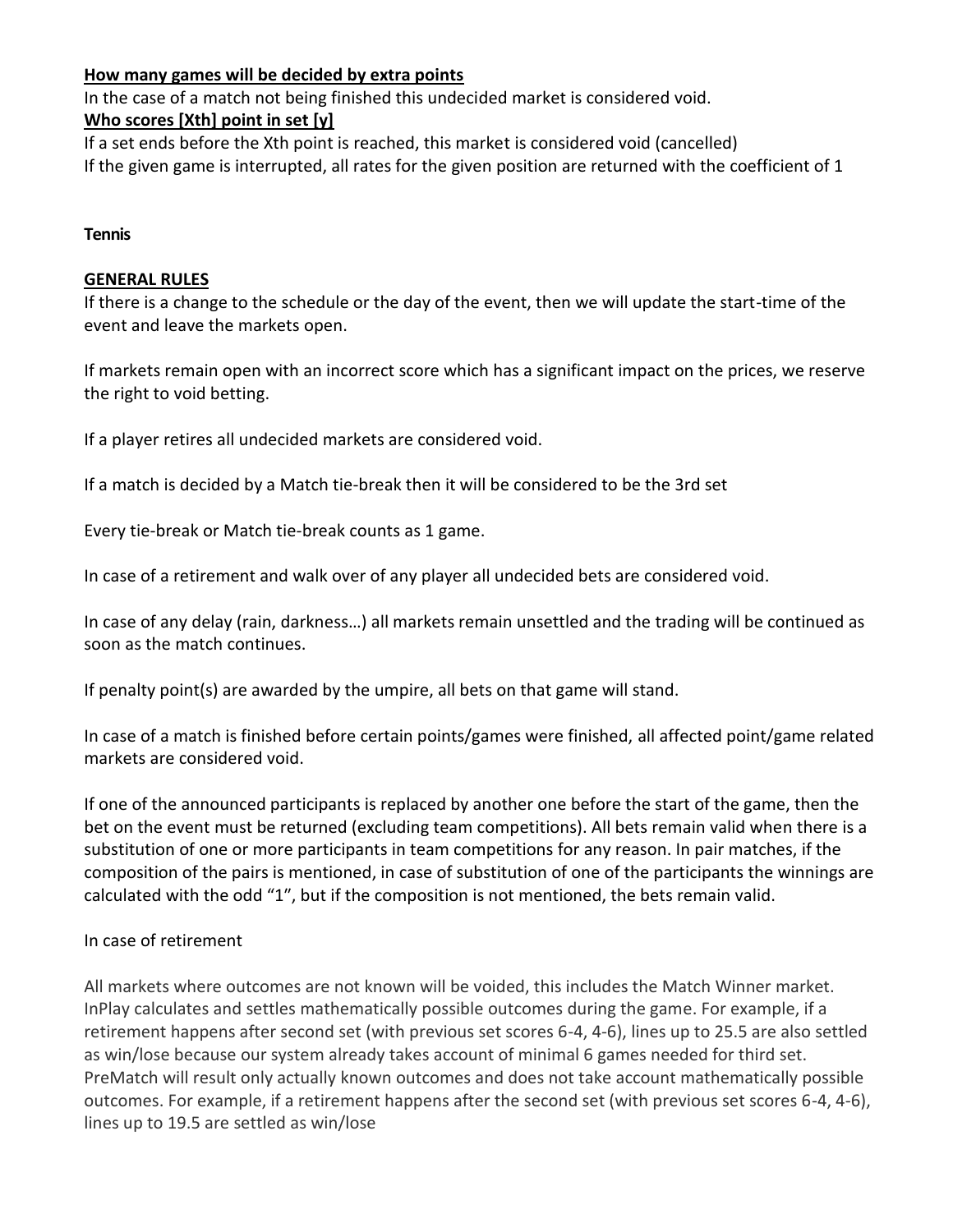Recommended bets are accepted for the tournament winner, taking into consideration the mandatory participation in the tournament. If the player refuses to take part in the tournament before the start of the game, all recommended bets for win should be returned.

If the match is suspended, or not finished on the same day, the bets remain valid until the end of the tournament, in which the game is held, until the game is over or any of the participants is retired.

## **The following types of rates are accepted for motor racing:**

#### **Match**

The market is resulted at the end of the match. In the event of a match taking place and not being completed then the player progressing to the next round or is awarded the victory will be resulted as the winner.

# **Set Betting**

The market is resulted at the end of the match. If the match is abandoned before completion, then the market is void regardless of whether the outcome has already been determined.

## **Game Handicap**

The market is resulted at the end of the match. If the match is abandoned before completion, then all markets will be voided regardless of whether the outcome has already been determined.

#### **Game Handicap (With Draw)**

The market is resulted at the end of the match. If the match is abandoned before completion, then all markets will be voided regardless of whether the outcome has already been determined.

#### **Set Handicap**

The market is resulted at the end of the match. If the match is abandoned before completion, then all markets will be voided regardless of whether the outcome has already been determined.

#### **Most Games**

The market is resulted at the end of the match. If the match is abandoned before completion, then the market will be voided regardless of whether the outcome has already been determined. GEN-1147-1.05 Page 57 30th Sept 2015

# **To Games Over/Under**

The market is resulted at the end of the match. If the match is abandoned before completion, then all markets will be voided regardless of whether the outcome has already been determined.

#### **Total Games Odd or Even**

The market is resulted at the end of the match. If the match is abandoned before completion, then the market will be voided.

#### **Total Sets**

The market is resulted at the end of the match. If the match is abandoned before completion, then all markets will be voided regardless of whether the outcome has already been determined.

#### **First Set Winner**

The market is resulted at the end of first Set. If the match is abandoned before completion of the first set, then the market will be voided.

#### **Lose 1st Set & Win Match**

The market is resulted at the end of the match. If either player withdraws from the match before the first set finishes, then we will result the market as void. If the player who loses the 1st Set is then awarded the victory, then the market will be resulted as a winner.

#### **Win 1st Set and Win Match**

The market is resulted at the end of the match. If either player withdraws from the match before the first set finishes, then we will result the market as void. If the player who wins the 1st Set is then awarded the victory, then the market will be resulted as a winner.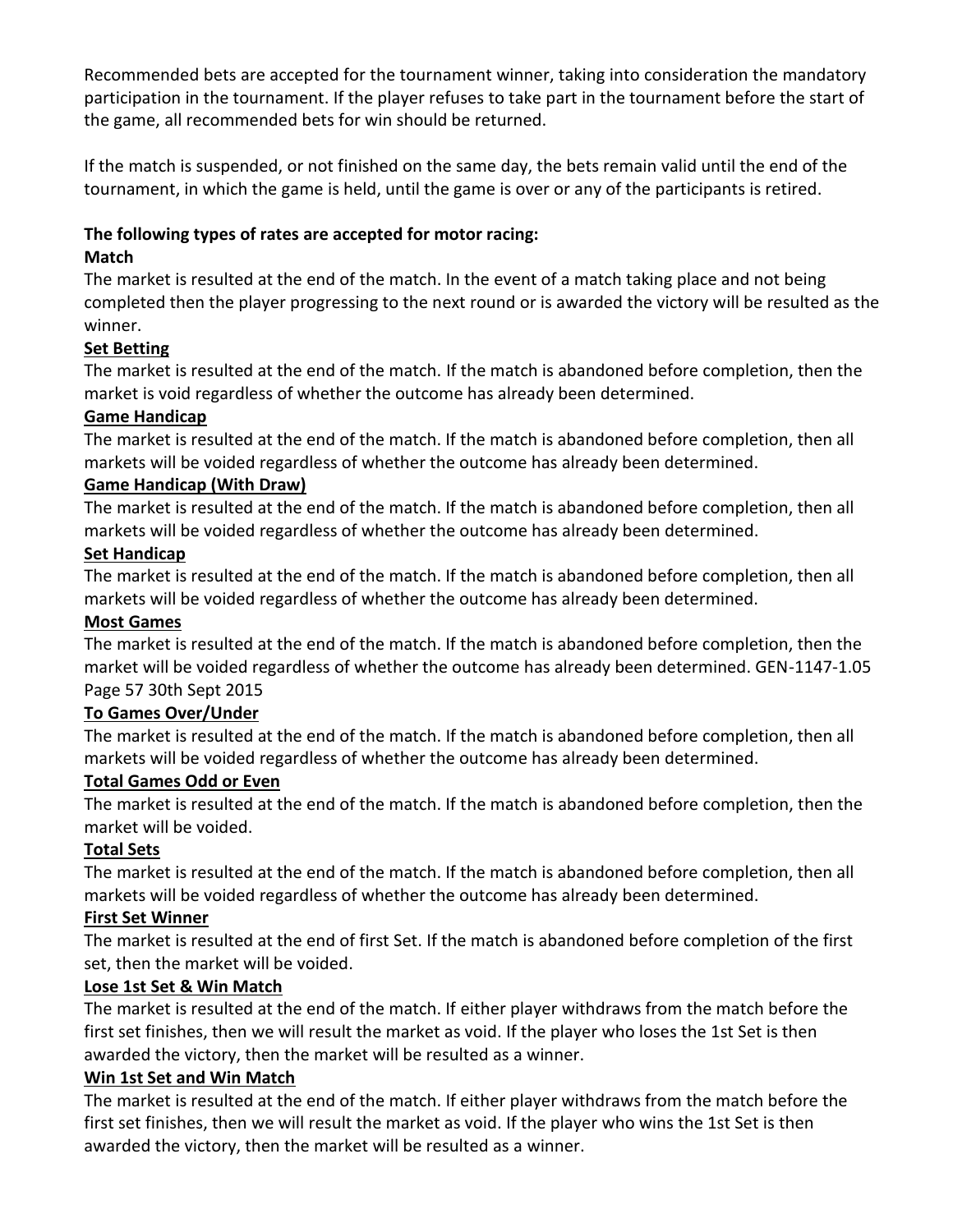#### **First Set Correct Score**

The market is resulted at the end of first Set. If the match is abandoned before completion of the first set, then the market will be voided.

#### **First Set Total Games Over/Under**

The market is resulted at the end of first Set. If the match is abandoned before completion of the first set, then all markets will be voided regardless of whether the outcome has already been determined.

#### **Second Set Correct Score**

The market is resulted at the end of second set. If the match is abandoned before completion of the second set, then the market will be voided.

#### **Second Set Winner**

The market is resulted at the end of second Set. If the match is abandoned before completion of the second set, then the market will be voided.

#### **Third Set Correct Score**

The market is resulted at the end of third Set. If the match is abandoned before completion of the third set, then the market will be voided. GEN-1147-1.05 Page 58 30th Sept 2015

#### **Doubles Match**

The market is resulted at the end of the match. If the match is abandoned before completion, then the market will be voided.

#### **Doubles Set Betting**

The market is resulted at the end of the match. If the match is abandoned before completion, then the market will be voided.

#### **Doubles Game Handicap**

The market is resulted at the end of the match. If the match is abandoned before completion, then all markets will be voided regardless of whether the outcome has already been determined.

#### **Doubles Win 1st Set**

The market is resulted at the end of first Set. If the match is abandoned before completion of the first set, then the market will be voided.

#### **Volleyball**

#### **GENERAL RULES**

If a match is interrupted or postponed and is not continued within 48h after initial kick-off date, betting will be void.

Official points deductions will be taken into account for all undetermined markets. Markets which have already been determined will not take deductions into account.

If markets remain open with an incorrect score which has a significant impact on the prices, we reserve the right to void betting.

Golden set is not considered in any of the mentioned markets

In the case of a match not being finished all undecided markets are considered void.

# **The following types of rates are accepted for motor racing:**

#### **Winners**

It is proposed to determine the outcome of the match. This market is resulted at the end of the match. In the event of a match taking place and not being completed then the team progressing to the next round or is awarded the victory will be resulted as the winner.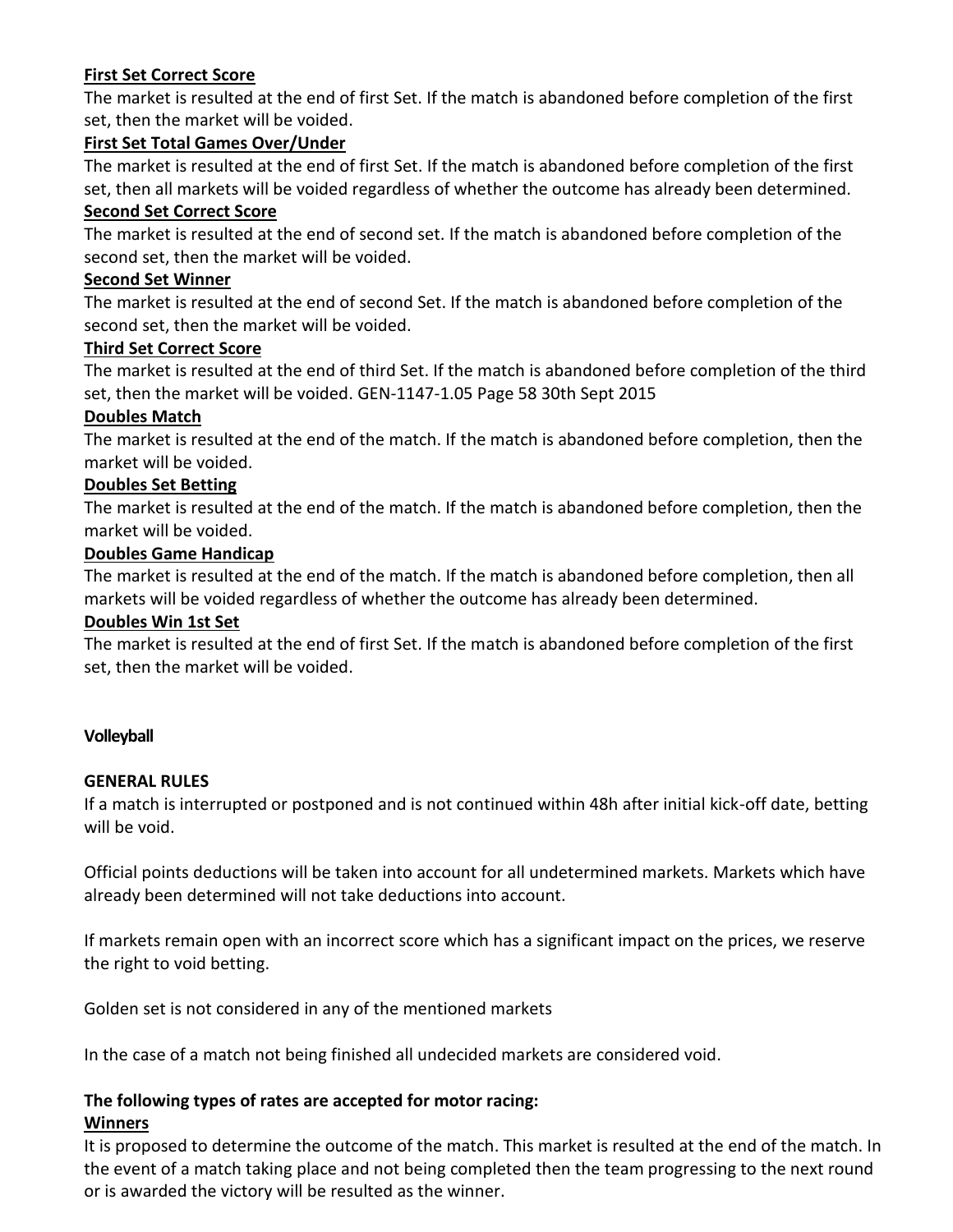# **Total Points**

If as a result of the match the total number of scored points is equal to the total of the rate, a return takes place.

This market is resulted at the end of the match. If the match is abandoned before completion, then the market will be resulted as void.

#### **Total Points (over/under)**

This market is resulted at the end of the match. If the match is abandoned before completion, then the market will be resulted as void.

#### **Total Points (even/ odd)**

This market is resulted at the end of the match. If the match is abandoned before completion, then the market will be resulted as void.

#### **Points handicap**

This market is resulted at the end of the match. If the match is abandoned before completion, then all markets will be voided regardless of whether the outcome has already been determined.

#### **Lose 1st Set & Win Match**

This market is resulted at the end of the match. If either team withdraws from the match before the first set finishes, then we will result the market as void. If the team who loses the 1st Set is then awarded the victory, then the market will be resulted as a winner.

## **Second Set Winner**

This market is resulted at the end of the second set. If the match is abandoned before completion of the second set, then the market will be resulted as void.

#### **Second Set Total Points Odd or Even**

This market is resulted at the end of the second set. If the match is abandoned before completion of the second set, then the market will be resulted as void.

#### **Third Set Winner**

This market is resulted at the end of the third set. If the match is abandoned before completion of the third set, then the market will be resulted as void.

#### **Third Set Total Points Odd or Even**

This market is resulted at the end of the third set. If the match is abandoned before completion of the third set, then the market will be resulted as void.

#### **Fourth Set Winner**

This market is resulted at the end of the fourth set. If the match is abandoned before completion of the fourth set, then the market will be resulted as void.

# **Total of sets in the match**

It is necessary to determine whether the teams will play more or less than the specified number of sets in the match. If the match is abandoned before completion of the third set, then the market will be resulted as void.

#### **Will the 5th set be played in the match?**

If while counting by sets 2:2 the match was interrupted, rates for this position shall remain i n force and are calculated based on the fact that 5th set will be played.

# **Who will be the first to score to 5 (10/15/20) points in the match?**

Official points deductions will be taken into account for all undetermined markets. Markets which have already been determined will not take deductions into account. If a set ends before the Xth point is reached, this market is considered void.

#### **How many sets will be in the match?**

Actually, played sets are taken into account in the match. If the match is abandoned before completion, then all markets will be voided regardless of whether the outcome has already been determined. **Handicap on the sets**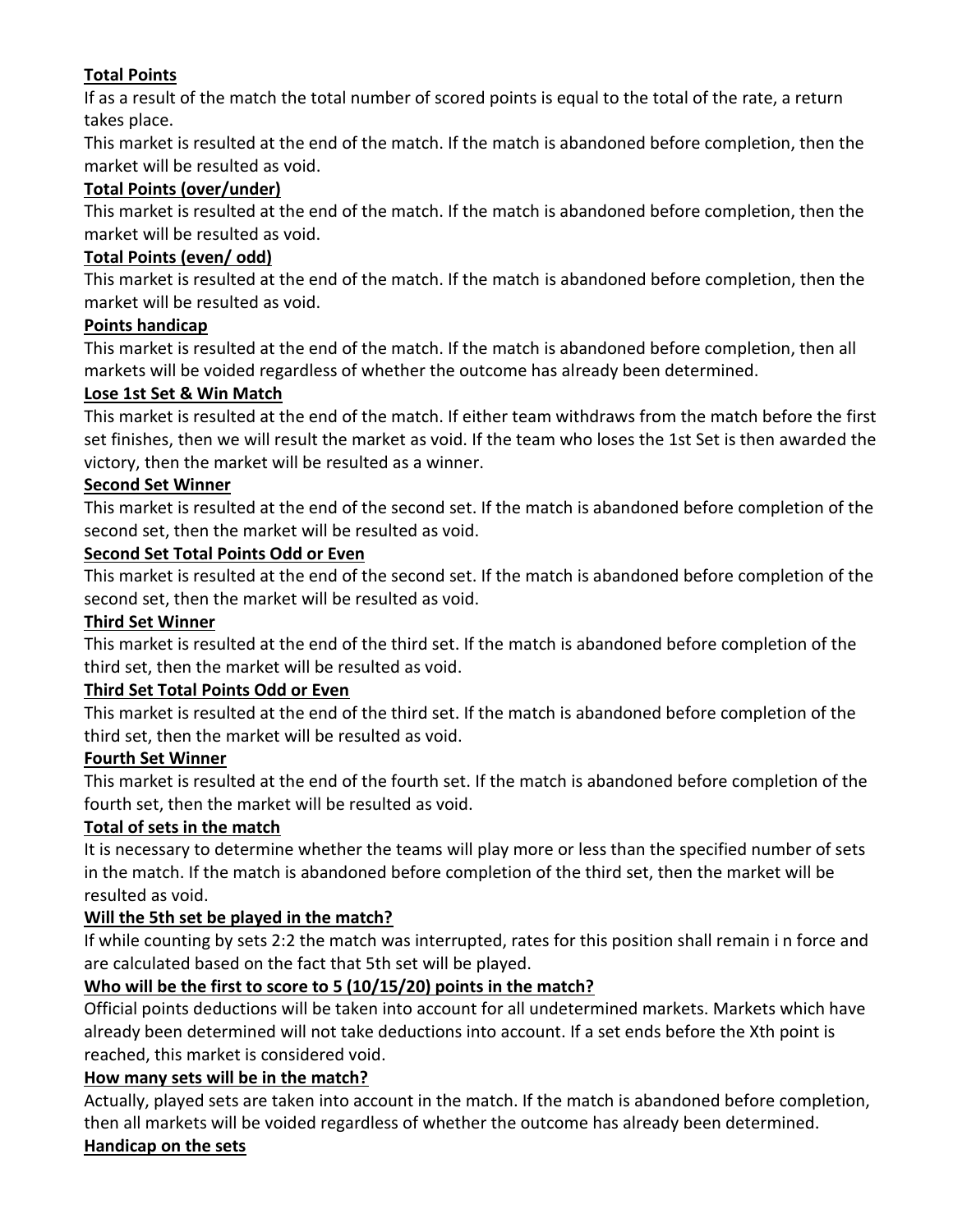The rate calculation takes place regardless of with what score a set ended; only the final score in sets is taken into account. If the match is abandoned before completion, then all markets will be voided regardless of whether the outcome has already been determined.

#### **The Exact score in sets**

If the match is abandoned before completion, then all markets will be voided regardless of whether the outcome has already been determined.

#### **The winner of the tournament**

If more than one team is recognized as a winner of the tournament, the odds bet on this team is divided by the number of winners.

#### **The winner of the group stage**

The rate is calculated only after the completion of all matches of the indicated group as a part of this round of the tournament. Judicial or other decisions to cancel / change the results of the tournament, made after the end of this round of the competitions, shall not be considered. If the team on which the bet was made, was disqualified or refused to participate in the competition, all bets on this team are considered lost.

#### **The result after the first three sets**

It is necessary to determine the outcome of the match after the first three sets.

#### **Total of the match even / odd**

This market is resulted at the end of the match. If the match is abandoned before completion, then the market will be resulted as void.

#### **Total of the set even /odd**

This market is resulted at the end of the match. If the match is abandoned before completion, then the market will be resulted as void.

**In this given type of sport, other outcomes can be offered apart from what is mentioned abov**

#### **Waterpolo**

#### **GENERAL RULES**

All bets on Water polo are accepted at the regular time of the match, unless otherwise is specified in the header of the event. The exception is betting on the passage.

In the event of transferring the match or if the match is interrupted for more than 48 hours, all bets shall be returned except those the outcome of which is uniquely determined by the time of the stoppage (in the case of interrupted matches).

In the event of transferring the start time of the match for a period less than 48 hours, al l bets will remain valid, otherwise all bets shall be returned.

For counting the rates on the winner of the quarter, more/ less and handicapping quarter, only goals scored in the indicated period are taken into account. Unless otherwise stated, to determine the result of the 4th period goals in extra time are not taken into account.

For counting the rates on the winner of the half, more/ less and handicapping half, only goals scored in the indicated period are taken into account. Unless otherwise stated, to determine the result of the 2nd period goals in extra time are not taken into account.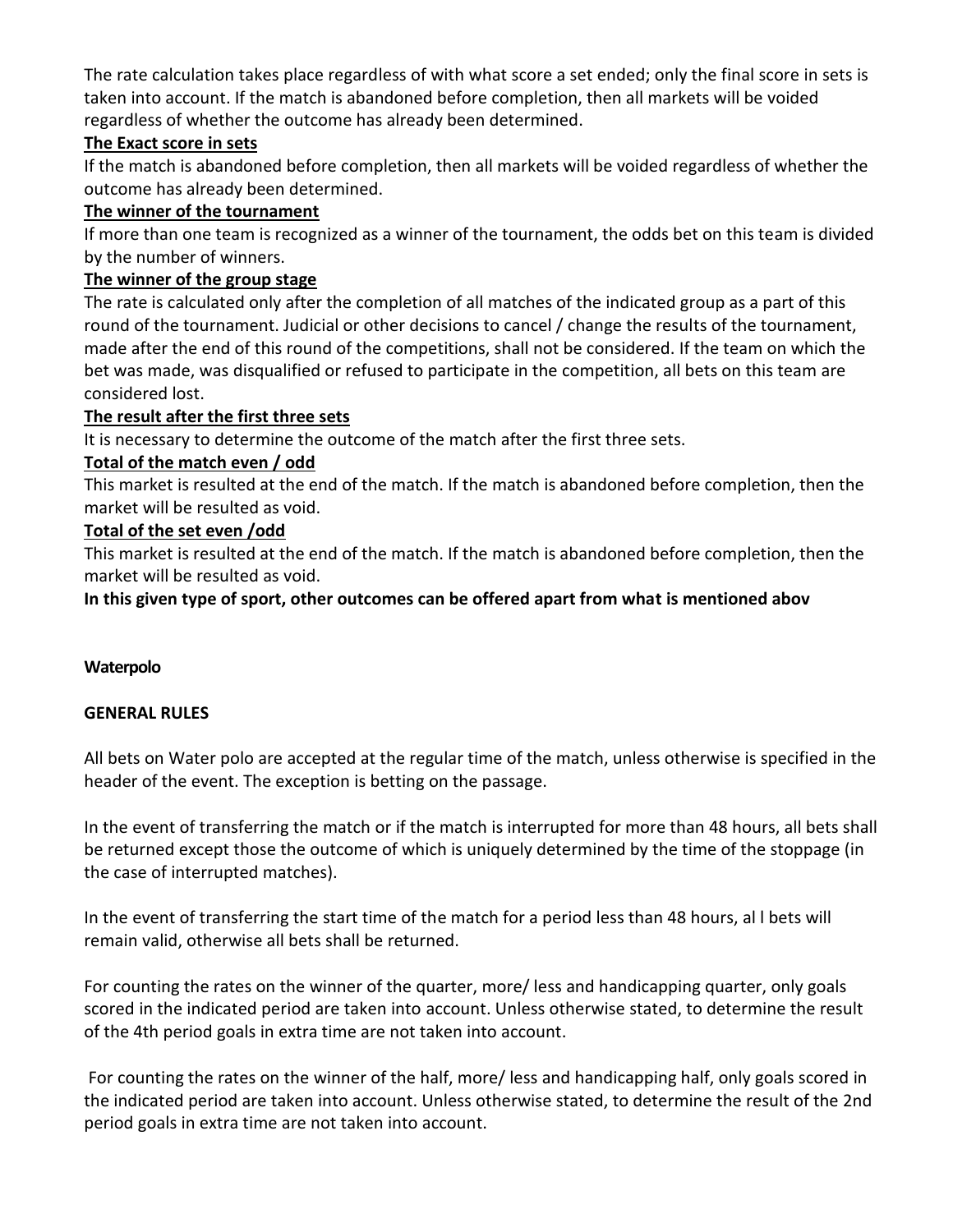# **The following items are available for betting on Water Polo:**

## **Winner**

It is necessary to determine the outcome of the match. Bets are accepted at the regular time of the match.

## **Handicap**

#### **Total**

If as a result of the match the total number of scored goals is equal to the total of the rate, the rates shall be returned. Similarly, for the individual total of the team or the player.

#### **Individual total**

If as a result of the match the number of goals scored by a specified team is equal to the Total of the rate, a refund takes place.

## **Passing to the next round.**

The rates are accepted taking into account the extra time and series of penalty shoot-outs after the match.

# **Total even/ odd**

If the total is zero, the result of this position is considered "Even"

## **In this given type of sport, other outcomes can be offered apart from what is mentioned above**

## 5.16. **Particular bets**

In the event of bets on "even numbers / odd numbers", irrespective of the sports or the stake (such as the number of goals / cards played / mistakes etc.), if the result is  $"0"$ , the result of the bet will be deemed to be an "even number".

All bets on the number of medals won during a competition are calculated according to the official medal table at the end of the competition. Any change made subsequently by the authorities responsible for the competition will be disregarded.

All medals won by the members of a countryʹs team during competitions are added up once, regardless of the number of sportsmen/‐women or players making up the team.

#### 5.17. **Virtual games**

Virtual games are computer-generated events or other uncertain events whose outcome is determined by a random number generator (RNG).

Virtual sports betting is regulated by the same terms and conditions as those governing actual sports betting in the sports category in question.

The virtual sports are presented virtually from a computer which generates the results of these sports using random number generator software, giving the Players a fair chance of winning.

# **LUCKY SIX**

General rules

Electronic betting game "Lucky Six" is a betting game on computer generated events in which a Random Number Generator – RNG is used for the selection of events.

This electronic betting game offers to its participants 48 numbers, of which 35 numbers are randomly generated in a single round. The numbers are arranged in 8 groups, each containing 6 numbers. Each group is marked with a certain colour: red, green, blue, purple, brown, yellow, orange and black, as follows:

1. Red group of numbers: 1, 9, 17, 25, 33, 41;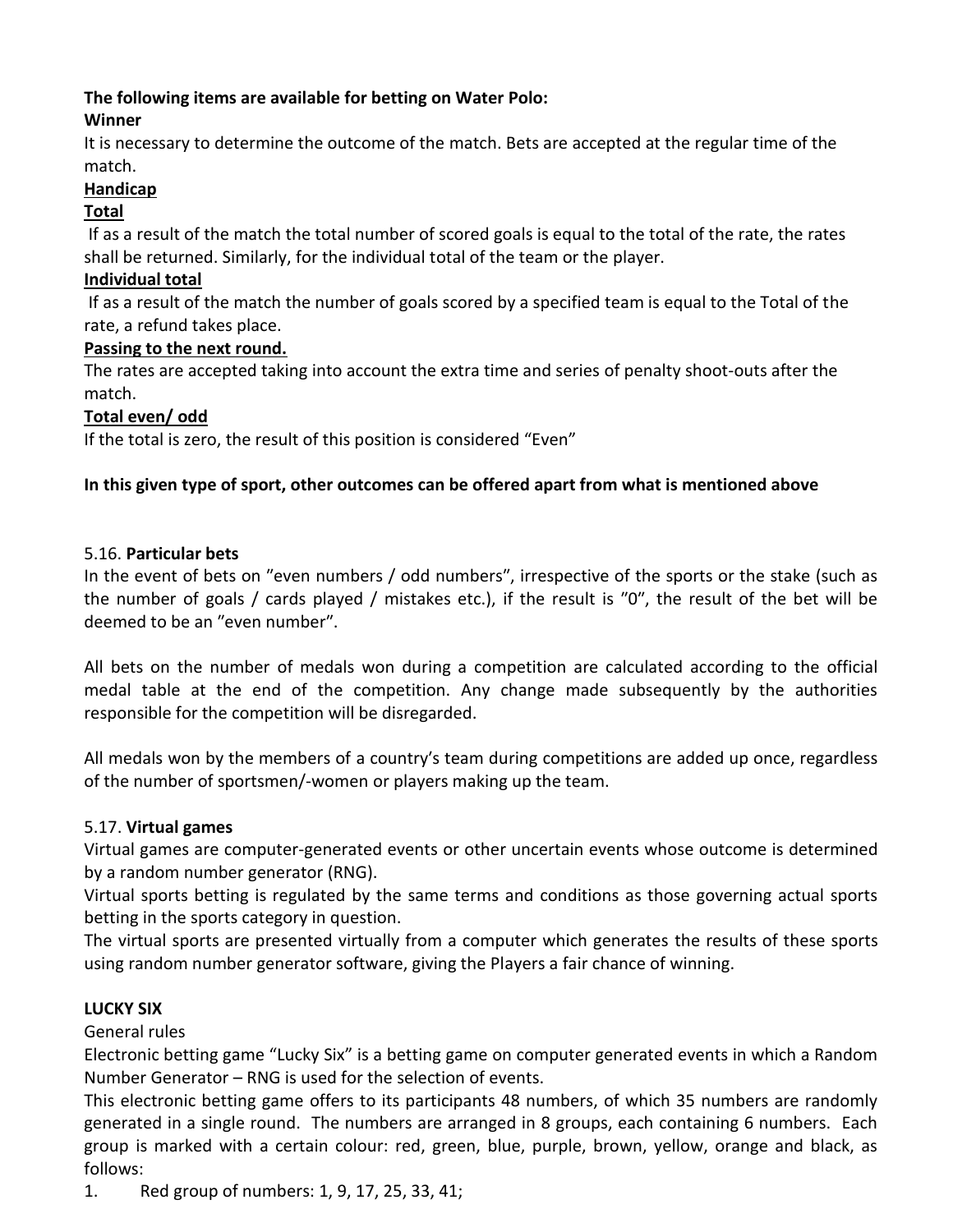- 2. Green group of numbers: 2, 10, 18, 26, 34, 42;
- 3. Blue group of numbers: 3, 11, 19, 27, 35, 43;
- 4. Purple group of numbers: 4, 12, 20, 28, 36, 44;
- 5. Brown group of numbers: 5, 13, 21, 29, 37, 45;
- 6. Yellow group of numbers: 6, 14, 22, 30, 38, 46;
- 7. Orange group of numbers: 7, 15, 23, 31, 39, 47;
- 8. Black group of numbers: 8, 16, 24, 32, 40, 48;

One round of the electronic betting game lasts 5 minutes, consisting of the announcement/countdown, draw animation and results.

The electronic betting game results, that is, results of offered bets are statistically independent, random, and unpredictable numbers generated by the Random Number Generator – RNG.

The Random Number Generator (RNG) is certified by a legal person authorised to certify slot-machines and lottery systems.

Betting markets

Lucky Six

Betting offers 48 numbers (ranging 1 to 48) of which a player selects 6 different numbers. During a single round of the electronic betting game, 35 numbers are randomly generated from a range of 48 numbers. If 6 numbers chosen by the player are among those 35, the player hits the prize which is equal to the score of payments/deposits times a coefficient indicated along with the last hit number.

Six Numbers One Colour

Six Numbers One Colour betting offers the players the possibility to choose and hit the colours of a generated group of numbers. A player shall win a prize if, during a round, he generates 6 numbers of the same colour, that is, a colour pre-selected by the player.

Even/Odd Pre-Numbers

In Even/Odd Pre-Numbers betting, a player may guess if more even or odd numbers will be generated in the first 5 generated numbers.

First Number Even/Odd

In the First Number Even/Odd betting, a player may guess if the first generated number of the round will be even or odd.

Pre-Numbers Sum

In the Pre-Numbers Sum (-122.5+) betting, a player may guess if the sum of the first 5 generated numbers in a round will be under or over 122.5.

First Number

In the First Number (-24.5+) betting, a player may guess if the first generated number in a round will be under or over 24.5.

First Ball Colour

In the First Number Colour betting, a player may guess the colour of the first generated number in a round. The player has the possibility to choose multiple colours.

Pre-Balls Number

In the Pre-Balls Number betting, a player may guess if a chosen number will be among the first 5 generated numbers in a round.

#### System Bet

In the system bet, a player may select more than 6 numbers from the range of 48, that is, a player may choose 7, 8, 9 and 10 numbers, thus forming the pre-defined systems 6/7, 6/8, 6/9, 6/10. To win a prize, a player must hit at least 6 numbers of the total selected numbers. The increase in the chosen number shall consistently increase the number of combinations, as follows: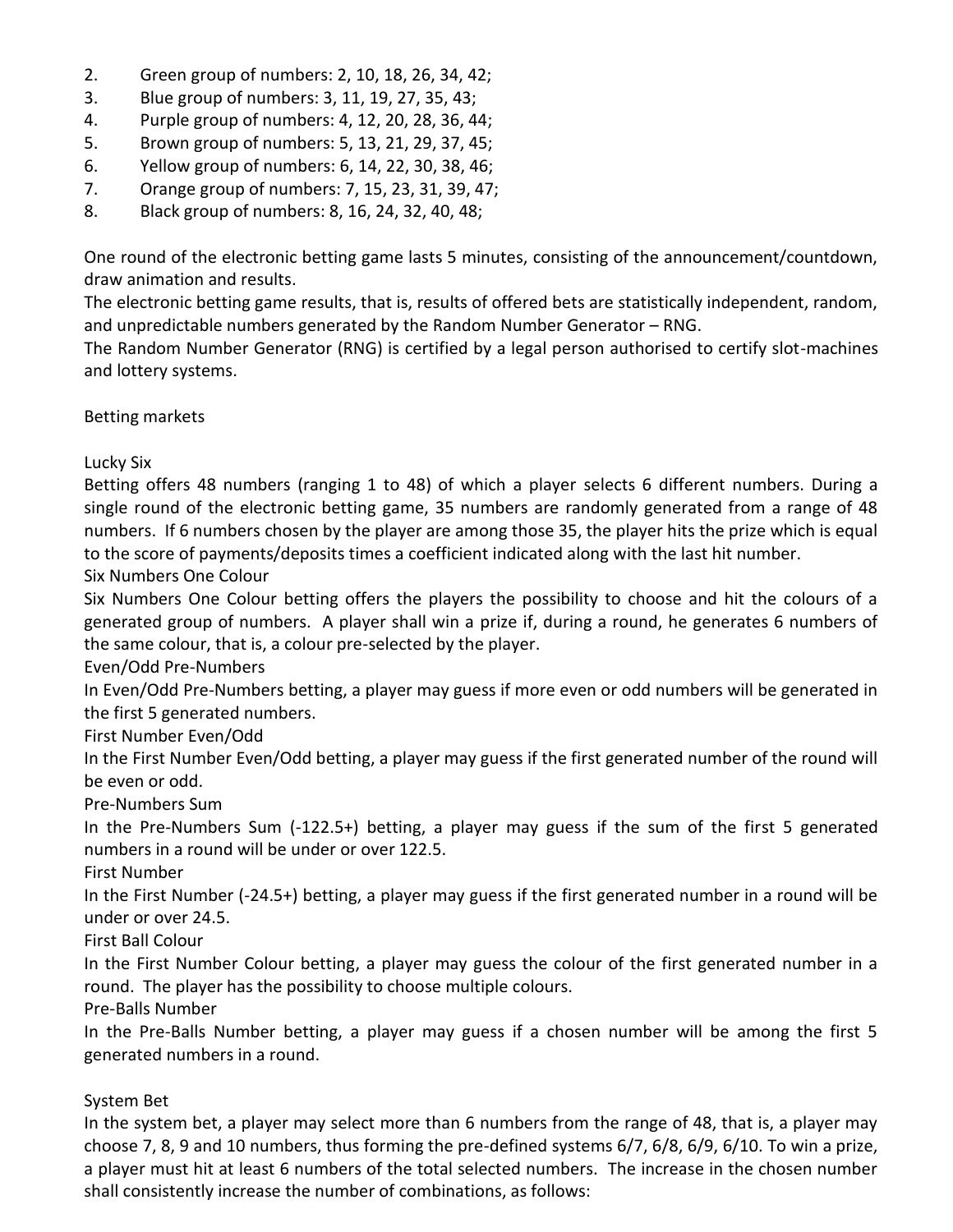- 1. for the 6/7 system, the possible number of combinations is 7;
- 2. for the 6/8 system, the possible number of combinations is 28;
- 3. for the 6/9 system, the possible number of combinations is 84;
- 4. for the 6/10 system, the possible number of combinations is 210.

In the system bet, the prize will be calculated in a manner that the total payment/deposit on a ticket will be divided by a possible number of combinations and the resulting payment/deposit will be multiplied by the coefficient indicated along with the last hit number of the winning combination.

Winnings of each combination in the system bet are subject to the same rules as a normal bet depending on the respective payments per combination, odds, and bonus symbols hit.

#### Future bet

In the "Future Bet", a player may play any bet (standard, special, system) up to 10 rounds beforehand. In such a case, any bet shall be treated separately.

All additional explanations will be highlighted in the game itself.

#### **LUCKY X**

#### General rules

Electronic betting game "Lucky X" is the betting game on computer generated events, wherein the events are selected by the Random Number Generator (RNG) (hereinafter: "Electronic betting game"). Electronic betting game offers to its participants 50 numbers, of which, 36 numbers are randomly generated in a single round. Numbers are arranged in 5 groups, each containing 10 numbers. Each group is marked with a certain colour: red, blue, green, yellow, purple, as follows:

- Red group of numbers: 1, 6, 11, 16, 21, 26, 31, 36, 41, 46;
- Blue group of numbers: 2, 7, 12, 17, 22, 27, 32, 37, 42, 47;
- Green group of numbers: 3, 8, 13, 18, 23, 28, 33, 38, 43, 48;
- Yellow group of numbers: 4, 9, 14, 19, 24, 29, 34, 39, 44, 49;
- Purple group of numbers: 5, 10, 15, 20, 25, 30, 35, 40, 45, 50.

One round of the electronic betting game lasts 5 minutes, consisting of the announcement/countdown, draw animation and results.

The electronic betting game results, that is, results of offered standard, special and system bets are statistically independent, random and unpredictable numbers generated by the Random Number Generator – RNG.

The Random Number Generator (RNG) is certified by a legal person authorised to certify slot-machines and lottery systems.

#### Betting markets

By choosing the amount of numbers, the players define the type of standard bet they play. The amount of numbers they choose, the type of bet they play. The set of rules for each of 10 standard types of bet are listed below.

#### Bet type 1

If a player chooses only 1 number from the range of 50, he plays the bet type "one". The bet type "one" is valid for the first 9 numbers in the sequence of drawn numbers. If a player plays the bet type "one", and one of the drawn numbers is the number he has chosen, the prize will be defined against the payment schedule, according to the sequence of relevant quotas. After 9 numbers are drawn, the bet type "one" ends and all the following numbers (from 10 to 36) shall be invalid for the bet type 1!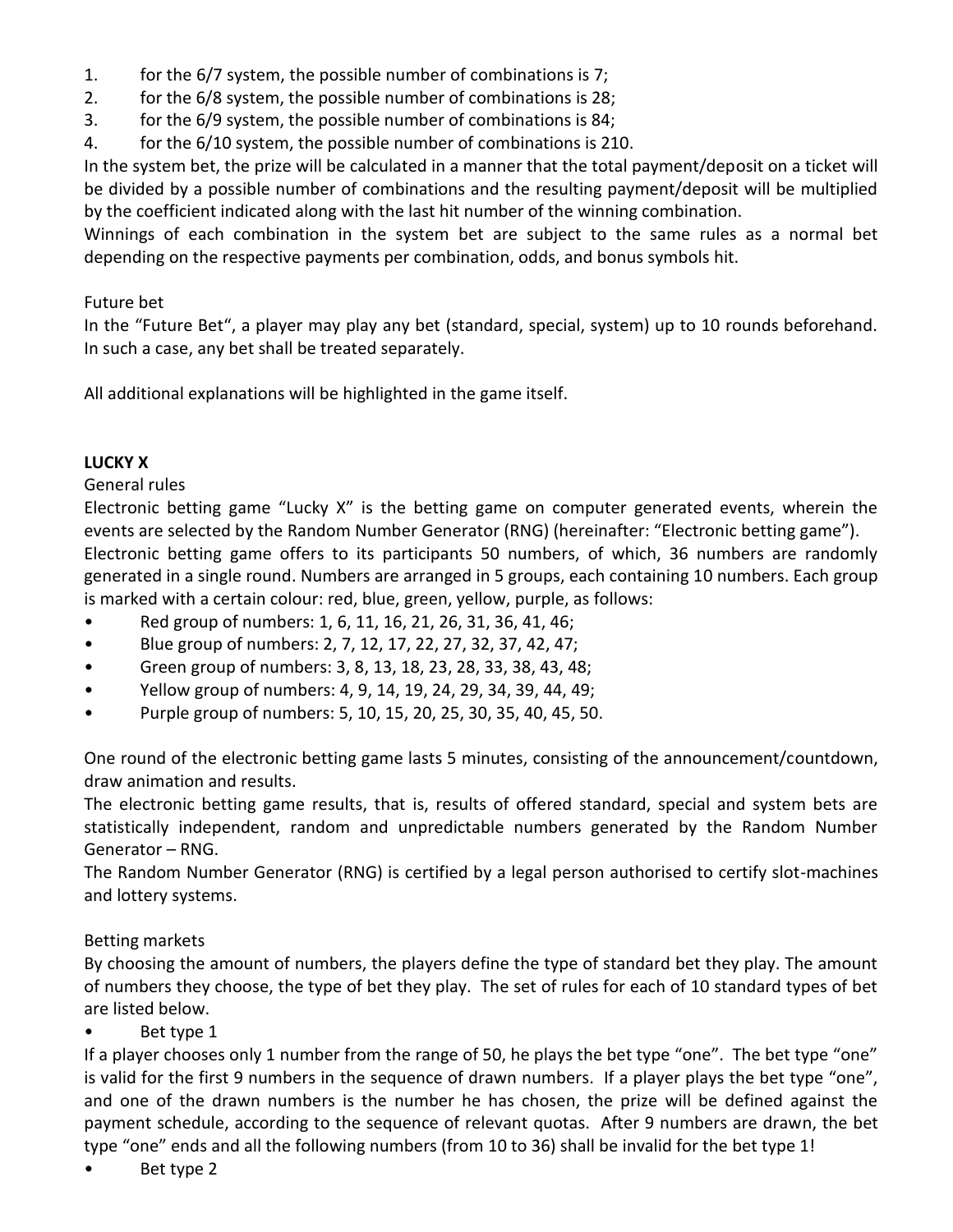If a player chooses 2 numbers from the range of 50, he plays the bet type "two". The bet type "two" is valid for the first 18 numbers in the referenced sequence. If a player plays the bet type "two", he should hit a combination of his two numbers of those drawn in a sequence. If the sequence of drawn numbers contains the two numbers he has chosen, the prize will be defined against the payment schedule, according to the relevant sequence of quotas. After 18 numbers are drawn, the bet type "two" ends and all the following numbers (from 19 to 36) shall be invalid for the bet type "two"!

#### Bet type 3

If a player chooses 3 numbers from the range of 50, he plays the bet type "three". The bet type "three" is valid for the first 25 numbers in the referenced sequence. If a player plays the bet type "three", he should hit a combination of his three numbers of those drawn in a sequence. If the sequence of drawn numbers contains the three numbers he has chosen, the prize will be defined against the payment schedule, according to the relevant sequence of quotas. After 25 numbers are drawn, the bet type "three" ends and all the following numbers (from 26 to 36) shall be invalid for the bet type "three"!

#### • Bet type 4

If a player chooses 4 numbers from the range of 50, he plays the bet type "four". The bet type "four" is valid for the first 31 numbers in the referenced sequence. If a player plays the bet type "four", he should hit a combination of his four numbers of those drawn in a sequence. If the sequence of drawn numbers contains the four numbers he has chosen, the prize will be defined against the payment schedule, according to the relevant sequence of quotas. After 31 numbers are drawn, the bet type "four" ends and all the following numbers (from 32 to 36) shall be invalid for the bet type "four"!

Bet type 5

If a player chooses 5 numbers from the range of 50, he plays the bet type "five". The bet type "five" is valid for the first 34 numbers in the referenced sequence. If a player plays the bet type "five", he should hit a combination of his five numbers of those drawn in a sequence. If the sequence of drawn numbers contains the five numbers he has chosen, the prize will be defined against the payment schedule, according to the relevant sequence of quotas. After 34 numbers are drawn, the bet type "five" ends and all the following numbers (from 35 to 36) shall be invalid for the bet type "five"!

# • Bet type 6 / 7 / 8 / 9 / 10

The same rule applies to these bet types. If a player chooses 6 to 10 numbers from the range of 50, he plays the relevant bet type. The bet types 6 to 10 are valid for all 36 numbers in the referenced sequence. If a player plays one of these bet types, he should hit a combination of all chosen numbers among those drawn in a sequence. If the sequence of drawn numbers contains the chosen numbers, the prize will be defined against the payment schedule, according to the relevant sequence of quotas. After 36 numbers are drawn, these bet types end!

All additional explanations will be highlighted in the game itself.

#### **NEXT 6**

General rules

Electronic betting game "Next Six" is a betting game on computer generated events in which a Random Number Generator - RNG is used for the selection of events.

This electronic betting game offers to its participants 48 numbers, of which 35 numbers are randomly generated in a single round. The numbers are arranged in 6 groups, each containing 8 numbers. Each group is marked with a certain colour, in the following manner:

- $Blue 1, 2, 3, 4, 5, 6, 7, 8$
- Green 9, 10, 11, 12, 13,14, 15, 16
- Purple 17, 18, 19, 20, 21, 22, 23, 24
- Red 25, 26, 27, 28, 29, 30, 31, 32
- Orange 33, 34, 35, 36, 37, 38, 39, 40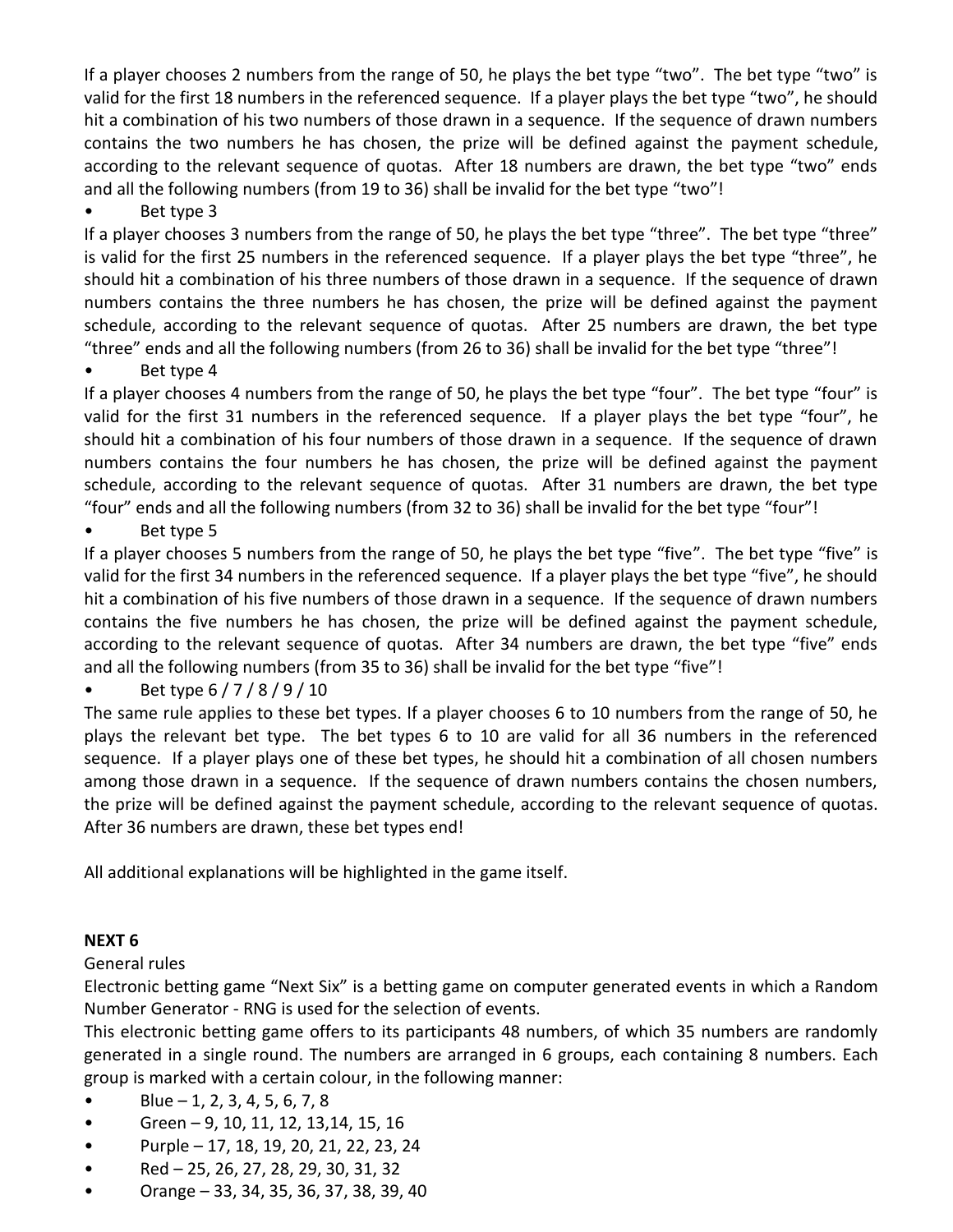• Black – 41, 42, 43, 44, 45, 46, 47, 48

Balls are drawn from the pool, and they are not returned in the pool until the end of the 35-draw cycle. Before the draw of each ball, betting window is open with various betting markets for next balls and next six balls.

The electronic betting game results, that is, results of offered standard and special bets are statistically independent, random and unpredictable numbers generated by the Random Number Generator – RNG. The Random Number Generator (RNG) is certified by a legal person authorised to certify slot-machines and lottery systems.

#### Bet types

Next ball

Hit the number of the next ball. Prior to the draw of each new ball, wagers can be placed on the outcome of the number on the next ball. Only the remaining balls in the draw are available for betting. Next 2 balls

Hit the next two numbers in the draw in any order. Prior to the draw of each new ball, wagers can be placed on the outcome of the numbers on the next two balls. Only the remaining balls in the draw are available for betting.

#### 1 in next six

Prior to the draw of each new ball, wagers can be placed whether a selected number will be drawn in the next six numbers. Only the remaining balls in the draw are available for betting. This market is available up until 30th number is drawn.

#### 2 in next six

Prior to the draw of each new ball, wagers can be placed whether a selected two numbers will be drawn in the next six numbers. Only the remaining balls in the draw are available for betting. This market is available up until 30th number is drawn.

#### 3 in next six

Prior to the draw of each new ball, wagers can be placed whether selected three numbers will be drawn in the next six numbers. Only the remaining balls in the draw are available for betting. This market is available up until 30th number is drawn.

Next ball odd/even

Prior to the draw of each new ball, wagers can be placed whether the number on the next ball will be odd or even. Only the remaining balls in the draw are available for betting. Odds vary depending on the remaining number of odd and even numbers left in the draw.

#### Colour of the next ball

Prior to the draw of each new ball, wagers can be placed on the colour of the next ball. There are six different colours available. Only the remaining balls in the draw are available for betting. Odds vary depending on the colours of the remaining numbers left in the draw. If there are no more balls with certain colour, the market won't be available.

#### More odd/even in next six

Prior to the draw of each new ball, wagers can be placed whether there will be more odd numbers in the next six numbers, more even numbers in the next six numbers or will it be equal numbers of odd and even numbers. Only the remaining balls in the draw are available for betting. Odds vary depending on the remaining number of odd and even numbers left in the draw. This market is available up until 30th number is drawn.

Time and Terms for payment cancellation

Already paid in tickets can't be cancelled.

A player can't give up on the payment/deposit made for taking part in an electronic betting game.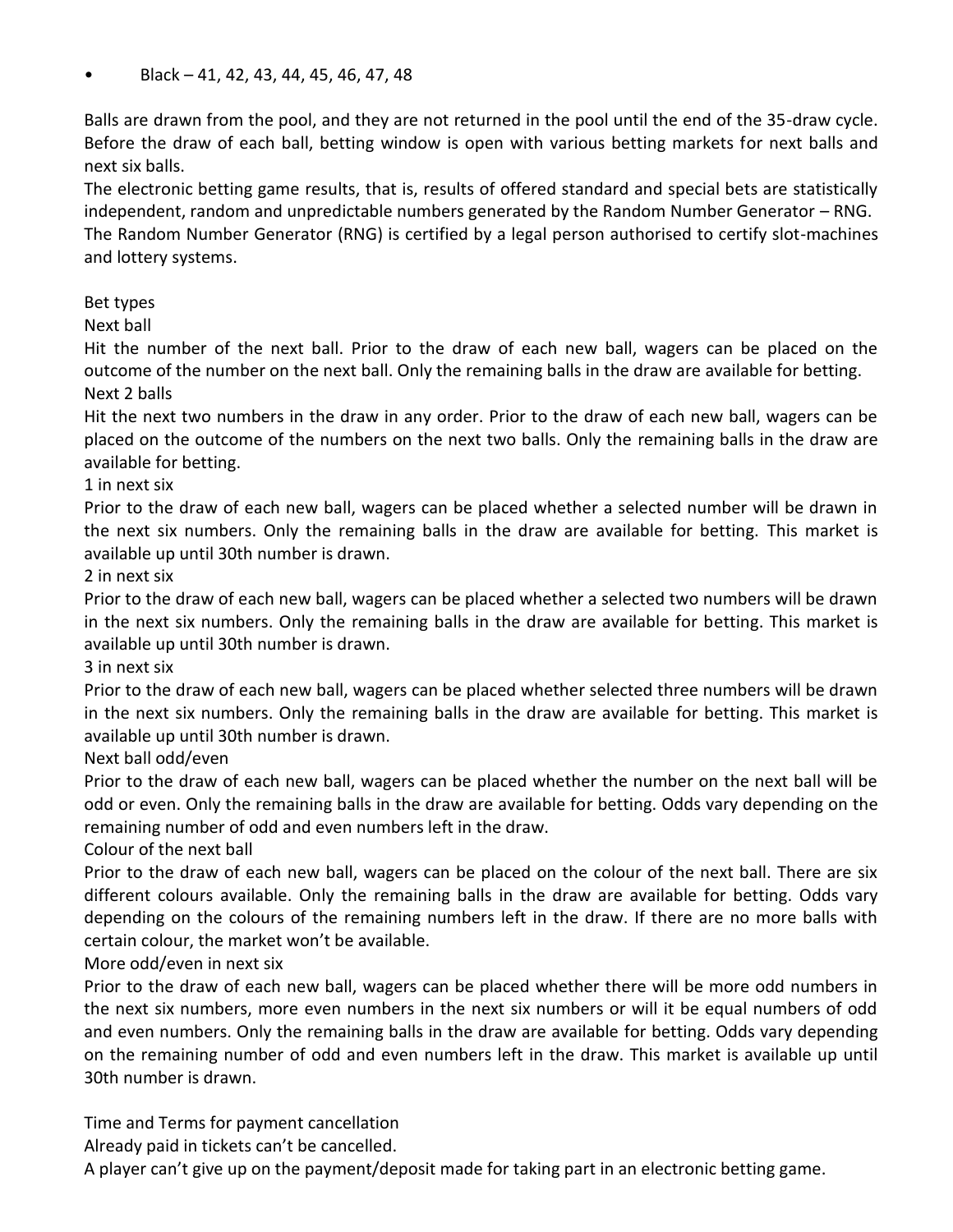All additional explanations will be highlighted in the game itself.

#### **Virtual Horse Races**

## General rules

Electronic betting game "Virtual Horse Races" (hereinafter: Electronic betting game) is the betting game based on virtual or recorded horse-race events, wherein the Random Number Generator (RNG) is used for selection of events.

The electronic betting game takes place in a manner that a player is enabled to bet on the outcome of virtual or recorded race events offered through standard and special bets.

The electronic betting game offers to its participants a virtual or recorded race event in which every single round includes 6 or 8 virtual horses (hereinafter: racers). Each racer is marked with a certain number, ranging from 1 to 6, that is, 1 to 8.

A single round of an electronic betting game lasts 3 minutes and 45 seconds in average, consisting of the race announcement, display and results.

Selection of virtual or recorded race events is statistically independent, random and unpredictable, and generated by the Random Number Generator – RNG.

The Random Number Generator (RNG) is certified by a legal person authorised to certify slot-machines and lottery systems.

## Betting Markets

Winner

In the Winner bet, a player may guess as to whether a chosen racer will win or cross the finish line prior to other racers.

#### Forecast

In the Forecast bet, a player may guess the ranks of the first two racers. A player chooses two racers in a manner that the first chosen horse will be the first to cross the finish line and the second chosen racer will be the second to cross the finish line. If the ranking of the first two racers is hit, multiplication of the relevant chosen ranking coefficient and deposit/payment will form the prize.

#### Reverse Forecast

Reverse Forecast enables a player to guess several different Forecast combinations on a single ticket. Each combination is subject to a separate payment/deposit and the minimum payment/deposit on a ticket will increase proportional to the number of the played Forecast combinations.

Winner Even/Odd

In the Winner Even/Odd bet, a player may guess if the number of the winning racer will be even or odd. Winner Low/High

In the Winner Low/High bet, a player may guess if the winning racer number will be lower or higher than the set limit. Limits are set depending on the number of racers (6 or 8).

# Sum First Two

In the Sum First Two bet a player may guess if the sum of the first ranked and the second ranked racer in the race will be under or over of the set limit. Limits are set depending on the number of racers (6 or 8). Sum First Three

In the Sum First Three bet a player may guess if the score of the first ranked, the second ranked and the third ranked racer in the race will be under or over of the set limit. Limits are set depending on the number of racers (6 or 8).

#### Place

In the Place bet a player may guess if a chosen racer will be one of the first two racers to cross the finish line.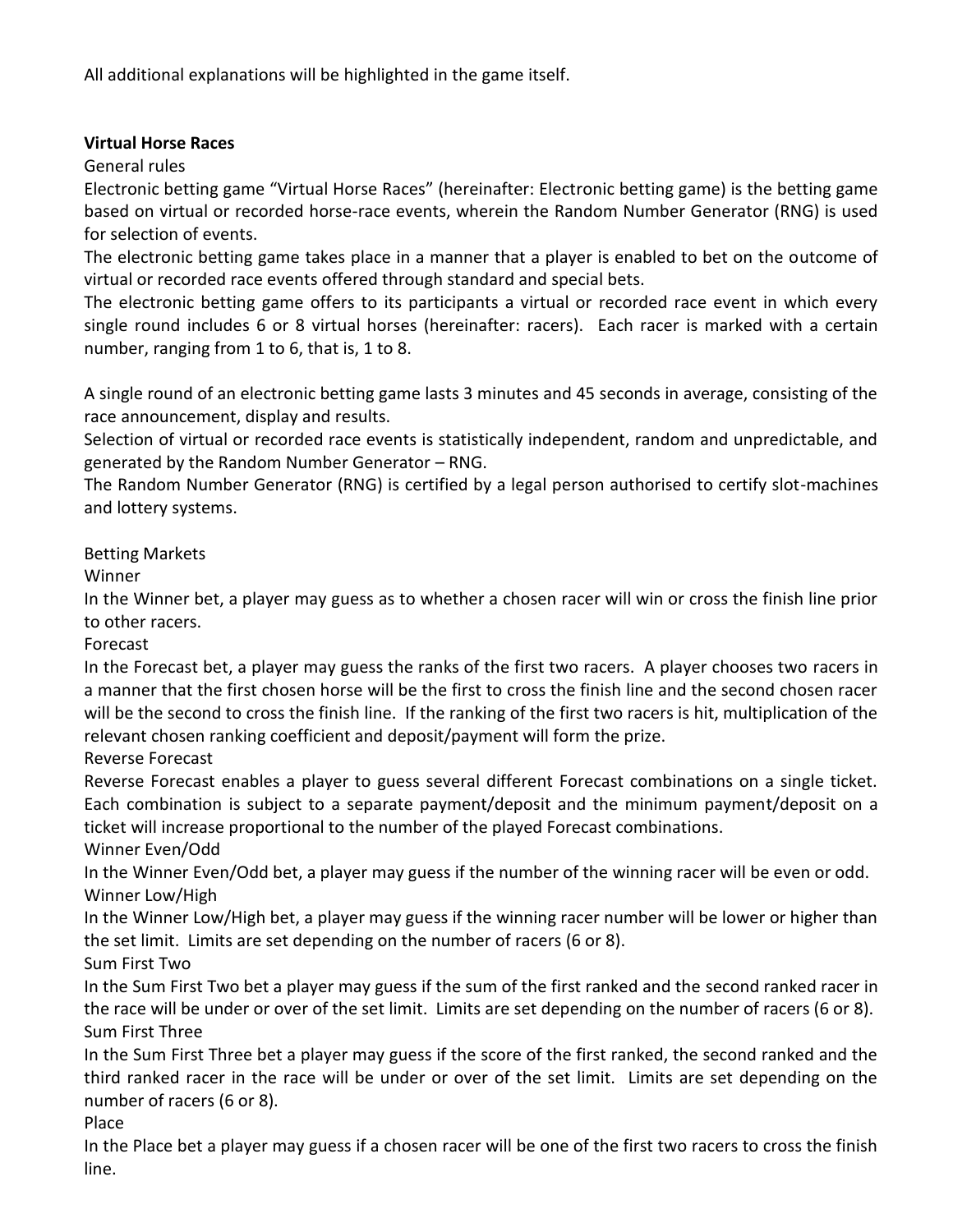## Show

In the Show bet, a player may guess if a chosen racer will be one of the first three racers to cross the finish line.

Not Place

In the Not Place bet, a player guesses which racer will not be one of the first two racers to cross the finish line.

Not Show

In the Not Show bet, a player guesses which racer will not be one of the first three racers to cross the finish line.

Not Winner

In the Not Winner bet, a player may guess which racer will not win.

#### **Virtual Greyhound Races**

General rules

Electronic betting game "Virtual Greyhound Races" (hereinafter: Electronic betting game) is the betting game based on virtual or recorded race events, wherein the Random Number Generator (RNG) is used for selection of events.

The electronic betting game takes place in a manner that a player is enabled to bet on the outcome of virtual or recorded race events offered through standard and special bets.

The electronic betting game offers to its participants a virtual or recorded dog-race event in which every single round includes 6 or 8 virtual greyhounds (hereinafter: racers). Each racer is marked with a certain number, ranging from 1 to 6, that is, 1 to 8.

#### Betting Markets

Winner

In the Winner bet, a player may guess as to whether a chosen racer will win or cross the finish line prior to other racers.

Forecas

In the Forecast bet, a player may guess the ranks of the first two racers. A player chooses two racers in a manner that the first chosen racer will be the first to cross the finish line and the second chosen racer will be the second to cross the finish line. If the ranking of the first two racers is hit, multiplication of the relevant chosen ranking coefficient and deposit/payment will form the prize.

Reverse Forecast

Reverse Forecast enables a player to guess several different Forecast combinations on a single ticket. Each combination is subject to a separate payment/deposit and the minimum payment/deposit on a ticket will increase proportional to the number of the played Forecast combinations.

Winner Even/Odd

In the Winner Even/Odd bet, a player may guess if the number of the winning racer will be even or odd. Winner Low/High

In the Winner Low/High bet, a player may guess if the winning racer number will be lower or higher than the set limit. Limits are set depending on the number of racers (6 or 8).

Sum First Two

In the Sum First Two bet a player may guess if the sum of the first ranked and the second ranked racer in the race will be under or over of the set limit. Limits are set depending on the number of racers (6 or 8). Sum First Three

In the Sum First Three bet a player may guess if the score of the first ranked, the second ranked and the third ranked racer in the race will be under or over of the set limit. Limits are set depending on the number of racers (6 or 8).

Place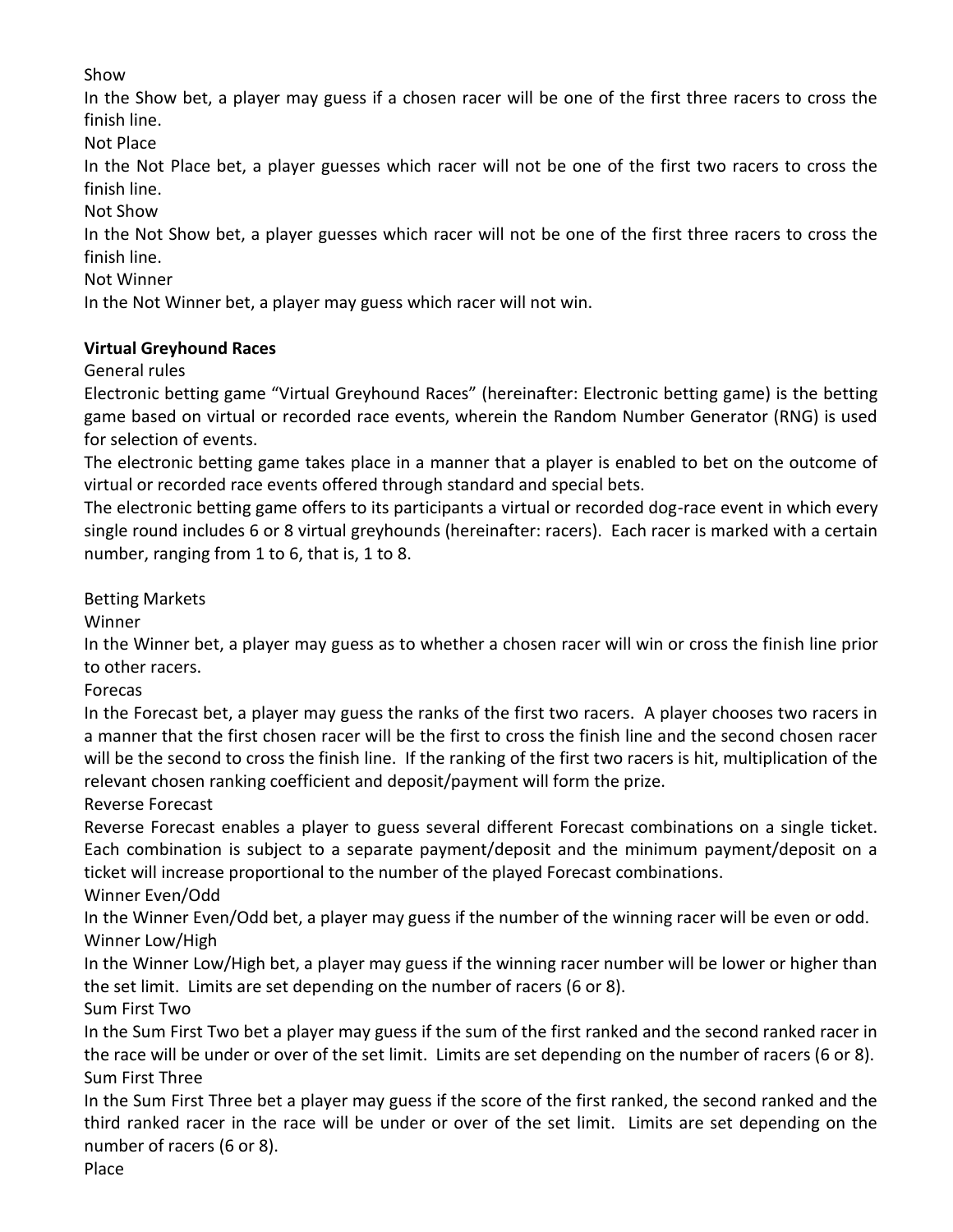In the Place bet a player may guess if a chosen racer will be one of the first two racers to cross the finish line.

Show

In the Show bet, a player may guess if a chosen racer will be one of the first three racers to cross the finish line.

Not Place

In the Not Place bet, a player guesses which racer will not be one of the first two racers to cross the finish line.

Not Show

In the Not Show bet, a player guesses which racer will not be one of the first three racers to cross the finish line.

Not Winner

In the Not Winner bet, a player may guess which racer will not win.

#### 5.18. **Freebet**

A Freebet is fictional stake that the Organizer can offer to the Participant within a special action or promotion and allows you to win an amount of real money.

A Freebet is played in one time on a live or prematch single or multi bet (not on system bets).

A Freebet has a lifespan of seven days. If it's not used by then, the bet is lost.

If a bet made with a Freebet is cancelled, the bet is reimbursed with an equivalent Freebet.

A Freebet cannot be used to place a bet pertaining to another promotional offer.

The terms and conditions of Freebet will be determined and displayed on the Organizer's website every time a special action or promotion is active.

#### 5.19**. Cash‐Out ‐ Terms of Use**

The Cash-out" function allows the Player to settle a bet completely or partially before its outcome is known.

The bets available for a "Cash-out" are tagged by a specific label in the Sportsbook section. They are defined at the discretion of the Organizer.

The "Cash-out" is limited to the amount proposed by the Organizer and displayed in the dedicated section.

The amount proposed for a "Cash-out" varies according to the evolution of the odds.

The "Cash-out" function is available in Prematch and Live, on Single or Multiple bets. The "Cash Out" function is not available for System bets.

If a player decides to partially "Cash-out" their bet, the unredeemed part of the original stake is placed on the current odds. Example: You place a single bet of 100rsd with an odds of 3,00. The current odds is now 2,00 and the Cash-Out offer shown is 200rsd. You decide to partially cash out your bet for 100rsd. As you will have cashed out half the offer (100rsd out of the 200rsd originally offered), the remaining half of your original stake will now be placed again at the current odds. (50rsd on odds of 2,00).

Bets placed to obtain a specific promotion (Freebet, Cashback, etc.) will not be available for "Cash-out".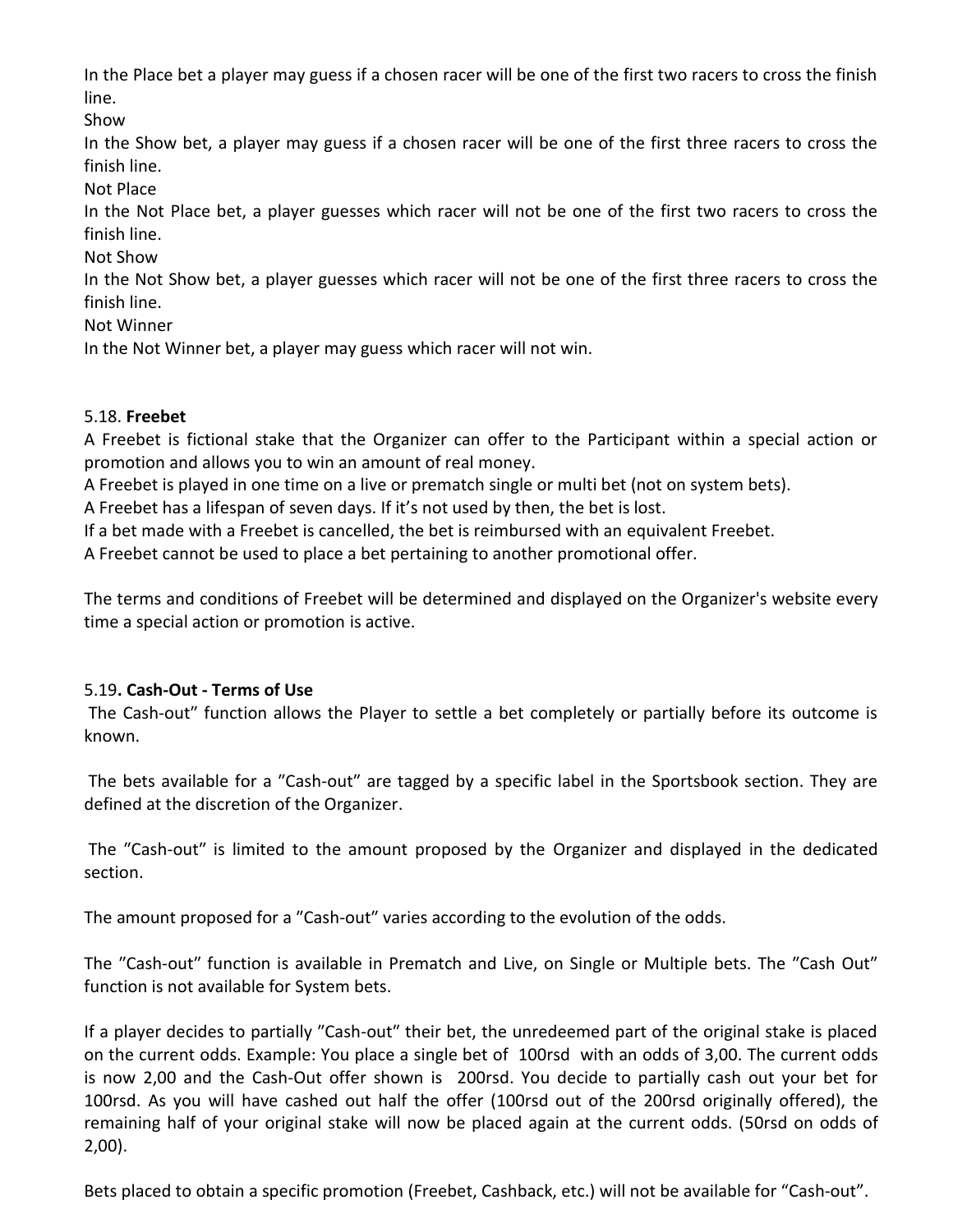Bets placed with Freebets will not be available for "Cash‐out".

A bet that is cashed out, even partially, will not be considered in any Bonus Playthrough requirements.

The decision to cash out a bet is irrevocable; The Player will not be able to solicit the cancellation of the cashed out bet.

The Organizer reserves the right to deactivate / suspend the "Cash-out" function for a specific player without justification or prior warning.

The Organizer reserves the right to refuse / cancel a "Cash-out" request if: -the odds of the bet have changed; -the "Cash-out" has been offered incorrectly; -the result of the bet is already known when the player initiates the "Cash-out"; -a player abuses the function.

The Organizer does not guarantee the availability of the functionality continuously, even if the ʺCash‐outʺ had been previously announced as being available for the bet.

The Organizer cannot be held responsible if the "Cash-out" feature is unavailable for technical reasons or for any other reason whatsoever.

Bets placed that are available for "Cash‐Out" can be found in the Bet History section.

#### **6. Baccarat**

Baccarat is played with a standard deck of 52 cards. Before receiving the cards, the player places his bet (blindly), and then the player and the dealer receive two cards in the first round of the draw. The obtained cards are evaluated by Bakara with a points system, after which the winner is checked. The goal of the game is to reach the best possible 9 points.

After looking at his cards, if the number of points won is 0-5, the player must draw the third card, otherwise he has the opportunity to draw a new card (if someone got 8 or 9 points at the start, the third card will not be drawn) or he can stay with the originally received cards and see which cards the dealer received, ie who received the largest sum.

In the Baccarat game, a player bets blindly and can place a bet on:

- Your hand (Punto)
- Dealer's hand (Banco)
- Draw result

The best hand (closest to number 9) brings the victory, which is determined in relation to the Baccarat card scoring system:

- Ace 1 point
- King 0 points
- Lady 0 points
- Gendarme 0 points
- Ten 0 points
- Nine 9 points
- Eight 8 points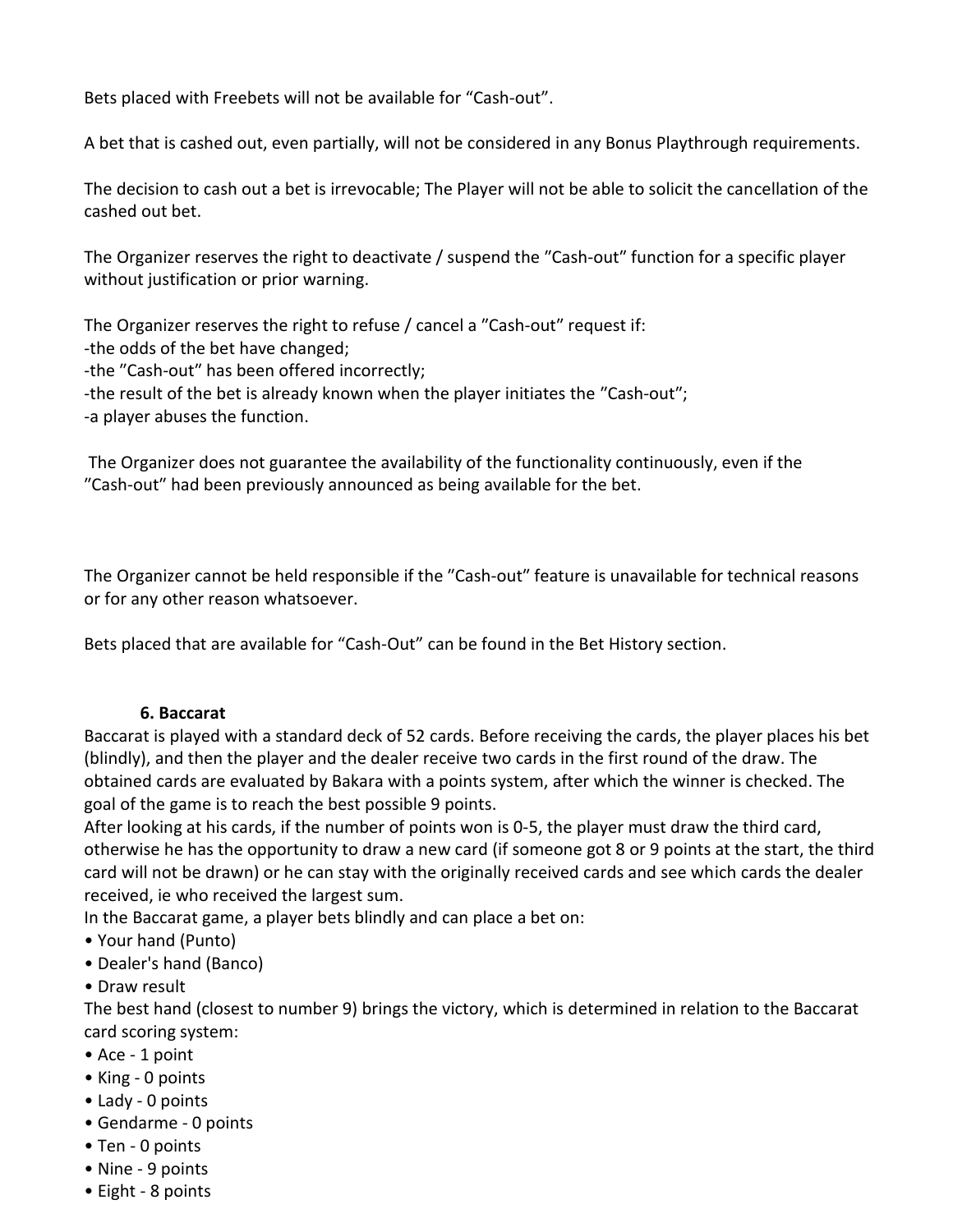- Week 7 points
- Six 6 points
- Five 5 points
- Four 4 points
- Triple 3 points
- Deuce 2 points.

The points that carry the obtained two cards are added up, which gives the total value of the hand. The ideal option is to get a sum of 9 points, and if the sum of the points of two cards exceeds 9, ie becomes two-digit, the number on the right side of the two-digit number is taken as the number of points (eg the sum is 15 - the number of points is 5).

EXAMPLE 1 - You got four (4) and a queen (0) as cards. The sum is  $4 + 0 = 4$ , which means that your hand is worth 4 points.

EXAMPLE 2 - You were given a week (7) and a nine (9) as cards. Sum  $7 + 9 = 16$ , which means that your hand is worth the second number in a two-digit number, ie. 6 points.

#### **7. American roulette**

American roulette is a virtual game that is prepared using a random generator.

The player takes a bet on the number where the ball will stop after turning to the roulette wheel. There are several ways to place bets. In American roulette, there are 38 positions where the ball can stop, numbered from zero to 36. Unlike European roulette, there is a field with double zero. You can bet on both individual numbers and groups of numbers. These bets are placed in the "inside" of the table. In the "side bets" you can place bets on various matching bet pairs, each of which covers 18 numbers. Various options include betting on big or small numbers, odd or even and red or black. You can also choose from six different bets with 12 numbers.

#### **8. Texas Hold'Em Poker**

Texas Hold'Em poker is a virtual game that is prepared using a random number generator (RNG). Casino Hold'Em is a type of popular Texas Hold'Em poker, and differs in that the player plays against the home and in Texas Hold'Em against other players.

The goal of the game is to have a better hand than the croupier.

At the same time, an unlimited number of players can play. Each player can take one seat at the table. Casino Hold'Em is played with a deck of 52 cards (jokers do not count). One game is played with one deck of cards, which are shuffled after each round.

To start the game, you need to place the starting bet on the "Ante" position.

The croupier deals two cards face up to the player and two cards face down to himself. He places three cards on the table face up, and with these three cards the croupier and the player combine their cards, and form the best hand.

You have to decide whether to PLAY 2x or CANCEL. Select the PLAY 2x option to continue the round by placing an equal bet to continue the game and thus doubling your Ante bet. Select the CANCEL option to complete the round and place your Ante bet. The decision to CONTINUE / CANCEL does not affect the Bonus stake.

After you make a decision, the croupier will reveal the remaining two cards (turn and river), after which they will reveal their two cards.

The winner of the hand is the one who has a "stronger" hand, the croupier or the player.

Side bets BONUS BET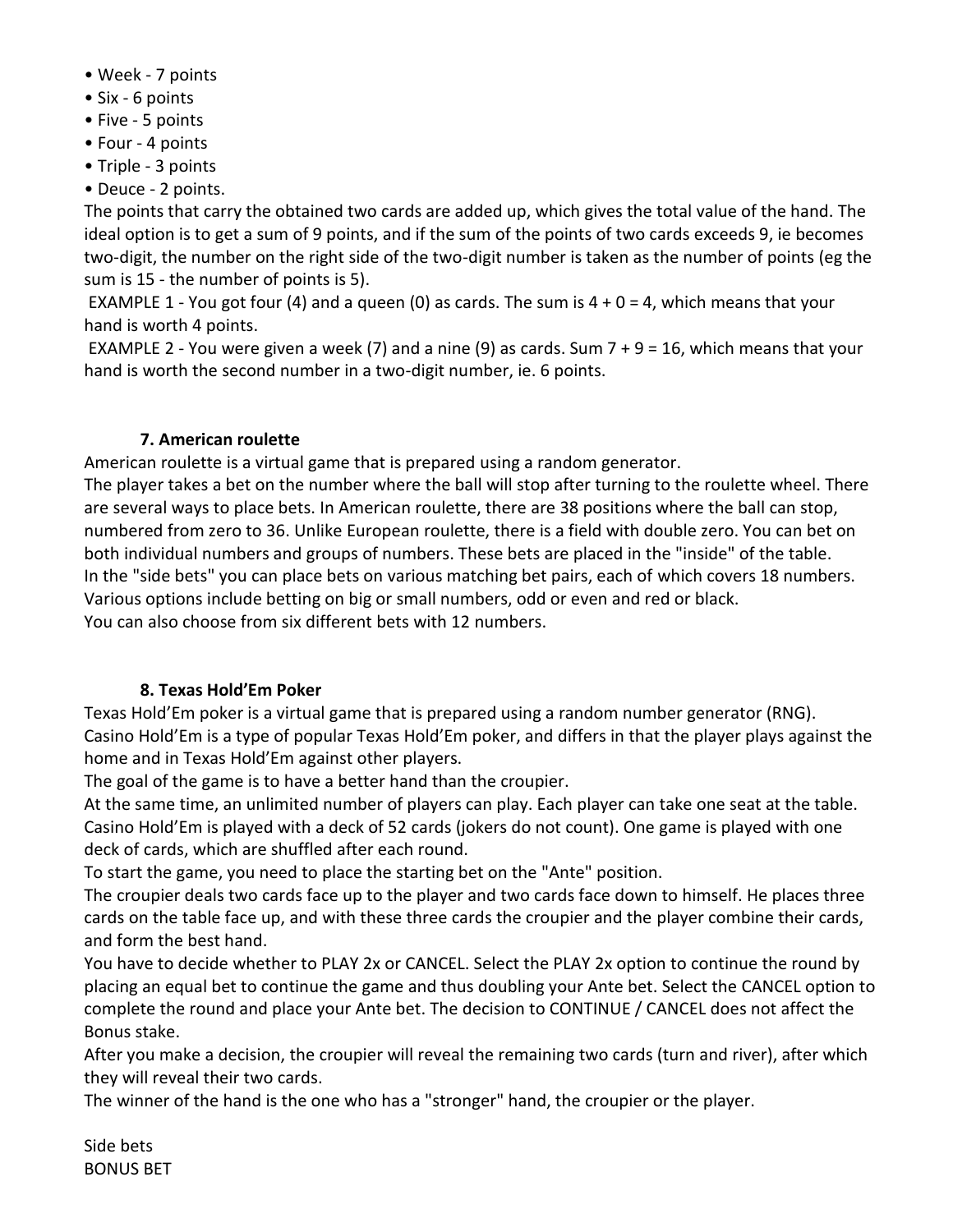Bonus bet bonus is an optional bet and cannot be placed alone. Once your Ante bet is accepted, BONUS BET will "flash" and be available for play. Set a bonus bet the same way you set an Ante bet. The bonus bet counts for the first hand, and the first five cards. If you have a pair of aces or a better combination, you will win a Bonus bet and be paid out according to the payout table.

Winning hands

Individual cards are ranked as follows: Ace (high or low), King, Queen, Gendarme, 10, 9, 8, 7, 6, 5, 4, 3 and 2.

Ace can have the highest value in Straight, ie kents: A, K, Q, J, 10 or it can be the lowest card in the series: 5, 4, 3, 2, A.

Possible hands, from strongest to weakest:

• Royal Flush is the strongest hand in poker and consists of Ace, King, Queen, Gendarme and 10 of the same sign.

• Straight Flush is the second strongest hand, made up of five consecutive cards of the same sign

• Four of a kind, in our country this hand is better known as poker, is a hand with four cards of the same kind, in this case four aces. If two players have poker, then the player with the strongest poker cards wins the game.

• Full House is a combination of three cards of the same type and one pair. If two players have a Full House, the one with the stronger three cards of the same type wins, and if both players have the same, the player with the stronger pair is considered.

• Five cards of the same sign make up Flush or Color. If two players have a suit, the one with the strongest cards wins the game.

• Five consecutive cards represent Straight, ie. kentu. In the case of two Straights, the one with the strongest cards wins.

• Three-of-a-kind, better known as trilling in our country, consists of three cards of the same type. In case two players have the same trilling, the winner is decided by the two remaining cards.

• Two-pair consists of two pairs of cards of the same type. If two players have two pairs, the winner is decided by the strongest pair. If the bigger pairs are the same for both players, it is seen who has the stronger second pair. And in case both players have both pairs the same, the winner is the one who has the strongest fifth card.

• A high card is a hand in poker, made up of any five cards that do not meet some of the above criteria. In this case, the player with the strongest cards in the hand wins.

Outcomes of the game

The croupier must have a pair of fours to qualify.

The player wins if the croupier does not qualify. The ANTE bet is paid out according to the payout table, and the CALL bet is returned to the player.

The player wins if the croupier's hand qualifies and is weaker than the player's. Ante bet is paid in accordance with the payout table, and Call bet 1: 1.

If the croupier qualifies and wins the hand, the player loses the Ante and Call bets.

If there is a draw, both Ante and Call are returned to the player.

#### **9. Three card poker**

Three card poker is a virtual game that is prepared using a random number generator (RNG).

The goal of Triple Card Poker is to have a better hand than the croupier.

At the beginning you place the starting bet (ANTE), as well as the optional, Pair or Better and  $3 + 3$ Bonus.

You will receive three tickets. If you believe that your hand can beat the croupier, press PLAY, thus placing a new bet in the starting amount (ANTE).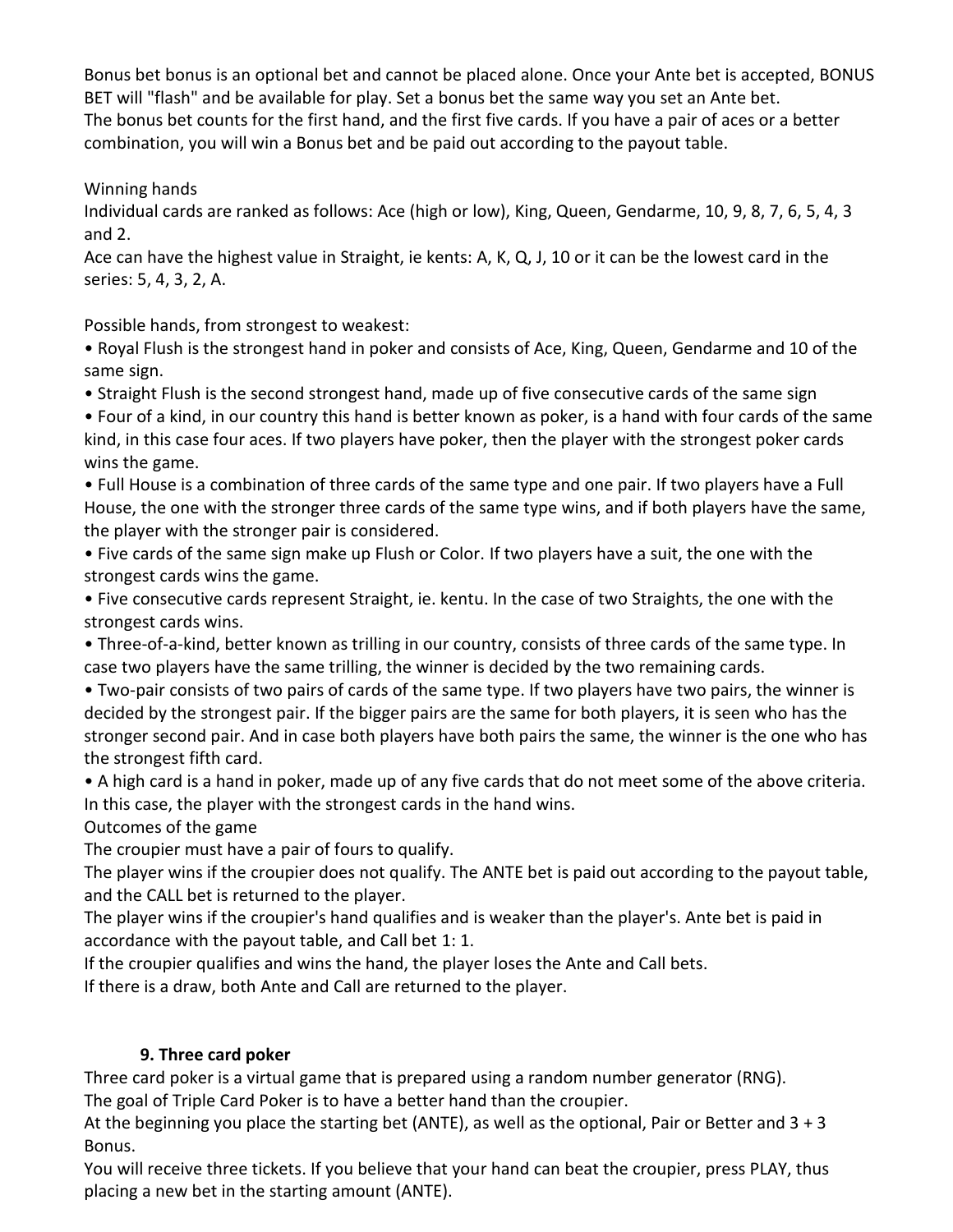In case you do not want to continue, press the CANCEL button, so your initial bet is no longer in play. Optional bets are still valid.

Winning hands:

Triple Card Poker is played with one standard deck of cards, without the Joker.

In Triple Card Poker, Kent (Straight) has a higher value than Flush because it is harder to get a kent of color when three cards are dealt.

Winning hands, from the strongest to the weakest:

• Mini Royal - Ace, King and Lady in the same sign

• Straight Flush - Kent in the same sign

• Three of a Kind - Three of a kind. The strength of the cards is important, for example: three kings are stronger than three eights.

• Straight (Kenta) - Three consecutive cards that are not in the same sign. The two buckets are compared by looking at the largest map. In case the biggest cards are the same, the buckets are the same values.

• Flush - Three cards in the same sign without successive. The two colors are compared by looking at the largest map, if they are the same, looking at the next one.

• Pair - Two cards of the same strength, example two tens. In case both hands have the same pair, the strength of the third card is considered.

• High Card - Three cards that do not meet any of the above conditions, the value of the strongest card is viewed.

Game outcomes:

In order for a croupier to qualify, he needs to have a hand that is at least the "strongest card of the Lady". For example, the strongest hand that does not qualify is J 10 8 without being in the same sign. If the croupier does not qualify, the CALL payment is refunded and the ANTE payment is doubled. If the croupier qualifies, the two hands are compared:

-If you have a better hand than the croupier, CALL and ANTE bets are doubled.

-If the croupier has a better hand, you lose both bets

-If the hands are the same strength, CALL and ANTE are returned to the player.

# **10. Carribean stud poker**

Carribean Stud Poker is a virtual game that is prepared using a random number generator (RNG). Rules of the game

Carribean Stud Poker is a type of popular Texas Hold'Em poker, and differs in that the player plays against the home and in Texas Hold'Em against other players.

The goal of the game is to have a better hand than the croupier.

At the same time, an unlimited number of players can play. Each player can take one seat at the table. Carribean Stud Poker is played with a deck of 52 cards (jokers do not count). One game is played with one deck of cards, which are shuffled after each round.

To start the game, you need to place the starting bet on the "Ante" position. The croupier deals five cards face up to the player and one face up and four face down.

You have to decide whether to PLAY 2x or to GIVE UP. Select the PLAY 2x option to continue the round by placing an equal bet to continue the game and thus doubling your Ante bet. Select the CANCEL option to complete the round and you will place your Ante bet.

Once you make a decision, the dealer will reveal his / her remaining four cards.

The winner of the hand is the one who has a "stronger" hand, the croupier or the player.

Side bets

5 + 1 BONUS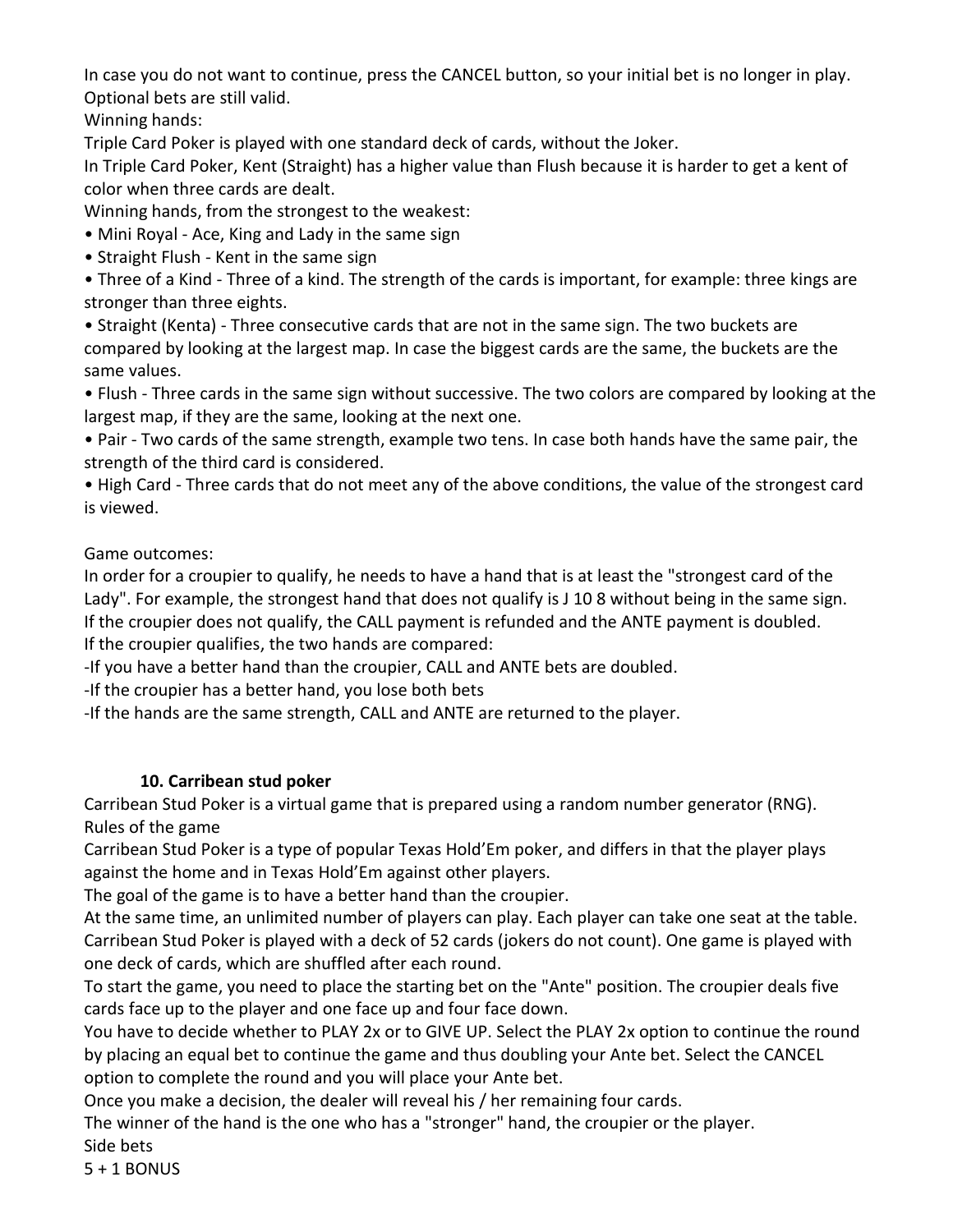The  $5 + 1$  bonus is an optional side bet. You win a  $5 + 1$  bonus when your five cards plus one croupier form a minimum trilling (three cards of the same type).

At the beginning of each hand, you will be given the option to place a bet for a 5 + 1 bonus, after you have placed a bet on Ante that is equal to or greater than the minimum bet. Once your Ante bet is accepted, the 5 + 1 bonus will "flash" and be available to play.

All bets must be placed before the time runs out. After the time is up, the croupier deals five cards face up to the player, and one to himself.

The player then decides whether to pay (CALL) or withdraw (FOLD), but this decision will not affect the "5 + 1 bonus" bet.

At the end of the hand, the croupiers will reveal their cards and highlight the result. Winning players are notified by animation:

Winning hands

Individual cards are ranked as follows: Ace (high or low), King, Queen, Gendarme, 10, 9, 8, 7, 6, 5, 4, 3 and 2.

Ace can have the highest value in Straight, ie kents: A, K, Q, J, 10 or it can be the lowest card in the series: 5, 4, 3, 2, A.

Possible hands, from strongest to weakest:

• Royal Flush is the strongest hand in poker and consists of Ace, King, Queen, Gendarme and 10 of the same sign.

• Straight Flush is the second strongest hand, made up of five consecutive cards of the same sign.

• Four of a kind, in our country this hand is better known as poker, is a hand with four cards of the same kind, in this case four aces. If two players have poker, then the player with the strongest poker cards wins the game.

• Full House is a combination of three cards of the same type and one pair. If two players have a Full House, the one with the stronger three cards of the same type wins, and if both players have the same, the player with the stronger pair is considered.

• Five cards of the same sign make up Flush or Color. If two players have a suit, the one with the strongest cards wins the game.

• Five consecutive cards represent Straight, ie. kentu. In the case of two Straights, the one with the strongest cards wins.

• Three-of-a-kind, better known as trilling in our country, consists of three cards of the same type. In case two players have the same trilling, the winner is decided by the two remaining cards.

• Two-pair consists of two pairs of cards of the same type. If two players have two pairs, the winner is decided by the strongest pair. If the bigger pairs are the same for both players, it is seen who has the stronger second pair. And in case both players have both pairs the same, the winner is the one who has the strongest fifth card.

• A high card is a hand in poker, made up of any five cards that do not meet some of the above criteria. In this case, the player with the strongest cards in the hand wins.

# Outcomes of the game

The croupier must have a minimum of Aces and a King in order to qualify.

In other words, the lowest qualified hand would be: Ace, King, 4, 3, 2 and the best hand that would not qualify would be Ace, Lady, Gendarme, 10, 9. If the croupier does not qualify, the player wins and the money from Ante positions and the Call bet is returned to the player.

If the croupier qualifies and wins the hand, the player loses the Ante and Call bets.

If the croupier qualifies and the player's hand wins the croupier's, the player wins the Ante bet and the Call bet is paid out according to the payout table.

If there is a draw, both Ante and Call will be returned to the player.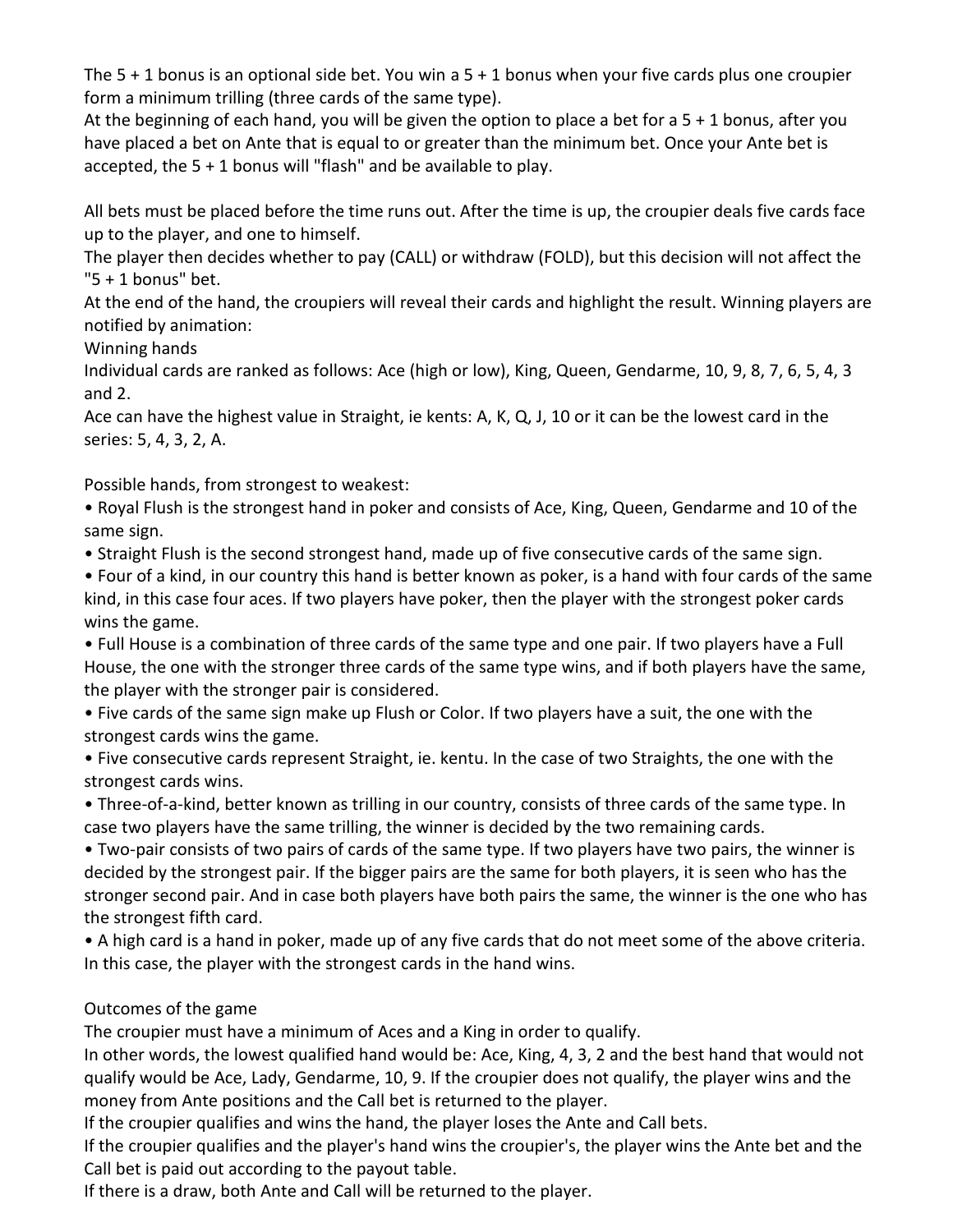#### Article 19.

The results of the game are given on the screen and also announced acoustically.

#### **Obligations Related with the Use of the Site**

Article 20.

By participating in the games of chance through electronic communication media and using this Site the Player accepts:

-to use this Site and its services for the purposes which the Rules of Organizing games of Chance through Electronic Communication Media permit;

-not to breach or disable security of the Site and not to participate in any misuse or abuse of the Site, the services, system elements, accounts, server or networks connected with or accessible through the Site or similar, related sites;

-not to create nor use false identity on this Site;

-not to divulge false information nor illegal announcements;

-not to intent any unauthorized access to the Site;

-not to use the Site for any illegal purposes nor to threaten the Organizer's (or any third parties') reputation in any way;

-not to change or alter, nor attempt to change or alter neither the software nor the offered gaming mechanisms in any way or by any means possible;

-not to threaten nor damage intellectual property rights of the Organizer or any third party;

-not to reproduce nor copy the content nor the parts of the content of the Site on any media without prior authorization on the part of the Organizer;

-not to edit, send or transmit by email, nor in any other way any contents which can be illegal, damaging, threatening, pornographic, racist or abusing, violent, untrue, vulgar, inopportune or any other similar contents which harm the privacy of other people and which spread hatred or which can be the basis for complaint of any kind;

-to respect all tax obligations;

-not to allow any third party to use his/her Account, nor to use payment methods nor User Account of a third party or some other player, not even with their permission;

-to fulfill any request directed on the part of the Organizer regarding his/her Account and to provide all the documents or proof which he considers to be useful and related with his/her age, bank details, realized deposits, etc;

-not to use the Site to directly or indirectly participate in criminal activities and not to use his account for the purpose of transferring funds or performing illegal or fraudulent activity or any law forbidden transaction (including money laundering);

-not to use the funds derived from illegal sources;

-not to use or attempt to use stochastic calculation (martingales and similar) or any software with artificial intelligence in relation to the use of the games or bets;

-not to act in the name of a third party;

-not to use his account as a bank account and not to make the deposit and withdrawal without playing a certain stake and at least in the amount of the deposit.

#### **Intellectual Property**

Article 21.

The Player is aware that the Organizer is the owner and user of Intellectual Property Rights related with all the logos, trademarks, all the company names, symbols, commercial, domain and URL names, photographs, data base, sound, video clips, animations, pictures texts, etc. or any other features, including software and games presented on the Site.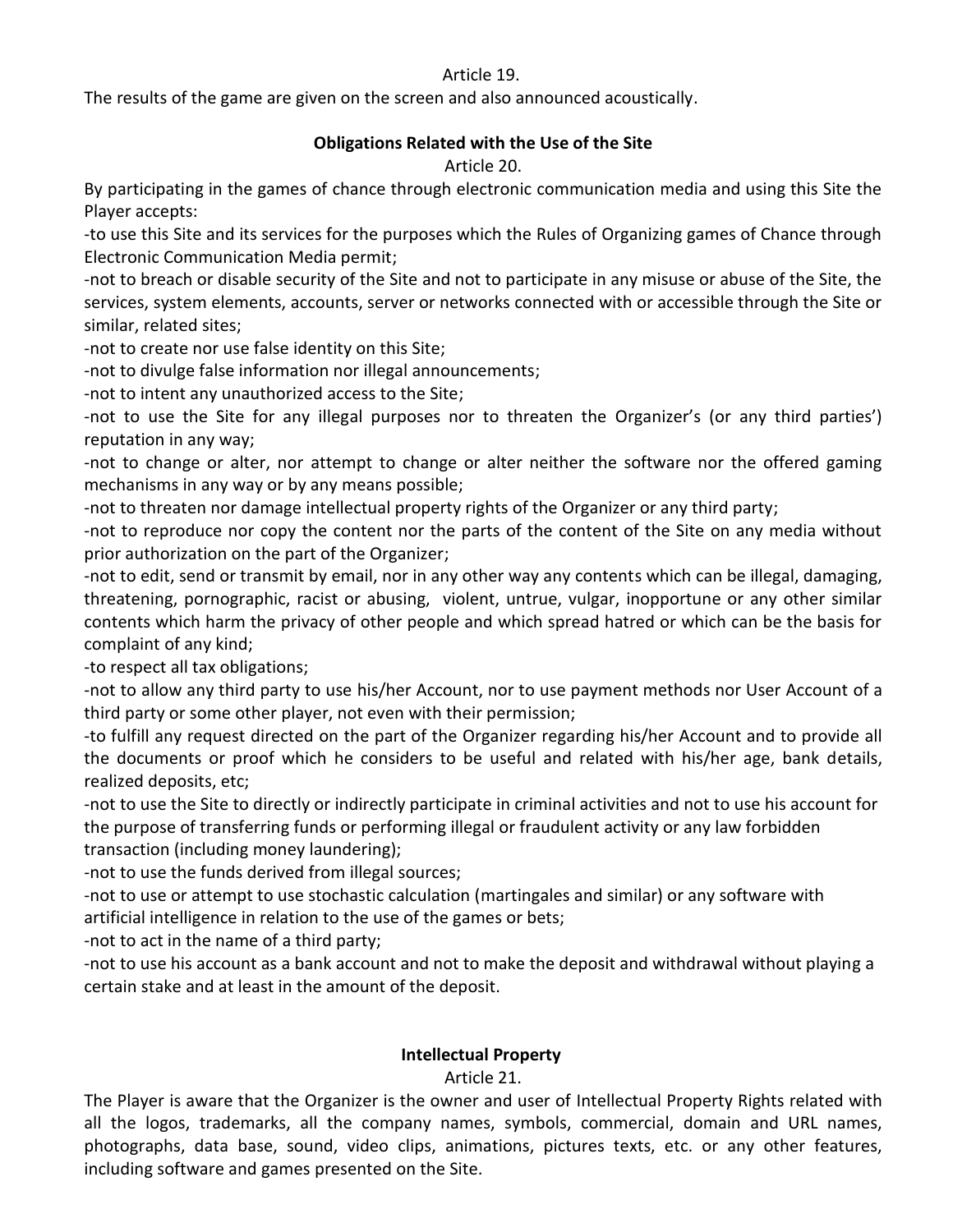## **Complaints**

#### Article 22.

In the event of any complaints related with games or the payment of winnings, the Player can go directly to the "Help and Support" section on the Site and send an email to [support@circusbet.rs.](mailto:support@circuscasino.rs)

All the complaints must be submitted not later than 14 days from the occurrence of the event which was the cause of the complaint, otherwise, the complaint shall be considered unacceptable.

#### **Safety**

#### Article 23.

The Organizer has the responsibility to collect, process and keep personal information of the participants and of their Virtual Accounts, exclusively for the purpose of enabling the Players to participate in games of chance through electronic communication media organized on the part of the Organizer. The Organizer shall keep all the above mentioned information as a trade secret, and treat it as such in accordance with valid legal regulations, especially in accordance with the Law on Data Protection of the Individual (Official Gazette RS 97/08, [104/2009-](javascript:void(0);)st.laaw, [68/2012-](javascript:void(0);)OUS and 107/2012), and with these Regulations.

The Organizer shall take all the permanent measures to protect personal information in order to prevent its misuse, damage, unauthorized alterations or access. Upon request on the part of the Organizer, and for the purpose of establishing and confirming the identity or whether the Player is a minor or not, the Player has the obligation to provide an ID.

The organizer reserves the right to reveal personal information and details from certain Player Account in the event that such an act is requested by law, a governing body, institutions or other regulatory bodies.

The Organizer uses all the security measures in order to protect information the Player provides from unauthorized access or use. However, regardless of that, the Player accepts the fact that Internet transactions are never completely confidential or safe.

### **Links**

### Article 24.

It is possible that this Site may contain links of sites and Internet pages of third parties. Such sites are given exclusively for the sake of the Player and for the sake of providing information. The Organizer does not give any guarantee and he does not accept any responsibility for texts, links or contents of third parties' sites.

The Player will access such sites at his/her own risk and he/she accepts and understands that these sites may be subject to different terms and conditions of use and other privacy protection terms which may vary from those which are valid for this Site.

### **Accepting and Declaring the Rules**

### Article 25.

The Player accepts these Rules and Regulations which can be found on the Organizer's Internet page during the registration process, by clicking the appropriate acceptance designation. The acceptance of these Regulations is recorded in the Organizer's system within user information of each registered player.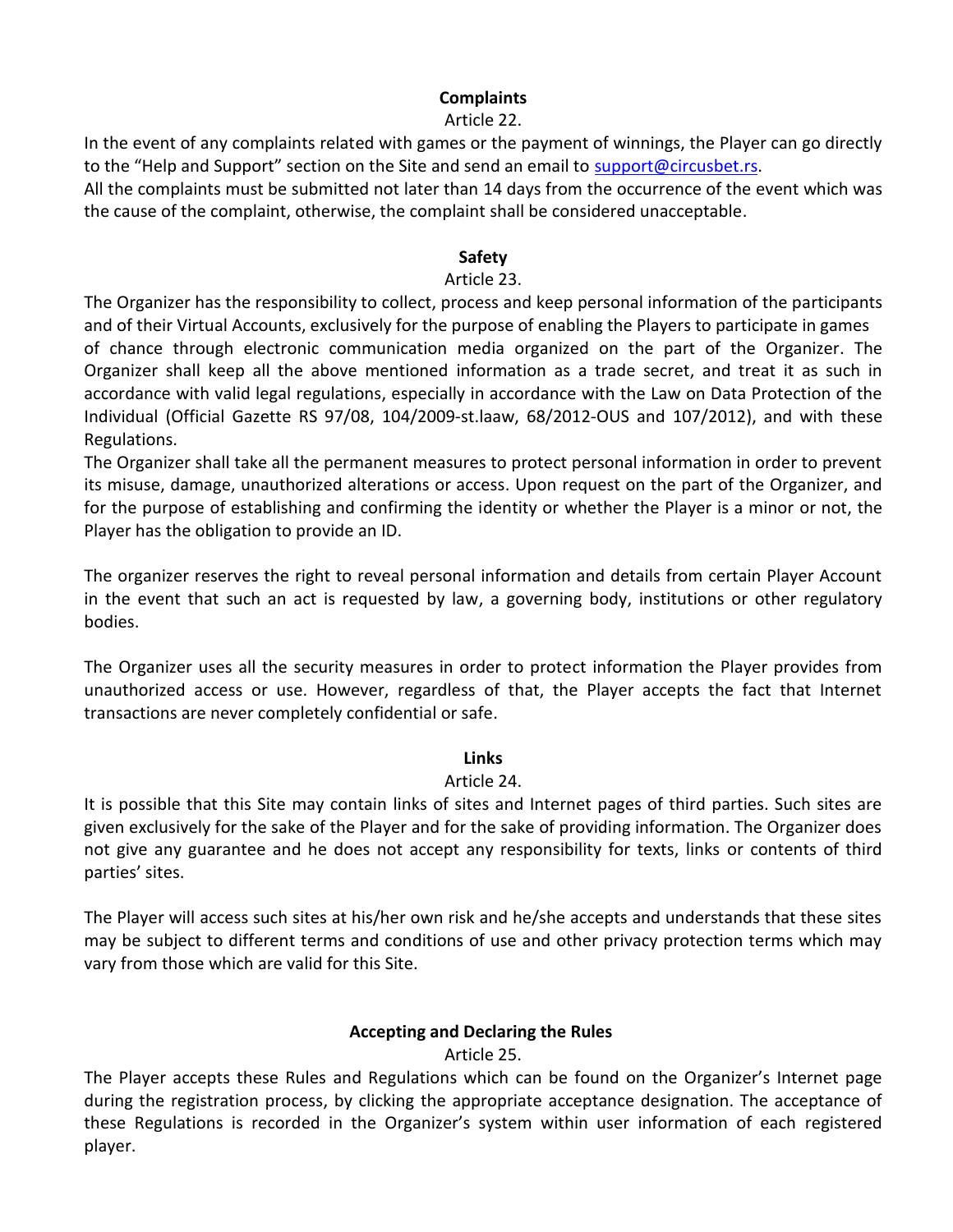Accepting these Regulations, the Player gives explicit consent for data collection from Article 6. of these Regulations and for their processing for the purpose of participating in games of chance through electronic communication media.

In the event that the Player does not accept these Regulations, it shall be considered that the person in question is quitting the registration within the Organizer's system.

The Organizer shall publish all the future alterations and changes on his Internet Site after receiving consent from the Ministry of Finance.. The alterations of Regulations will apply to all games started from the moment of their publication on the website. If the Regulations are changed, the Player has the right to request the closing of the Account and exclusion from the system of participating in the games of chance within the period of 7 days from the day the new Regulations have been published. Otherwise, the Organizer will adopt that the Player accepted new Terms and Conditions.

## **Languages**

Article 26.

The Organizer offers his services to players in Serbian and in English. Serbian version shall be the valid one in case there are some discrepancies in the translation.

# **Additional Information**

## Article 27.

If the Player has any questions regarding these Regulations or regarding the services provided on the Site in general, he/she can contact the Organizer at any time at the following email address: info@circusbet.rs.

The Organizer shall highlight the information regarding the changes of the functionality of the Virtual Account, User Account and applications on his Internet pages. The Organizer reserves the right to contact the Player directly in all the cases which are important and relevant when it comes to his/her use of Organizer's applications. The Organizer shall send the Player promotional information and notifications via chosen communication channel with the prior permission of the latter. In the case that the notification cannot be delivered to the Player due to his own oversight, and the same notification has been published on Organizer's Internet sites or on the User Account, it shall be considered that the notification in question has been successfully delivered.

# **Valid Laws and Legislations – Disputes**

Article 28.

In the event of disagreement or dispute between the Player and the Organizer, which results from or is related with the use of sites, or with the application and understanding of these Regulations, the Contracting Parties shall attempt to settle these disagreements amicably within 14 days from the day when one of the Contracting Parties notified the other Contracting Party about the current problems. In the event that it is not possible to settle this dispute within the determined period of time, the Contracting Parties accept that the dispute shall be settled under the jurisdiction of the Court of First Instance in Belgrade.